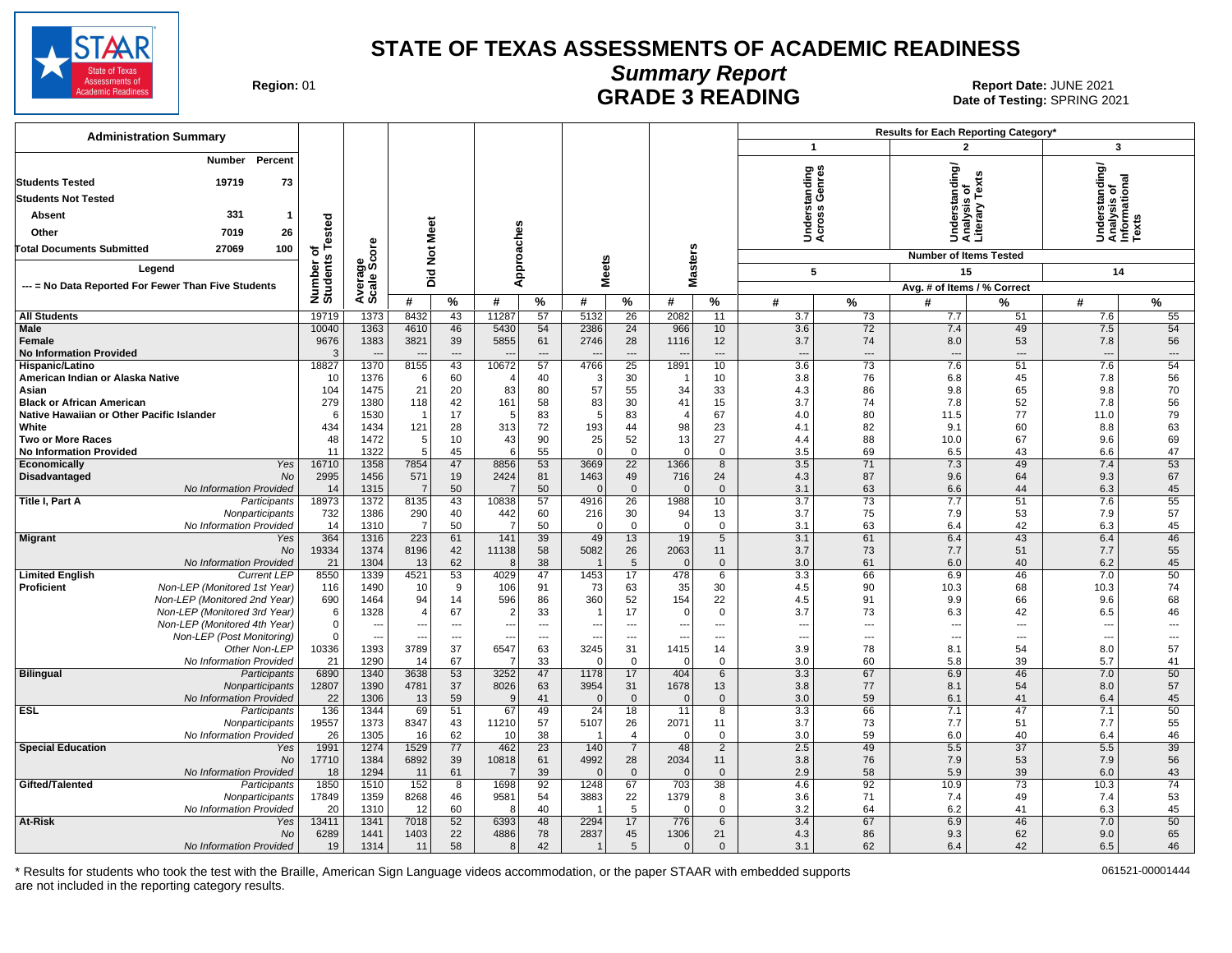

**Summary Report**

Region: 01 **Region: 01 CRADE 3 MATHEMATICS Date: JUNE 2021 Report Date: JUNE 2021** Date of Testing: SPRING 2021

| <b>Administration Summary</b>                                                                                                          |                       |                                          |                 |                      |                          |                 |                       |                                      |                        |                               |                                                                                   |                                      |                                 |                                                | <b>Results for Each Reporting Category</b>       |                   |                                                        |                                                      |
|----------------------------------------------------------------------------------------------------------------------------------------|-----------------------|------------------------------------------|-----------------|----------------------|--------------------------|-----------------|-----------------------|--------------------------------------|------------------------|-------------------------------|-----------------------------------------------------------------------------------|--------------------------------------|---------------------------------|------------------------------------------------|--------------------------------------------------|-------------------|--------------------------------------------------------|------------------------------------------------------|
|                                                                                                                                        |                       |                                          |                 |                      |                          |                 |                       |                                      |                        |                               | $\mathbf{1}$                                                                      |                                      | $\overline{2}$                  |                                                | 3                                                |                   | 4                                                      |                                                      |
| Percent<br>Number<br>21391<br>74<br><b>Students Tested</b><br><b>Students Not Tested</b><br>335<br>Absent<br>-1<br>25<br>Other<br>7240 | ested                 |                                          | <b>Not Meet</b> |                      | Approaches               |                 |                       |                                      |                        |                               | umerical<br>epresentations<br>Numerical<br>Representation<br>and<br>Relationships |                                      | w                               | Computations<br>and Algebraic<br>Relationships | <b>Seometry and</b><br><b>Aeasurement</b><br>פֿ⊙ |                   | Data Analysis<br>and Personal<br>Financial<br>Literacy |                                                      |
| 28966<br>100<br><b>Total Documents Submitted</b>                                                                                       | ৳                     | ö                                        |                 |                      |                          |                 |                       |                                      |                        |                               |                                                                                   |                                      |                                 |                                                | <b>Number of Items Tested</b>                    |                   |                                                        |                                                      |
| Legend                                                                                                                                 | Number of<br>Students | Average<br>Scale Scc                     | Did             |                      |                          |                 | <b>Meets</b>          |                                      | <b>Masters</b>         |                               | 8                                                                                 |                                      | 13                              |                                                | $\overline{7}$                                   |                   | 4                                                      |                                                      |
| --- = No Data Reported For Fewer Than Five Students                                                                                    |                       |                                          |                 |                      |                          |                 |                       |                                      |                        |                               |                                                                                   |                                      |                                 |                                                | Avg. # of Items / % Correct                      |                   |                                                        |                                                      |
|                                                                                                                                        |                       |                                          | #               | %                    | #                        | %               | #                     | %                                    | #                      | %                             | #                                                                                 | %                                    | #                               | %                                              | #                                                | $\%$              | #                                                      | %                                                    |
| <b>All Students</b>                                                                                                                    | 21391                 | 1344                                     | 12067           | 56                   | 9324                     | 44              | 3318                  | 16                                   | 1243                   | 6                             | 4.1                                                                               | 52                                   | 6.0                             | 46                                             | 3.0                                              | 43                | 2.0                                                    | 50                                                   |
| <b>Male</b><br>Female<br><b>No Information Provided</b>                                                                                | 10897<br>10491        | 1351<br>1337<br>$\overline{\phantom{a}}$ | 5960<br>6104    | 55<br>58<br>$\cdots$ | 4937<br>4387             | 45<br>42<br>--- | 1822<br>1496          | 17<br>14<br>$\overline{\phantom{a}}$ | 732<br>511             | $\overline{7}$<br>5<br>---    | 4.2<br>4.1<br>$\overline{\phantom{a}}$                                            | 53<br>51<br>$\overline{\phantom{a}}$ | 6.1<br>5.9<br>$---$             | 47<br>45<br>---                                | 3.1<br>3.0<br>$---$                              | 44<br>42<br>$---$ | 2.1<br>1.9<br>---                                      | 53<br>47<br>$\cdots$                                 |
| Hispanic/Latino                                                                                                                        | 20495                 | 1342                                     | 11691           | 57                   | 8804                     | 43              | 3061                  | 15                                   | 1104                   | 5                             | 4.1                                                                               | 51                                   | 5.9                             | 45                                             | 3.0                                              | 43                | 2.0                                                    | 50                                                   |
| American Indian or Alaska Native                                                                                                       | 10                    | 1393                                     |                 | 40                   | 6                        | 60              | $\overline{2}$        | 20                                   | -1                     | 10                            | 4.4                                                                               | 55                                   | 7.4                             | 57                                             | 3.2                                              | 46                | 2.1                                                    | 53                                                   |
| Asian                                                                                                                                  | 103                   | 1525                                     | 18              | 17                   | 85                       | 83<br>41        | 56                    | 54                                   | 35                     | 34<br>9                       | 6.2                                                                               | 77                                   | 9.6                             | 74<br>46                                       | 4.6                                              | 65                | 2.8                                                    | 69                                                   |
| <b>Black or African American</b><br>Native Hawaiian or Other Pacific Islander                                                          | 280<br>6              | 1343<br>1456                             | 166             | 59<br>17             | 114<br>.5                | 83              | 42<br>3               | 15<br>50                             | 26<br>$\mathbf{1}$     | 17                            | 4.2<br>6.3                                                                        | 52<br>79                             | 6.0<br>7.8                      | 60                                             | 2.9<br>4.5                                       | 41<br>64          | 1.9<br>2.3                                             | 47<br>58                                             |
| White                                                                                                                                  | 436                   | 1413                                     | 165             | 38                   | 271                      | 62              | 134                   | 31                                   | 66                     | 15                            | 5.0                                                                               | 62                                   | 7.4                             | 57                                             | 3.6                                              | 52                | 2.5                                                    | 62                                                   |
| <b>Two or More Races</b>                                                                                                               | 49                    | 1449                                     | 14              | 29                   | 35                       | 71              | 18                    | 37                                   | 10                     | 20                            | 5.6                                                                               | 70                                   | 7.9                             | 60                                             | 3.7                                              | 53                | 2.5                                                    | 62                                                   |
| <b>No Information Provided</b>                                                                                                         | 12                    | 1307                                     | 8               | 67                   | $\boldsymbol{\Delta}$    | 33              |                       | 17                                   | $\Omega$               | $\mathbf 0$                   | 3.7                                                                               | 46                                   | 5.3                             | 41                                             | 2.8                                              | 39                | 1.6                                                    | 40                                                   |
| Economically<br>Yes                                                                                                                    | 18338                 | 1331                                     | 11089           | 60                   | 7249                     | 40              | 2349                  | 13                                   | 818                    | $\overline{4}$                | 4.0                                                                               | 50                                   | 5.7                             | 44                                             | 2.9                                              | 41                | 1.9                                                    | 48                                                   |
| Disadvantaged<br><b>No</b><br>No Information Provided                                                                                  | 3038<br>15            | 1427<br>1298                             | 967<br>11       | 32<br>73             | 2071                     | 68<br>27        | 967<br>$\overline{2}$ | 32<br>13                             | 425<br>$\mathbf{0}$    | 14<br>$\mathbf{0}$            | 5.2<br>3.7                                                                        | 65<br>46                             | 7.8<br>4.8                      | 60<br>37                                       | 3.9<br>2.7                                       | 55<br>38          | 2.5<br>1.7                                             | 63<br>42                                             |
| Title I, Part A<br>Participants                                                                                                        | 20641                 | 1344                                     | 11663           | 57                   | 8978                     | 43              | 3159                  | 15                                   | 1172                   | 6                             | 4.1                                                                               | 52                                   | 6.0                             | 46                                             | 3.0                                              | 43                | 2.0                                                    | 50                                                   |
| Nonparticipants                                                                                                                        | 735                   | 1364                                     | 393             | 53                   | 342                      | 47              | 157                   | 21                                   | 71                     | 10                            | 4.4                                                                               | 55                                   | 6.4                             | 49                                             | 3.1                                              | 44                | 2.2                                                    | 54                                                   |
| No Information Provided                                                                                                                | 15                    | 1300                                     | -11             | 73                   | 4                        | 27              | $\overline{2}$        | 13                                   | $\mathbf 0$            | $\mathbf 0$                   | 3.4                                                                               | 43                                   | 5.1                             | 39                                             | 2.7                                              | 38                | 1.7                                                    | 43                                                   |
| <b>Migrant</b><br>Yes                                                                                                                  | 409                   | 1300                                     | 288             | 70                   | $\overline{121}$<br>9197 | 30              | $\overline{37}$       | $\overline{9}$                       | 19                     | 5                             | 3.5                                                                               | 44<br>52                             | 4.9                             | $\overline{38}$                                | 2.6                                              | $\overline{37}$   | 1.7                                                    | 43                                                   |
| <b>No</b><br>No Information Provided                                                                                                   | 20960<br>22           | 1345<br>1301                             | 11763<br>16     | 56<br>73             | 6                        | 44<br>27        | 3278                  | 16<br>14                             | 1223<br>$\overline{1}$ | 6<br>5                        | 4.2<br>3.5                                                                        | 44                                   | 6.0<br>4.9                      | 46<br>38                                       | 3.0<br>2.6                                       | 43<br>37          | 2.0<br>1.7                                             | 50<br>43                                             |
| <b>Limited English</b><br><b>Current LEP</b>                                                                                           | 10154                 | 1319                                     | 6543            | 64                   | 3611                     | 36              | 1073                  | 11                                   | 360                    | $\overline{4}$                | 3.8                                                                               | 48                                   | 5.4                             | 41                                             | 2.8                                              | 39                | 1.8                                                    | 46                                                   |
| Proficient<br>Non-LEP (Monitored 1st Year)                                                                                             | 116                   | 1467                                     | 24              | 21                   | 92                       | 79              | 50                    | 43                                   | 20                     | 17                            | 5.8                                                                               | 72                                   | 8.5                             | 66                                             | 4.2                                              | 60                | 2.8                                                    | 69                                                   |
| Non-LEP (Monitored 2nd Year)                                                                                                           | 692                   | 1434                                     | 193             | 28                   | 499                      | 72              | 230                   | 33                                   | 100                    | 14                            | 5.3                                                                               | 67                                   | 7.9                             | 61                                             | 4.0                                              | 57                | 2.6                                                    | 64                                                   |
| Non-LEP (Monitored 3rd Year)                                                                                                           | 5<br>$\mathbf 0$      | 1312                                     | $\overline{4}$  | 80                   | ---                      | 20<br>---       | $\Omega$              | $\mathbf 0$                          | 0                      | $\mathbf 0$                   | 3.6<br>---                                                                        | 45<br>$\overline{\phantom{a}}$       | 6.0                             | 46<br>---                                      | 2.8<br>---                                       | 40<br>---         | 1.0                                                    | 25                                                   |
| Non-LEP (Monitored 4th Year)<br>Non-LEP (Post Monitoring)                                                                              | $\Omega$              | ---<br>$\overline{\phantom{a}}$          | --              | ---<br>$---$         | $\overline{\phantom{a}}$ | ---             | $- -$                 | ---<br>$\overline{\phantom{a}}$      | ---<br>---             | ---<br>---                    | $\overline{\phantom{a}}$                                                          | $\hspace{0.05cm} \ldots$             | ---<br>$\overline{\phantom{a}}$ | ---                                            | $---$                                            | $---$             | --<br>---                                              | $\overline{\phantom{a}}$<br>$\hspace{0.05cm} \ldots$ |
| Other Non-LEP                                                                                                                          | 10401                 | 1362                                     | 5285            | 51                   | 5116                     | 49              | 1963                  | 19                                   | 763                    | $\overline{7}$                | 4.4                                                                               | 54                                   | 6.4                             | 49                                             | 3.2                                              | 46                | 2.1                                                    | 53                                                   |
| No Information Provided                                                                                                                | 23                    | 1291                                     | 18              | 78                   | .5                       | 22              |                       | 9                                    | $\mathbf 0$            | 0                             | 3.3                                                                               | 41                                   | 5.0                             | 38                                             | 2.3                                              | 34                | 1.7                                                    | 42                                                   |
| <b>Bilingual</b><br>Participants                                                                                                       | 8481                  | 1319                                     | 5464            | 64                   | 3017                     | 36              | 912                   | 11                                   | 292                    | 3                             | 3.8                                                                               | 48                                   | 5.3                             | 41                                             | 2.8                                              | 40                | 1.8                                                    | 46                                                   |
| Nonparticipants                                                                                                                        | 12886                 | 1361                                     | 6584            | 51                   | 6302                     | 49              | 2404                  | 19                                   | 951                    | $\overline{7}$<br>$\mathbf 0$ | 4.3                                                                               | 54<br>41                             | 6.4                             | 49                                             | 3.2                                              | 45                | 2.1                                                    | 53<br>36                                             |
| No Information Provided<br><b>ESL</b><br>Participants                                                                                  | 24<br>138             | 1278<br>1354                             | 19<br>76        | 79<br>55             | 5<br>62                  | 21<br>45        | $\overline{2}$<br>24  | 8<br>17                              | $\mathbf 0$<br>8       | 6                             | 3.3<br>4.2                                                                        | 53                                   | 4.3<br>6.1                      | 33<br>47                                       | 2.5<br>3.1                                       | 36<br>44          | 1.5<br>2.1                                             | 52                                                   |
| Nonparticipants                                                                                                                        | 21224                 | 1344                                     | 11970           | 56                   | 9254                     | 44              | 3291                  | 16                                   | 1234                   | 6                             | 4.1                                                                               | 52                                   | 6.0                             | 46                                             | 3.0                                              | 43                | 2.0                                                    | 50                                                   |
| No Information Provided                                                                                                                | 29                    | 1290                                     | 21              | 72                   | 8                        | 28              |                       | 10                                   | -1                     | 3                             | 3.3                                                                               | 41                                   | 4.7                             | 36                                             | 2.6                                              | 36                | 1.6                                                    | 41                                                   |
| <b>Special Education</b><br>Yes                                                                                                        | 2137                  | 1263                                     | 1749            | 82                   | 388                      | 18              | 105                   | 5                                    | 34                     | $\overline{2}$                | 3.0                                                                               | 37                                   | 4.2                             | 32                                             | 2.2                                              | 31                | 1.4                                                    | 35                                                   |
| <b>No</b>                                                                                                                              | 19234<br>20           | 1353<br>1283                             | 10303           | 54<br>75             | 8931<br>5                | 46<br>25        | 3211<br>$\mathcal{P}$ | 17<br>10                             | 1209<br>$\mathbf{0}$   | 6<br>$\mathbf{0}$             | 4.3<br>3.2                                                                        | 53<br>39                             | 6.2<br>4.7                      | 47<br>36                                       | 3.1<br>2.6                                       | 44<br>36          | 2.1<br>1.6                                             | 52<br>39                                             |
| No Information Provided<br>Gifted/Talented<br>Participants                                                                             | 1933                  | 1492                                     | 15<br>307       | 16                   | 1626                     | 84              | 953                   | 49                                   | 470                    | 24                            | 5.9                                                                               | 74                                   | 9.1                             | 70                                             | 4.5                                              | 64                | 3.0                                                    | 74                                                   |
| Nonparticipants                                                                                                                        | 19437                 | 1330                                     | 11745           | 60                   | 7692                     | 40              | 2362                  | 12                                   | 772                    | 4                             | 4.0                                                                               | 50                                   | 5.7                             | 44                                             | 2.9                                              | 41                | 1.9                                                    | 48                                                   |
| No Information Provided                                                                                                                | 21                    | 1304                                     | -15             | 71                   | 6                        | 29              | 3                     | 14                                   | -1                     | 5                             | 3.5                                                                               | 43                                   | 5.1                             | 39                                             | 2.6                                              | 37                | 1.8                                                    | 44                                                   |
| <b>At-Risk</b><br>Yes                                                                                                                  | 15073                 | 1319                                     | 9698            | 64                   | 5375                     | 36              | 1558                  | 10                                   | 513                    | 3                             | 3.8                                                                               | 48                                   | 5.4                             | 41                                             | 2.8                                              | 40                | 1.8                                                    | 46                                                   |
| No                                                                                                                                     | 6298                  | 1405<br>1309                             | 2354            | 37<br>75             | 3944<br>5                | 63<br>25        | 1757                  | 28<br>15                             | 729<br>$\overline{1}$  | 12<br>5                       | 4.9<br>3.9                                                                        | 61<br>49                             | 7.3<br>5.0                      | 56<br>38                                       | 3.6                                              | 52<br>36          | 2.4<br>1.7                                             | 60<br>43                                             |
| No Information Provided                                                                                                                | 20                    |                                          | 15              |                      |                          |                 | 3                     |                                      |                        |                               |                                                                                   |                                      |                                 |                                                | 2.6                                              |                   |                                                        |                                                      |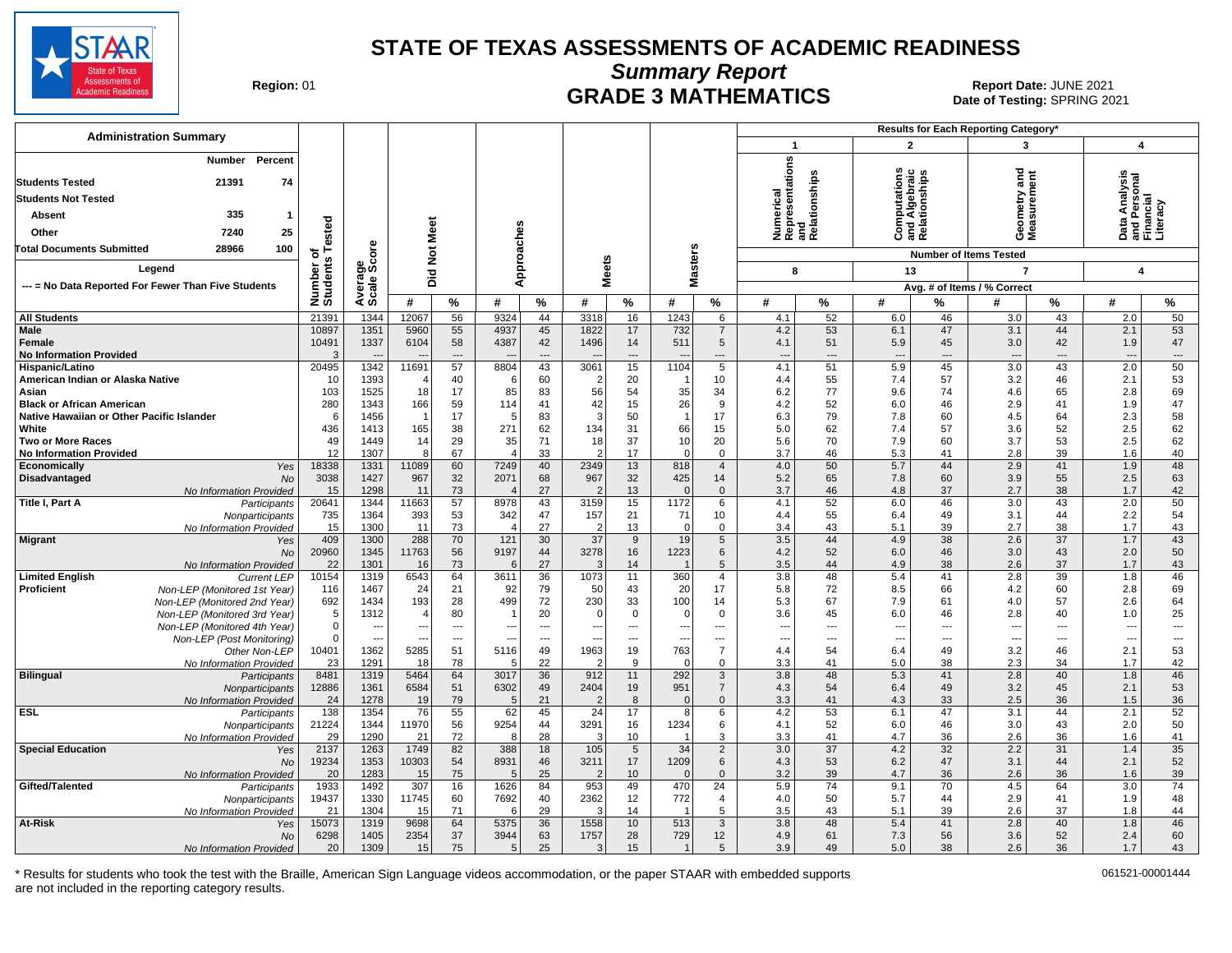

#### **Summary Report** Region: 01 **Region: 01 CALL CONSISTS AND CONTROLL SECUTE 3 READING Report Date: JUNE 2021**<br>Date of Testing: SPRING 20

| <b>Administration Summary</b>                                                 |                             |                                            |                          |                                   |                                |                                |                          |                          |                                          |                          |                                                      |                                   | <b>Results for Each Reporting Category</b> |                          |                                                         |                          |
|-------------------------------------------------------------------------------|-----------------------------|--------------------------------------------|--------------------------|-----------------------------------|--------------------------------|--------------------------------|--------------------------|--------------------------|------------------------------------------|--------------------------|------------------------------------------------------|-----------------------------------|--------------------------------------------|--------------------------|---------------------------------------------------------|--------------------------|
|                                                                               |                             |                                            |                          |                                   |                                |                                |                          |                          |                                          |                          | $\mathbf{1}$                                         |                                   | $\mathbf{2}$                               |                          | 3                                                       |                          |
| Number<br>Percent<br><b>Students Tested</b><br>1898<br>83                     |                             |                                            |                          |                                   |                                |                                |                          |                          |                                          |                          | tanding<br>Genres                                    |                                   | derstanding                                |                          | Understanding/<br>Analysis of<br>Informational<br>Texts |                          |
| <b>Students Not Tested</b>                                                    |                             |                                            |                          |                                   |                                |                                |                          |                          |                                          |                          |                                                      |                                   |                                            | Tex                      |                                                         |                          |
| 8<br>Absent<br>$\mathbf 0$                                                    |                             |                                            |                          |                                   |                                |                                |                          |                          |                                          |                          |                                                      | derst<br>ross                     | ŝË                                         | 5                        |                                                         |                          |
| 373<br>16<br>Other                                                            | of<br>s Tested              |                                            |                          |                                   |                                |                                |                          |                          |                                          |                          | šğ                                                   |                                   | Under<br>Analys<br>Literal                 |                          |                                                         |                          |
| 2279<br>100<br><b>Total Documents Submitted</b>                               |                             |                                            |                          |                                   |                                |                                |                          |                          |                                          |                          |                                                      |                                   |                                            |                          |                                                         |                          |
|                                                                               |                             |                                            |                          | Not Meet                          |                                |                                |                          |                          |                                          |                          |                                                      |                                   | <b>Number of Items Tested</b>              |                          |                                                         |                          |
| Legend                                                                        |                             |                                            |                          | Did                               | Approaches                     |                                | <b>Meets</b>             |                          | <b>Masters</b>                           |                          | 5                                                    |                                   | 15                                         |                          | 14                                                      |                          |
| --- = No Data Reported For Fewer Than Five Students                           | Number of<br>Students       | Average<br>Scale Score                     |                          |                                   |                                |                                |                          |                          |                                          |                          |                                                      |                                   | Avg. # of Items / % Correct                |                          |                                                         |                          |
|                                                                               |                             |                                            | #                        | %                                 | #                              | %                              | #                        | %                        | #                                        | %                        | #                                                    | $\%$                              | #                                          | %                        | #                                                       | $\%$                     |
| <b>All Students</b>                                                           | 1898                        | S-1308                                     | 1120                     | 59                                | 778                            | 41                             | 302                      | 16                       | 184                                      | 10 <sup>1</sup>          | 2.8                                                  | 55                                | 7.4                                        | 50                       | 5.8                                                     | 41                       |
| Male<br>Female                                                                | 981<br>917                  | $S-1294$<br>S-1323                         | 627<br>493               | 64<br>54                          | 354<br>424                     | 36<br>46                       | 136<br>166               | 14<br>18                 | 88<br>96                                 | 9<br>10 <sup>10</sup>    | 2.7<br>2.9                                           | 53<br>57                          | 7.0<br>7.9                                 | 46<br>53                 | 5.6<br>5.9                                              | 40<br>42                 |
| <b>No Information Provided</b>                                                | $\Omega$                    |                                            |                          | $\overline{a}$                    |                                | $\overline{\phantom{a}}$       |                          | $---$                    | $\overline{\phantom{a}}$                 | $\sim$                   | $\overline{a}$                                       | $\sim$                            | $\overline{\phantom{a}}$                   | $\sim$                   | $\overline{\phantom{a}}$                                | $\sim$                   |
| Hispanic/Latino                                                               | 1891                        | $S-1308$                                   | 1117                     | 59                                | 774                            | 41                             | 300                      | 16                       | 183                                      | 10                       | 2.8                                                  | 55                                | 7.4                                        | 50                       | 5.8                                                     | 41                       |
| American Indian or Alaska Native                                              | $\mathbf 0$                 | $\overline{\phantom{a}}$                   | ---                      | $\overline{\phantom{a}}$          | ---                            | $\overline{\phantom{a}}$       | $\overline{\phantom{a}}$ | ---                      | $\overline{\phantom{a}}$                 | ---                      | $\overline{\phantom{a}}$                             | $\overline{\phantom{a}}$          | $\overline{a}$                             | ---                      | $\overline{\phantom{a}}$                                | ---                      |
| Asian                                                                         | $\mathbf 0$                 | $\overline{a}$                             | ---                      | $\overline{\phantom{a}}$          | ÷.,                            | $\overline{\phantom{a}}$       | --                       | $\overline{a}$           | $\overline{\phantom{a}}$                 | ---                      | $---$                                                | $\overline{a}$                    | ---                                        | $\overline{a}$           | ---                                                     | ---                      |
| <b>Black or African American</b><br>Native Hawaiian or Other Pacific Islander | $\Omega$<br>$\Omega$        | $\overline{\phantom{a}}$<br>$\overline{a}$ | ---<br>---               | $\overline{\phantom{a}}$<br>---   | ---<br>÷.,                     | ---<br>---                     | $\overline{a}$<br>--     | ---<br>---               | $\overline{\phantom{a}}$<br>---          | ---<br>---               | $\overline{\phantom{a}}$<br>$\overline{\phantom{a}}$ | ---<br>---                        | ---<br>---                                 | ---<br>---               | ---<br>---                                              |                          |
| White                                                                         | 6                           | S-1387                                     | $\overline{2}$           | 33                                | $\sqrt{2}$                     | 67                             | $\overline{2}$           | 33                       | $\overline{1}$                           | 17                       | 3.8                                                  | 77                                | 8.3                                        | 56                       | 6.7                                                     | 48                       |
| <b>Two or More Races</b>                                                      | $\mathbf 0$                 | $\sim$                                     | ---                      | $\overline{\phantom{a}}$          | $\overline{\phantom{a}}$       | $\overline{\phantom{a}}$       | ---                      | ---                      | $\overline{\phantom{a}}$                 | ---                      | $\overline{\phantom{a}}$                             | ---                               | ---                                        | ---                      | $\overline{\phantom{a}}$                                | ---                      |
| <b>No Information Provided</b>                                                | $\mathbf 1$                 |                                            |                          | $\overline{a}$                    | ---                            | ---                            | $\overline{a}$           | $\overline{a}$           | $\overline{a}$                           | ---                      | $---$                                                | $\overline{a}$                    | ---                                        | ---                      | ---                                                     | ---                      |
| Economically<br>Yes<br><b>No</b>                                              | 1832<br>64                  | S-1307                                     | 1084                     | 59                                | 748                            | 41<br>45                       | 285<br>17                | 16<br>27                 | 173                                      | 9<br>17                  | 2.7                                                  | 55<br>60                          | 7.4                                        | 49<br>54                 | 5.8                                                     | 41<br>49                 |
| Disadvantaged<br>No Information Provided                                      | $\overline{2}$              | S-1345                                     | 35                       | 55<br>$\qquad \qquad \cdots$      | 29<br>$\overline{\phantom{a}}$ | $\overline{\phantom{a}}$       |                          | $---$                    | 11<br>$\overline{\phantom{a}}$           | $\overline{a}$           | 3.0<br>$\overline{a}$                                | $\overline{\phantom{a}}$          | 8.1<br>$\overline{\phantom{a}}$            | $\overline{\phantom{a}}$ | 6.8<br>---                                              | ---                      |
| Title I, Part A<br>Participants                                               | 1868                        | $S-1308$                                   | 1105                     | 59                                | 763                            | 41                             | 297                      | 16                       | 181                                      | 10                       | 2.8                                                  | 55                                | 7.4                                        | 50                       | 5.8                                                     | 41                       |
| Nonparticipants                                                               | 28                          | S-1315                                     | 14                       | 50                                | 14                             | 50                             | 5                        | 18                       | 3                                        | 11                       | 2.6                                                  | 52                                | 7.6                                        | 50                       | 6.2                                                     | 44                       |
| No Information Provided                                                       | $\overline{2}$              |                                            | ---                      | $\sim$                            | $\overline{\phantom{a}}$       | $\overline{\phantom{a}}$       | ---                      | ---                      | $\overline{a}$                           | $\overline{a}$           | $\overline{a}$                                       | $\overline{a}$                    | $\overline{\phantom{a}}$                   | $\overline{a}$           | $\overline{\phantom{a}}$                                | $\overline{a}$           |
| <b>Migrant</b><br>Yes<br><b>No</b>                                            | 44<br>1852                  | $S-1293$<br>S-1308                         | 29<br>1090               | 66<br>59                          | 15<br>762                      | 34<br>41                       | 5<br>297                 | 11<br>16                 | 5<br>179                                 | 11<br>10 <sup>1</sup>    | 2.2<br>2.8                                           | 44<br>55                          | 7.2<br>7.4                                 | 48<br>50                 | 5.8<br>5.8                                              | 41<br>41                 |
| No Information Provided                                                       | $\overline{2}$              |                                            |                          | $\overline{\phantom{a}}$          | $\overline{\phantom{a}}$       | $\overline{\phantom{a}}$       |                          | $\overline{a}$           | $\overline{\phantom{a}}$                 | $\overline{a}$           | $\overline{a}$                                       | $\overline{\phantom{a}}$          | $\overline{a}$                             | $\overline{\phantom{a}}$ | $\overline{\phantom{a}}$                                | $---$                    |
| <b>Limited English</b><br><b>Current LEP</b>                                  | 1880                        | $S-1307$                                   | 1114                     | 59                                | 766                            | 41                             | 295                      | 16                       | 182                                      | 10                       | 2.8                                                  | 55                                | 7.4                                        | 49                       | 5.8                                                     | 41                       |
| Proficient<br>Non-LEP (Monitored 1st Year)                                    | $\overline{2}$              | $\overline{\phantom{a}}$                   | ---                      | $\overline{\phantom{a}}$          | ---                            | $\overline{\phantom{a}}$       | --                       | $---$                    | $\overline{\phantom{a}}$                 | ---                      | $\overline{\phantom{a}}$                             | ---                               | ---                                        | $\overline{\phantom{a}}$ | $\overline{\phantom{a}}$                                | $\overline{a}$           |
| Non-LEP (Monitored 2nd Year)<br>Non-LEP (Monitored 3rd Year)                  | $\mathbf{1}$<br>$\mathbf 0$ | $\overline{\phantom{a}}$<br>---            | ---                      | $---$<br>$\overline{\phantom{a}}$ | ---<br>---                     | $\sim$<br>$\sim$               | $\overline{a}$<br>--     | $---$<br>---             | $\overline{\phantom{a}}$                 | $---$<br>---             | $\overline{a}$<br>$\overline{\phantom{a}}$           | $---$<br>$\overline{\phantom{a}}$ | $\overline{a}$<br>---                      | $\sim$<br>---            | ---<br>---                                              | $\overline{a}$           |
| Non-LEP (Monitored 4th Year)                                                  | $\mathbf 0$                 | $\overline{\phantom{a}}$                   | ---<br>---               | $\cdots$                          | ---                            | $\overline{a}$                 | --                       | $\overline{a}$           | --<br>$\overline{\phantom{a}}$           | $\overline{a}$           | $\overline{\phantom{a}}$                             | $\overline{a}$                    | ---                                        | $\overline{\phantom{a}}$ | ---                                                     | $\sim$                   |
| Non-LEP (Post Monitoring)                                                     | $\mathbf 0$                 | $\overline{a}$                             | ---                      | $---$                             | ---                            | $\overline{a}$                 | --                       | $---$                    | --                                       | $---$                    | $\overline{a}$                                       | $---$                             | ---                                        | $\sim$                   | ---                                                     | $\overline{a}$           |
| Other Non-LEP                                                                 | 14                          | S-1392                                     | $\Delta$                 | 29                                | 10                             | 71                             | 5                        | 36                       | $\overline{2}$                           | 14                       | 2.9                                                  | 59                                | 9.9                                        | 66                       | 7.5                                                     | 54                       |
| No Information Provided                                                       | $\mathbf{1}$                |                                            |                          | $\overline{a}$                    |                                | $\overline{a}$                 | --                       | $\overline{a}$           | $\sim$                                   | $---$                    | $\overline{a}$                                       | $\overline{a}$                    | --                                         | $\overline{a}$           | $\overline{a}$                                          | $\overline{a}$           |
| <b>Bilingual</b><br>Participants<br>Nonparticipants                           | 1863<br>32                  | S-1308<br>S-1312                           | 1102<br>16               | 59<br>50                          | 761<br>16                      | 41<br>50                       | 296<br>6                 | 16<br>19                 | 181<br>3                                 | 10<br>9                  | 2.8<br>2.7                                           | 55<br>54                          | 7.4<br>7.8                                 | 50<br>52                 | 5.8<br>6.0                                              | 41<br>43                 |
| No Information Provided                                                       | $\mathbf{3}$                |                                            | $\overline{a}$           | $\cdots$                          | $\overline{\phantom{a}}$       | $\overline{\phantom{a}}$       | $\overline{a}$           | $---$                    | $\overline{\phantom{a}}$                 | $\overline{\phantom{a}}$ | $---$                                                | $\cdots$                          | $---$                                      | $---$                    | $\overline{\phantom{a}}$                                | ---                      |
| <b>ESL</b><br>Participants                                                    | $\overline{1}$              | $\sim$                                     | $\overline{\phantom{a}}$ | $\overline{\phantom{a}}$          | $\overline{\phantom{a}}$       | $\overline{\phantom{a}}$       | $\overline{a}$           | ---                      | ---                                      | ---                      | ---                                                  | $\overline{\phantom{a}}$          | $\overline{\phantom{a}}$                   | $\overline{\phantom{a}}$ | $\overline{\phantom{a}}$                                | $\overline{\phantom{a}}$ |
| Nonparticipants                                                               | 1893                        | S-1308                                     | 1117                     | 59                                | 776                            | 41                             | 301                      | 16                       | 183                                      | 10 <sup>1</sup>          | 2.8                                                  | 55                                | 7.4                                        | 50                       | 5.8                                                     | 41                       |
| No Information Provided<br><b>Special Education</b>                           | 4<br>$\overline{145}$       | $S-1232$                                   | 120                      | $\overline{a}$<br>83              | 25                             | $\overline{\phantom{a}}$<br>17 | 6                        | ---<br>$\overline{4}$    | $\overline{\phantom{a}}$<br>$\mathbf{3}$ | ---<br>$\overline{2}$    | $---$<br>2.1                                         | $\overline{\phantom{a}}$          | ---<br>5.6                                 | ---<br>37                | $\overline{\phantom{a}}$<br>4.5                         | ---<br>32                |
| Yes<br>No                                                                     | 1750                        | S-1314                                     | 998                      | 57                                | 752                            | 43                             | 296                      | 17                       | 181                                      | 10 <sup>°</sup>          | 2.8                                                  | 42<br>56                          | 7.6                                        | 51                       | 5.9                                                     | 42                       |
| No Information Provided                                                       | 3                           |                                            |                          | $\overline{\phantom{a}}$          | $\overline{\phantom{a}}$       | $\overline{\phantom{a}}$       |                          | $\overline{\phantom{a}}$ | $\overline{\phantom{a}}$                 | ---                      | $\overline{a}$                                       | $---$                             | $\overline{a}$                             | $\overline{\phantom{a}}$ | $\overline{\phantom{a}}$                                | ---                      |
| Gifted/Talented<br>Participants                                               | 86                          | $S-1505$                                   | 13                       | 15                                | $\overline{73}$                | 85                             | 60                       | 70                       | 46                                       | 53                       | 4.1                                                  | 82                                | 11.3                                       | 75                       | 9.6                                                     | 69                       |
| Nonparticipants                                                               | 1810                        | S-1299                                     | 1106                     | 61                                | 704                            | 39                             | 242                      | 13                       | 138                                      | 8                        | 2.7                                                  | 54                                | 7.2                                        | 48                       | 5.6                                                     | 40                       |
| No Information Provided<br>At-Risk<br>Yes                                     | $\overline{2}$<br>1880      | S-1308                                     | $\overline{a}$<br>1111   | $---$<br>59                       | --<br>769                      | $---$<br>41                    | $\overline{a}$<br>299    | $\overline{a}$<br>16     | $\overline{a}$<br>183                    | $\overline{a}$<br>10     | $\overline{a}$<br>2.8                                | $\overline{a}$<br>55              | $\overline{a}$<br>7.4                      | $\overline{a}$<br>49     | $\overline{a}$<br>5.8                                   | ---<br>41                |
| No                                                                            | 17                          | S-1326                                     | 8                        | 47                                | 9                              | 53                             | 3                        | 18                       | -1                                       | 6                        | 3.1                                                  | 62                                | 8.4                                        | 56                       | 5.7                                                     | 41                       |
| No Information Provided                                                       | $\mathbf{1}$                | $\overline{\phantom{a}}$                   | $\overline{a}$           | $\overline{\phantom{a}}$          | $\overline{\phantom{a}}$       | $\overline{\phantom{a}}$       | $\overline{a}$           | $\overline{a}$           | ---                                      | $\overline{\phantom{a}}$ | $\overline{\phantom{a}}$                             | $\overline{\phantom{a}}$          | $\overline{a}$                             | $\overline{\phantom{a}}$ | $\overline{\phantom{a}}$                                | ---                      |
|                                                                               |                             |                                            |                          |                                   |                                |                                |                          |                          |                                          |                          |                                                      |                                   |                                            |                          |                                                         |                          |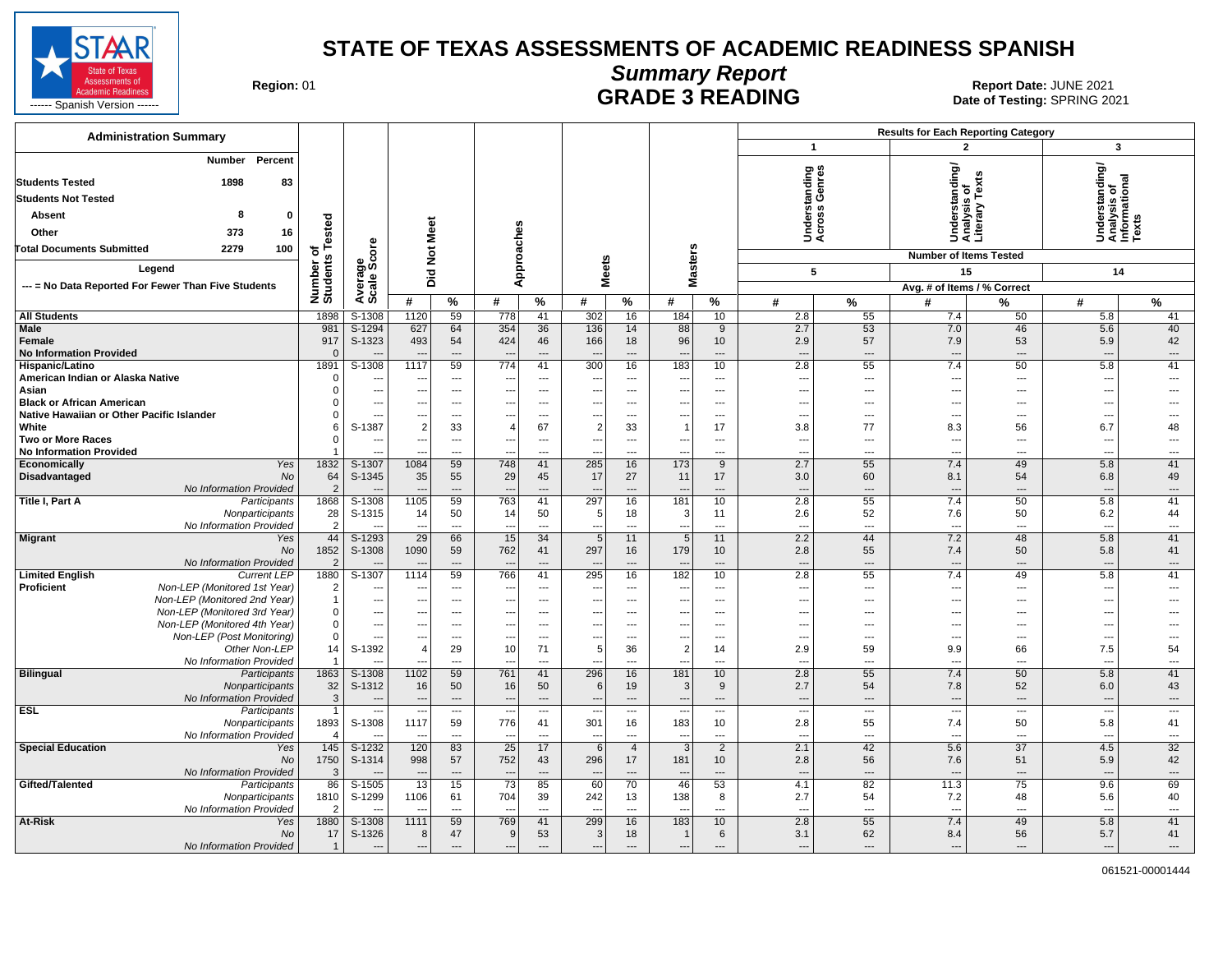

**Summary Report**

Region: 01 **Region: 01 CRADE 3 MATHEMATICS Date: JUNE 2021 Report Date: JUNE 2021** 

| <b>Administration Summary</b>                                                 |                                |                                          |                          |                      |                                      |                          |                                         |                                                              |                                          |                                    |                                                      |                                                      |                                                       |                                            | <b>Results for Each Reporting Category</b> |                                      |                                                        |                                      |
|-------------------------------------------------------------------------------|--------------------------------|------------------------------------------|--------------------------|----------------------|--------------------------------------|--------------------------|-----------------------------------------|--------------------------------------------------------------|------------------------------------------|------------------------------------|------------------------------------------------------|------------------------------------------------------|-------------------------------------------------------|--------------------------------------------|--------------------------------------------|--------------------------------------|--------------------------------------------------------|--------------------------------------|
|                                                                               |                                |                                          |                          |                      |                                      |                          |                                         |                                                              |                                          |                                    | $\mathbf{1}$                                         |                                                      | $\mathbf{2}$                                          |                                            | 3                                          |                                      | 4                                                      |                                      |
| Percent<br>Number<br>337<br>85<br><b>Students Tested</b>                      |                                |                                          |                          |                      |                                      |                          |                                         |                                                              |                                          |                                    | Numerical<br>Representations<br>and<br>Relationships |                                                      | <b>Computations</b><br>and Algebraic<br>Relationships |                                            | ठ<br>seometry and<br>leasurement           |                                      | Data Analysis<br>and Personal<br>Financial<br>Literacy |                                      |
|                                                                               |                                |                                          |                          |                      |                                      |                          |                                         |                                                              |                                          |                                    |                                                      |                                                      |                                                       |                                            |                                            |                                      |                                                        |                                      |
| <b>Students Not Tested</b>                                                    |                                |                                          |                          |                      |                                      |                          |                                         |                                                              |                                          |                                    |                                                      |                                                      |                                                       |                                            |                                            |                                      |                                                        |                                      |
| -3<br>Absent<br>$\mathbf 1$                                                   |                                |                                          |                          |                      |                                      |                          |                                         |                                                              |                                          |                                    |                                                      |                                                      |                                                       |                                            |                                            |                                      |                                                        |                                      |
| 57<br>14<br>Other                                                             | ested                          |                                          |                          |                      |                                      |                          |                                         |                                                              |                                          |                                    |                                                      |                                                      |                                                       |                                            | ÖΣ                                         |                                      |                                                        |                                      |
| 397<br>100<br><b>Total Documents Submitted</b>                                | ⊢<br>৳                         | ö                                        | <b>Not Meet</b>          |                      | Approaches                           |                          |                                         |                                                              |                                          |                                    |                                                      |                                                      |                                                       |                                            | <b>Number of Items Tested</b>              |                                      |                                                        |                                      |
| Legend                                                                        |                                |                                          |                          |                      |                                      |                          |                                         |                                                              |                                          |                                    |                                                      |                                                      |                                                       |                                            |                                            |                                      |                                                        |                                      |
|                                                                               | Number of<br>Students          | Average<br>Scale Scc                     | Did                      |                      |                                      |                          | <b>Meets</b>                            |                                                              | <b>Masters</b>                           |                                    | 8                                                    |                                                      | 13                                                    |                                            | $\overline{7}$                             |                                      | 4                                                      |                                      |
| --- = No Data Reported For Fewer Than Five Students                           |                                |                                          |                          |                      |                                      |                          |                                         |                                                              |                                          |                                    |                                                      |                                                      |                                                       |                                            | Avg. # of Items / % Correct                |                                      |                                                        |                                      |
|                                                                               |                                |                                          | #                        | $\%$                 | #                                    | %                        | #                                       | %                                                            | #                                        | %                                  | #                                                    | $\%$                                                 | #                                                     | %                                          | #                                          | %                                    | #                                                      | %                                    |
| <b>All Students</b>                                                           | 337                            | 1272                                     | 272                      | 81                   | 65                                   | 19                       | 10                                      | 3                                                            | 1                                        | $\mathbf 0$                        | 3.1                                                  | $\overline{38}$                                      | 4.5                                                   | 35                                         | 2.3                                        | $\overline{33}$                      | 1.4                                                    | 35                                   |
| Male<br>Female<br><b>No Information Provided</b>                              | 174<br>163<br>$\mathbf{0}$     | 1278<br>1266<br>$\overline{\phantom{a}}$ | 139<br>133<br>$\sim$     | 80<br>82<br>$---$    | 35<br>30<br>$\overline{\phantom{a}}$ | 20<br>18<br>$---$        | $\overline{7}$<br>$\mathbf{3}$<br>---   | $\overline{4}$<br>$\overline{2}$<br>$\overline{\phantom{a}}$ | $\vert 0 \vert$<br>$\mathbf{1}$<br>$---$ | $\mathbf 0$<br>$\mathbf{1}$<br>--- | 3.1<br>3.0<br>$\sim$                                 | 39<br>37<br>$\overline{\phantom{a}}$                 | 4.7<br>4.4<br>---                                     | 36<br>34<br>$\overline{\phantom{a}}$       | 2.3<br>2.3<br>$\overline{\phantom{a}}$     | 33<br>33<br>$\overline{\phantom{a}}$ | 1.5<br>1.4<br>---                                      | 37<br>34<br>$\qquad \qquad \cdots$   |
| Hispanic/Latino                                                               | 333                            | 1273                                     | 268                      | 80                   | 65                                   | 20                       | 10                                      | 3                                                            | $\mathbf{1}$                             | $\mathbf 0$                        | 3.1                                                  | 38                                                   | 4.5                                                   | 35                                         | 2.3                                        | 33                                   | 1.4                                                    | 36                                   |
| American Indian or Alaska Native                                              | $\mathbf 0$                    | $\overline{\phantom{a}}$                 | ---                      | $\overline{a}$       | $\overline{\phantom{a}}$             | ---                      | $\cdots$                                | $\overline{\phantom{a}}$                                     | ---                                      | $\overline{\phantom{a}}$           | $\sim$                                               | $\overline{\phantom{a}}$                             | ---                                                   | $\overline{\phantom{a}}$                   | $\overline{\phantom{a}}$                   | $---$                                | ---                                                    | $\overline{\phantom{a}}$             |
| Asian                                                                         | $\Omega$                       | ---                                      | ---                      | $\overline{a}$       | $\overline{\phantom{a}}$             | ---                      | ---                                     | $\overline{a}$                                               | ---                                      | ---                                | $\overline{\phantom{a}}$                             | $\overline{\phantom{a}}$                             | ---                                                   | ---                                        | ---                                        | $---$                                | ---                                                    | ---                                  |
| <b>Black or African American</b><br>Native Hawaiian or Other Pacific Islander | $\Omega$                       | $\overline{\phantom{a}}$<br>---          | ---<br>$---$             | ---<br>---           | $---$<br>---                         | ---<br>---               | ---<br>---                              | ---<br>---                                                   | $---$<br>---                             | $---$<br>$---$                     | $\overline{\phantom{a}}$<br>$\sim$                   | $\overline{\phantom{a}}$<br>$\overline{\phantom{a}}$ | ---<br>---                                            | ---<br>---                                 | ---<br>---                                 | $---$<br>$---$                       | ---<br>---                                             | ---<br>---                           |
| White                                                                         | 3                              | $\cdots$                                 | $---$                    | $\overline{a}$       | ---                                  | $\overline{a}$           | $\overline{a}$                          | $\overline{\phantom{a}}$                                     | ---                                      | $---$                              | $\overline{\phantom{a}}$                             | $\sim$                                               | ---                                                   | $\overline{a}$                             | $\overline{a}$                             | $---$                                | ---                                                    | ---                                  |
| Two or More Races                                                             | $\Omega$                       | $\hspace{0.05cm} \ldots$                 |                          | $\overline{a}$       | $\overline{\phantom{a}}$             | ---                      | $\overline{a}$                          | $\overline{\phantom{a}}$                                     | ---                                      | ---                                | $\overline{\phantom{a}}$                             | $\sim$                                               | ---                                                   | ---                                        | $\overline{a}$                             | $---$                                | --                                                     | ---                                  |
| <b>No Information Provided</b>                                                |                                | ---                                      |                          | ---                  | $\overline{\phantom{a}}$             | ---                      | $\overline{a}$                          | $\overline{\phantom{a}}$                                     | ---                                      | $---$                              | $\overline{\phantom{a}}$                             | $\overline{\phantom{a}}$                             | ---                                                   | ---                                        | ---                                        | $---$                                | --                                                     | ---                                  |
| Economically<br>Yes                                                           | 304                            | 1268                                     | 252                      | 83                   | 52                                   | 17                       | 9                                       | $\mathbf{3}$                                                 | $\mathbf{1}$                             | $\mathbf 0$                        | 3.0                                                  | 37                                                   | 4.4                                                   | 34                                         | 2.3                                        | 33                                   | 1.4                                                    | 34                                   |
| Disadvantaged<br>No<br>No Information Provided                                | 31<br>$\overline{2}$           | 1313<br>$\overline{\phantom{a}}$         | 19                       | 61<br>$\overline{a}$ | 12<br>$\overline{\phantom{a}}$       | 39<br>$\overline{a}$     | $\mathbf{1}$                            | 3<br>---                                                     | 0 <br>$\overline{\phantom{a}}$           | $\mathbf 0$<br>$\overline{a}$      | 3.7<br>--                                            | 46<br>$---$                                          | 5.5<br>$\overline{\phantom{a}}$                       | 43<br>$\overline{a}$                       | 2.6<br>$\overline{a}$                      | 37<br>$---$                          | 1.7<br>$\overline{\phantom{a}}$                        | 44<br>$\overline{\phantom{a}}$       |
| Title I, Part A<br>Participants                                               | 313                            | 1270                                     | 257                      | 82                   | 56                                   | 18                       | $\overline{9}$                          | $\overline{3}$                                               | $\mathbf{1}$                             | $\mathbf 0$                        | 3.0                                                  | 38                                                   | 4.5                                                   | 34                                         | 2.3                                        | 33                                   | 1.4                                                    | 35                                   |
| Nonparticipants                                                               | 22                             | 1303                                     | 14                       | 64                   | 8                                    | 36                       | $\mathbf{1}$                            | 5                                                            | $\overline{0}$                           | $\mathbf 0$                        | 3.6                                                  | 45                                                   | 5.4                                                   | 42                                         | 2.5                                        | 36                                   | 1.5                                                    | 38                                   |
| No Information Provided                                                       | $\overline{2}$                 | $\overline{a}$                           | $\overline{a}$           | $\overline{a}$       | $\overline{\phantom{a}}$             | $\overline{a}$           | $\overline{a}$                          | $\overline{a}$                                               | $---$                                    | $\overline{a}$                     | $\overline{\phantom{a}}$                             | $\overline{\phantom{a}}$                             | $\sim$                                                | $\overline{a}$                             | $\overline{\phantom{a}}$                   | $---$                                | ---                                                    | $\sim$                               |
| <b>Migrant</b><br>Yes                                                         | $\overline{4}$                 | $\overline{\phantom{a}}$                 | $\overline{\phantom{a}}$ | ---                  | $\overline{\phantom{a}}$             | $\overline{\phantom{a}}$ | $\overline{\phantom{a}}$                | $\hspace{0.05cm} \ldots$                                     | $\overline{\phantom{a}}$                 | ---                                | $\overline{\phantom{a}}$                             | $\overline{\phantom{a}}$                             | ---                                                   | $\hspace{0.05cm} \ldots$                   | $\overline{\phantom{a}}$                   | $\hspace{0.05cm} \ldots$             | --                                                     | $\hspace{0.05cm} \ldots$             |
| <b>No</b><br>No Information Provided                                          | 331<br>$\overline{2}$          | 1272                                     | 268                      | 81<br>---            | 63<br>$\overline{\phantom{a}}$       | 19<br>$\overline{a}$     | $10$                                    | $\mathbf{3}$<br>$\overline{a}$                               | $\mathbf{1}$<br>$\overline{\phantom{a}}$ | $\mathbf 0$<br>$\overline{a}$      | 3.0<br>$\overline{\phantom{a}}$                      | 38<br>$\overline{\phantom{a}}$                       | 4.5<br>---                                            | 35<br>---                                  | 2.3<br>$\overline{\phantom{a}}$            | 33<br>$\overline{\phantom{a}}$       | 1.4<br>--                                              | 35<br>$\hspace{0.05cm} \ldots$       |
| <b>Limited English</b><br><b>Current LEP</b>                                  | 329                            | 1273                                     | 266                      | 81                   | 63                                   | 19                       | 10                                      | 3                                                            | $\overline{1}$                           | 0                                  | 3.1                                                  | 38                                                   | 4.5                                                   | 35                                         | 2.3                                        | 33                                   | 1.4                                                    | 36                                   |
| Proficient<br>Non-LEP (Monitored 1st Year)                                    | $\overline{2}$                 | ---                                      |                          | ---                  | ---                                  | $\overline{\phantom{a}}$ |                                         | $\overline{\phantom{a}}$                                     | ---                                      | ---                                | $\sim$                                               | $\hspace{0.05cm} \cdots$                             | ---                                                   | ---                                        | $\overline{\phantom{a}}$                   | $\overline{\phantom{a}}$             | --                                                     | ---                                  |
| Non-LEP (Monitored 2nd Year)                                                  | $\mathbf 0$                    | ---                                      | ---                      | ---                  | ---                                  | $\overline{a}$           | ---                                     | ---                                                          | $\overline{\phantom{a}}$                 | ---                                | $\overline{\phantom{a}}$                             | $\overline{\phantom{a}}$                             | ---                                                   | ---                                        | ---                                        | ---                                  | --                                                     | ---                                  |
| Non-LEP (Monitored 3rd Year)                                                  | $\mathbf 0$                    | ---                                      |                          | ---                  | ---                                  | $\overline{a}$           | ---                                     | ---                                                          | $\overline{\phantom{a}}$                 | ---                                | $\overline{\phantom{a}}$                             | $\overline{\phantom{a}}$                             | ---                                                   | ---                                        |                                            | ---                                  | --                                                     | ---                                  |
| Non-LEP (Monitored 4th Year)                                                  | $\mathbf 0$<br>$\mathbf 0$     | ---<br>$\sim$                            | $---$                    | ---<br>---           | ---<br>$\overline{\phantom{a}}$      | ---<br>---               |                                         | ---<br>---                                                   | ---<br>$\overline{\phantom{a}}$          | ---<br>---                         | $\overline{\phantom{a}}$<br>$\overline{\phantom{a}}$ | ---<br>$\overline{\phantom{a}}$                      | ---<br>$\overline{\phantom{a}}$                       | ---<br>---                                 | $\overline{\phantom{a}}$                   | ---<br>$\overline{\phantom{a}}$      | --<br>---                                              | ---<br>$\ldots$                      |
| Non-LEP (Post Monitoring)<br>Other Non-LEP                                    | 5                              | 1290                                     | 3                        | 60                   | $\overline{2}$                       | 40                       | $\overline{\phantom{a}}$<br>$\mathsf 0$ | $\mathbf 0$                                                  | $\overline{0}$                           | $\mathbf 0$                        | 3.6                                                  | 45                                                   | 5.4                                                   | 42                                         | 2.6                                        | 37                                   | 1.0                                                    | 25                                   |
| No Information Provided                                                       |                                | $\overline{a}$                           |                          | …                    | $\overline{a}$                       |                          |                                         | ---                                                          | ---                                      | ---                                | $\sim$                                               | ---                                                  | ---                                                   |                                            | $\overline{a}$                             |                                      | --                                                     | ---                                  |
| <b>Bilingual</b><br>Participants                                              | 311                            | 1272                                     | 253                      | 81                   | 58                                   | 19                       | 9                                       | 3                                                            | $\mathbf{1}$                             | $\mathbf{0}$                       | 3.0                                                  | 38                                                   | 4.5                                                   | 35                                         | 2.3                                        | 33                                   | 1.4                                                    | 35                                   |
| Nonparticipants                                                               | 24                             | 1278                                     | 18                       | 75                   | 6                                    | 25                       | $\mathbf{1}$                            | $\overline{4}$                                               | $\overline{0}$                           | $\mathbf{0}$                       | 3.2                                                  | 40                                                   | 4.7                                                   | 36                                         | 2.3                                        | 32                                   | 1.5                                                    | 36                                   |
| No Information Provided<br><b>ESL</b>                                         | $\overline{2}$<br>$\mathbf{1}$ | $\overline{a}$<br>$\sim$                 | $\overline{\phantom{a}}$ | ---<br>$\sim$        | $\overline{\phantom{a}}$             | ---                      | $\overline{a}$                          | $\overline{a}$<br>$\overline{\phantom{a}}$                   | $\overline{a}$<br>$\ldots$               | $\overline{\phantom{a}}$           | $\overline{\phantom{a}}$<br>$\sim$                   | $\overline{\phantom{a}}$                             | $\overline{a}$<br>$\sim$                              | $\overline{a}$<br>$\hspace{0.05cm} \ldots$ | $\overline{\phantom{a}}$<br>$\sim$ $\sim$  | $\overline{\phantom{a}}$<br>$\sim$   | $\overline{\phantom{a}}$<br>---                        | $\hspace{0.05cm} \ldots$<br>$\cdots$ |
| Participants<br>Nonparticipants                                               | 333                            | 1272                                     | 269                      | 81                   | $\overline{\phantom{a}}$<br>64       | ---<br>19                | $\overline{\phantom{a}}$<br>10          | 3                                                            | $\mathbf{1}$                             | $\cdots$<br>$\mathbf 0$            | 3.1                                                  | $\hspace{0.05cm} \cdots$<br>38                       | 4.5                                                   | 35                                         | 2.3                                        | 33                                   | 1.4                                                    | 35                                   |
| No Information Provided                                                       | 3                              | $\overline{a}$                           | $\overline{a}$           | ---                  | $\overline{\phantom{a}}$             | $\overline{a}$           |                                         | $\overline{a}$                                               | $---$                                    | $\overline{a}$                     | $\overline{\phantom{a}}$                             | $\overline{\phantom{a}}$                             | ---                                                   | $\overline{a}$                             | $\overline{a}$                             | $---$                                | ---                                                    | $\overline{\phantom{a}}$             |
| <b>Special Education</b><br>Yes                                               | 18                             | 1250                                     | 17                       | 94                   | $\overline{1}$                       | 6                        | $\mathbf 0$                             | $\mathbf 0$                                                  | $\vert 0 \vert$                          | $\mathbf 0$                        | 3.1                                                  | $\overline{38}$                                      | 3.8                                                   | 29                                         | 1.8                                        | 25                                   | 1.3                                                    | 32                                   |
| <b>No</b>                                                                     | 317                            | 1273                                     | 254                      | 80                   | 63                                   | 20                       | 10 <sup>1</sup>                         | 3                                                            | $\mathbf{1}$                             | $\mathbf 0$                        | 3.1                                                  | 38                                                   | 4.6                                                   | 35                                         | 2.3                                        | 34                                   | 1.4                                                    | 35                                   |
| No Information Provided                                                       | $\overline{2}$                 | $\sim$                                   |                          | ---                  | $\overline{\phantom{a}}$             | $\overline{a}$           |                                         | ---                                                          |                                          |                                    | --                                                   | $\overline{a}$                                       | ---                                                   | $---$                                      | $\overline{\phantom{a}}$                   | $---$                                | $\overline{a}$                                         | $\overline{\phantom{a}}$             |
| Gifted/Talented<br>Participants                                               | 6<br>329                       | 1338<br>1271                             | 3<br>268                 | 50<br>81             | 3<br>61                              | 50<br>19                 | 9                                       | 17<br>3                                                      | $\overline{0}$<br>$\mathbf{1}$           | $\mathbf 0$<br>0                   | 4.7<br>3.0                                           | 58<br>38                                             | 5.5<br>4.5                                            | 42<br>35                                   | 2.5<br>2.3                                 | 36<br>33                             | 2.5<br>1.4                                             | 63<br>35                             |
| Nonparticipants<br>No Information Provided                                    | $\overline{2}$                 | $\overline{a}$                           | $\overline{\phantom{a}}$ | $\overline{a}$       | $\overline{\phantom{a}}$             | $\overline{a}$           | ---                                     | $\overline{a}$                                               | $\overline{\phantom{a}}$                 | $\overline{a}$                     | $\overline{\phantom{a}}$                             | $\overline{\phantom{a}}$                             | ---                                                   | $\overline{a}$                             | $\overline{a}$                             | $\overline{\phantom{a}}$             | $\overline{\phantom{a}}$                               | $\sim$                               |
| <b>At-Risk</b><br>Yes                                                         | 324                            | 1274                                     | 261                      | 81                   | 63                                   | 19                       | 10 <sup>1</sup>                         | 3                                                            | $\mathbf{1}$                             | $\mathbf{0}$                       | 3.1                                                  | 38                                                   | 4.6                                                   | $\overline{35}$                            | 2.3                                        | 33                                   | 1.4                                                    | 36                                   |
| No                                                                            | 12                             | 1236                                     | 10                       | 83                   | $\overline{2}$                       | 17                       | $\mathsf{O}\xspace$                     | $\mathbf 0$                                                  | $\overline{0}$                           | $\mathbf{0}$                       | 2.8                                                  | 35                                                   | 3.7                                                   | 28                                         | 2.0                                        | 29                                   | 0.8                                                    | 21                                   |
| No Information Provided                                                       | $\mathbf{1}$                   | $\overline{\phantom{a}}$                 | $\overline{a}$           | $\overline{a}$       | $\sim$                               | $\overline{a}$           | $\overline{a}$                          |                                                              | ---                                      | $---$                              | $\overline{\phantom{a}}$                             | $\overline{\phantom{a}}$                             | $\overline{\phantom{a}}$                              | $\overline{a}$                             | $\overline{a}$                             | $\overline{\phantom{a}}$             | ---                                                    | $\overline{\phantom{a}}$             |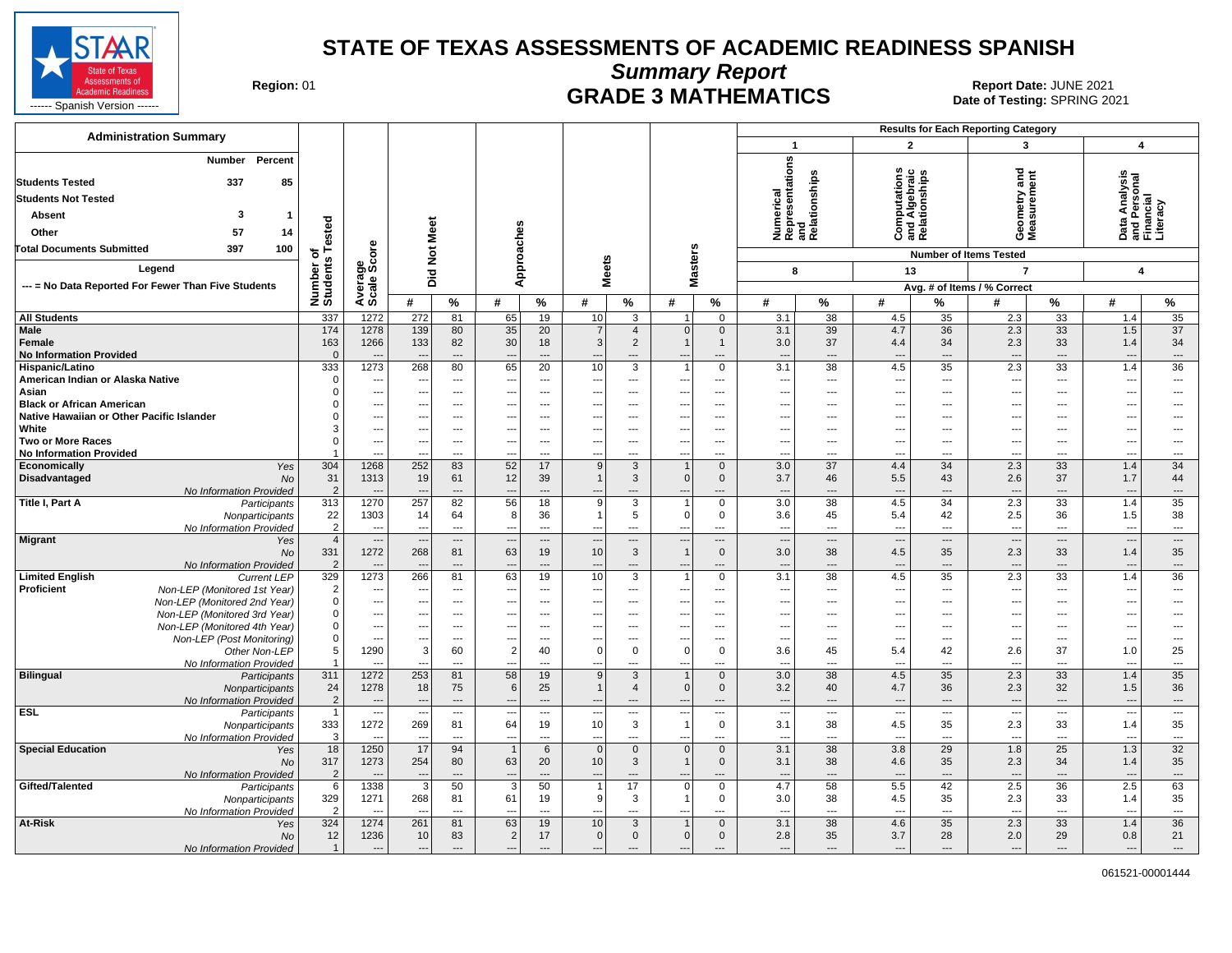

#### **Summary Report** Region: 01 **Region: 01 CALL CONSISTS AND READING Report Date: JUNE 2021**<br>Date of Testing: SPRING 20

| <b>Administration Summary</b>                                                            |                          |                        |                |                          |                                |                                |                          |                      |                                  |                      |                                          |                          | <b>Results for Each Reporting Category</b> |                                |                                                         |                          |
|------------------------------------------------------------------------------------------|--------------------------|------------------------|----------------|--------------------------|--------------------------------|--------------------------------|--------------------------|----------------------|----------------------------------|----------------------|------------------------------------------|--------------------------|--------------------------------------------|--------------------------------|---------------------------------------------------------|--------------------------|
|                                                                                          |                          |                        |                |                          |                                |                                |                          |                      |                                  |                      | $\mathbf{1}$                             |                          |                                            | $\overline{2}$                 | $\overline{\mathbf{3}}$                                 |                          |
| Number<br>Percent<br><b>Students Tested</b><br>19099<br>70<br><b>Students Not Tested</b> |                          |                        |                |                          |                                |                                |                          |                      |                                  |                      | nderstanding/<br>nalysis<br>;ross Genres | ق ہِ                     | derstanding                                | ě                              | Understanding/<br>Analysis of<br>Informational<br>Texts |                          |
| 371<br>Absent<br>$\mathbf{1}$                                                            |                          |                        |                |                          |                                |                                |                          |                      |                                  |                      |                                          |                          |                                            | sis<br>nalysis<br>terary       |                                                         |                          |
| 7661<br>28<br>Other                                                                      | ested                    |                        |                |                          |                                |                                |                          |                      |                                  |                      |                                          |                          |                                            |                                |                                                         |                          |
|                                                                                          |                          |                        |                |                          |                                |                                |                          |                      |                                  |                      | र्ड ई ई                                  |                          | ŠËŠ                                        |                                |                                                         |                          |
| 27131<br>100<br><b>Total Documents Submitted</b>                                         |                          |                        |                |                          |                                |                                |                          |                      |                                  |                      |                                          |                          | <b>Number of Items Tested</b>              |                                |                                                         |                          |
| Legend                                                                                   |                          |                        | Did Not Meet   |                          |                                | Approaches                     |                          | <b>Meets</b>         | <b>Masters</b>                   |                      | 8                                        |                          | 15                                         |                                | 13                                                      |                          |
| --- = No Data Reported For Fewer Than Five Students                                      |                          |                        |                |                          |                                |                                |                          |                      |                                  |                      |                                          |                          | Avg. # of Items / % Correct                |                                |                                                         |                          |
|                                                                                          | Number of<br>Students Te | Average<br>Scale Score | #              | $\%$                     | #                              | %                              | #                        | %                    | #                                | %                    | #                                        | %                        | #                                          | %                              | #                                                       | %                        |
| <b>All Students</b>                                                                      | 19099                    | 1456                   | 8424           | 44                       | 10675                          | 56                             | 5300                     | 28                   | 2178                             | 11                   | 4.8                                      | 60                       | 8.4                                        | 56                             | 7.7                                                     | 59                       |
| Male                                                                                     | 9756                     | 1445                   | 4671           | 48                       | 5085                           | 52                             | 2519                     | 26                   | 1017                             | 10                   | 4.7                                      | 58                       | 8.0                                        | 53                             | 7.5                                                     | 58                       |
| Female                                                                                   | 9343                     | 1467                   | 3753           | 40                       | 5590                           | 60                             | 2781                     | 30                   | 1161                             | 12                   | 4.9                                      | 61                       | 8.7                                        | 58                             | 7.9                                                     | 60                       |
| <b>No Information Provided</b>                                                           | $\mathbf 0$<br>18465     | 1454                   | 8229           | $---$<br>45              | 10236                          | $\overline{\phantom{a}}$<br>55 | 5013                     | $\overline{a}$<br>27 | $\overline{\phantom{a}}$<br>2029 | $\overline{a}$<br>11 | $\overline{a}$<br>4.8                    | $\overline{a}$<br>59     | $\overline{a}$<br>8.3                      | $\overline{\phantom{a}}$<br>55 | ---<br>7.6                                              | $\overline{a}$<br>59     |
| Hispanic/Latino<br>American Indian or Alaska Native                                      | 5                        | 1330                   | 5              | 100                      | $\Omega$                       | $\mathbf 0$                    | $\Omega$                 | $\mathbf 0$          | 0                                | 0                    | 3.2                                      | 40                       | 4.2                                        | 28                             | 5.6                                                     | 43                       |
| Asian                                                                                    | 100                      | 1586                   | 15             | 15                       | 85                             | 85                             | 69                       | 69                   | 42                               | 42                   | 6.2                                      | 77                       | 11.1                                       | 74                             | 10.3                                                    | 80                       |
| <b>Black or African American</b>                                                         | 154                      | 1482                   | 59             | 38                       | 95                             | 62                             | 54                       | 35                   | 25                               | 16                   | 5.1                                      | 63                       | 9.2                                        | 61                             | 7.9                                                     | 60                       |
| Native Hawaiian or Other Pacific Islander                                                | $\overline{4}$           |                        | $\overline{a}$ | $---$                    | $\overline{\phantom{a}}$       | $---$                          | ---                      | $\overline{a}$       | $\overline{\phantom{a}}$         | $---$                | $\overline{a}$                           | $---$                    | $\overline{a}$                             | $\overline{\phantom{a}}$       | $\overline{\phantom{a}}$                                | $\hspace{0.05cm} \ldots$ |
| White                                                                                    | 342                      | 1507                   | 103            | 30                       | 239                            | 70                             | 150                      | 44                   | 74                               | 22                   | 5.4                                      | 67                       | 9.6                                        | 64                             | 8.7                                                     | 67                       |
| <b>Two or More Races</b><br><b>No Information Provided</b>                               | 23<br>6                  | 1555<br>1317           | 5<br>5         | 22<br>83                 | 18<br>$\overline{\phantom{0}}$ | 78<br>17                       | 13<br>$\Omega$           | 57<br>$\mathbf 0$    | 8 <sup>1</sup><br>$\Omega$       | 35<br>$\Omega$       | 5.8<br>2.7                               | 73<br>33                 | 10.3<br>5.5                                | 69<br>37                       | 9.7<br>5.0                                              | 74<br>38                 |
| Economically<br>Yes                                                                      | 16258                    | 1443                   | 7775           | 48                       | 8483                           | 52                             | 3872                     | 24                   | 1435                             | 9                    | 4.6                                      | 58                       | 8.0                                        | 54                             | 7.4                                                     | 57                       |
| Disadvantaged<br>No                                                                      | 2835                     | 1532                   | 644            | 23                       | 2191                           | 77                             | 1428                     | 50                   | 743                              | 26                   | 5.7                                      | 71                       | 10.2                                       | 68                             | 9.1                                                     | 70                       |
| No Information Provided                                                                  | 6                        | 1317                   | 5              | 83                       |                                | 17                             | $\Omega$                 | $\mathbf{0}$         | $\Omega$                         | $\mathbf{0}$         | 2.7                                      | 33                       | 5.5                                        | 37                             | 5.0                                                     | 38                       |
| Title I, Part A<br>Participants                                                          | 18466                    | 1456                   | 8145           | 44                       | 10321                          | 56                             | 5094                     | 28                   | 2085                             | 11                   | 4.8                                      | 60                       | 8.4                                        | 56                             | 7.7                                                     | 59                       |
| Nonparticipants                                                                          | 627                      | 1463                   | 274            | 44                       | 353                            | 56                             | 206<br>$\Omega$          | 33<br>$\mathbf 0$    | 93<br> 0                         | 15                   | 4.8                                      | 60<br>33                 | 8.6                                        | 57<br>37                       | 7.8                                                     | 60                       |
| No Information Provided<br><b>Migrant</b><br>Yes                                         | 6<br>414                 | 1317<br>1396           | 5<br>264       | 83<br>64                 | 150                            | 17<br>36                       | 58                       | 14                   | 17                               | 0<br>$\overline{4}$  | 2.7<br>4.0                               | 50                       | 5.5<br>6.9                                 | 46                             | 5.0<br>6.4                                              | 38<br>50                 |
| No                                                                                       | 18673                    | 1457                   | 8150           | 44                       | 10523                          | 56                             | 5242                     | 28                   | 2161                             | 12                   | 4.8                                      | 60                       | 8.4                                        | 56                             | 7.7                                                     | 59                       |
| No Information Provided                                                                  | 12                       | 1322                   | 10             | 83                       | -2                             | 17                             | $\mathbf{0}$             | $\mathbf 0$          | 0                                | $\mathbf 0$          | 3.0                                      | 38                       | 5.3                                        | 35                             | 4.8                                                     | $37\,$                   |
| <b>Limited English</b><br><b>Current LEP</b>                                             | 8263                     | 1419                   | 4613           | 56                       | 3650                           | 44                             | 1435                     | 17                   | 460                              | 6                    | 4.3                                      | 54                       | 7.4                                        | 49                             | 7.0                                                     | 54                       |
| Proficient<br>Non-LEP (Monitored 1st Year)                                               | 285                      | 1546                   | 34             | 12                       | 251                            | 88                             | 152                      | 53                   | 68                               | 24                   | 5.9                                      | 73                       | 10.6                                       | 71                             | 9.7                                                     | 74                       |
| Non-LEP (Monitored 2nd Year)<br>Non-LEP (Monitored 3rd Year)                             | 404<br>624               | 1545<br>1553           | 68<br>90       | 17<br>14                 | 336<br>534                     | 83<br>86                       | 218<br>340               | 54<br>54             | 107<br>177                       | 26<br>28             | 5.8<br>6.0                               | 72<br>75                 | 10.6<br>10.8                               | 71<br>72                       | 9.5<br>9.6                                              | $73\,$<br>$73\,$         |
| Non-LEP (Monitored 4th Year)                                                             | 8                        | 1440                   | $\overline{4}$ | 50                       | $\sqrt{2}$                     | 50                             |                          | 50                   | -1                               | 13                   | 4.5                                      | 56                       | 7.9                                        | 53                             | 7.6                                                     | 59                       |
| Non-LEP (Post Monitoring)                                                                | $\mathbf 0$              |                        | ---            | $\overline{\phantom{a}}$ | $\overline{\phantom{a}}$       | ---                            | $\overline{\phantom{a}}$ | ---                  | $\overline{\phantom{a}}$         | ---                  | $\overline{\phantom{a}}$                 | $\overline{\phantom{a}}$ |                                            | $\cdots$                       | $\overline{\phantom{a}}$                                | ---                      |
| Other Non-LEP                                                                            | 9505                     | 1475                   | 3607           | 38                       | 5898                           | 62                             | 3150                     | 33                   | 1365                             | 14                   | 5.0                                      | 63                       | 8.9                                        | 59                             | 8.0                                                     | 61                       |
| No Information Provided                                                                  | 10                       | 1330                   | 8              | 80                       | -2                             | 20                             |                          | 10                   | $\overline{0}$                   | $\Omega$             | 2.7                                      | 34                       | 5.4                                        | 36                             | 5.6                                                     | 43                       |
| <b>Bilingual</b><br>Participants                                                         | 6654<br>12432            | 1421<br>1474           | 3693<br>4720   | 56<br>38                 | 2961<br>7712                   | 44<br>62                       | 1208<br>4092             | 18<br>33             | 405<br>1773                      | 6<br>14              | 4.4<br>5.0                               | 54<br>63                 | 7.4<br>8.9                                 | 49<br>59                       | 7.0<br>8.0                                              | 54<br>62                 |
| Nonparticipants<br>No Information Provided                                               | 13                       | 1340                   | 11             | 85                       | 2                              | 15                             | $\Omega$                 | $\mathbf 0$          | $\mathbf{0}$                     | $\mathbf{0}$         | 3.2                                      | 39                       | 5.8                                        | 38                             | 5.3                                                     | 41                       |
| <b>ESL</b><br>Participants                                                               | 116                      | 1457                   | 50             | 43                       | 66                             | 57                             | 28                       | 24                   | 16                               | 14                   | 5.0                                      | 62                       | 8.3                                        | 55                             | 7.6                                                     | 58                       |
| Nonparticipants                                                                          | 18971                    | 1456                   | 8364           | 44                       | 10607                          | 56                             | 5272                     | 28                   | 2162                             | 11                   | 4.8                                      | 60                       | 8.4                                        | 56                             | 7.7                                                     | 59                       |
| No Information Provided                                                                  | 12                       | 1350                   | 10             | 83                       | -2                             | 17                             | $\Omega$                 | $\mathbf 0$          | 0                                | $\Omega$             | 3.3                                      | 42                       | 6.1                                        | 41                             | 5.4                                                     | 42                       |
| <b>Special Education</b><br>Yes                                                          | 1995                     | 1349                   | 1606           | 81                       | 389                            | 19                             | 136                      | $\overline{7}$       | 53                               | 3                    | 3.3                                      | 41                       | 5.5                                        | $\overline{37}$                | 5.4                                                     | 42                       |
| No<br>No Information Provided                                                            | 17096<br>8               | 1468<br>1326           | 6812<br>6      | 40<br>75                 | 10284<br>2                     | 60<br>25                       | 5164<br>$\Omega$         | 30<br>$\mathbf{0}$   | 2125<br>$\mathbf{0}$             | 12<br>$\mathbf{0}$   | 5.0<br>3.5                               | 62<br>44                 | 8.7<br>5.3                                 | 58<br>35                       | 7.9<br>4.9                                              | 61<br>38                 |
| Gifted/Talented<br>Participants                                                          | 2088                     | 1593                   | 153            | 7                        | 1935                           | 93                             | 1480                     | 71                   | 838                              | 40                   | 6.3                                      | 79                       | 11.6                                       | 78                             | 10.3                                                    | 79                       |
| Nonparticipants                                                                          | 17003                    | 1439                   | 8264           | 49                       | 8739                           | 51                             | 3820                     | 22                   | 1340                             | 8                    | 4.6                                      | 57                       | 8.0                                        | 53                             | 7.3                                                     | 57                       |
| No Information Provided                                                                  | 8                        | 1314                   | $\overline{7}$ | 88                       | $\overline{\phantom{0}}$       | 13                             | $\Omega$                 | $\mathbf 0$          | 0                                | 0                    | 2.8                                      | 34                       | 5.0                                        | 33                             | 5.0                                                     | 38                       |
| At-Risk<br>Yes                                                                           | 13098                    | 1425                   | 7017           | 54                       | 6081                           | 46                             | 2471                     | 19                   | 822                              | 6                    | 4.4                                      | 55                       | 7.6                                        | 51                             | 7.1                                                     | 54                       |
| No                                                                                       | 5995                     | 1523                   | 1402           | 23                       | 4593                           | 77                             | 2829                     | 47                   | 1356                             | 23                   | 5.6                                      | 70                       | 10.1                                       | 67                             | 9.0                                                     | 69                       |
| No Information Provided                                                                  | 6                        | 1317                   | 5 <sup>5</sup> | 83                       | $\overline{1}$                 | 17                             | $\overline{0}$           | $\mathbf 0$          | $\overline{0}$                   | $\mathbf{0}$         | 2.7                                      | 33                       | 5.5                                        | 37                             | 5.0                                                     | 38                       |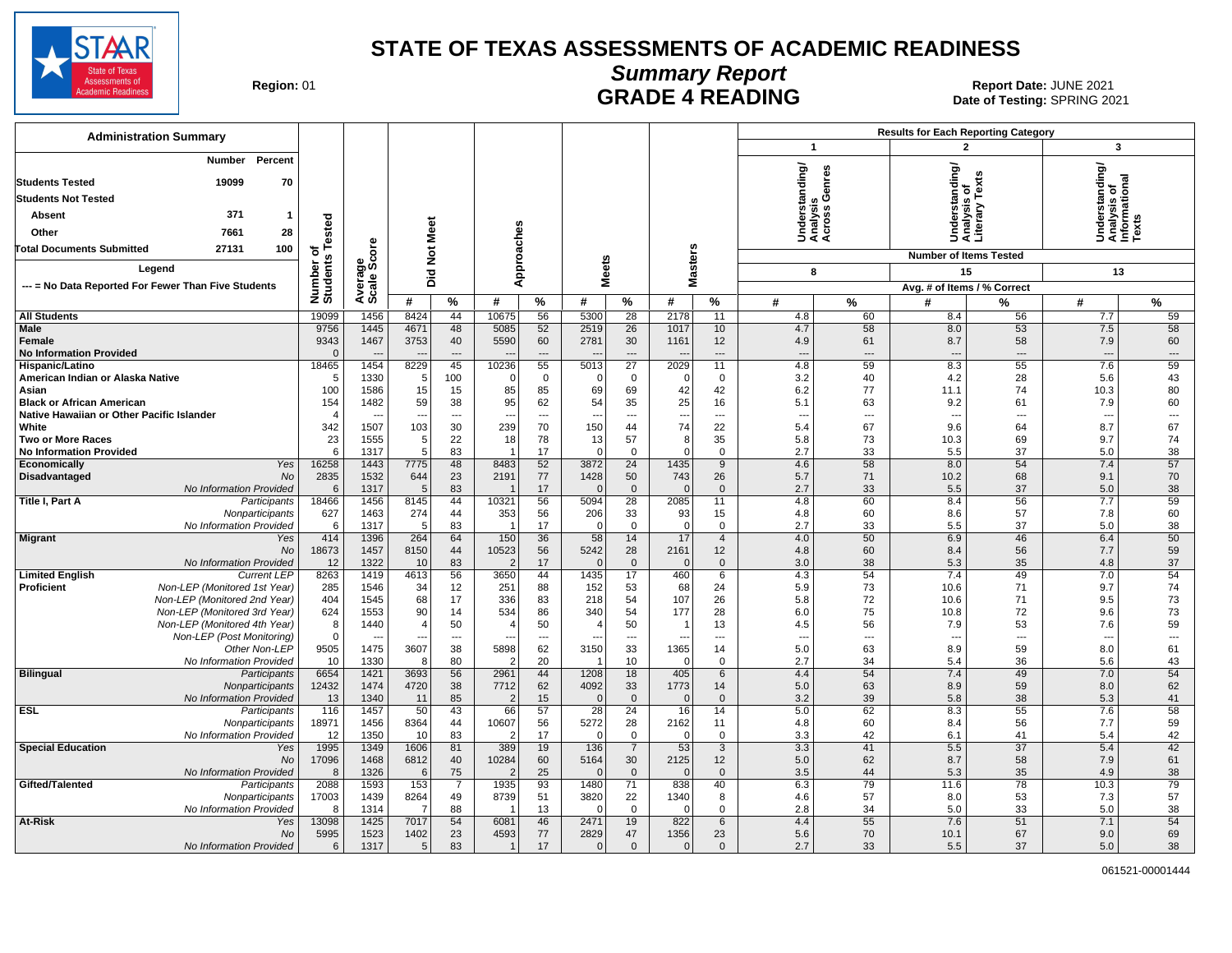

**Summary Report**

Region: 01 **Region: 01 CRADE 4 MATHEMATICS Date: JUNE 2021 Report Date: JUNE 2021** Date of Testing: SPRING 2021

| <b>Administration Summary</b>                                                            |                            |                   |                       |                            |                                 |                            |                        |                 |                  |                      | <b>Results for Each Reporting Category</b>                            |                                      |                                                       |                |                                        |                                      |                                                                    |                                      |
|------------------------------------------------------------------------------------------|----------------------------|-------------------|-----------------------|----------------------------|---------------------------------|----------------------------|------------------------|-----------------|------------------|----------------------|-----------------------------------------------------------------------|--------------------------------------|-------------------------------------------------------|----------------|----------------------------------------|--------------------------------------|--------------------------------------------------------------------|--------------------------------------|
|                                                                                          |                            |                   |                       |                            |                                 |                            |                        |                 |                  |                      | $\mathbf{1}$                                                          |                                      | $\mathbf{2}$                                          |                | 3                                      |                                      | 4                                                                  |                                      |
| Number<br>Percent<br><b>Students Tested</b><br>20662<br>72<br><b>Students Not Tested</b> |                            |                   |                       |                            |                                 |                            |                        |                 |                  |                      | epresentations<br>Numerical<br>Representatior<br>and<br>Relationships |                                      | <b>Computations</b><br>and Algebraic<br>Relationships |                | and<br>eometry                         | ā<br>surem                           | Data Analysis<br>and Personal<br><sup>-</sup> inancial<br>-iteracy |                                      |
| 345<br>Absent<br>-1                                                                      |                            |                   |                       |                            |                                 |                            |                        |                 |                  |                      |                                                                       |                                      |                                                       |                |                                        |                                      |                                                                    |                                      |
| 27<br>7851<br>Other                                                                      | ested                      |                   | Meet                  |                            |                                 |                            |                        |                 |                  |                      |                                                                       |                                      |                                                       |                | σΣ                                     | Ë                                    | ۵                                                                  | ᅙᄃᄀ                                  |
| 28858<br>100<br><b>Total Documents Submitted</b>                                         | 하                          | δe                |                       |                            | Approaches                      |                            |                        |                 |                  |                      |                                                                       |                                      |                                                       |                |                                        |                                      |                                                                    |                                      |
|                                                                                          | S                          | မ္တီဖွဲ           | $\overline{5}$        |                            |                                 |                            | <b>Meets</b>           |                 | <b>Masters</b>   |                      |                                                                       |                                      |                                                       |                | <b>Number of Items Tested</b>          |                                      |                                                                    |                                      |
| Legend                                                                                   |                            |                   | Did                   |                            |                                 |                            |                        |                 |                  |                      | 9                                                                     |                                      | 11                                                    |                | 10                                     |                                      | $\overline{4}$                                                     |                                      |
| --- = No Data Reported For Fewer Than Five Students                                      | Number<br>Students         | Average<br>Scale: |                       |                            |                                 |                            |                        |                 |                  |                      |                                                                       |                                      |                                                       |                | Avg. # of Items / % Correct            |                                      |                                                                    |                                      |
|                                                                                          |                            |                   | #                     | $\%$                       | #                               | %                          | #                      | %               | #                | %                    | #                                                                     | %                                    | #                                                     | %              | #                                      | $\%$                                 | #                                                                  | %                                    |
| <b>All Students</b>                                                                      | 20662                      | 1463              | 11863                 | 57                         | 8799                            | 43                         | 4123                   | $\overline{20}$ | 2062             | 10                   | 4.8                                                                   | 53                                   | 5.0                                                   | 46             | 4.5                                    | 45                                   | 1.7                                                                | 43                                   |
| <b>Male</b><br>Female<br><b>No Information Provided</b>                                  | 10540<br>10122<br>$\Omega$ | 1471<br>1453      | 5803<br>6060          | 55<br>60<br>$\overline{a}$ | 4737<br>4062                    | 45<br>40<br>$\overline{a}$ | 2316<br>1807           | 22<br>18<br>--- | 1210<br>852      | 11<br>8<br>---       | 4.9<br>4.6<br>$\overline{\phantom{a}}$                                | 55<br>51<br>$\overline{\phantom{a}}$ | 5.2<br>4.9<br>$\overline{\phantom{a}}$                | 47<br>44       | 4.7<br>4.4<br>$\overline{\phantom{a}}$ | 47<br>44<br>$\overline{\phantom{a}}$ | 1.8<br>1.7<br>$\overline{\phantom{a}}$                             | 44<br>42<br>$\hspace{0.05cm} \ldots$ |
| Hispanic/Latino                                                                          | 20025                      | 1460              | 11613                 | 58                         | 8412                            | 42                         | 3873                   | 19              | 1906             | 10                   | 4.7                                                                   | 53                                   | 5.0                                                   | 45             | 4.5                                    | 45                                   | 1.7                                                                | 43                                   |
| American Indian or Alaska Native                                                         | -5                         | 1393              |                       | 80                         |                                 | 20                         |                        | $\mathbf 0$     | $\Omega$         | $\mathbf 0$          | 4.0                                                                   | 44                                   | 4.0                                                   | 36             | 3.2                                    | 32                                   | 1.0                                                                | 25                                   |
| Asian<br><b>Black or African American</b>                                                | 101<br>154                 | 1660<br>1459      | 14<br>87              | 14<br>56                   | 87<br>67                        | 86<br>44                   | 71<br>37               | 70<br>24        | 55<br>16         | 54<br>10             | 7.1<br>4.7                                                            | 79<br>52                             | 8.4<br>5.0                                            | 76<br>46       | 7.3<br>4.7                             | 73<br>47                             | 2.9<br>1.6                                                         | 71<br>40                             |
| Native Hawaiian or Other Pacific Islander                                                |                            |                   |                       | $\overline{a}$             |                                 |                            |                        | -−              |                  | ---                  | $\overline{\phantom{a}}$                                              | ---                                  | $\overline{a}$                                        | ---            |                                        | $\overline{a}$                       | ---                                                                | ---                                  |
| White                                                                                    | 343                        | 1531              | 129                   | 38                         | 214                             | 62                         | 130                    | 38              | 78               | 23                   | 5.6                                                                   | 63                                   | 6.4                                                   | 58             | 5.6                                    | 56                                   | 2.1                                                                | 53                                   |
| <b>Two or More Races</b>                                                                 | 24                         | 1587              | 9                     | 38                         | 15                              | 63                         | 10                     | 42              | $\overline{7}$   | 29                   | 6.1                                                                   | 68                                   | 7.0                                                   | 63             | 6.3                                    | 63                                   | 2.4                                                                | 60                                   |
| <b>No Information Provided</b>                                                           | 6                          | 1384              | 5                     | 83                         |                                 | 17                         |                        | 17              | $\Omega$         | $\mathbf 0$          | 3.2                                                                   | 35                                   | 4.0                                                   | 36             | 3.5                                    | 35                                   | 1.0                                                                | 25                                   |
| Economically<br>Yes                                                                      | 17785                      | 1449              | 10914                 | 61                         | 6871                            | 39                         | 2976                   | 17              | 1388             | 8                    | 4.6                                                                   | 51                                   | 4.8                                                   | 44             | 4.3                                    | 43                                   | 1.6                                                                | 41                                   |
| Disadvantaged<br><b>No</b><br>No Information Provided                                    | 2871<br>6                  | 1548<br>1384      | 944<br>5              | 33<br>83                   | 1927<br>$\overline{\mathbf{1}}$ | 67<br>17                   | 1146                   | 40<br>17        | 674<br>$\Omega$  | 23<br>$\overline{0}$ | 5.9<br>3.2                                                            | 65<br>35                             | 6.6<br>4.0                                            | 60<br>36       | 5.8<br>3.5                             | 58<br>35                             | 2.3<br>1.0                                                         | 58<br>25                             |
| Title I, Part A<br>Participants                                                          | 20023                      | 1462              | 11534                 | 58                         | 8489                            | 42                         | 3958                   | $\overline{20}$ | 1964             | 10                   | 4.8                                                                   | 53                                   | 5.0                                                   | 46             | 4.5                                    | 45                                   | 1.7                                                                | 43                                   |
| Nonparticipants                                                                          | 633                        | 1490              | 324                   | 51                         | 309                             | 49                         | 164                    | 26              | 98               | 15                   | 5.0                                                                   | 56                                   | 5.6                                                   | 51             | 5.0                                    | 50                                   | 1.8                                                                | 45                                   |
| No Information Provided                                                                  | 6                          | 1384              | -5                    | 83                         |                                 | 17                         |                        | 17              | $\Omega$         | $\mathbf 0$          | 3.2                                                                   | 35                                   | 4.0                                                   | 36             | 3.5                                    | 35                                   | 1.0                                                                | 25                                   |
| <b>Migrant</b><br>Yes                                                                    | 462                        | 1413              | 338                   | 73                         | 124                             | 27                         | 47                     | 10              | 22               | 5                    | 4.0                                                                   | 44                                   | 4.0                                                   | 37             | 3.8                                    | 38<br>45                             | 1.4                                                                | 35                                   |
| No<br>No Information Provided                                                            | 20188<br>12                | 1464<br>1384      | 11515<br>10           | 57<br>83                   | 8673<br>$\overline{2}$          | 43<br>17                   | 4074<br>$\overline{2}$ | 20<br>17        | 2040<br>$\Omega$ | 10<br>$\overline{0}$ | 4.8<br>3.7                                                            | 53<br>41                             | 5.1<br>3.4                                            | 46<br>31       | 4.5<br>3.7                             | 37                                   | 1.7<br>0.9                                                         | 43<br>23                             |
| <b>Limited English</b><br><b>Current LEP</b>                                             | 9763                       | 1431              | 6536                  | 67                         | 3227                            | 33                         | 1217                   | 12              | 530              | 5                    | 4.3                                                                   | 48                                   | 4.4                                                   | 40             | 4.1                                    | 41                                   | 1.5                                                                | 38                                   |
| Proficient<br>Non-LEP (Monitored 1st Year)                                               | 289                        | 1549              | 87                    | 30                         | 202                             | 70                         | 122                    | 42              | 58               | 20                   | 5.8                                                                   | 65                                   | 7.0                                                   | 64             | 5.8                                    | 58                                   | 2.4                                                                | 59                                   |
| Non-LEP (Monitored 2nd Year)                                                             | 404                        | 1562              | 117                   | 29                         | 287                             | 71                         | 165                    | 41              | 100              | 25                   | 6.1                                                                   | 67                                   | 7.0                                                   | 64             | 5.9                                    | 59                                   | 2.4                                                                | 59                                   |
| Non-LEP (Monitored 3rd Year)                                                             | 633<br>8                   | 1551<br>1436      | 195<br>5 <sup>5</sup> | 31<br>63                   | 438<br>3                        | 69<br>38                   | 244                    | 39<br>13        | 146<br>-1        | 23<br>13             | 6.0<br>4.3                                                            | 66<br>47                             | 6.9<br>4.9                                            | 62<br>44       | 5.7<br>4.3                             | 57<br>43                             | 2.3<br>1.4                                                         | 58<br>34                             |
| Non-LEP (Monitored 4th Year)<br>Non-LEP (Post Monitoring)                                | $\Omega$                   |                   |                       | ---                        |                                 | $\overline{a}$             |                        | $\overline{a}$  |                  | ---                  | $\overline{\phantom{a}}$                                              | $\overline{a}$                       | $\overline{\phantom{a}}$                              | $\overline{a}$ | $\overline{a}$                         | $\overline{a}$                       | $\overline{\phantom{a}}$                                           | $\overline{\phantom{a}}$             |
| Other Non-LEP                                                                            | 9555                       | 1482              | 4915                  | 51                         | 4640                            | 49                         | 2373                   | 25              | 1227             | 13                   | 5.0                                                                   | 56                                   | 5.4                                                   | 49             | 4.8                                    | 48                                   | 1.8                                                                | 46                                   |
| No Information Provided                                                                  | 10                         | 1386              | 8                     | 80                         | $\mathcal{D}$                   | 20                         |                        | 10              | $\Omega$         | $\overline{0}$       | 3.7                                                                   | 41                                   | 3.8                                                   | 35             | 3.4                                    | 34                                   | 0.8                                                                | 20                                   |
| <b>Bilingual</b><br>Participants                                                         | 8141                       | 1432              | 5436                  | 67                         | 2705                            | 33                         | 1057                   | 13              | 482              | 6                    | 4.4                                                                   | 49                                   | 4.4                                                   | 40             | 4.1                                    | 41                                   | 1.5                                                                | 38                                   |
| Nonparticipants                                                                          | 12508<br>13                | 1483<br>1354      | 6415<br>12            | 51<br>92                   | 6093<br>$\overline{\mathbf{1}}$ | 49<br>8                    | 3065                   | 25<br>8         | 1580<br>$\Omega$ | 13<br>$\mathbf 0$    | 5.0<br>3.2                                                            | 56<br>35                             | 5.5<br>3.1                                            | 50<br>28       | 4.8<br>2.9                             | 48<br>29                             | 1.8<br>0.6                                                         | 46<br>15                             |
| No Information Provided<br><b>ESL</b><br>Participants                                    | 118                        | 1494              | 59                    | 50                         | 59                              | 50                         | 32                     | 27              | 17               | 14                   | 5.1                                                                   | 57                                   | 5.4                                                   | 49             | 5.2                                    | 52                                   | 1.8                                                                | 45                                   |
| Nonparticipants                                                                          | 20532                      | 1462              | 11793                 | 57                         | 8739                            | 43                         | 4090                   | 20              | 2045             | 10                   | 4.8                                                                   | 53                                   | 5.0                                                   | 46             | 4.5                                    | 45                                   | 1.7                                                                | 43                                   |
| No Information Provided                                                                  | 12                         | 1354              | 11                    | 92                         | $\overline{1}$                  | 8                          |                        | 8               | $\Omega$         | $\mathbf 0$          | 3.1                                                                   | 34                                   | 3.2                                                   | 29             | 2.9                                    | 29                                   | 0.7                                                                | 17                                   |
| <b>Special Education</b><br>Yes                                                          | 2131                       | 1379              | 1796                  | 84                         | 335                             | 16                         | 127                    | $6\phantom{1}$  | 56               | $\mathbf{3}$         | 3.6                                                                   | 40                                   | 3.3                                                   | 30             | 3.3                                    | 33                                   | 1.2                                                                | 30                                   |
| No                                                                                       | 18523<br>8                 | 1472<br>1404      | 10061<br>6            | 54<br>75                   | 8462<br>$\mathcal{P}$           | 46<br>25                   | 3994<br>2              | 22<br>25        | 2006<br>$\Omega$ | 11<br>$\overline{0}$ | 4.9<br>4.0                                                            | 54<br>44                             | 5.2<br>4.0                                            | 48<br>36       | 4.7<br>3.8                             | 47<br>38                             | 1.8<br>1.1                                                         | 45<br>28                             |
| No Information Provided<br>Gifted/Talented<br>Participants                               | 2173                       | 1618              | 336                   | 15                         | 1837                            | 85                         | 1268                   | 58              | 817              | 38                   | 6.7                                                                   | 74                                   | 8.0                                                   | 72             | 6.8                                    | 68                                   | 2.7                                                                | 68                                   |
| Nonparticipants                                                                          | 18481                      | 1444              | 11520                 | 62                         | 6961                            | 38                         | 2854                   | 15              | 1245             | $\overline{7}$       | 4.5                                                                   | 50                                   | 4.7                                                   | 43             | 4.3                                    | 43                                   | 1.6                                                                | 40                                   |
| No Information Provided                                                                  | 8                          | 1374              | -7                    | 88                         |                                 | 13                         |                        | 13              | $\Omega$         | $\mathbf 0$          | 3.5                                                                   | 39                                   | 3.4                                                   | 31             | 3.4                                    | 34                                   | 0.8                                                                | 19                                   |
| At-Risk<br>Yes                                                                           | 14637                      | 1436              | 9569                  | 65                         | 5068                            | 35                         | 1974                   | 13              | 852              | 6                    | 4.4                                                                   | 49                                   | 4.5                                                   | 41             | 4.1                                    | 41                                   | 1.5                                                                | 39                                   |
| No                                                                                       | 6019                       | 1528              | 2289                  | 38                         | 3730                            | 62                         | 2148                   | 36              | 1210             | 20                   | 5.6                                                                   | 62                                   | 6.4                                                   | 58             | 5.5                                    | 55                                   | 2.1                                                                | 54                                   |
| No Information Provided                                                                  | 6                          | 1384              | 5 <sup>5</sup>        | 83                         | $\mathbf{1}$                    | 17                         |                        | 17              | $\overline{0}$   | $\mathbf{0}$         | 3.2                                                                   | 35                                   | 4.0                                                   | 36             | 3.5                                    | 35                                   | 1.0                                                                | 25                                   |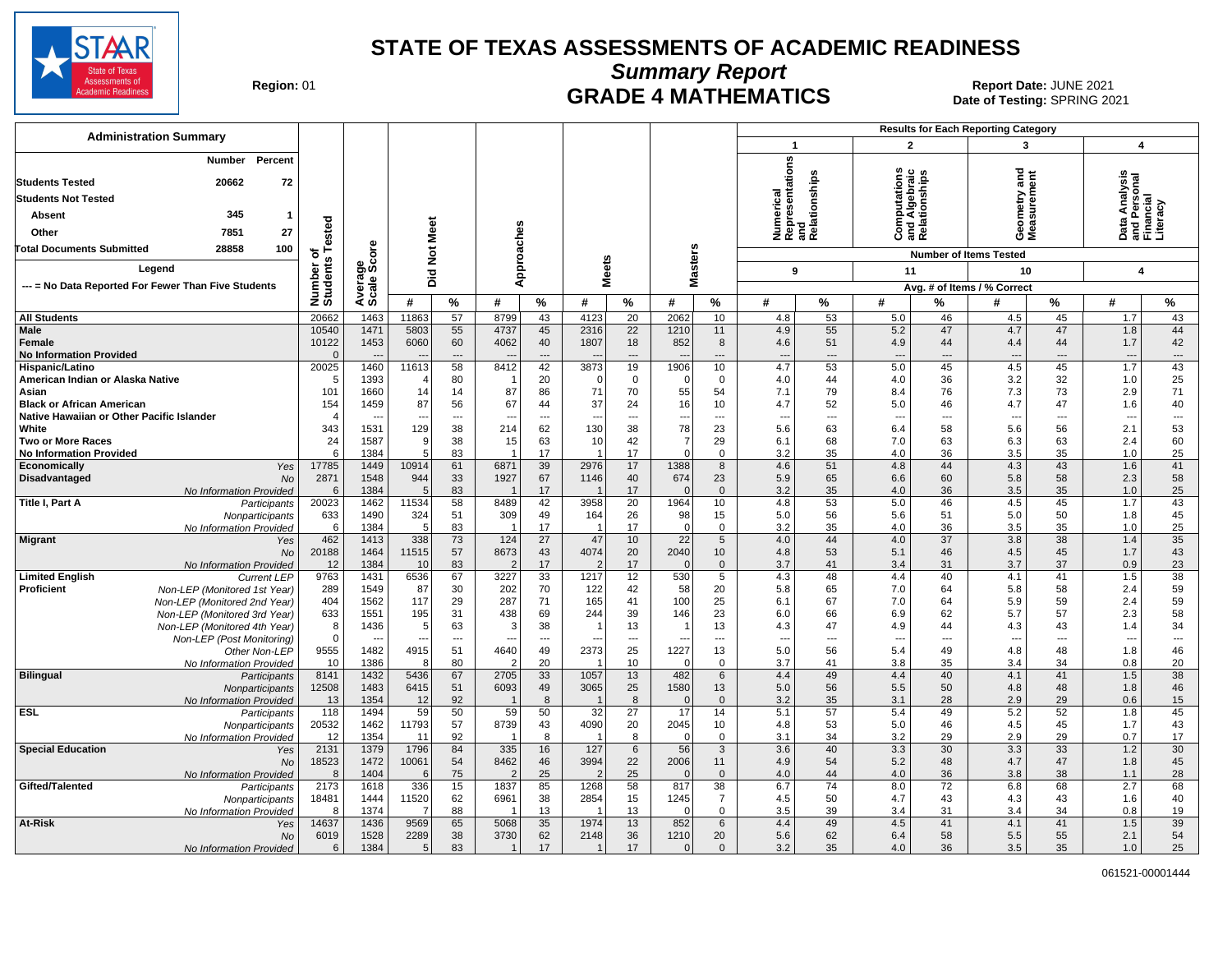

#### **Summary Report** Region: 01 **Region: 01 CALL CONSISTS AND CONTROLS 2021 Report Date: JUNE 2021**<br>Date of Testing: SPRING 20

| <b>Administration Summary</b>                                              |                       |                          |                |                          |                        |                                   |                  |                                  |                                |                                            |                                 |                                  | <b>Results for Each Reporting Category</b> |                                |                                 |                                |
|----------------------------------------------------------------------------|-----------------------|--------------------------|----------------|--------------------------|------------------------|-----------------------------------|------------------|----------------------------------|--------------------------------|--------------------------------------------|---------------------------------|----------------------------------|--------------------------------------------|--------------------------------|---------------------------------|--------------------------------|
|                                                                            |                       |                          |                |                          |                        |                                   |                  |                                  |                                |                                            |                                 | $\overline{\mathbf{1}}$          | $\overline{2}$                             |                                | 3                               |                                |
| Percent<br>Number                                                          |                       |                          |                |                          |                        |                                   |                  |                                  |                                |                                            |                                 |                                  |                                            |                                |                                 |                                |
| 71<br><b>Students Tested</b><br>19070                                      |                       |                          |                |                          |                        |                                   |                  |                                  |                                |                                            |                                 |                                  |                                            |                                |                                 |                                |
| <b>Students Not Tested</b>                                                 |                       |                          |                |                          |                        |                                   |                  |                                  |                                |                                            |                                 | osition                          |                                            |                                |                                 |                                |
| 221<br><b>Absent</b><br>$\mathbf{1}$                                       |                       |                          |                |                          |                        |                                   |                  |                                  |                                |                                            |                                 |                                  | Revision                                   |                                | Editing                         |                                |
| 28<br>Other<br>7659                                                        |                       |                          |                |                          |                        |                                   |                  |                                  |                                |                                            |                                 |                                  |                                            |                                |                                 |                                |
| 26950<br>100<br>Total Documents Submitted                                  | of<br>s Tested        | <b>ore</b>               |                |                          |                        |                                   |                  |                                  |                                |                                            |                                 | Ō                                |                                            |                                |                                 |                                |
|                                                                            | Number of<br>Students | န္တီဖိ                   | Not Meet       |                          | pproaches              |                                   |                  |                                  | asters                         |                                            |                                 | <b>Number of Points Possible</b> |                                            |                                | <b>Number of Items Tested</b>   |                                |
| Legend                                                                     |                       |                          | Did            |                          |                        |                                   | leets            |                                  |                                |                                            |                                 | 8                                | 8                                          |                                | 16                              |                                |
| --- = No Data Reported For Fewer Than Five Students                        |                       | Avera                    |                |                          | ∢                      |                                   | ż.               |                                  | Σ                              |                                            |                                 | Avg. # of Points / % Scored      |                                            |                                | Avg. # of Items / % Correct     |                                |
|                                                                            |                       |                          | #              | %                        | #                      | %                                 | #                | %                                | #                              | $\%$                                       | #                               | %                                | #                                          | %                              | #                               | %                              |
| <b>All Students</b>                                                        | 19070                 | 3457                     | 10576          | 55                       | 8494                   | 45                                | 3682             | 19                               | 873                            | 5                                          | 3.3                             | 41                               | 4.4                                        | 55                             | 8.8                             | 55                             |
| <b>Male</b><br>Female                                                      | 9684<br>9386          | 3385<br>3532             | 5851<br>4725   | 60<br>50                 | 3833<br>4661           | 40<br>50                          | 1554<br>2128     | 16<br>23                         | 317<br>556                     | 3<br>6                                     | 3.0<br>3.5                      | 38<br>44                         | 4.3<br>4.5                                 | 53<br>57                       | 8.4<br>9.2                      | 53<br>58                       |
| <b>No Information Provided</b>                                             | $\Omega$              |                          |                | $\overline{a}$           |                        | $\overline{\phantom{a}}$          |                  | $\overline{a}$                   |                                | ---                                        | щ.                              | $\overline{a}$                   |                                            | $\overline{\phantom{a}}$       | ---                             | $\overline{\phantom{a}}$       |
| Hispanic/Latino                                                            | 18436                 | 3450                     | 10321          | 56                       | 8115                   | 44                                | 3467             | 19                               | 797                            | $\overline{4}$                             | 3.2                             | 41                               | 4.4                                        | 55                             | 8.8                             | 55                             |
| American Indian or Alaska Native                                           | -6                    | 2794                     | 6              | 100                      | $\Omega$               | $\mathbf 0$                       | $\Omega$         | $\mathbf 0$                      | $\mathbf 0$                    | $\mathsf 0$                                | 2.0                             | 25                               | 2.8                                        | 35                             | 5.2                             | 32                             |
| Asian<br><b>Black or African American</b>                                  | 102<br>160            | 4118<br>3488             | 17<br>83       | 17<br>52                 | 85<br>77               | 83<br>48                          | 60<br>36         | 59<br>23                         | 28<br>11                       | 27<br>$\overline{7}$                       | 4.2<br>3.4                      | 53<br>42                         | 6.0<br>4.3                                 | 75<br>54                       | 12.4<br>9.2                     | 77<br>58                       |
| Native Hawaiian or Other Pacific Islander                                  | 3                     |                          | $\sim$         | $\overline{a}$           | $\overline{a}$         | ---                               |                  | $\overline{a}$                   | ---                            | $\overline{a}$                             | $\overline{\phantom{a}}$        | ---                              | $\overline{\phantom{a}}$                   | ---                            | $\overline{\phantom{a}}$        | $\overline{\phantom{a}}$       |
| White                                                                      | 337                   | 3676                     | 133            | 39                       | 204                    | 61                                | 112              | 33                               | 34                             | 10                                         | 3.6                             | 45                               | 5.0                                        | 63                             | 10.1                            | 63                             |
| <b>Two or More Races</b>                                                   | 23                    | 3593                     | 11             | 48                       | 12                     | 52                                | 7                | 30                               | 3                              | 13                                         | 3.7                             | 46                               | 4.6                                        | 58                             | 9.9                             | 62                             |
| <b>No Information Provided</b>                                             | $\mathcal{R}$         |                          |                | $\overline{a}$           |                        | ---                               |                  | ---                              |                                | ---                                        | $\overline{\phantom{a}}$        | ---                              | $\overline{a}$                             | ---                            | ---                             | $\scriptstyle\cdots$           |
| Yes<br>Economically<br>No<br><b>Disadvantaged</b>                          | 16277<br>2789         | 3399<br>3796             | 9709<br>864    | 60<br>31                 | 6568<br>1925           | 40<br>69                          | 2583<br>1099     | 16<br>39                         | 531<br>342                     | $\mathbf{3}$<br>12                         | 3.2<br>3.9                      | 39<br>48                         | 4.3<br>5.2                                 | 53<br>65                       | 8.5<br>10.9                     | 53<br>68                       |
| No Information Provided                                                    |                       |                          |                | $\overline{\phantom{a}}$ |                        | $\overline{a}$                    |                  | $\overline{\phantom{a}}$         |                                | $\overline{\phantom{a}}$                   | $\overline{\phantom{a}}$        | $\overline{\phantom{a}}$         | $\overline{a}$                             | ---                            | $\overline{\phantom{a}}$        | $\overline{\phantom{a}}$       |
| Title I, Part A<br>Participants                                            | 18439                 | 3458                     | 10211          | 55                       | 8228                   | 45                                | 3529             | 19                               | 834                            | $5\overline{)}$                            | 3.3                             | 41                               | 4.4                                        | 55                             | 8.8                             | 55                             |
| Nonparticipants                                                            | 628                   | 3441                     | 363            | 58                       | 265                    | 42                                | 153              | 24                               | 39                             | 6                                          | 3.4                             | 42                               | 4.3                                        | 53                             | 8.6                             | 54                             |
| No Information Provided<br><b>Migrant</b><br>Yes                           | $\mathbf{B}$<br>426   | $\overline{a}$<br>3197   | $-$<br>326     | $\overline{a}$<br>77     | 100                    | $\overline{a}$<br>$\overline{23}$ | 30               | $\overline{a}$<br>$\overline{7}$ | $\overline{\phantom{a}}$<br>10 | $\overline{\phantom{a}}$<br>$\overline{2}$ | $\overline{\phantom{a}}$<br>2.7 | ---<br>34                        | $---$<br>3.8                               | $\overline{\phantom{a}}$<br>47 | $\overline{\phantom{a}}$<br>7.0 | $\overline{\phantom{a}}$<br>44 |
| <b>No</b>                                                                  | 18635                 | 3464                     | 10242          | 55                       | 8393                   | 45                                | 3652             | 20                               | 863                            | 5                                          | 3.3                             | 41                               | 4.4                                        | 55                             | 8.9                             | 55                             |
| No Information Provided                                                    | 9                     | 3063                     | 8              | 89                       |                        | 11                                | $\Omega$         | $\mathbf{0}$                     | $\mathbf{0}$                   | $\mathbf{0}$                               | 2.0                             | 25                               | 3.1                                        | 39                             | 7.1                             | 44                             |
| <b>Limited English</b><br><b>Current LEP</b>                               | 8293                  | 3309                     | 5545           | 67                       | 2748                   | 33                                | 902              | 11                               | 160                            | $\overline{2}$                             | 3.0                             | 38                               | 4.0                                        | 50                             | 7.8                             | 49                             |
| Proficient<br>Non-LEP (Monitored 1st Year)<br>Non-LEP (Monitored 2nd Year) | 280<br>406            | 3875<br>3903             | 53<br>83       | 19<br>20                 | 227<br>323             | 81<br>80                          | 117<br>174       | 42<br>43                         | 22<br>53                       | 8<br>13                                    | 4.0<br>4.0                      | 50<br>49                         | 5.5<br>5.6                                 | 68<br>69                       | 11.7<br>11.8                    | 73<br>73                       |
| Non-LEP (Monitored 3rd Year)                                               | 622                   | 3934                     | 118            | 19                       | 504                    | 81                                | 296              | 48                               | 89                             | 14                                         | 4.0                             | 50                               | 5.5                                        | 69                             | 12.0                            | 75                             |
| Non-LEP (Monitored 4th Year)                                               | 8                     | 3414                     | $\overline{4}$ | 50                       | $\overline{4}$         | 50                                | $\overline{2}$   | 25                               | $\mathbf 0$                    | $\mathbf 0$                                | 2.5                             | 31                               | 4.8                                        | 59                             | 8.9                             | 55                             |
| Non-LEP (Post Monitoring)                                                  | $\mathbf 0$           | $\overline{\phantom{a}}$ | $\overline{a}$ | $\overline{\phantom{a}}$ | $\overline{a}$         | ---                               |                  | $\overline{a}$                   | ---                            | $\overline{a}$                             | $\overline{\phantom{a}}$        | ---                              | $\overline{\phantom{a}}$                   | ---                            | $\overline{\phantom{a}}$        | $\overline{\phantom{a}}$       |
| Other Non-LEP                                                              | 9454                  | 3525                     | 4768           | 50                       | 4686                   | 50                                | 2191             | 23                               | 549                            | 6                                          | 3.3                             | 42                               | 4.6                                        | 57                             | 9.3                             | 58                             |
| No Information Provided<br>Participants<br><b>Bilingual</b>                | 6613                  | 3275<br>3318             | 5<br>4394      | 71<br>66                 | $\overline{c}$<br>2219 | 29<br>34                          | $\Omega$<br>750  | $\mathbf 0$<br>11                | $\mathbf 0$<br>155             | $\mathbf 0$<br>$\overline{2}$              | 2.6<br>3.0                      | 32<br>38                         | 3.4<br>4.1                                 | 43<br>51                       | 8.6<br>7.9                      | 54<br>49                       |
| Nonparticipants                                                            | 12445                 | 3532                     | 6171           | 50                       | 6274                   | 50                                | 2932             | 24                               | 718                            | 6                                          | 3.4                             | 42                               | 4.6                                        | 57                             | 9.3                             | 58                             |
| No Information Provided                                                    | 12                    | 3171                     | 11             | 92                       |                        | 8                                 | $\Omega$         | $\mathbf 0$                      | $\mathbf{0}$                   | $\mathbf 0$                                | 2.3                             | 28                               | 3.7                                        | 46                             | 7.5                             | 47                             |
| <b>ESL</b><br>Participants                                                 | 113                   | 3436                     | 64             | 57                       | 49                     | 43                                | 19               | 17                               | 6                              | $5\overline{)}$                            | 3.2                             | 40                               | 4.3                                        | 54                             | 8.6                             | 54                             |
| Nonparticipants<br>No Information Provided                                 | 18946                 | 3458<br>3202             | 10502<br>10    | 55<br>91                 | 8444                   | 45<br>9                           | 3663<br>$\Omega$ | 19<br>$\mathbf 0$                | 867<br>$\overline{0}$          | 5<br>$\mathbf 0$                           | 3.3<br>2.5                      | 41<br>31                         | 4.4<br>3.8                                 | 55<br>48                       | 8.8<br>7.5                      | 55<br>47                       |
| <b>Special Education</b><br>Yes                                            | 11<br>2022            | 2998                     | 1779           | 88                       | 243                    | 12                                | 71               | $\overline{4}$                   | 10 <sup>1</sup>                | $\mathbf 0$                                | 2.1                             | $\overline{27}$                  | 3.3                                        | 41                             | 5.9                             | $\overline{37}$                |
| <b>No</b>                                                                  | 17043                 | 3512                     | 8793           | 52                       | 8250                   | 48                                | 3611             | 21                               | 863                            | 5                                          | 3.4                             | 42                               | 4.5                                        | 57                             | 9.2                             | 57                             |
| No Information Provided                                                    | .5                    | 3271                     | $\overline{4}$ | 80                       | -1                     | 20                                | $\sqrt{ }$       | $\mathbf{0}$                     | $\Omega$                       | $\Omega$                                   | 2.8                             | 35                               | 3.2                                        | 40                             | 8.6                             | 54                             |
| Gifted/Talented<br>Participants                                            | 2048                  | 4090                     | 235            | 11                       | 1813                   | 89                                | 1205             | 59                               | 425                            | 21                                         | 4.3                             | 53                               | 5.9                                        | 74                             | 12.7                            | 79                             |
| Nonparticipants<br>No Information Provided                                 | 17016<br>-6           | 3381<br>3247             | 10336<br>5     | 61<br>83                 | 6680                   | 39<br>17                          | 2477<br>C        | 15<br>$\Omega$                   | 448<br>$\mathbf 0$             | 3<br>$\mathbf{0}$                          | 3.1<br>2.7                      | 39<br>33                         | 4.2<br>3.3                                 | 53<br>42                       | 8.4<br>8.3                      | 52<br>52                       |
| At-Risk<br>Yes                                                             | 13122                 | 3327                     | 8571           | 65                       | 4551                   | 35                                | 1554             | 12                               | 296                            | $\overline{2}$                             | 3.1                             | 38                               | 4.1                                        | 51                             | 8.0                             | 50                             |
| <b>No</b>                                                                  | 5945                  | 3745                     | 2003           | 34                       | 3942                   | 66                                | 2128             | 36                               | 577                            | 10 <sup>1</sup>                            | 3.7                             | 46                               | 5.1                                        | 64                             | 10.7                            | 67                             |
| No Information Provided                                                    | 3                     | ---                      | $\overline{a}$ | $\cdots$                 | $\overline{a}$         | ---                               | $\overline{a}$   | $\overline{\phantom{a}}$         | $\overline{a}$                 | ---                                        | $\overline{\phantom{a}}$        | ---                              | $---$                                      | ---                            | $\overline{\phantom{a}}$        | $\cdots$                       |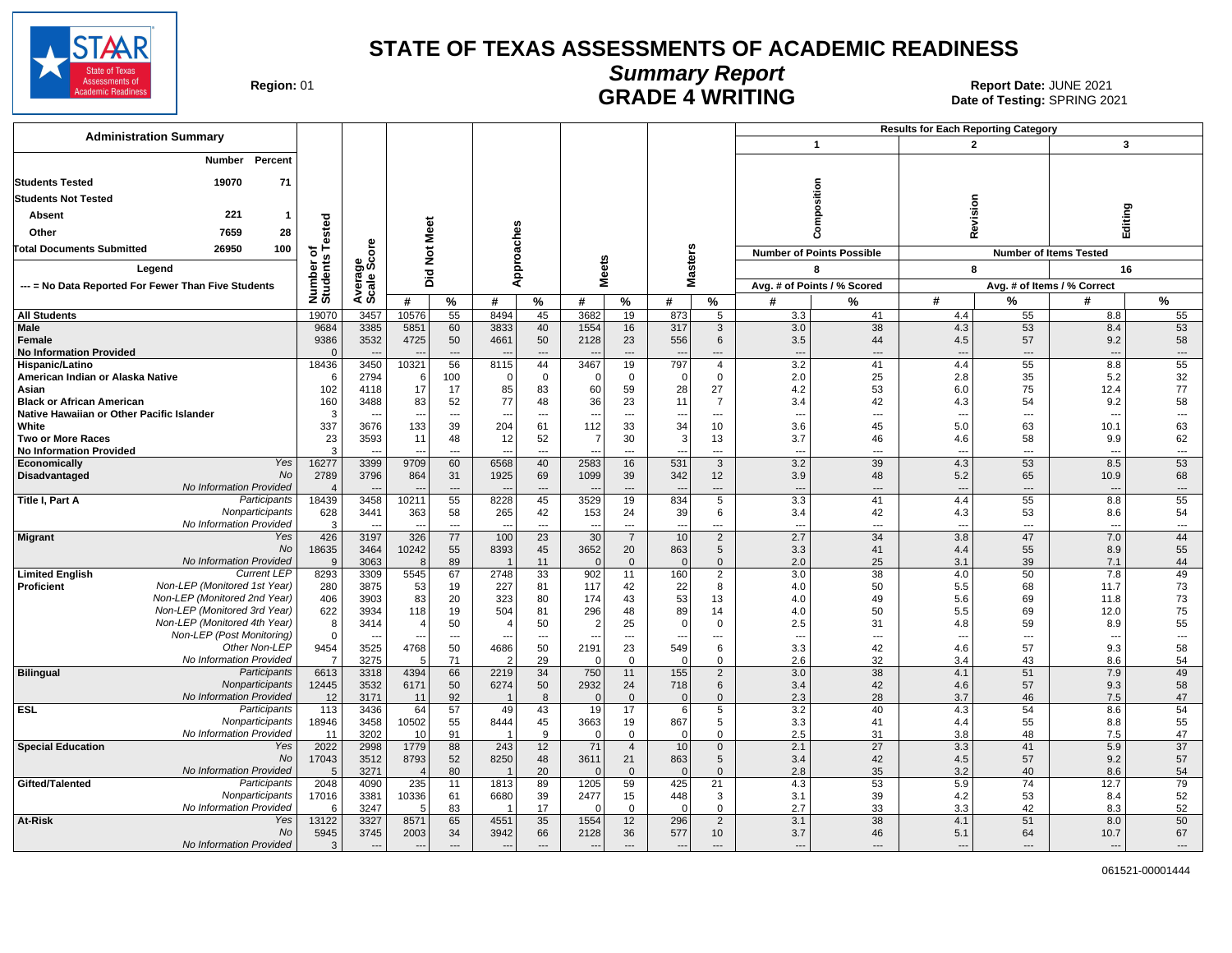

#### **STATE OF TEXAS ASSESSMENTS OF ACADEMIC READINESS Constructed Responses Summary Report GRADE 4 WRITING** Report Date: JUNE 2021

**Region: 01** 



**The written composition has been scored independently by two readers. The rating of 0-8 represents the summation of these scores.**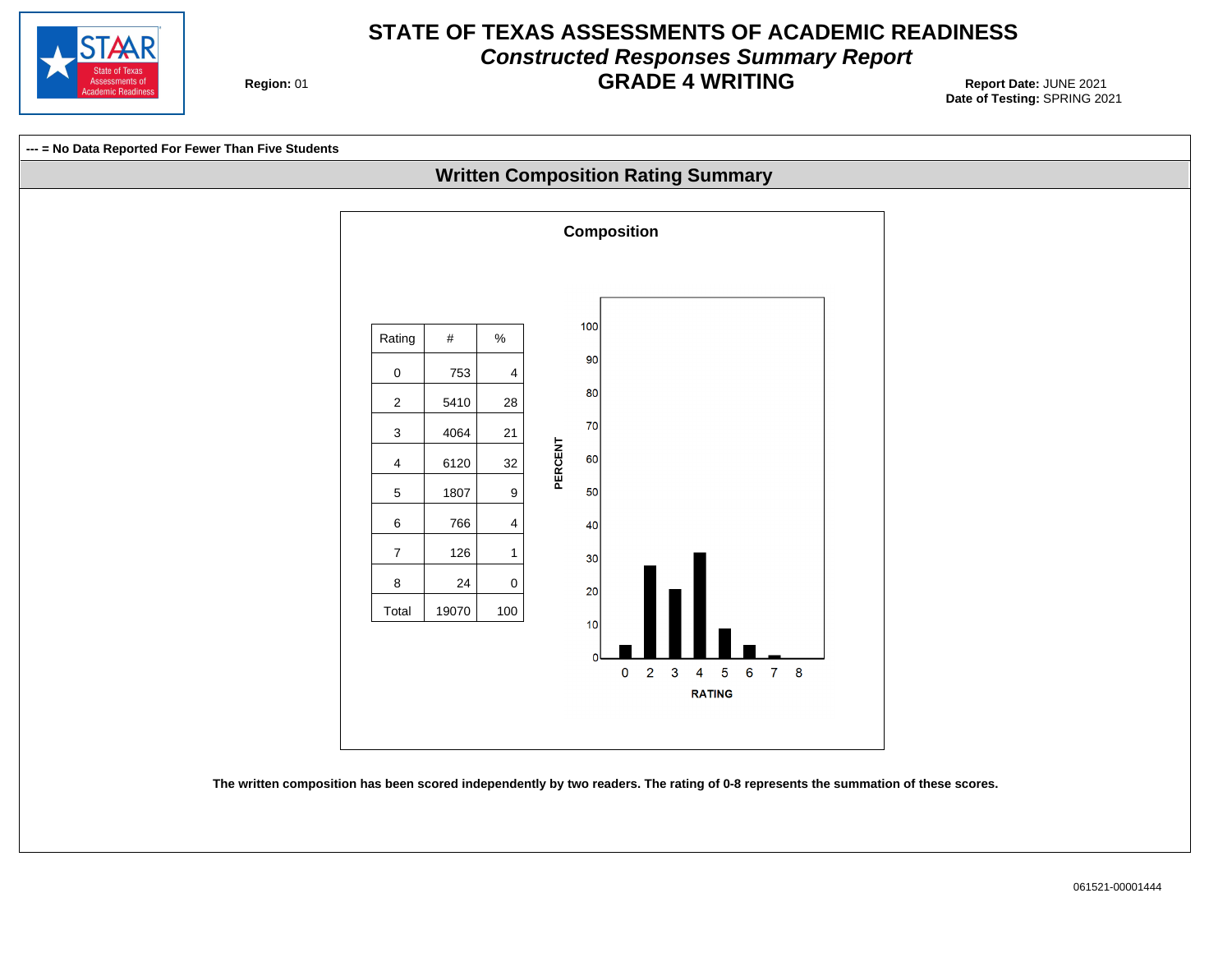

**Summary Report**

Region: 01 **Region: 01 CALL CONSISTS AND READING Report Date: JUNE 2021**<br>Date of Testing: SPRING 20

| <b>Administration Summary</b>                                                              |                            |                                  |                                                      |                                   |                                            |                                   |                          |                                  |                                         |                                  |                                    |                                 | <b>Results for Each Reporting Category</b>      |                                                      |                                                         |                         |
|--------------------------------------------------------------------------------------------|----------------------------|----------------------------------|------------------------------------------------------|-----------------------------------|--------------------------------------------|-----------------------------------|--------------------------|----------------------------------|-----------------------------------------|----------------------------------|------------------------------------|---------------------------------|-------------------------------------------------|------------------------------------------------------|---------------------------------------------------------|-------------------------|
|                                                                                            |                            |                                  |                                                      |                                   |                                            |                                   |                          |                                  |                                         |                                  | -1                                 |                                 | $\mathbf{2}$                                    |                                                      | $\mathbf{3}$                                            |                         |
| Percent<br>Number<br><b>Students Tested</b><br>1663<br>84                                  |                            |                                  |                                                      |                                   |                                            |                                   |                          |                                  |                                         |                                  | Inding/                            | enres                           | Understanding/<br>Analysis of<br>Literary Texts |                                                      | Understanding/<br>Analysis of<br>Informational<br>Texts |                         |
| <b>Students Not Tested</b>                                                                 |                            |                                  |                                                      |                                   |                                            |                                   |                          |                                  |                                         |                                  | œ<br>s                             | Ō                               |                                                 |                                                      |                                                         |                         |
| Absent<br>3<br>0                                                                           |                            |                                  |                                                      |                                   |                                            |                                   |                          |                                  |                                         |                                  | Underst<br>Analysis<br>Across      |                                 |                                                 |                                                      |                                                         |                         |
| Other<br>325<br>16                                                                         | ested                      |                                  | Meet                                                 |                                   |                                            |                                   |                          |                                  |                                         |                                  |                                    |                                 |                                                 |                                                      |                                                         |                         |
| Total Documents Submitted<br>1991<br>100                                                   |                            |                                  |                                                      |                                   |                                            |                                   |                          |                                  |                                         |                                  |                                    |                                 |                                                 |                                                      |                                                         |                         |
|                                                                                            | $\overline{\bullet}$       | ge<br>Score                      | $\frac{5}{2}$                                        |                                   | Approaches                                 |                                   |                          |                                  | <b>Masters</b>                          |                                  |                                    |                                 | <b>Number of Items Tested</b>                   |                                                      |                                                         |                         |
| Legend                                                                                     |                            |                                  | 흐<br>ه                                               |                                   |                                            |                                   | <b>Meets</b>             |                                  |                                         |                                  | 8                                  |                                 | 15                                              |                                                      | 13                                                      |                         |
| --- = No Data Reported For Fewer Than Five Students                                        | Number o<br>Students       | Avera                            |                                                      |                                   |                                            |                                   |                          |                                  |                                         |                                  |                                    |                                 | Avg. # of Items / % Correct                     |                                                      |                                                         |                         |
|                                                                                            |                            |                                  | #                                                    | %                                 | #                                          | %                                 | #                        | $\%$                             | #                                       | $\%$                             | #                                  | %                               | #                                               | %                                                    | #                                                       | %                       |
| <b>All Students</b><br><b>Male</b>                                                         | 1663<br>857                | S-1388<br>S-1376                 | 1045<br>563                                          | 63<br>66                          | 618<br>294                                 | 37<br>34                          | 288<br>125               | 17<br>15                         | 143<br>63                               | 9<br>$\overline{7}$              | 3.6<br>3.4                         | 45<br>43                        | 7.2<br>6.9                                      | 48<br>46                                             | 6.2<br>6.2                                              | 48<br>47                |
| Female<br><b>No Information Provided</b>                                                   | 806<br>$\sqrt{ }$          | S-1402                           | 482<br>$\sim$                                        | 60<br>$\overline{a}$              | 324                                        | 40<br>---                         | 163                      | 20<br>---                        | 80<br>$\overline{a}$                    | 10<br>$\overline{a}$             | 3.8<br>$\overline{a}$              | 47<br>---                       | 7.6<br>$\overline{a}$                           | 51<br>$\overline{\phantom{a}}$                       | 6.3                                                     | 49<br>---               |
| Hispanic/Latino                                                                            | 1656                       | S-1388                           | 1042                                                 | 63                                | 614                                        | $\overline{37}$                   | 285                      | 17                               | 142                                     | $\overline{9}$                   | 3.6                                | 45                              | 7.2                                             | 48                                                   | 6.2                                                     | 48                      |
| American Indian or Alaska Native                                                           | $\sqrt{ }$                 | ---                              | $\sim$ $\sim$                                        | $---$                             |                                            | $\overline{\phantom{a}}$          | $\overline{\phantom{a}}$ | ---                              | ---                                     | ---                              | $\scriptstyle\cdots$               | ---                             | ---                                             | ---                                                  | ---                                                     | ---                     |
| Asian<br><b>Black or African American</b>                                                  |                            | ---<br>$\overline{a}$            | $\overline{\phantom{a}}$<br>$\overline{\phantom{a}}$ | $---$<br>$\overline{\phantom{a}}$ | $---$                                      | ---<br>$\overline{\phantom{a}}$   | ---<br>$---$             | $\overline{a}$<br>$\overline{a}$ | $---$<br>$\overline{\phantom{a}}$       | ---<br>---                       | $\overline{\phantom{a}}$<br>$\sim$ | $\overline{\phantom{a}}$<br>--- | $\overline{\phantom{a}}$<br>---                 | $\overline{\phantom{a}}$<br>$\overline{\phantom{a}}$ | ---                                                     | $---$                   |
| Native Hawaiian or Other Pacific Islander                                                  |                            | $\overline{a}$                   | $\sim$                                               | $\overline{\phantom{a}}$          |                                            | ---                               | ---                      | ---                              | $\overline{\phantom{a}}$                | ---                              | $\overline{\phantom{a}}$           | ---                             | ---                                             | $\overline{\phantom{a}}$                             | $\overline{a}$                                          | ---                     |
| White                                                                                      |                            | S-1498                           | $\overline{2}$                                       | 40                                | 3                                          | 60                                | $\overline{2}$           | 40                               | $\mathbf{1}$                            | 20                               | 5.6                                | 70                              | 9.8                                             | 65                                                   | 7.2                                                     | 55                      |
| <b>Two or More Races</b>                                                                   |                            | ---                              | $\overline{\phantom{a}}$                             | $\overline{\phantom{a}}$          | ---                                        | ---                               | ---                      | $\overline{\phantom{a}}$         | $\overline{\phantom{a}}$                | $\overline{a}$                   | $\overline{\phantom{a}}$           | $\overline{\phantom{a}}$        | ---                                             | ---                                                  | $\overline{\phantom{a}}$                                | $\overline{a}$          |
| <b>No Information Provided</b><br>Economically<br>Yes                                      | 1615                       | S-1387                           | 1023                                                 | $\overline{\phantom{a}}$<br>63    | ---<br>592                                 | $\overline{a}$<br>37              | ---<br>274               | ---<br>17                        | $\overline{\phantom{a}}$<br>137         | $\overline{a}$<br>8              | ---<br>3.6                         | ---<br>45                       | $\overline{a}$<br>7.2                           | ---<br>48                                            | ---<br>6.2                                              | $\overline{a}$<br>48    |
| Disadvantaged<br>No                                                                        | 47                         | S-1431                           | 22                                                   | 47                                | 25                                         | 53                                | 13                       | 28                               | 6                                       | 13                               | 4.0                                | 51                              | 8.2                                             | 55                                                   | 7.0                                                     | 54                      |
| No Information Provided                                                                    |                            |                                  | -44                                                  | $---$                             |                                            | $\overline{a}$                    |                          | $\overline{a}$                   | $\sim$                                  | $-$ --                           | $\sim$                             | $---$                           | $\overline{a}$                                  | $\overline{\phantom{a}}$                             | ---                                                     | $\overline{a}$          |
| Title I, Part A<br>Participants                                                            | 1648                       | S-1388                           | 1035                                                 | 63                                | 613                                        | 37                                | 285                      | 17                               | 143                                     | 9                                | 3.6                                | 45                              | 7.2                                             | 48                                                   | 6.2                                                     | 48                      |
| Nonparticipants<br>No Information Provided                                                 | 15<br>$\Omega$             | S-1368                           | 10<br>$\overline{\phantom{a}}$                       | 67<br>$\overline{a}$              | 5                                          | 33<br>$\overline{a}$              | 3<br>---                 | 20<br>---                        | 0 <br>$\overline{\phantom{a}}$          | $\mathbf 0$<br>$\overline{a}$    | 3.6<br>$\overline{a}$              | 45<br>---                       | 7.0<br>$\overline{a}$                           | 47<br>$\overline{a}$                                 | 5.7<br>$\sim$                                           | 44<br>$\overline{a}$    |
| <b>Migrant</b><br>Yes                                                                      | 43                         | S-1353                           | 34                                                   | 79                                | 9                                          | 21                                | 3                        | $\overline{7}$                   | $\overline{2}$                          | 5                                | 2.9                                | 36                              | 6.4                                             | 43                                                   | 5.6                                                     | 43                      |
| <b>No</b>                                                                                  | 1619                       | S-1389                           | 1011                                                 | 62                                | 608                                        | 38                                | 284                      | 18                               | 141                                     | 9                                | 3.6                                | 45                              | 7.2                                             | 48                                                   | 6.3                                                     | 48                      |
| No Information Provided                                                                    |                            |                                  |                                                      | $\overline{a}$                    |                                            | ---                               |                          | ---                              | $\overline{a}$                          | $\overline{a}$                   | $\sim$                             | ---                             | $\overline{a}$                                  | $\overline{\phantom{a}}$                             | ---                                                     | $\overline{a}$          |
| <b>Current LEP</b><br><b>Limited English</b><br>Non-LEP (Monitored 1st Year)<br>Proficient | 1652                       | $S-1388$                         | 1039                                                 | 63<br>---                         | 613                                        | $\overline{37}$<br>---            | 286                      | 17<br>---                        | 143<br>$\overline{\phantom{a}}$         | $\overline{9}$<br>$\overline{a}$ | 3.6<br>$\overline{a}$              | 45<br>---                       | 7.2<br>$\overline{a}$                           | 48<br>---                                            | 6.2                                                     | 48                      |
| Non-LEP (Monitored 2nd Year)                                                               | $\Omega$                   | $\overline{\phantom{a}}$         | $\overline{\phantom{a}}$                             | $\hspace{0.05cm} \ldots$          | ---                                        | ---                               | ---                      | ---                              | $\overline{\phantom{a}}$                | ---                              | $\sim$                             | $\overline{\phantom{a}}$        | $\overline{\phantom{a}}$                        | ---                                                  |                                                         |                         |
| Non-LEP (Monitored 3rd Year)                                                               | $\Omega$                   | $\overline{\phantom{a}}$         |                                                      | $\overline{a}$                    |                                            | $\overline{a}$                    |                          | ---                              |                                         | ---                              | ---                                | ---                             | --                                              |                                                      |                                                         |                         |
| Non-LEP (Monitored 4th Year)                                                               | $\Omega$                   | $\overline{\phantom{a}}$         | $\overline{\phantom{a}}$                             | $\overline{\phantom{a}}$          | ---                                        | ---                               | ---                      | ---                              | $\overline{\phantom{a}}$                | $\overline{\phantom{a}}$         | ---                                | $\overline{\phantom{a}}$        | ---                                             | ---                                                  |                                                         |                         |
| Non-LEP (Post Monitoring)<br>Other Non-LEP                                                 |                            | $\overline{a}$<br>S-1330         | 6                                                    | $\overline{\phantom{a}}$<br>67    | $\mathbf{3}$                               | ---<br>33                         | 1                        | ---<br>11                        | $\overline{\phantom{a}}$<br>$\mathsf 0$ | $\overline{a}$<br>$\mathbf 0$    | $\overline{a}$<br>2.8              | ---<br>35                       | $\overline{a}$<br>5.7                           | ---<br>38                                            | 5.7                                                     | 44                      |
| No Information Provided                                                                    |                            |                                  |                                                      | $\overline{a}$                    |                                            | $\overline{a}$                    |                          | ---                              | $\overline{a}$                          | ---                              | $\overline{a}$                     | ---                             | --                                              | ---                                                  | $\overline{a}$                                          | ---                     |
| <b>Bilingual</b><br>Participants                                                           | 1633                       | S-1389                           | 1023                                                 | 63                                | 610                                        | $\overline{37}$                   | 284                      | 17                               | 142                                     | 9                                | 3.6                                | 45                              | 7.2                                             | 48                                                   | 6.3                                                     | 48                      |
| Nonparticipants                                                                            | 29                         | S-1331                           | 22                                                   | 76                                | $\overline{7}$                             | 24                                | 3                        | 10                               | $\overline{1}$                          | 3                                | 3.0                                | 37                              | 5.8                                             | 39                                                   | 5.4                                                     | 41                      |
| No Information Provided<br><b>ESL</b><br>Participants                                      | $\overline{1}$<br>$\Omega$ | $\overline{a}$<br>$\overline{a}$ | $\sim$<br>$\sim$                                     | $---$<br>$\sim$                   | $\overline{\phantom{a}}$<br>$\overline{a}$ | $---$<br>$\overline{\phantom{a}}$ | $---$                    | ---<br>$\overline{\phantom{a}}$  | $---$<br>$\overline{a}$                 | $---$<br>$\overline{a}$          | $---$<br>$\overline{a}$            | $---$<br>$\overline{a}$         | $\overline{\phantom{a}}$<br>$\overline{a}$      | $---$<br>$\sim$                                      | $\overline{\phantom{a}}$<br>$\overline{\phantom{a}}$    | $---$<br>$\overline{a}$ |
| Nonparticipants                                                                            | 1662                       | S-1388                           | 1045                                                 | 63                                | 617                                        | 37                                | 287                      | 17                               | 143                                     | 9                                | 3.6                                | 45                              | 7.2                                             | 48                                                   | 6.2                                                     | 48                      |
| No Information Provided                                                                    |                            |                                  | $\overline{\phantom{a}}$                             | $\overline{a}$                    | $\overline{\phantom{a}}$                   | $\overline{\phantom{a}}$          |                          | $\overline{a}$                   | $\overline{a}$                          | $\overline{a}$                   | $\overline{a}$                     | $\overline{a}$                  | $\overline{a}$                                  | $\overline{a}$                                       | $\overline{\phantom{a}}$                                | $\overline{a}$          |
| <b>Special Education</b><br>Yes                                                            | 123                        | S-1288                           | 114                                                  | 93                                | 9                                          | $\overline{7}$                    | 3                        | $\overline{2}$                   | $\overline{0}$                          | $\mathbf 0$                      | 2.4                                | 30                              | 4.8                                             | 32                                                   | 4.6                                                     | 35                      |
| <b>No</b>                                                                                  | 1539                       | S-1396                           | 931                                                  | 60                                | 608                                        | 40                                | 284                      | 18                               | 143                                     | 9                                | 3.7                                | 46                              | 7.4                                             | 49                                                   | 6.4                                                     | 49                      |
| No Information Provided<br>Gifted/Talented<br>Participants                                 | 77                         | $S-1636$                         | $-$<br>$\overline{4}$                                | $---$<br>$\overline{5}$           | --<br>73                                   | $---$<br>95                       | 54                       | ---<br>70                        | $\overline{\phantom{a}}$<br>41          | $---$<br>53                      | $---$<br>6.3                       | $---$<br>78                     | $\overline{a}$<br>11.7                          | $\overline{\phantom{a}}$<br>78                       | $\overline{\phantom{a}}$<br>10.4                        | $---$<br>80             |
| Nonparticipants                                                                            | 1585                       | S-1376                           | 1041                                                 | 66                                | 544                                        | 34                                | 233                      | 15                               | 102                                     | 6                                | 3.5                                | 43                              | 7.0                                             | 47                                                   | 6.0                                                     | 46                      |
| No Information Provided                                                                    |                            |                                  |                                                      | $\sim$                            |                                            | $\sim$                            |                          | $\overline{a}$                   | $\sim$                                  | $\sim$                           | $-$                                | ---                             | $\overline{a}$                                  | $\sim$                                               |                                                         | $\overline{a}$          |
| At-Risk<br>Yes                                                                             | 1651                       | S-1388                           | 1039                                                 | 63                                | 612                                        | 37                                | 283                      | 17                               | 143                                     | 9                                | 3.6                                | 45                              | 7.2                                             | 48                                                   | 6.2                                                     | 48                      |
| No<br>No Information Provided                                                              | 11<br>$\overline{1}$       | S-1387                           | 6                                                    | 55<br>$---$                       | 5                                          | 45<br>$\overline{\phantom{a}}$    |                          | 36<br>---                        | 0                                       | $\mathbf 0$                      | 3.6<br>$\overline{\phantom{a}}$    | 45<br>---                       | 7.1<br>---                                      | 47<br>$\overline{\phantom{a}}$                       | 6.5<br>$\overline{\phantom{a}}$                         | 50<br>---               |
|                                                                                            |                            |                                  |                                                      |                                   |                                            |                                   |                          |                                  |                                         |                                  |                                    |                                 |                                                 |                                                      |                                                         |                         |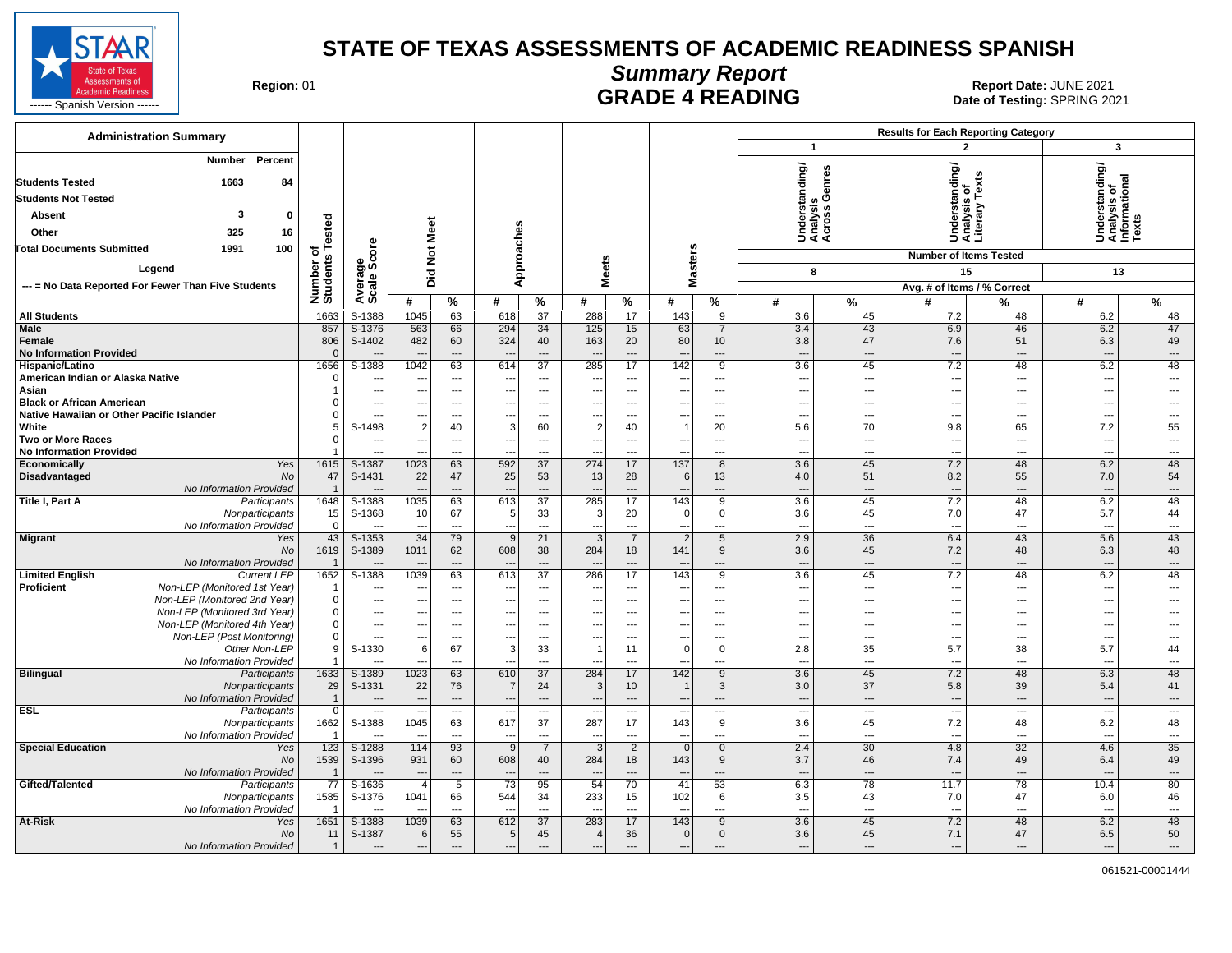

**Summary Report**

Region: 01 **Region: 01 CRADE 4 MATHEMATICS Date: JUNE 2021 Report Date: JUNE 2021** 

| <b>Administration Summary</b>                                           |                                  |                                                      |                                 |                        |                                                      |                                  |                                |                                            |                                                      |                          |                                                                                |                                                      |                                                      |                                                    | <b>Results for Each Reporting Category</b>           |                                            |                                                        |                                 |
|-------------------------------------------------------------------------|----------------------------------|------------------------------------------------------|---------------------------------|------------------------|------------------------------------------------------|----------------------------------|--------------------------------|--------------------------------------------|------------------------------------------------------|--------------------------|--------------------------------------------------------------------------------|------------------------------------------------------|------------------------------------------------------|----------------------------------------------------|------------------------------------------------------|--------------------------------------------|--------------------------------------------------------|---------------------------------|
|                                                                         |                                  |                                                      |                                 |                        |                                                      |                                  |                                |                                            |                                                      |                          | $\mathbf{1}$                                                                   |                                                      | $\overline{2}$                                       |                                                    | 3                                                    |                                            | 4                                                      |                                 |
| Percent<br>Number<br><b>Students Tested</b><br>223<br>80                |                                  |                                                      |                                 |                        |                                                      |                                  |                                |                                            |                                                      |                          | nerical<br>resentations<br>Numerical<br>Representation<br>and<br>Relationships |                                                      | w<br>Computations<br>and Algebraic<br>Relationships  |                                                    | ठ<br>ometry and<br>ssurement                         |                                            | Data Analysis<br>and Personal<br>Financial<br>Literacy |                                 |
| <b>Students Not Tested</b>                                              |                                  |                                                      |                                 |                        |                                                      |                                  |                                |                                            |                                                      |                          |                                                                                |                                                      |                                                      |                                                    |                                                      |                                            |                                                        |                                 |
| -1                                                                      |                                  |                                                      |                                 |                        |                                                      |                                  |                                |                                            |                                                      |                          |                                                                                |                                                      |                                                      |                                                    |                                                      |                                            |                                                        |                                 |
| <b>Absent</b><br>0                                                      | ested                            |                                                      |                                 |                        |                                                      |                                  |                                |                                            |                                                      |                          |                                                                                |                                                      |                                                      |                                                    | $\overline{8}$                                       |                                            |                                                        |                                 |
| 19<br>Other<br>54                                                       |                                  |                                                      |                                 |                        |                                                      |                                  |                                |                                            |                                                      |                          |                                                                                |                                                      |                                                      |                                                    | ÒΣ                                                   |                                            |                                                        |                                 |
| 278<br>100<br><b>Total Documents Submitted</b>                          | ⊢<br>৳                           | ö                                                    | <b>Not Meet</b>                 |                        |                                                      |                                  |                                |                                            |                                                      |                          |                                                                                |                                                      |                                                      |                                                    | <b>Number of Items Tested</b>                        |                                            |                                                        |                                 |
| Legend                                                                  | Number of<br>Students            | Average<br>Scale Sco                                 |                                 |                        | Approaches                                           |                                  | <b>Meets</b>                   |                                            | <b>Masters</b>                                       |                          | 9                                                                              |                                                      | 11                                                   |                                                    | 10                                                   |                                            | $\overline{\mathbf{A}}$                                |                                 |
| --- = No Data Reported For Fewer Than Five Students                     |                                  |                                                      | Did                             |                        |                                                      |                                  |                                |                                            |                                                      |                          |                                                                                |                                                      |                                                      |                                                    | Avg. # of Items / % Correct                          |                                            |                                                        |                                 |
|                                                                         |                                  |                                                      | #                               | %                      | #                                                    | %                                | #                              | $\%$                                       | #                                                    | $\%$                     | #                                                                              | %                                                    | #                                                    | %                                                  | #                                                    | %                                          | #                                                      | %                               |
| <b>All Students</b>                                                     | 223                              | 1401                                                 | 172                             | $\overline{77}$        | 51                                                   | $\overline{23}$                  | 13                             | 6                                          | $\overline{7}$                                       | 3                        | 3.6                                                                            | 40                                                   | 4.1                                                  | $\overline{37}$                                    | 3.7                                                  | $\overline{37}$                            | $1.2$                                                  | 31                              |
| <b>Male</b>                                                             | 124                              | 1406                                                 | 94                              | 76                     | 30                                                   | 24                               | 10                             | 8                                          | 6                                                    | 5                        | 3.7                                                                            | 41                                                   | 4.2                                                  | 38                                                 | 3.7                                                  | 37                                         | 1.3                                                    | 32                              |
| Female                                                                  | 99                               | 1396                                                 | 78                              | 79                     | 21                                                   | 21                               | $\mathbf{3}$                   | $\mathbf{3}$                               | $\mathbf{1}$                                         | $\mathbf{1}$             | 3.5                                                                            | 39                                                   | 4.0                                                  | 36                                                 | 3.6                                                  | 36                                         | 1.2                                                    | 30                              |
| <b>No Information Provided</b>                                          | $\mathbf{0}$                     | $\overline{a}$                                       | $\overline{a}$                  | ---                    | $\overline{\phantom{a}}$                             | $\overline{a}$                   | $---$                          | $\overline{a}$                             | $\overline{\phantom{a}}$                             | $\overline{a}$           | --                                                                             | $\overline{\phantom{a}}$                             | $\overline{\phantom{a}}$                             | $---$                                              | $\overline{\phantom{a}}$                             | $\overline{\phantom{a}}$                   | $\overline{\phantom{a}}$                               | ---                             |
| Hispanic/Latino<br>American Indian or Alaska Native                     | 219<br>$\mathbf 0$               | 1399<br>---                                          | 171<br>$\overline{\phantom{a}}$ | 78<br>---              | 48<br>---                                            | 22<br>---                        | 12<br>---                      | 5<br>---                                   | $\overline{7}$<br>---                                | 3<br>---                 | 3.6<br>$\overline{\phantom{a}}$                                                | 40<br>$\overline{\phantom{a}}$                       | 4.1<br>---                                           | 37<br>$\overline{\phantom{a}}$                     | 3.6<br>$\overline{\phantom{a}}$                      | 36<br>$\overline{\phantom{a}}$             | 1.2<br>---                                             | 31<br>---                       |
| Asian                                                                   | $\Omega$                         | ---                                                  | $\overline{\phantom{a}}$        | $\qquad \qquad \cdots$ | ---                                                  | ---                              | ---                            | $\qquad \qquad \cdots$                     | ---                                                  | ---                      | $\overline{\phantom{a}}$                                                       | $\overline{\phantom{a}}$                             | ---                                                  | $\hspace{0.05cm} \ldots$                           | ---                                                  | $\overline{\phantom{a}}$                   | ---                                                    | ---                             |
| <b>Black or African American</b>                                        |                                  | ---                                                  |                                 | $\overline{a}$         | ---                                                  | $\overline{a}$                   |                                | $\overline{a}$                             | $\overline{\phantom{a}}$                             | ---                      | $\overline{\phantom{a}}$                                                       | $---$                                                | ---                                                  | $---$                                              |                                                      | $\overline{a}$                             | ---                                                    | $\overline{a}$                  |
| Native Hawaiian or Other Pacific Islander                               | ŋ                                | ---                                                  | ---                             | ---                    | ---                                                  | ---                              | ---                            | $\hspace{0.05cm} \ldots$                   | $\overline{\phantom{a}}$                             | ---                      | $\overline{\phantom{a}}$                                                       | ---                                                  | ---                                                  | ---                                                | -−∙                                                  | ---                                        | ---                                                    | ---                             |
| White<br><b>Two or More Races</b>                                       | 3<br>$\Omega$                    | ---                                                  | $---$                           | ---<br>---             | $\overline{\phantom{a}}$                             | ---                              | ---                            | ---                                        | $\overline{\phantom{a}}$                             | ---                      | $\overline{\phantom{a}}$                                                       | ---                                                  | ---                                                  | $---$                                              | ---                                                  | $---$                                      | ---                                                    | ---                             |
| <b>No Information Provided</b>                                          |                                  | ---<br>Ξ.                                            | $---$                           | ---                    | $\overline{\phantom{a}}$                             | ---<br>---                       | $\overline{\phantom{a}}$       | $\overline{\phantom{a}}$<br>---            | $\hspace{0.05cm} \ldots$<br>$\overline{a}$           | ---<br>…                 | $\overline{\phantom{a}}$<br>$\overline{a}$                                     | $\overline{\phantom{a}}$<br>---                      | $\overline{\phantom{a}}$<br>---                      | $\overline{\phantom{a}}$<br>---                    | ---<br>---                                           | $\overline{\phantom{a}}$<br>$\overline{a}$ | ---<br>Ξ.                                              | $\overline{\phantom{a}}$<br>--- |
| Economically<br>Yes                                                     | 201                              | 1400                                                 | 157                             | 78                     | 44                                                   | $\overline{22}$                  | 11                             | 5                                          | $\overline{7}$                                       | 3                        | 3.6                                                                            | 40                                                   | 4.0                                                  | $\overline{37}$                                    | 3.7                                                  | 37                                         | 1.2                                                    | 31                              |
| Disadvantaged<br><b>No</b>                                              | 21                               | 1408                                                 | 15                              | 71                     | 6                                                    | 29                               | $\mathbf 1$                    | 5                                          | $\overline{0}$                                       | $\mathbf 0$              | 3.8                                                                            | 42                                                   | 4.6                                                  | 42                                                 | 3.4                                                  | 34                                         | 1.3                                                    | 32                              |
| No Information Provided                                                 | $\overline{1}$<br>213            | $\overline{a}$                                       |                                 | ---<br>$\overline{77}$ | $\overline{\phantom{a}}$                             | ---                              |                                | ---                                        | ---                                                  | $\overline{a}$           | $\overline{\phantom{a}}$                                                       | $\overline{\phantom{a}}$<br>41                       | $\overline{\phantom{a}}$                             | $\overline{\phantom{a}}$<br>$\overline{37}$        | $\overline{\phantom{a}}$                             | $\overline{\phantom{a}}$                   | $\overline{\phantom{a}}$                               | $\hspace{0.05cm} \ldots$        |
| Title I, Part A<br>Participants<br>Nonparticipants                      | 10                               | 1402<br>1388                                         | 163<br>9                        | 90                     | 50<br>$\overline{1}$                                 | $\overline{23}$<br>10            | $\overline{12}$<br>$\mathbf 1$ | 6<br>10                                    | $\overline{7}$<br>$\overline{0}$                     | 3<br>0                   | 3.7<br>2.8                                                                     | 31                                                   | 4.1<br>4.1                                           | 37                                                 | 3.7<br>3.6                                           | $\overline{37}$<br>36                      | 1.3<br>1.1                                             | 31<br>28                        |
| No Information Provided                                                 | $\mathbf 0$                      | ---                                                  | $\overline{a}$                  | ---                    | $\sim$                                               | $\overline{a}$                   | $\overline{a}$                 | $\overline{a}$                             | $\overline{a}$                                       | $\overline{a}$           | ---                                                                            | $\overline{\phantom{a}}$                             | $\overline{\phantom{a}}$                             | $\overline{a}$                                     | $\overline{a}$                                       | $\overline{\phantom{a}}$                   | $\overline{a}$                                         | $\overline{\phantom{a}}$        |
| <b>Migrant</b><br>Yes                                                   | $\overline{2}$                   | $\overline{\phantom{a}}$                             | $\sim$                          | $\cdots$               | $\overline{\phantom{a}}$                             | $---$                            | $\overline{\phantom{a}}$       | $\hspace{0.05cm} \ldots$                   | $\hspace{0.05cm} \ldots$                             | $\overline{\phantom{a}}$ | ---                                                                            | $\cdots$                                             | $\overline{\phantom{a}}$                             | $\qquad \qquad \cdots$                             | $---$                                                | $---$                                      | $\overline{\phantom{a}}$                               | $\cdots$                        |
| No                                                                      | 220                              | 1400                                                 | 172                             | 78                     | 48                                                   | 22                               | 12                             | $5\phantom{.0}$                            | $\overline{7}$                                       | 3                        | 3.6                                                                            | 40                                                   | 4.1                                                  | 37                                                 | 3.6                                                  | 36                                         | 1.2                                                    | 31                              |
| No Information Provided<br><b>Limited English</b><br><b>Current LEP</b> | 218                              | 1402                                                 | 168                             | ---<br>77              | $\overline{\phantom{a}}$<br>50                       | $\overline{a}$<br>23             | $\overline{a}$<br>12           | $---$<br>6                                 | $---$<br>$\overline{7}$                              | $---$<br>3               | $\overline{\phantom{a}}$<br>3.6                                                | $---$<br>40                                          | $\overline{\phantom{a}}$<br>4.1                      | $---$<br>38                                        | $\overline{a}$<br>3.6                                | $\overline{\phantom{a}}$<br>36             | $\overline{a}$<br>1.3                                  | $\overline{a}$<br>31            |
| Proficient<br>Non-LEP (Monitored 1st Year)                              | $\mathbf 0$                      | $\overline{a}$                                       | $\overline{a}$                  | $\overline{a}$         | $---$                                                | $\overline{a}$                   | $\overline{a}$                 | $---$                                      | $---$                                                | $---$                    | $\sim$                                                                         | $\overline{\phantom{a}}$                             | $-$                                                  | $---$                                              | $---$                                                | $---$                                      | ---                                                    | $\overline{a}$                  |
| Non-LEP (Monitored 2nd Year)                                            | $\mathbf 0$                      | ---                                                  | $\sim$                          | $\overline{a}$         | $\overline{\phantom{a}}$                             | $\overline{a}$                   | $- - -$                        | $\overline{a}$                             | $-$                                                  | $---$                    | $\sim$                                                                         | $---$                                                | $\overline{a}$                                       | $---$                                              | ---                                                  | $\overline{a}$                             | ---                                                    | $\overline{a}$                  |
| Non-LEP (Monitored 3rd Year)                                            | $\mathbf 0$                      | ---                                                  | $\overline{a}$                  | $---$                  | $---$                                                | $---$                            | $---$                          | $---$                                      | $---$                                                | $---$                    | $\sim$                                                                         | $\overline{\phantom{a}}$                             | $\ddotsc$                                            | $---$                                              | ---                                                  | $\overline{a}$                             | ---                                                    | $\overline{a}$                  |
| Non-LEP (Monitored 4th Year)                                            | $\mathbf 0$                      | ---                                                  | $\sim$                          | $\overline{a}$         | ---                                                  | $---$                            | $- - -$                        | $\overline{a}$                             | $-$                                                  | $---$                    | $\sim$                                                                         | $\overline{\phantom{a}}$                             | $-$                                                  | $---$                                              | ---                                                  | $\overline{a}$                             | ---                                                    | $\overline{a}$                  |
| Non-LEP (Post Monitoring)<br>Other Non-LEP                              | $\mathbf 0$<br>$\overline{4}$    | ---<br>                                              | ---                             | ---<br>---             | ---<br>---                                           | $\overline{a}$<br>---            | ---                            | $\overline{a}$<br>$\hspace{0.05cm} \ldots$ | $-$<br>$\overline{\phantom{a}}$                      | ---<br>---               | $\overline{\phantom{a}}$<br>$\overline{\phantom{a}}$                           | $\overline{\phantom{a}}$<br>---                      | ---<br>---                                           | $---$<br>$\overline{\phantom{a}}$                  | ---<br>---                                           | $---$<br>$\overline{\phantom{a}}$          | ---<br>---                                             | ---<br>---                      |
| No Information Provided                                                 |                                  | ---                                                  |                                 | ---                    | $\overline{\phantom{a}}$                             | $\overline{a}$                   | $- - -$                        | $\overline{a}$                             | $\overline{a}$                                       | $\overline{a}$           | $\overline{\phantom{a}}$                                                       | $\overline{\phantom{a}}$                             | ---                                                  | ---                                                | ---                                                  | $\overline{a}$                             | −−                                                     | ---                             |
| <b>Bilingual</b><br>Participants                                        | 202                              | 1402                                                 | 154                             | 76                     | 48                                                   | 24                               | 10                             | $5\phantom{.0}$                            | 6                                                    | 3                        | 3.6                                                                            | 40                                                   | 4.1                                                  | 38                                                 | 3.7                                                  | 37                                         | 1.3                                                    | 32                              |
| Nonparticipants                                                         | 20                               | 1386                                                 | 18                              | 90                     | $\overline{2}$                                       | 10                               | $\overline{2}$                 | 10                                         | $\mathbf{1}$                                         | 5                        | 3.5                                                                            | 38                                                   | 3.6                                                  | 32                                                 | 3.5                                                  | 35                                         | 1.0                                                    | 25                              |
| No Information Provided<br><b>ESL</b>                                   | $\overline{1}$<br>$\overline{0}$ | $\overline{\phantom{a}}$<br>$\overline{\phantom{a}}$ |                                 | ---<br>---             | $\overline{\phantom{a}}$                             | $\overline{a}$<br>$\overline{a}$ | $\overline{a}$                 | $\overline{a}$<br>---                      | $\overline{\phantom{a}}$<br>$\overline{a}$           | $\overline{a}$<br>---    | $\overline{\phantom{a}}$<br>$\overline{\phantom{a}}$                           | $\overline{\phantom{a}}$<br>$\overline{\phantom{a}}$ | $\overline{\phantom{a}}$<br>$\overline{\phantom{a}}$ | $\overline{a}$<br>$\overline{a}$                   | $\overline{a}$<br>$\overline{\phantom{a}}$           | $\overline{\phantom{a}}$<br>$\overline{a}$ | $\overline{\phantom{a}}$<br>−−                         | $\hspace{0.05cm} \ldots$<br>--- |
| Participants<br>Nonparticipants                                         | 222                              | 1401                                                 | 172                             | 77                     | 50                                                   | 23                               | 12                             | 5                                          | $\overline{7}$                                       | 3                        | 3.6                                                                            | 40                                                   | 4.1                                                  | 37                                                 | 3.6                                                  | 36                                         | 1.2                                                    | 31                              |
| No Information Provided                                                 | $\overline{1}$                   | --                                                   | $\overline{\phantom{a}}$        | ---                    | $\overline{\phantom{a}}$                             | ---                              | $\overline{a}$                 | $\overline{a}$                             | $\overline{\phantom{a}}$                             | $\overline{a}$           | $\overline{\phantom{a}}$                                                       | $\overline{\phantom{a}}$                             | ---                                                  | $\overline{a}$                                     | $\overline{\phantom{a}}$                             | $\scriptstyle\cdots$                       | $\overline{\phantom{a}}$                               | ---                             |
| <b>Special Education</b><br>Yes                                         | $\overline{7}$                   | 1329                                                 | $\overline{7}$                  | 100                    | $\Omega$                                             | $\mathbf 0$                      | $\overline{0}$                 | $\mathbf{0}$                               | $\overline{0}$                                       | $\mathbf{0}$             | 3.0                                                                            | 33                                                   | 2.4                                                  | 22                                                 | 2.4                                                  | 24                                         | 0.6                                                    | 14                              |
| <b>No</b>                                                               | 215                              | 1403                                                 | 165                             | 77                     | 50                                                   | 23                               | 12                             | 6                                          | $\overline{7}$                                       | 3                        | 3.6                                                                            | 40                                                   | 4.1                                                  | 38                                                 | 3.7                                                  | 37                                         | 1.3                                                    | 32                              |
| No Information Provided<br>Gifted/Talented                              | $\overline{1}$<br>$\overline{3}$ | ---<br>---                                           | $\overline{a}$                  | ---<br>---             | $\overline{\phantom{a}}$<br>$\overline{\phantom{a}}$ | ---<br>$-$                       | $\overline{\phantom{a}}$       | $\overline{\phantom{a}}$<br>---            | $\overline{\phantom{a}}$<br>$\overline{\phantom{a}}$ | $---$<br>---             | $\overline{\phantom{a}}$<br>$\overline{\phantom{a}}$                           | $\overline{\phantom{a}}$<br>$\overline{\phantom{a}}$ | $\overline{\phantom{a}}$<br>$\overline{a}$           | $\qquad \qquad \cdots$<br>$\overline{\phantom{a}}$ | $\overline{\phantom{a}}$<br>$\overline{\phantom{a}}$ | $\cdots$<br>$\overline{\phantom{a}}$       | $\overline{\phantom{a}}$<br>---                        | $\cdots$<br>$\cdots$            |
| Participants<br>Nonparticipants                                         | 219                              | 1398                                                 | --<br>172                       | 79                     | 47                                                   | 21                               | 10                             | 5                                          | 6                                                    | 3                        | 3.6                                                                            | 40                                                   | 4.0                                                  | 37                                                 | 3.6                                                  | 36                                         | 1.2                                                    | 30                              |
| No Information Provided                                                 | -1                               |                                                      | $\overline{\phantom{a}}$        | ---                    | $\sim$                                               | $\overline{a}$                   | $- - -$                        | $\overline{a}$                             | $\overline{a}$                                       | $\overline{a}$           | $\overline{\phantom{a}}$                                                       | $\overline{\phantom{a}}$                             | $\overline{a}$                                       | $---$                                              | $\overline{a}$                                       | $\overline{\phantom{a}}$                   | ÷.,                                                    | ---                             |
| At-Risk<br>Yes                                                          | 214                              | 1402                                                 | 165                             | 77                     | 49                                                   | 23                               | 12                             | 6                                          | $\overline{7}$                                       | 3                        | 3.6                                                                            | 40                                                   | 4.1                                                  | 37                                                 | 3.6                                                  | 36                                         | 1.3                                                    | 32                              |
| <b>No</b>                                                               | 8                                | 1367                                                 | 7                               | 88                     | $\overline{1}$                                       | 13                               | $\mathbf 0$                    | $\mathbf{0}$                               | $\overline{0}$                                       | $\mathbf{0}$             | 2.9                                                                            | 32                                                   | 3.3                                                  | 30                                                 | 3.9                                                  | 39                                         | 0.6                                                    | 16                              |
| No Information Provided                                                 | $\overline{1}$                   | $\overline{\phantom{a}}$                             | $\overline{\phantom{a}}$        | $\overline{a}$         | $---$                                                | $\cdots$                         | $\cdots$                       | $---$                                      | $---$                                                | $---$                    | $\overline{\phantom{a}}$                                                       | $---$                                                | $\overline{\phantom{a}}$                             | $---$                                              | $\hspace{1.5cm} \cdots$                              | $---$                                      | $\overline{\phantom{a}}$                               | ---                             |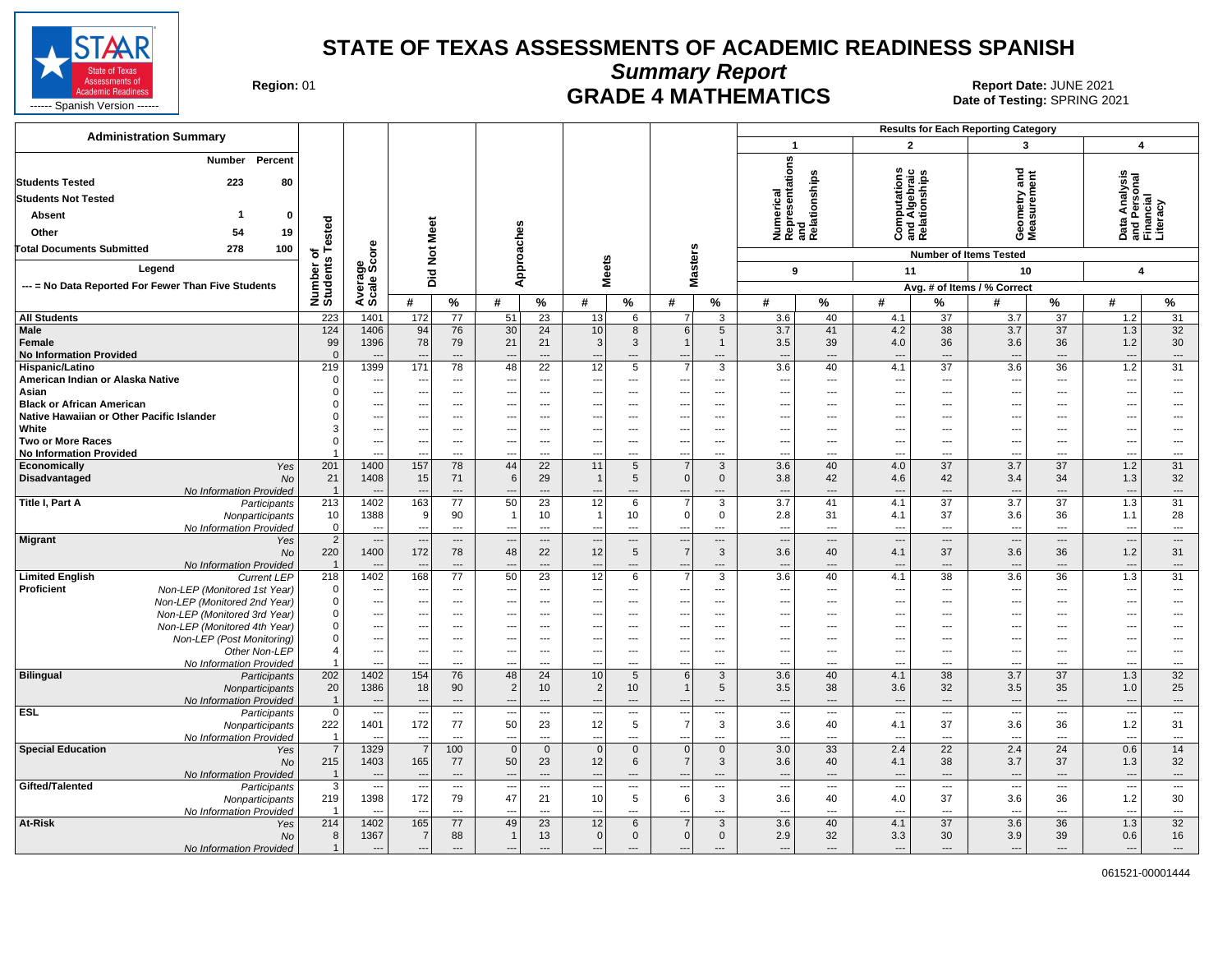

# **Summary Report**

Region: 01 **Region: 01 CALL CONSISTS AND CONTROLS 2021 Report Date: JUNE 2021**<br>Date of Testing: SPRING 20

| <b>Administration Summary</b>                                           |                                  |                                  |                          |                                |                                 |                                |                          |                                |                                      |                                            |                                 |                                  | <b>Results for Each Reporting Category</b> |                                |                                 |                                |
|-------------------------------------------------------------------------|----------------------------------|----------------------------------|--------------------------|--------------------------------|---------------------------------|--------------------------------|--------------------------|--------------------------------|--------------------------------------|--------------------------------------------|---------------------------------|----------------------------------|--------------------------------------------|--------------------------------|---------------------------------|--------------------------------|
|                                                                         |                                  |                                  |                          |                                |                                 |                                |                          |                                |                                      |                                            |                                 | $\overline{1}$                   | $\overline{2}$                             |                                | 3                               |                                |
| Percent<br>Number                                                       |                                  |                                  |                          |                                |                                 |                                |                          |                                |                                      |                                            |                                 |                                  |                                            |                                |                                 |                                |
| <b>Students Tested</b><br>1692<br>84                                    |                                  |                                  |                          |                                |                                 |                                |                          |                                |                                      |                                            |                                 |                                  |                                            |                                |                                 |                                |
| <b>Students Not Tested</b>                                              |                                  |                                  |                          |                                |                                 |                                |                          |                                |                                      |                                            |                                 | osition                          |                                            |                                |                                 |                                |
| <b>Absent</b><br>-1<br>0                                                |                                  |                                  |                          |                                |                                 |                                |                          |                                |                                      |                                            |                                 |                                  | Revision                                   |                                | Editing                         |                                |
|                                                                         | ested                            |                                  | Meet                     |                                |                                 |                                |                          |                                |                                      |                                            |                                 |                                  |                                            |                                |                                 |                                |
| Other<br>321<br>16                                                      |                                  |                                  |                          |                                |                                 |                                |                          |                                |                                      |                                            |                                 | ā                                |                                            |                                |                                 |                                |
| <b>Total Documents Submitted</b><br>2014<br>100                         | 하                                | ge<br>Score                      | $\frac{5}{2}$            |                                |                                 | pproaches                      |                          |                                |                                      | sters                                      |                                 | <b>Number of Points Possible</b> |                                            |                                | <b>Number of Items Tested</b>   |                                |
| Legend                                                                  |                                  |                                  |                          |                                |                                 |                                | <b>Meets</b>             |                                |                                      |                                            |                                 | 8                                | 8                                          |                                |                                 | 16                             |
| --- = No Data Reported For Fewer Than Five Students                     |                                  | Avera                            | Did                      |                                |                                 | ⋖                              |                          |                                |                                      | š                                          |                                 | Avg. # of Points / % Scored      |                                            |                                | Avg. # of Items / % Correct     |                                |
|                                                                         | Number of<br>Students            |                                  | #                        | $\%$                           | #                               | %                              | #                        | %                              | #                                    | %                                          | #                               | %                                | #                                          | %                              | #                               | %                              |
| <b>All Students</b>                                                     | 1692                             | 3214                             | 1237                     | 73                             | 455                             | 27                             | 161                      | 10                             | 42                                   | $\overline{2}$                             | 2.8                             | 35                               | 4.2                                        | 52                             | 8.4                             | 53                             |
| <b>Male</b>                                                             | 873                              | 3113                             | 688                      | 79                             | 185                             | 21                             | 51                       | 6                              | 10                                   |                                            | 2.5                             | 31                               | 3.9                                        | 49                             | 7.9                             | 49                             |
| Female                                                                  | 817<br>$\mathcal{P}$             | 3323                             | 547                      | 67                             | 270                             | 33                             | 110                      | 13                             | 32                                   | $\overline{4}$                             | 3.1                             | 38                               | 4.5                                        | 56                             | 9.0                             | 56                             |
| <b>No Information Provided</b><br>Hispanic/Latino                       | 1686                             | 3213                             | 1234                     | ---<br>$\overline{73}$         | 452                             | ---<br>27                      | 160                      | ---<br>$\overline{9}$          | $\overline{\phantom{a}}$<br>41       | ---<br>2                                   | $\overline{\phantom{a}}$<br>2.8 | ---<br>35                        | $\overline{a}$<br>4.2                      | ---<br>52                      | ---<br>8.4                      | $\cdots$<br>53                 |
| American Indian or Alaska Native                                        | $\Omega$                         | $\overline{\phantom{a}}$         |                          | $\ldots$                       | $\overline{\phantom{a}}$        | ---                            | $\overline{\phantom{a}}$ | $\overline{a}$                 | $\sim$                               | $\hspace{0.05cm} \ldots$                   | --                              | $\overline{a}$                   | ---                                        | $\hspace{0.05cm} \ldots$       | $\overline{\phantom{a}}$        | $\overline{a}$                 |
| Asian                                                                   | $\Omega$                         | $\sim$                           | $\overline{\phantom{a}}$ | $\overline{\phantom{a}}$       |                                 | ---                            | $\overline{\phantom{a}}$ | ---                            | $\overline{\phantom{a}}$             | $\overline{\phantom{a}}$                   | --                              | ---                              | $\overline{\phantom{a}}$                   | $\overline{\phantom{a}}$       | ---                             | $\overline{a}$                 |
| <b>Black or African American</b>                                        |                                  | $\ldots$                         | $-$                      | ---                            | $-$                             | ---                            | $---$                    | $\hspace{0.05cm} \ldots$       | $\overline{\phantom{a}}$             | $\overline{\phantom{a}}$                   | ---                             | ---                              | ---                                        | $\overline{\phantom{a}}$       | ---                             | ---                            |
| Native Hawaiian or Other Pacific Islander                               |                                  | $\overline{a}$<br>3562           | $\overline{2}$           | $---$                          | 3                               | $---$                          |                          | $---$                          |                                      | $---$                                      | $\overline{\phantom{a}}$        | ---                              | $\overline{a}$                             | $\overline{a}$                 | ---                             |                                |
| White<br><b>Two or More Races</b>                                       | 5<br>$\Omega$                    | ---                              | $\sim$                   | 40<br>---                      | $\overline{\phantom{a}}$        | 60<br>$\overline{\phantom{a}}$ | ---                      | 20<br>---                      | $\overline{\phantom{a}}$             | 20<br>$\overline{\phantom{a}}$             | 3.4<br>--                       | 43<br>---                        | 5.6<br>$---$                               | 70<br>$\overline{\phantom{a}}$ | 9.6<br>---                      | 60<br>$\overline{\phantom{a}}$ |
| <b>No Information Provided</b>                                          |                                  | $\sim$                           |                          | $\overline{a}$                 | $\overline{\phantom{a}}$        | $---$                          | $\overline{\phantom{a}}$ | $---$                          | $\overline{\phantom{a}}$             | $\overline{\phantom{a}}$                   | ---                             | $---$                            | $---$                                      | $\overline{\phantom{a}}$       | $\overline{a}$                  | $\cdots$                       |
| Yes<br>Economically                                                     | 1651                             | 3211                             | 1209                     | 73                             | 442                             | 27                             | 155                      | 9                              | 41                                   | 2                                          | 2.8                             | 35                               | 4.2                                        | 52                             | 8.4                             | 53                             |
| No<br>Disadvantaged                                                     | 40                               | 3341                             | 27                       | 68                             | 13                              | 33                             | 6                        | 15                             | $\overline{1}$                       | $\mathbf{3}$                               | 2.9                             | 36                               | 5.0                                        | 62                             | 8.9                             | 56                             |
| No Information Provided<br>Participants<br>Title I, Part A              | $\overline{1}$<br>1678           | 3215                             | 1227                     | $\overline{\phantom{a}}$<br>73 | 451                             | $\overline{\phantom{a}}$<br>27 | 160                      | $\overline{\phantom{a}}$<br>10 | 42                                   | $\overline{\phantom{a}}$<br>$\overline{3}$ | $\overline{\phantom{a}}$<br>2.8 | $\overline{\phantom{a}}$<br>35   | $\overline{a}$<br>4.2                      | $\overline{\phantom{a}}$<br>52 | ---<br>8.4                      | $\overline{\phantom{a}}$<br>53 |
| Nonparticipants                                                         | 13                               | 3199                             | 9                        | 69                             |                                 | 31                             |                          | 8                              | $\Omega$                             | $\mathbf 0$                                | 2.5                             | 32                               | 4.1                                        | 51                             | 8.8                             | 55                             |
| No Information Provided                                                 | -1                               |                                  |                          | $---$                          |                                 | $\overline{a}$                 | $\sim$                   | $---$                          | $\overline{\phantom{a}}$             | $\overline{\phantom{a}}$                   | --                              | ---                              | $\overline{a}$                             | $---$                          | $\sim$                          | $\overline{\phantom{a}}$       |
| Yes<br><b>Migrant</b>                                                   | 47                               | 3035                             | 39                       | 83                             | -8                              | 17                             | $\overline{4}$           | 9                              | $\overline{2}$                       | $\overline{4}$                             | 2.2                             | 28                               | 3.8                                        | 47                             | 7.3                             | 45                             |
| <b>No</b>                                                               | 1644                             | 3220                             | 1197                     | 73                             | 447                             | 27                             | 157                      | 10                             | 40                                   | $\overline{2}$                             | 2.8                             | 35                               | 4.2                                        | 53                             | 8.4                             | 53                             |
| No Information Provided<br><b>Current LEP</b><br><b>Limited English</b> | $\overline{1}$<br>1682           | 3216                             | 1227                     | ---<br>73                      | 455                             | 27                             | 161                      | 10                             | $\overline{\phantom{a}}$<br>42       | $\overline{\phantom{a}}$<br>$\overline{2}$ | $\overline{\phantom{a}}$<br>2.8 | $\overline{a}$<br>35             | $\overline{a}$<br>4.2                      | $\overline{a}$<br>52           | ---<br>8.4                      | $\qquad \qquad \cdots$<br>53   |
| Non-LEP (Monitored 1st Year)<br>Proficient                              | -1                               | $\overline{\phantom{a}}$         | $\sim$                   | $\ldots$                       | $\overline{\phantom{a}}$        | ---                            | $\hspace{0.05cm} \ldots$ | $\hspace{0.05cm} \ldots$       | $\overline{\phantom{a}}$             | $\cdots$                                   | ---                             | $\scriptstyle\cdots$             | ---                                        | $\hspace{0.05cm} \ldots$       | $\overline{\phantom{a}}$        | $\cdots$                       |
| Non-LEP (Monitored 2nd Year)                                            | 0                                | $\ldots$                         |                          | ---                            |                                 | ---                            |                          | $\overline{a}$                 |                                      | $\hspace{0.05cm} \ldots$                   | $\overline{\phantom{a}}$        | ---                              | $\overline{a}$                             | $\overline{a}$                 | ---                             |                                |
| Non-LEP (Monitored 3rd Year)                                            | $\Omega$                         | $---$                            | $\sim$                   | $\overline{\phantom{a}}$       | $\overline{\phantom{a}}$        | $\overline{\phantom{a}}$       | $---$                    | $---$                          | $\sim$                               | $---$                                      | ---                             | ---                              | $\overline{\phantom{a}}$                   | $---$                          | ---                             | ---                            |
| Non-LEP (Monitored 4th Year)<br>Non-LEP (Post Monitoring)               | 0                                | $---$                            | $\sim$                   | $\overline{\phantom{a}}$       |                                 | ---                            | ---                      | ---                            | $\overline{\phantom{a}}$             | $---$                                      | --                              | ---                              | $\overline{\phantom{a}}$                   | $---$                          | ---                             | ---                            |
| Other Non-LEP                                                           | $\Omega$<br>8                    | $\overline{\phantom{a}}$<br>2777 | 8                        | $\overline{a}$<br>100          | $\Omega$                        | ---<br>$\mathbf 0$             | $---$<br>$\mathbf 0$     | $---$<br>0                     | $\overline{\phantom{a}}$<br>$\Omega$ | $\overline{\phantom{a}}$<br>$\mathbf 0$    | $\overline{\phantom{a}}$<br>1.3 | ---<br>16                        | $---$<br>2.9                               | $---$<br>36                    | ---<br>6.6                      | $---$<br>41                    |
| No Information Provided                                                 |                                  |                                  |                          | $\overline{a}$                 |                                 | $---$                          |                          | $---$                          | $\sim$                               | $\overline{\phantom{a}}$                   | $\overline{\phantom{a}}$        | $\sim$                           | $- -$                                      | $\overline{\phantom{a}}$       | $\sim$                          | $\cdots$                       |
| <b>Bilingual</b><br>Participants                                        | 1663                             | 3219                             | 1211                     | 73                             | 452                             | 27                             | 161                      | 10 <sup>1</sup>                | 42                                   | 3                                          | 2.8                             | 35                               | 4.2                                        | 53                             | 8.4                             | 53                             |
| Nonparticipants                                                         | 28                               | 2957                             | 25                       | 89                             | 3                               | 11                             | $\overline{0}$           | $\mathbf 0$                    | 0                                    | $\mathbf 0$                                | 2.3                             | 28                               | 3.4                                        | 43                             | 7.0                             | 44                             |
| No Information Provided<br>Participants                                 | $\overline{1}$<br>$\overline{0}$ | $\overline{a}$                   | $\sim$                   | $\overline{a}$                 |                                 | $\overline{a}$                 | $\overline{\phantom{a}}$ | ---                            |                                      | $\overline{\phantom{a}}$                   | $\overline{a}$                  | $\overline{\phantom{a}}$         | $\sim$                                     | $\overline{\phantom{a}}$       | ---                             | $---$                          |
| <b>ESL</b><br>Nonparticipants                                           | 1691                             | ---<br>3214                      | 1236                     | ---<br>73                      | $\overline{\phantom{a}}$<br>455 | ---<br>27                      | 161                      | ---<br>10                      | ---<br>42                            | $\overline{\phantom{a}}$<br>2              | ---<br>2.8                      | ---<br>35                        | $\overline{\phantom{a}}$<br>4.2            | $\overline{\phantom{a}}$<br>52 | $\overline{\phantom{a}}$<br>8.4 | $\overline{\phantom{a}}$<br>53 |
| No Information Provided                                                 | -1                               |                                  | -44                      | $---$                          | $\overline{\phantom{a}}$        | ---                            | $\overline{\phantom{a}}$ | ---                            | $\overline{\phantom{a}}$             | $---$                                      | --                              | ---                              | $\overline{a}$                             | $---$                          | $\overline{a}$                  | $\overline{\phantom{a}}$       |
| <b>Special Education</b><br>Yes                                         | 124                              | 2778                             | 119                      | 96                             | $\overline{5}$                  | $\overline{4}$                 | $\overline{2}$           | $\overline{2}$                 |                                      | $\mathbf{1}$                               | 1.7                             | 21                               | 3.0                                        | 38                             | 5.9                             | $\overline{37}$                |
| No                                                                      | 1567                             | 3249                             | 1117                     | 71                             | 450                             | 29                             | 159                      | 10                             | 41                                   | $\mathbf{3}$                               | 2.9                             | 36                               | 4.3                                        | 54                             | 8.6                             | 54                             |
| No Information Provided                                                 | $\overline{1}$                   | $\overline{\phantom{a}}$         | $\overline{17}$          | $\overline{\phantom{a}}$       |                                 |                                |                          | ---                            | $\overline{\phantom{a}}$<br>14       | $\overline{\phantom{a}}$                   | $\overline{\phantom{a}}$        | $\overline{a}$                   | $\overline{a}$                             | $---$                          | $\overline{\phantom{a}}$        | $\cdots$                       |
| Gifted/Talented<br>Participants<br>Nonparticipants                      | 81<br>1610                       | 3928<br>3178                     | 1219                     | 21<br>76                       | 64<br>391                       | 79<br>24                       | 37<br>124                | 46<br>8                        | 28                                   | 17<br>$\overline{2}$                       | 4.2<br>2.7                      | 53<br>34                         | 6.0<br>4.1                                 | 76<br>51                       | 12.1<br>8.2                     | 76<br>51                       |
| No Information Provided                                                 | -1                               |                                  |                          | $\overline{a}$                 |                                 | $\overline{a}$                 |                          | ---                            |                                      | $\overline{\phantom{a}}$                   | $\overline{a}$                  | $\overline{a}$                   | $\overline{a}$                             | $\overline{\phantom{a}}$       | $\overline{a}$                  | $\overline{a}$                 |
| At-Risk<br>Yes                                                          | 1680                             | 3216                             | 1226                     | 73                             | 454                             | 27                             | 160                      | 10 <sup>1</sup>                | 42                                   | 3                                          | 2.8                             | 35                               | 4.2                                        | 52                             | 8.4                             | 53                             |
| No                                                                      | 11                               | 3013                             | 10                       | 91                             |                                 | 9                              |                          | 9                              | $\Omega$                             | $\mathbf{0}$                               | 1.5                             | 19                               | 3.3                                        | 41                             | 8.5                             | 53                             |
| No Information Provided                                                 | $\overline{1}$                   | $\cdots$                         | $\sim$                   | $---$                          | $\overline{\phantom{a}}$        | ---                            | $\overline{\phantom{a}}$ | $\overline{\phantom{a}}$       | --                                   | $---$                                      | ---                             | ---                              | $---$                                      | ---                            | $---$                           | $\cdots$                       |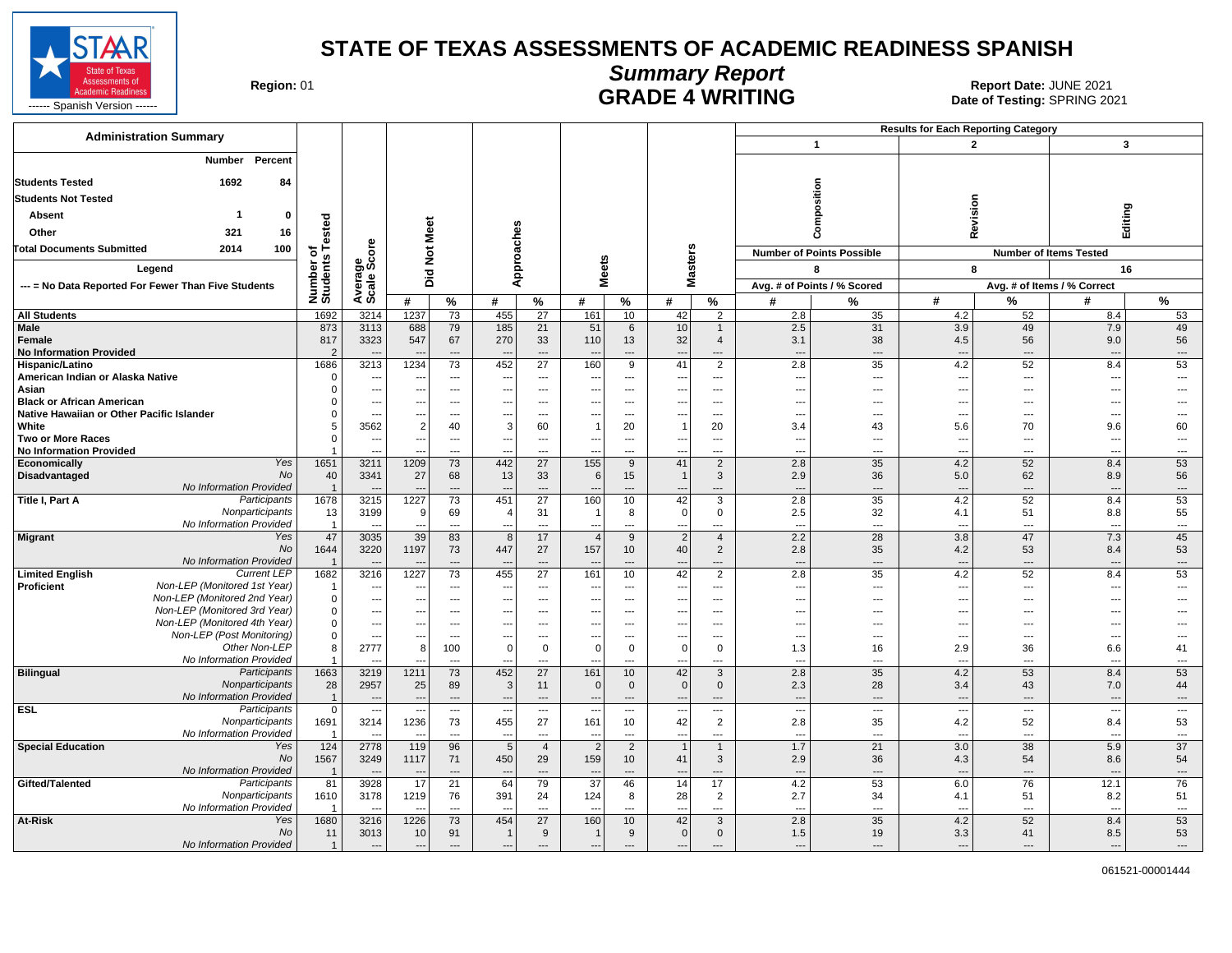

#### **STATE OF TEXAS ASSESSMENTS OF ACADEMIC READINESS SPANISH Constructed Responses Summary Report GRADE 4 WRITING** Report Date: JUNE 2021

**Region: 01** 



**The written composition has been scored independently by two readers. The rating of 0-8 represents the summation of these scores.**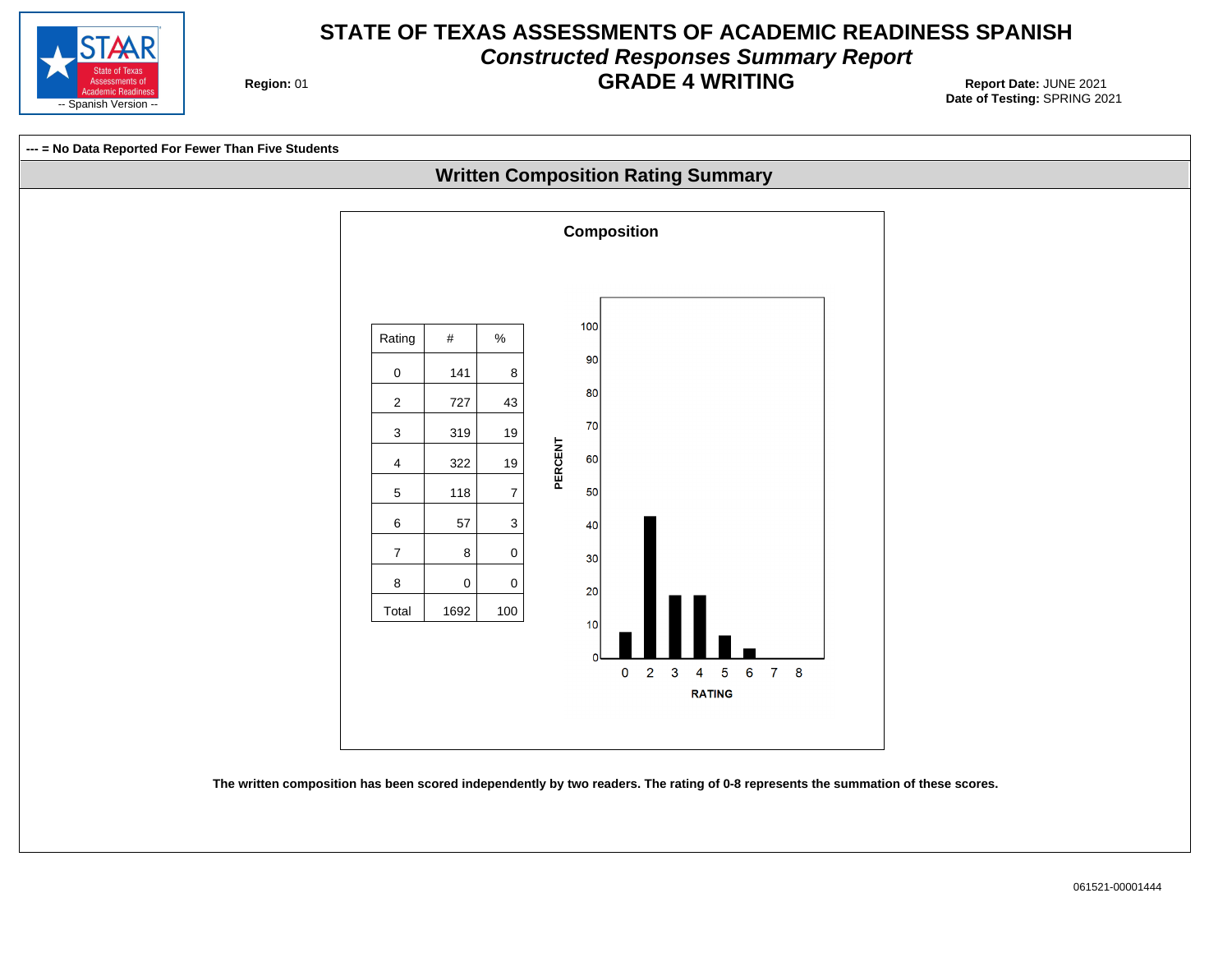

Date of Testing: MAY 2021

| Region: 01 |  |
|------------|--|
|------------|--|

#### **Summary Report** Region: 01 **Region: 01 CRADE 5 SCIENCE Date: JUNE 2021 Report Date: JUNE 2021**

| <b>Administration Summary</b>                                           |                        |                      |                                    |          |                        |                |                  |                               |                  |                                |                          |                |                   |          | Results for Each Reporting Category' |                |                                   |          |
|-------------------------------------------------------------------------|------------------------|----------------------|------------------------------------|----------|------------------------|----------------|------------------|-------------------------------|------------------|--------------------------------|--------------------------|----------------|-------------------|----------|--------------------------------------|----------------|-----------------------------------|----------|
|                                                                         |                        |                      |                                    |          |                        |                |                  |                               |                  |                                | $\mathbf{1}$             |                | $\overline{2}$    |          | 3                                    |                | $\boldsymbol{4}$                  |          |
| Percent<br>Number<br>20287<br>71<br><b>Students Tested</b>              |                        |                      |                                    |          |                        |                |                  |                               |                  |                                |                          |                | Motion,<br>ergy   |          | Space                                |                | 혿<br>Organisms an<br>Environments |          |
| <b>Students Not Tested</b>                                              |                        |                      |                                    |          |                        |                |                  |                               |                  |                                | <u>ក្ខ</u>               |                |                   |          | 겯                                    |                |                                   |          |
|                                                                         |                        |                      |                                    |          |                        |                |                  |                               |                  |                                |                          |                |                   |          | <b>ro</b>                            |                |                                   |          |
| 311<br>Absent<br>-1                                                     |                        |                      |                                    |          |                        |                |                  |                               |                  |                                |                          |                | orce, I<br>nd Ene |          | arth                                 |                |                                   |          |
| 28<br>Other<br>8140                                                     | ested                  |                      |                                    |          |                        |                |                  |                               |                  |                                | Matter a<br>Energy       |                | 군<br>이            |          | Ш                                    |                |                                   |          |
| <b>Total Documents Submitted</b><br>28738<br>100                        | ۴<br>৳                 | <b>ore</b>           | Not Meet                           |          |                        |                |                  |                               |                  |                                |                          |                |                   |          | <b>Number of Items Tested</b>        |                |                                   |          |
| Legend                                                                  | Number o<br>Students   | Average<br>Scale Sco |                                    |          | Approaches             |                | <b>Meets</b>     |                               | <b>Masters</b>   |                                | 6                        |                | 8                 |          | 10                                   |                | 12                                |          |
| --- = No Data Reported For Fewer Than Five Students                     |                        |                      | Did                                |          |                        |                |                  |                               |                  |                                |                          |                |                   |          | Avg. # of Items / % Correct          |                |                                   |          |
|                                                                         |                        |                      | #                                  | %        | #                      | %              | #                | %                             | #                | %                              | #                        | $\%$           | #                 | %        | #                                    | ℅              | #                                 | $\%$     |
| <b>All Students</b>                                                     | 20287                  | 3538                 | 10676                              | 53       | 9611                   | 47             | 3566             | 18                            | 1094             | 5                              | 3.6                      | 61             | 4.0               | 50       | 5.8                                  | 58             | 6.8                               | 56       |
| <b>Male</b>                                                             | 10329                  | 3565                 | 5146                               | 50       | 5183                   | 50             | 2068             | 20                            | 644              | 6                              | 3.6                      | 60             | 4.2               | 52       | 6.0                                  | 60             | 6.8                               | 57       |
| Female                                                                  | 9958                   | 3510                 | 5530                               | 56       | 4428                   | 44             | 1498             | 15                            | 450              | 5                              | 3.7                      | 61             | 3.8               | 48       | 5.6                                  | 56             | 6.7                               | 56       |
| <b>No Information Provided</b>                                          | $\Omega$               |                      |                                    | ---      |                        | $\overline{a}$ |                  | $\overline{\phantom{a}}$      |                  | $---$                          | $\overline{\phantom{a}}$ | $\overline{a}$ | ---               | ---      | $---$                                | $\overline{a}$ | $\overline{\phantom{a}}$          | $\cdots$ |
| Hispanic/Latino                                                         | 19611                  | 3528                 | 10466                              | 53       | 9145                   | 47             | 3337             | 17                            | 990              | 5                              | 3.6                      | 60             | 4.0               | 49       | 5.8                                  | 58             | 6.7                               | 56       |
| American Indian or Alaska Native                                        | -5                     | 3320                 | $\overline{\mathcal{A}}$           | 80       |                        | 20             | -1               | 20                            | $\Omega$         | $\mathbf 0$                    | 2.8                      | 47             | 3.6               | 45       | 5.0                                  | 50             | 5.4                               | 45       |
| Asian<br><b>Black or African American</b>                               | 89                     | 4192<br>3632         | 10<br>78                           | 11<br>41 | 79                     | 89             | 55<br>38         | 62                            | 35<br>9          | 39<br>5                        | 4.8                      | 79<br>66       | 5.9               | 73<br>56 | 8.1                                  | 81             | 9.7                               | 81<br>58 |
| Native Hawaiian or Other Pacific Islander                               | 190<br>-5              | 3608                 | -1                                 | 20       | 112<br>$\overline{4}$  | 59<br>80       | $\Omega$         | 20<br>$\mathbf 0$             | $\Omega$         | $\Omega$                       | 4.0<br>3.6               | 60             | 4.5<br>5.0        | 63       | 6.2<br>5.0                           | 62<br>50       | 7.0<br>8.2                        | 68       |
| White                                                                   | 364                    | 3834                 | 111                                | 30       | 253                    | 70             | 126              | 35                            | 60               | 16                             | 4.2                      | 70             | 4.9               | 61       | 6.9                                  | 69             | 8.1                               | 67       |
| <b>Two or More Races</b>                                                | 17                     | 3890                 | $\overline{2}$                     | 12       | 15                     | 88             | 9                | 53                            | $\mathbf 0$      | $\mathbf 0$                    | 4.8                      | 79             | 5.1               | 63       | 7.4                                  | 74             | 8.8                               | 73       |
| <b>No Information Provided</b>                                          | 6                      | 3261                 | $\overline{4}$                     | 67       | 2                      | 33             | $\Omega$         | $\mathbf 0$                   | $\Omega$         | $\Omega$                       | 3.2                      | 53             | 3.8               | 48       | 3.3                                  | 33             | 5.7                               | 47       |
| Economically<br>Yes                                                     | 17414                  | 3490                 | 9891                               | 57       | 7523                   | 43             | 2533             | 15                            | 681              | $\overline{4}$                 | 3.5                      | 59             | 3.9               | 48       | 5.6                                  | 56             | 6.5                               | 54       |
| Disadvantaged<br><b>No</b>                                              | 2866<br>$\overline{7}$ | 3829                 | 781<br>$\boldsymbol{\vartriangle}$ | 27       | 2085                   | 73             | 1032             | 36                            | 413<br>$\Omega$  | 14                             | 4.3                      | 72             | 4.7               | 59<br>54 | 7.0                                  | 70             | 8.3                               | 69       |
| No Information Provided<br><b>Title I, Part A</b><br>Participants       | 19332                  | 3407<br>3532         | 10306                              | 57<br>53 | -3<br>9026             | 43<br>47       | 3330             | 14<br>17                      | 1022             | $\mathbf{0}$<br>5              | 3.3<br>3.6               | 55<br>60       | 4.3<br>4.0        | 50       | 4.4<br>5.8                           | 44<br>58       | 6.1<br>6.7                        | 51<br>56 |
| Nonparticipants                                                         | 947                    | 3662                 | 364                                | 38       | 583                    | 62             | 236              | 25                            | 72               | 8                              | 4.0                      | 66             | 4.5               | 56       | 6.3                                  | 63             | 7.3                               | 61       |
| No Information Provided                                                 | -8                     | 3234                 | 6                                  | 75       | $\overline{2}$         | 25             | $\Omega$         | $\mathbf 0$                   | $\Omega$         | $\Omega$                       | 2.9                      | 48             | 3.9               | 48       | 3.8                                  | 38             | 5.0                               | 42       |
| <b>Migrant</b><br>Yes                                                   | 379                    | 3318                 | 289                                | 76       | 90                     | 24             | 25               | $\overline{7}$                |                  | $\overline{2}$                 | 3.1                      | 51             | 3.4               | 43       | 4.8                                  | 48             | 5.6                               | 47       |
| No                                                                      | 19892                  | 3542                 | 10375                              | 52       | 9517                   | 48             | 3541             | 18                            | 1087             | 5                              | 3.6                      | 61             | 4.0               | 50       | 5.8                                  | 58             | 6.8                               | 57       |
| No Information Provided<br><b>Limited English</b><br><b>Current LEP</b> | 16<br>9359             | 3239<br>3410         | 12<br>5987                         | 75<br>64 | $\overline{4}$<br>3372 | 25<br>36       | $\Omega$<br>968  | $\overline{0}$<br>10          | $\Omega$<br>207  | $\mathbf{0}$<br>$\overline{2}$ | 3.1<br>3.3               | 52<br>55       | 3.1<br>3.7        | 39<br>46 | 3.5<br>5.3                           | 35<br>53       | 5.9<br>6.1                        | 49<br>50 |
| Proficient<br>Non-LEP (Monitored 1st Year)                              | 183                    | 3896                 | 35                                 | 19       | 148                    | 81             | 70               | 38                            | 26               | 14                             | 4.6                      | 77             | 4.9               | 61       | 7.2                                  | 72             | 8.8                               | 73       |
| Non-LEP (Monitored 2nd Year)                                            | 507                    | 3821                 | 134                                | 26       | 373                    | 74             | 169              | 33                            | 55               | 11                             | 4.4                      | 73             | 4.6               | 58       | 7.2                                  | 72             | 8.2                               | 69       |
| Non-LEP (Monitored 3rd Year)                                            | 326                    | 3800                 | 82                                 | 25       | 244                    | 75             | 110              | 34                            | 32               | 10                             | 4.4                      | 73             | 4.6               | 57       | 7.1                                  | 71             | 8.2                               | 68       |
| Non-LEP (Monitored 4th Year)                                            | 636                    | 3842                 | 153                                | 24       | 483                    | 76             | 226              | 36                            | 77               | 12                             | 4.4                      | 74             | 4.7               | 59       | 7.0                                  | 70             | 8.6                               | 71       |
| Non-LEP (Post Monitoring)                                               | 15                     | 3723                 | 4                                  | 27       | 11                     | 73             |                  | 27                            | $\overline{2}$   | 13                             | 3.5                      | 59             | 4.6               | 58       | 6.9                                  | 69             | 7.9                               | 66       |
| Other Non-LEP<br>No Information Provided                                | 9246<br>15             | 3615<br>3282         | 4270<br>11                         | 46<br>73 | 4976<br>$\overline{4}$ | 54<br>27       | 2019<br>$\Omega$ | 22<br>$\mathbf 0$             | 695<br>$\Omega$  | 8<br>$\mathbf 0$               | 3.8<br>3.2               | 64<br>53       | 4.2<br>3.7        | 53<br>46 | 6.1<br>3.7                           | 61<br>37       | 7.2<br>5.7                        | 60<br>48 |
| <b>Bilingual</b><br>Participants                                        | 7501                   | 3399                 | 4916                               | 66       | 2585                   | 34             | 743              | 10                            | 167              | $\overline{2}$                 | 3.2                      | 54             | 3.6               | 45       | 5.3                                  | 53             | 6.0                               | 50       |
| Nonparticipants                                                         | 12770                  | 3620                 | 5749                               | 45       | 7021                   | 55             | 2823             | 22                            | 927              | $\overline{7}$                 | 3.9                      | 64             | 4.2               | 53       | 6.1                                  | 61             | 7.2                               | 60       |
| No Information Provided                                                 | 16                     | 3273                 | 11                                 | 69       | 5                      | 31             | $\Omega$         | $\mathbf{0}$                  | $\Omega$         | $\mathbf{0}$                   | 3.1                      | 52             | 3.3               | 41       | 3.8                                  | 38             | 5.9                               | 49       |
| <b>ESL</b><br>Participants                                              | 121                    | 3463                 | $\overline{72}$                    | 60       | 49                     | 40             | 14               | 12                            | $\overline{4}$   | 3                              | 3.4                      | 57             | 4.0               | 50       | 5.5                                  | 55             | 6.2                               | 51       |
| Nonparticipants                                                         | 20148                  | 3539                 | 10591                              | 53       | 9557                   | 47             | 3552             | 18                            | 1090<br>$\Omega$ | 5                              | 3.6                      | 61             | 4.0               | 50       | 5.8                                  | 58             | 6.8                               | 56       |
| No Information Provided<br><b>Special Education</b><br>Yes              | 18<br>2146             | 3266<br>3179         | 13<br>1796                         | 72<br>84 | 5<br>350               | 28<br>16       | $\Omega$<br>90   | $\mathbf 0$<br>$\overline{4}$ | 25               | $\mathbf 0$<br>$\mathbf{1}$    | 3.1<br>2.5               | 51<br>42       | 3.3<br>3.0        | 41<br>38 | 3.9<br>4.2                           | 39<br>42       | 5.8<br>4.8                        | 48<br>40 |
| No                                                                      | 18127                  | 3581                 | 8870                               | 49       | 9257                   | 51             | 3476             | 19                            | 1069             | 6                              | 3.8                      | 63             | 4.1               | 51       | 6.0                                  | 60             | 7.0                               | 58       |
| No Information Provided                                                 | 14                     | 3298                 | 10                                 | 71       | $\overline{4}$         | 29             |                  | $\mathbf{0}$                  | $\Omega$         | $\mathbf{0}$                   | 3.3                      | 55             | 3.4               | 42       | 3.8                                  | 38             | 6.1                               | 51       |
| Gifted/Talented<br>Participants                                         | 2338                   | 4018                 | 282                                | 12       | 2056                   | 88             | 1181             | 51                            | 501              | 21                             | 4.7                      | 78             | 5.2               | 65       | 7.7                                  | 77             | 9.3                               | 78       |
| Nonparticipants                                                         | 17935                  | 3476                 | 10384                              | 58       | 7551                   | 42             | 2385             | 13                            | 593              | 3                              | 3.5                      | 58             | 3.8               | 48       | 5.6                                  | 56             | 6.4                               | 54       |
| No Information Provided                                                 | 14                     | 3257                 | 10                                 | 71       | $\overline{4}$         | 29             | $\Omega$         | $\mathbf 0$                   | $\Omega$         | $\mathbf 0$                    | 3.2                      | 54             | 3.2               | 40       | 3.6                                  | 36             | 5.9                               | 49<br>50 |
| At-Risk<br>Yes<br>No                                                    | 12220<br>8056          | 3394<br>3756         | 8024<br>2644                       | 66<br>33 | 4196<br>5412           | 34<br>67       | 1168<br>2398     | 10<br>30                      | 253<br>841       | $\overline{2}$<br>10           | 3.2<br>4.2               | 54<br>70       | 3.6<br>4.5        | 45<br>57 | 5.2<br>6.7                           | 52<br>67       | 6.0<br>8.0                        | 66       |
| No Information Provided                                                 | 11                     | 3313                 | 8                                  | 73       | 3                      | 27             | $\mathbf{0}$     | $\mathbf{0}$                  | $\mathbf{0}$     | $\mathbf{0}$                   | 3.4                      | 56             | 3.5               | 43       | 3.8                                  | 38             | 6.2                               | 52       |
|                                                                         |                        |                      |                                    |          |                        |                |                  |                               |                  |                                |                          |                |                   |          |                                      |                |                                   |          |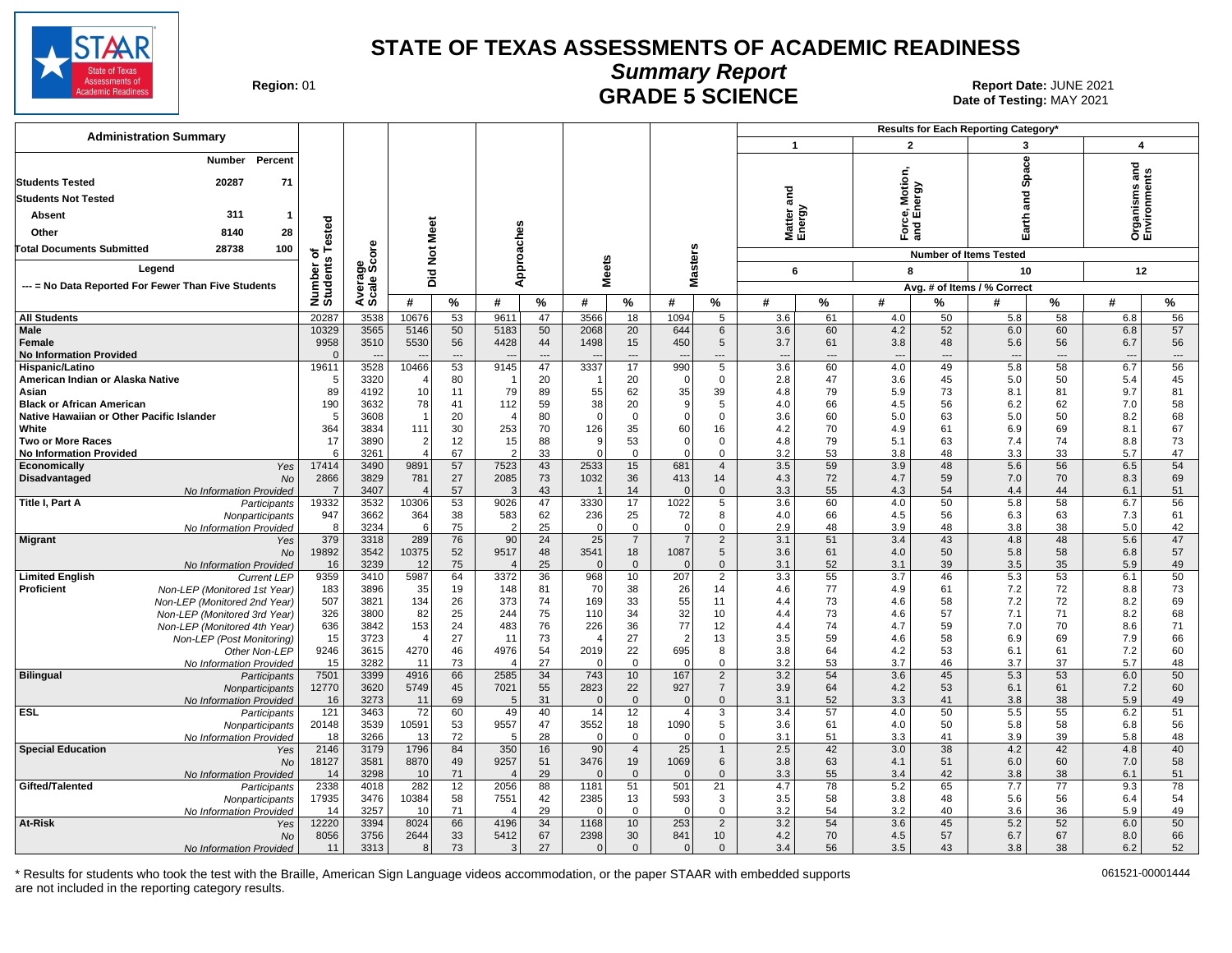

#### **Summary Report** Region: 01 **Region: 01 CRADE 5 SCIENCE Date: JUNE 2021 Report Date: JUNE 2021** MALE 3 SUIENUE SERVICE SOME DATA DESIGN OF Testing: MAY 2021

| <b>Administration Summary</b>                                |                                  |                                 |                                                      |                |                                                      |                          |                                                      |                                   |                                                      |                                   |                                 |                |                                 |                | <b>Results for Each Reporting Category</b> |                          |                                                      |                                                      |
|--------------------------------------------------------------|----------------------------------|---------------------------------|------------------------------------------------------|----------------|------------------------------------------------------|--------------------------|------------------------------------------------------|-----------------------------------|------------------------------------------------------|-----------------------------------|---------------------------------|----------------|---------------------------------|----------------|--------------------------------------------|--------------------------|------------------------------------------------------|------------------------------------------------------|
|                                                              |                                  |                                 |                                                      |                |                                                      |                          |                                                      |                                   |                                                      |                                   | $\mathbf{1}$                    |                | $\overline{2}$                  |                | 3                                          |                          | $\boldsymbol{4}$                                     |                                                      |
| Number<br>Percent<br><b>Students Tested</b><br>368<br>79     |                                  |                                 |                                                      |                |                                                      |                          |                                                      |                                   |                                                      |                                   |                                 |                | Motion,                         |                | Space                                      |                          | 겯<br>Organisms and<br>Environments                   |                                                      |
| <b>Students Not Tested</b>                                   |                                  |                                 |                                                      |                |                                                      |                          |                                                      |                                   |                                                      |                                   | and                             |                |                                 | ౚ              | g                                          |                          |                                                      |                                                      |
|                                                              |                                  |                                 |                                                      |                |                                                      |                          |                                                      |                                   |                                                      |                                   |                                 |                |                                 | ō              | ಹ                                          |                          |                                                      |                                                      |
| Absent<br>$\bf{0}$                                           |                                  |                                 |                                                      |                |                                                      |                          |                                                      |                                   |                                                      |                                   | Matter a<br>Energy              |                | ខូធ៌                            |                | arth                                       |                          |                                                      |                                                      |
| 20<br>Other<br>95                                            |                                  |                                 |                                                      |                |                                                      |                          |                                                      |                                   |                                                      |                                   |                                 |                | និគី                            |                | ш                                          |                          |                                                      |                                                      |
| <b>Total Documents Submitted</b><br>464<br>100               | Tested<br>৳                      | ö                               |                                                      |                |                                                      |                          |                                                      |                                   |                                                      |                                   |                                 |                |                                 |                | <b>Number of Items Tested</b>              |                          |                                                      |                                                      |
| Legend                                                       |                                  |                                 |                                                      |                |                                                      |                          |                                                      |                                   |                                                      |                                   |                                 |                |                                 |                |                                            |                          |                                                      |                                                      |
|                                                              | Number of<br>Students            | Average<br>Scale Sco            | Did Not Meet                                         |                | Approaches                                           |                          | <b>Meets</b>                                         |                                   | Masters                                              |                                   | 6                               |                | 8                               |                | 10                                         |                          | 12                                                   |                                                      |
| --- = No Data Reported For Fewer Than Five Students          |                                  |                                 |                                                      |                |                                                      |                          |                                                      |                                   |                                                      |                                   |                                 |                |                                 |                | Avg. # of Items / % Correct                |                          |                                                      |                                                      |
|                                                              |                                  |                                 | #                                                    | %              | #                                                    | $\%$                     | #                                                    | %                                 | #                                                    | $\%$                              | #                               | %              | #                               | %              | #                                          | %                        | #                                                    | %                                                    |
| <b>All Students</b>                                          | 368                              | 3221                            | 306                                                  | 83             | 62                                                   | 17                       | 13                                                   | $\overline{4}$                    | $\overline{0}$                                       | $\mathbf 0$                       | 2.8                             | 47             | 3.1                             | 39             | 4.1                                        | 41                       | 5.3                                                  | 44                                                   |
| Male                                                         | 208                              | 3233                            | 167                                                  | 80             | 41                                                   | 20                       | 8                                                    | $\overline{4}$                    | $\mathbf{0}$                                         | $\mathbf 0$                       | 2.7<br>2.9                      | 46             | 3.1                             | 39             | 4.3                                        | 43                       | 5.4                                                  | 45                                                   |
| Female<br><b>No Information Provided</b>                     | 159                              | 3206                            | 138                                                  | 87<br>---      | 21<br>---                                            | 13<br>$\overline{a}$     | $\overline{5}$                                       | $\mathbf{3}$                      | $\mathbf 0$<br>$\overline{a}$                        | $\mathbf{0}$                      | $\overline{\phantom{a}}$        | 48<br>---      | 3.1<br>$\overline{\phantom{a}}$ | 38<br>---      | 4.0<br>$\overline{\phantom{a}}$            | 40<br>---                | 5.2<br>$\overline{\phantom{a}}$                      | 43<br>$\cdots$                                       |
| Hispanic/Latino                                              | 360                              | 3217                            | 300                                                  | 83             | 60                                                   | 17                       | 12                                                   | $\overline{3}$                    | $\overline{0}$                                       | $\mathbf 0$                       | 2.8                             | 46             | 3.1                             | 38             | 4.1                                        | 41                       | 5.3                                                  | 44                                                   |
| American Indian or Alaska Native                             | $\Omega$                         | ---                             | ---                                                  | ---            | ---                                                  | ---                      | $---$                                                | ---                               | $\overline{\phantom{a}}$                             | ---                               | ---                             | ---            | $\overline{\phantom{a}}$        | ---            | $\overline{a}$                             | $\overline{\phantom{a}}$ | ---                                                  | $\overline{\phantom{a}}$                             |
| Asian                                                        | 0                                | …                               |                                                      | ---            | ÷.,                                                  | ---                      | ---                                                  | $\overline{a}$                    | ---                                                  | $\overline{\phantom{a}}$          | ---                             | ---            | ---                             | ---            | ---                                        | ---                      | ---                                                  | $\overline{\phantom{a}}$                             |
| <b>Black or African American</b>                             |                                  | ---                             | ---                                                  | ---            | ---                                                  | ---                      | ---                                                  | $\overline{\phantom{a}}$          | ---                                                  | ---                               | ---                             | ---            | $\overline{\phantom{a}}$        | ---            | ---                                        | ---                      | ---                                                  | ---                                                  |
| Native Hawaiian or Other Pacific Islander                    | 0                                | $\overline{a}$                  | $\overline{a}$                                       | $\overline{a}$ | ---                                                  | ---                      | ---                                                  | $\overline{a}$                    | ---                                                  | $\overline{\phantom{a}}$          | ---                             | $\overline{a}$ | ---                             | ---            | ÷-                                         | ---                      | ---                                                  | $\overline{\phantom{a}}$                             |
| White                                                        | 5<br>$\mathbf 0$                 | 3339                            | $\overline{4}$                                       | 80<br>---      | ---                                                  | 20<br>---                | $\Omega$<br>---                                      | $\Omega$<br>---                   | $\Omega$<br>---                                      | $\Omega$<br>$---$                 | 2.8                             | 47<br>---      | 3.0<br>---                      | 38<br>---      | 4.6                                        | 46<br>---                | 6.8<br>---                                           | 57<br>$\overline{\phantom{a}}$                       |
| <b>Two or More Races</b><br><b>No Information Provided</b>   | $\mathfrak{p}$                   | ---<br>$\overline{a}$           |                                                      | $\overline{a}$ | ---                                                  | $\overline{a}$           | $\overline{\phantom{a}}$                             | $\overline{a}$                    | $\overline{\phantom{a}}$                             | ---                               | ---<br>$\overline{a}$           | ---            | ---                             | $\overline{a}$ | $\overline{\phantom{a}}$<br>---            | $---$                    | ---                                                  | $\sim$                                               |
| Economically<br>Yes                                          | 342                              | 3208                            | 285                                                  | 83             | 57                                                   | 17                       | 11                                                   | $\mathbf{3}$                      | $\overline{0}$                                       | $\mathbf 0$                       | 2.8                             | 46             | 3.0                             | 38             | 4.1                                        | 41                       | 5.2                                                  | 43                                                   |
| Disadvantaged<br>No                                          | 24                               | 3374                            | 20                                                   | 83             | $\overline{4}$                                       | 17                       | $\overline{c}$                                       | 8                                 | $\mathbf 0$                                          | $\mathbf{0}$                      | 3.1                             | 51             | 3.8                             | 48             | 4.6                                        | 46                       | 6.3                                                  | 52                                                   |
| No Information Provided                                      | $\overline{2}$                   |                                 |                                                      | $\overline{a}$ |                                                      | $\overline{a}$           |                                                      | ---                               | $\overline{a}$                                       |                                   | $\overline{\phantom{a}}$        | ---            | $\overline{\phantom{a}}$        | $\overline{a}$ |                                            | $\overline{a}$           |                                                      | $\overline{\phantom{a}}$                             |
| Title I, Part A<br>Participants                              | 348                              | 3211                            | 292                                                  | 84             | 56                                                   | 16                       | 11                                                   | $\overline{3}$                    | $\overline{0}$                                       | $\mathbf 0$                       | 2.8                             | 46             | 3.1                             | 39             | 4.1                                        | 41                       | 5.2                                                  | 43                                                   |
| Nonparticipants                                              | 19<br>$\overline{1}$             | 3406                            | 13                                                   | 68             | 6<br>---                                             | 32<br>$\overline{a}$     | $\overline{c}$<br>$\overline{\phantom{a}}$           | 11                                | $\mathbf 0$<br>---                                   | $\mathbf 0$                       | 3.2<br>$\overline{\phantom{a}}$ | 54<br>---      | 3.2                             | 39<br>---      | 5.1<br>$\overline{\phantom{a}}$            | 51<br>---                | 6.8                                                  | 57<br>$\cdots$                                       |
| No Information Provided<br><b>Migrant</b><br>Yes             | 10                               | 2990                            | 10                                                   | 100            | $\overline{0}$                                       | $\mathbf 0$              | $\mathbf 0$                                          | $\mathbf 0$                       | $\overline{0}$                                       | $\mathbf 0$                       | 1.9                             | 32             | ---<br>2.5                      | 31             | 3.7                                        | 37                       | 3.5                                                  | $\overline{29}$                                      |
| No                                                           | 353                              | 3226                            | 292                                                  | 83             | 61                                                   | 17                       | 13                                                   | $\overline{4}$                    | $\mathbf{0}$                                         | $\mathbf 0$                       | 2.8                             | 47             | 3.1                             | 39             | 4.1                                        | 41                       | 5.3                                                  | 45                                                   |
| No Information Provided                                      | 5                                | 3267                            | $\overline{4}$                                       | 80             | $\overline{1}$                                       | 20                       | $\overline{0}$                                       | $\mathbf{0}$                      | $\mathbf{0}$                                         | $\mathbf{0}$                      | 3.0                             | 50             | 3.0                             | 38             | 5.2                                        | 52                       | 4.8                                                  | 40                                                   |
| <b>Limited English</b><br><b>Current LEP</b>                 | 358                              | 3224                            | 297                                                  | 83             | 61                                                   | 17                       | $\overline{12}$                                      | 3                                 | $\overline{0}$                                       | $\mathbf 0$                       | 2.8                             | 47             | 3.1                             | 39             | 4.2                                        | 42                       | 5.3                                                  | 44                                                   |
| Proficient<br>Non-LEP (Monitored 1st Year)                   | $\mathbf{1}$                     | ---                             | $\overline{\phantom{a}}$                             | $\overline{a}$ | ---                                                  | ---                      | $\overline{\phantom{a}}$                             | $\overline{\phantom{a}}$          | $\overline{\phantom{a}}$                             | ---                               | ---                             | $\overline{a}$ | ---                             | ---            | ---                                        | $\overline{\phantom{a}}$ | $\overline{\phantom{a}}$                             | $\overline{\phantom{a}}$                             |
| Non-LEP (Monitored 2nd Year)                                 | $\mathbf 0$                      | ---                             | ---                                                  | ---            | ---                                                  | ---                      | ---                                                  | $\overline{\phantom{a}}$          | ---                                                  | $\overline{\phantom{a}}$          | ---                             | ---            | ---                             | ---            | ---                                        | $\cdots$                 | ---                                                  | $\overline{\phantom{a}}$                             |
| Non-LEP (Monitored 3rd Year)<br>Non-LEP (Monitored 4th Year) | 0<br>$\mathsf 0$                 | ---<br>---                      | $\overline{\phantom{a}}$<br>$\overline{\phantom{a}}$ | ---<br>---     | ---<br>---                                           | $---$<br>$---$           | $\overline{\phantom{a}}$<br>---                      | $\overline{\phantom{a}}$<br>$---$ | ---<br>---                                           | $\overline{\phantom{a}}$<br>$---$ | ---<br>$---$                    | ---<br>---     | ---<br>---                      | ---<br>---     | ---<br>---                                 | $\cdots$<br>$\cdots$     | $\overline{\phantom{a}}$<br>$\overline{\phantom{a}}$ | $\overline{\phantom{a}}$<br>$\overline{\phantom{a}}$ |
| Non-LEP (Post Monitoring)                                    | $\mathbf 0$                      | $\overline{a}$                  |                                                      | $---$          | ---                                                  | $\overline{a}$           | ---                                                  | $---$                             | $\overline{\phantom{a}}$                             | $\sim$                            | $---$                           | ---            | $\overline{\phantom{a}}$        | $---$          | $\overline{a}$                             | $---$                    | ---                                                  | $\sim$                                               |
| Other Non-LEP                                                | 8                                | 3115                            | $\overline{7}$                                       | 88             |                                                      | 13                       | $\overline{1}$                                       | 13                                | $\Omega$                                             | $\mathbf 0$                       | 2.9                             | 48             | 2.9                             | 36             | 3.6                                        | 36                       | 4.6                                                  | 39                                                   |
| No Information Provided                                      | $\mathbf{1}$                     |                                 |                                                      | $\overline{a}$ | ---                                                  | $\overline{a}$           | $\overline{a}$                                       | $---$                             | $\overline{a}$                                       | $\overline{a}$                    | $\overline{a}$                  | ---            | $\overline{\phantom{a}}$        | $\overline{a}$ | $\overline{a}$                             | $---$                    | $\sim$                                               | $\overline{\phantom{a}}$                             |
| <b>Bilingual</b><br>Participants                             | 328                              | 3210                            | 277                                                  | 84             | 51                                                   | 16                       | 10                                                   | $\mathbf{3}$                      | 0                                                    | $\mathbf 0$                       | 2.8                             | 46             | 3.1                             | 38             | 4.1                                        | 41                       | 5.2                                                  | 43                                                   |
| Nonparticipants                                              | 39                               | 3312                            | 28                                                   | 72<br>$---$    | 11                                                   | 28<br>$\overline{a}$     | 3                                                    | 8<br>$---$                        | $\overline{0}$                                       | $\mathbf{0}$                      | 3.0<br>$\overline{\phantom{a}}$ | 50             | 3.3                             | 41<br>$---$    | 4.5                                        | 45                       | 6.1                                                  | 51                                                   |
| No Information Provided<br><b>ESL</b><br>Participants        | $\overline{1}$<br>$\overline{2}$ | $\overline{\phantom{a}}$<br>--- | $\overline{\phantom{a}}$<br>$\overline{a}$           | ---            | $\overline{\phantom{a}}$<br>$\overline{\phantom{a}}$ | ---                      | $\overline{\phantom{a}}$<br>$\overline{\phantom{a}}$ | $\overline{\phantom{a}}$          | $\overline{\phantom{a}}$<br>$\overline{\phantom{a}}$ | $---$<br>---                      | ---                             | $---$<br>---   | ---<br>$\overline{\phantom{a}}$ | ---            | $\overline{a}$<br>$\overline{\phantom{a}}$ | $---$<br>$---$           | $\sim$<br>$\overline{\phantom{a}}$                   | $\hspace{0.05cm} \ldots$<br>$\overline{\phantom{a}}$ |
| Nonparticipants                                              | 361                              | 3223                            | 299                                                  | 83             | 62                                                   | 17                       | 13                                                   | $\overline{4}$                    | $\mathbf 0$                                          | $\mathbf 0$                       | 2.8                             | 47             | 3.1                             | 39             | 4.1                                        | 41                       | 5.3                                                  | 44                                                   |
| No Information Provided                                      | 5                                | 3138                            | 5                                                    | 100            | $\Omega$                                             | $\mathbf 0$              | $\mathbf 0$                                          | $\mathbf 0$                       | $\mathbf 0$                                          | $\mathbf 0$                       | 2.6                             | 43             | 2.2                             | 28             | 5.0                                        | 50                       | 4.0                                                  | 33                                                   |
| <b>Special Education</b><br>Yes                              | 24                               | 3098                            | 22                                                   | 92             | $\overline{2}$                                       | 8                        | $\overline{0}$                                       | $\mathbf 0$                       | $\mathbf{0}$                                         | $\mathbf{0}$                      | 2.5                             | 41             | 2.7                             | 33             | 3.4                                        | 34                       | 5.0                                                  | 41                                                   |
| No                                                           | 340                              | 3230                            | 280                                                  | 82             | 60                                                   | 18                       | 13                                                   | $\overline{4}$                    | $\mathbf{0}$                                         | $\mathbf{0}$                      | 2.8                             | 47             | 3.1                             | 39             | 4.2                                        | 42                       | 5.3                                                  | 44                                                   |
| No Information Provided                                      | $\overline{4}$                   | $\sim$                          | $\sim$                                               | $\overline{a}$ | $\overline{\phantom{a}}$                             | $\overline{a}$           | $\overline{a}$                                       | $---$                             | $\overline{\phantom{a}}$                             | $\overline{a}$                    | $\overline{a}$                  | $\overline{a}$ | $\overline{\phantom{a}}$        | $\overline{a}$ | $\overline{a}$                             | $\overline{a}$           | ---                                                  | $---$                                                |
| Gifted/Talented<br>Participants                              | 6<br>357                         | 3709<br>3212                    | 301                                                  | 17<br>84       | 5<br>56                                              | 83<br>16                 | $\overline{1}$<br>12                                 | 17<br>3                           | $\overline{0}$<br>$\mathbf 0$                        | $\mathbf 0$<br>$\mathbf 0$        | 4.2<br>2.8                      | 69<br>46       | 5.0<br>3.1                      | 63<br>38       | 6.7<br>4.1                                 | 67<br>41                 | 7.7<br>5.3                                           | 64<br>44                                             |
| Nonparticipants<br>No Information Provided                   | 5                                | 3267                            | $\overline{4}$                                       | 80             |                                                      | 20                       | $\mathbf 0$                                          | $\mathbf 0$                       | $\mathbf 0$                                          | $\mathbf 0$                       | 3.0                             | 50             | 3.0                             | 38             | 5.2                                        | 52                       | 4.8                                                  | 40                                                   |
| <b>At-Risk</b><br>Yes                                        | 358                              | 3221                            | 298                                                  | 83             | 60                                                   | 17                       | 12                                                   | 3                                 | $\mathbf 0$                                          | $\mathbf 0$                       | 2.8                             | 47             | 3.1                             | 39             | 4.1                                        | 41                       | 5.3                                                  | 44                                                   |
| No                                                           | 8                                | 3150                            |                                                      | 88             |                                                      | 13                       | $\overline{1}$                                       | 13                                | $\mathbf 0$                                          | $\mathbf 0$                       | 2.6                             | 44             | 3.1                             | 39             | 4.0                                        | 40                       | 4.8                                                  | 40                                                   |
| No Information Provided                                      | $\overline{2}$                   | $\overline{\phantom{a}}$        |                                                      | $---$          | ---                                                  | $\overline{\phantom{a}}$ |                                                      | $---$                             |                                                      |                                   | $\overline{a}$                  | ---            | ---                             | $---$          | ---                                        | ---                      | $---$                                                | $\overline{\phantom{a}}$                             |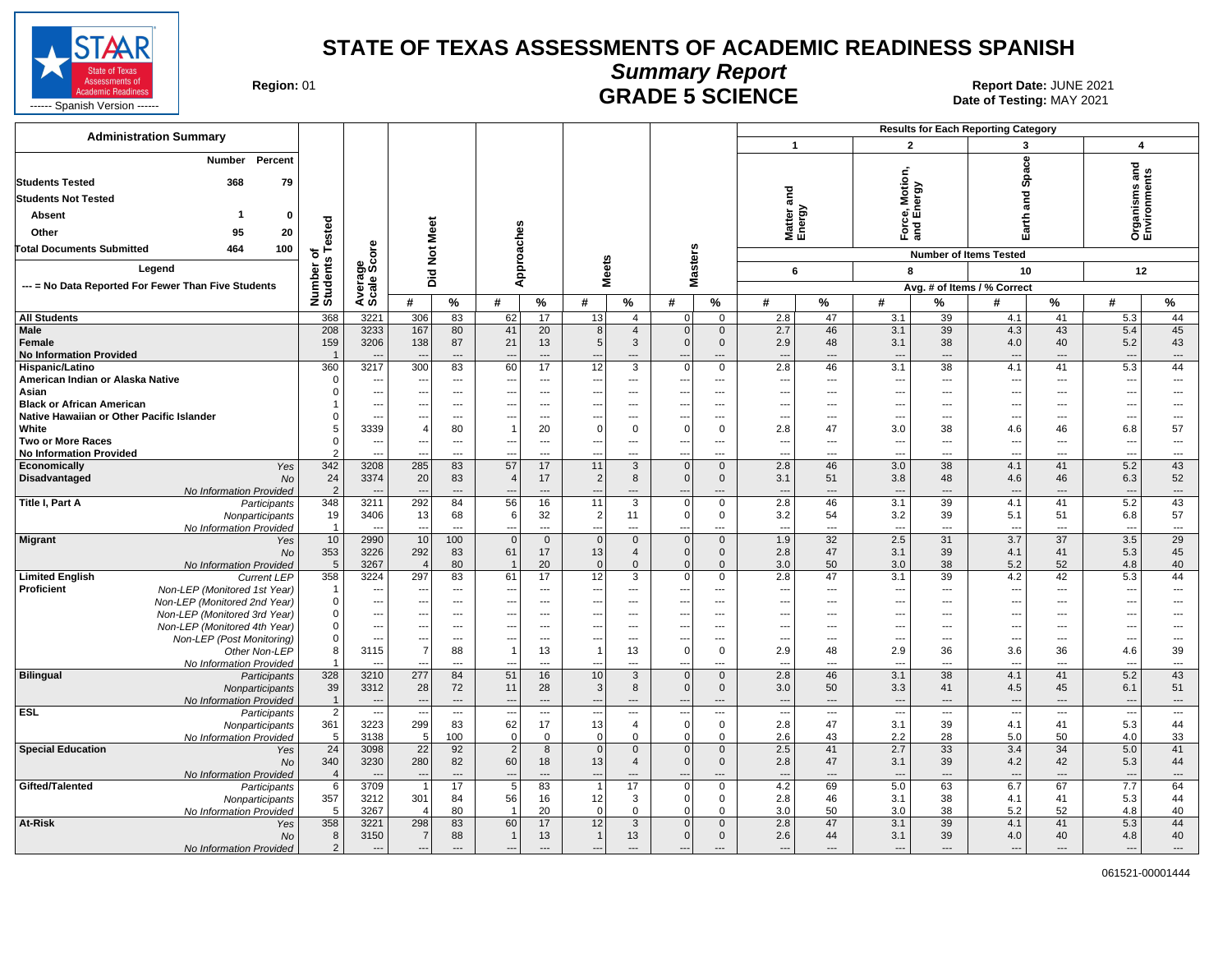

## **Summary Report**

Region: 01 **Region: 01 CALL CONSISTS CONSISTENCE CRADE 6 READING Date: JUNE 2021 Report Date: JUNE 2021** Date of Testing: SPRING 2021

| <b>Administration Summary</b><br>3<br>$\mathbf{1}$<br>$\mathbf{2}$<br><b>Number</b><br>Percent                                                                                                                                                                                                                             |                                                         |
|----------------------------------------------------------------------------------------------------------------------------------------------------------------------------------------------------------------------------------------------------------------------------------------------------------------------------|---------------------------------------------------------|
|                                                                                                                                                                                                                                                                                                                            |                                                         |
|                                                                                                                                                                                                                                                                                                                            |                                                         |
| nderstanding/<br>nalysis<br>;ross Genres<br>derstanding<br>22164<br>69<br><b>Students Tested</b><br>Tex                                                                                                                                                                                                                    | Understanding/<br>Analysis of<br>Informational<br>Texts |
| <b>Students Not Tested</b><br>sis                                                                                                                                                                                                                                                                                          |                                                         |
| nalysis<br>terary<br>655<br>Absent<br>$\overline{2}$                                                                                                                                                                                                                                                                       |                                                         |
| 29<br>9329<br>Other                                                                                                                                                                                                                                                                                                        |                                                         |
| of<br>s Tested<br>र्ड ई ई<br>ŠËŠ<br>ö<br>100<br><b>Total Documents Submitted</b><br>32148                                                                                                                                                                                                                                  |                                                         |
| Did Not Meet<br>Approaches<br><b>Masters</b><br><b>Number of Items Tested</b><br>Number of<br>Students                                                                                                                                                                                                                     |                                                         |
| <b>Meets</b><br>Average<br>Scale Scc<br>Legend<br>17<br>8                                                                                                                                                                                                                                                                  | 15                                                      |
| --- = No Data Reported For Fewer Than Five Students<br>Avg. # of Items / % Correct                                                                                                                                                                                                                                         |                                                         |
| %<br>%<br>#<br>#<br>#<br>%<br>#<br>%<br>%<br>#<br>#<br>%<br>#                                                                                                                                                                                                                                                              | %                                                       |
| 22164<br>1532<br>10151<br>46<br>12013<br>54<br>5112<br>23<br>1992<br>9<br>4.2<br>53<br>11.2<br>66<br>7.9<br><b>All Students</b>                                                                                                                                                                                            | 53                                                      |
| Male<br>11281<br>1521<br>5560<br>49<br>5721<br>51<br>2363<br>21<br>880<br>8<br>4.2<br>52<br>10.6<br>62<br>7.8                                                                                                                                                                                                              | 52                                                      |
| 10881<br>1544<br>42<br>6290<br>58<br>2748<br>25<br>10 <sup>10</sup><br>4.3<br>69<br>Female<br>4591<br>1111<br>54<br>11.8<br>8.1<br>$\overline{a}$                                                                                                                                                                          | 54                                                      |
| <b>No Information Provided</b><br>$\overline{2}$<br>$\overline{a}$<br>$\overline{a}$<br>$\sim$<br>$\overline{a}$<br>$\overline{\phantom{a}}$<br>$\overline{\phantom{a}}$<br>---<br>1530<br>11324<br>$\overline{22}$<br>4.2<br>53<br>65<br>21134<br>9810<br>46<br>54<br>4729<br>1818<br>9<br>11.1<br>7.9<br>Hispanic/Latino | $\overline{a}$<br>53                                    |
| 1504<br>55<br>45<br>9<br>$\mathbf 0$<br>4.3<br>53<br>11.0<br>65<br>6.5<br>American Indian or Alaska Native<br>11<br>$\epsilon$<br>$\mathbf 0$<br>- 6                                                                                                                                                                       | 43                                                      |
| 124<br>1670<br>18<br>15<br>106<br>85<br>83<br>67<br>50<br>40<br>5.8<br>73<br>13.9<br>81<br>11.5<br>Asian                                                                                                                                                                                                                   | 77                                                      |
| 57<br>383<br>1557<br>140<br>37<br>243<br>63<br>113<br>30<br>41<br>11<br>4.5<br>12.1<br>71<br>8.5<br><b>Black or African American</b>                                                                                                                                                                                       | 57                                                      |
| Native Hawaiian or Other Pacific Islander<br>14<br>1577<br>5<br>36<br><b>g</b><br>64<br>43<br>$\overline{2}$<br>14<br>4.4<br>55<br>12.1<br>71<br>10.0<br>6                                                                                                                                                                 | 67                                                      |
| 472<br>159<br>White<br>1575<br>34<br>313<br>66<br>172<br>36<br>75<br>16<br>4.8<br>60<br>12.3<br>72<br>9.0                                                                                                                                                                                                                  | 60                                                      |
| 13<br>23<br>77<br>1648<br>3<br>10<br>54<br>5<br>38<br>6.0<br>75<br>13.8<br>81<br>10.2<br><b>Two or More Races</b><br>7<br>13<br>10<br>1436<br>77<br>3<br>23<br>8<br>8<br>2.9<br>37<br>7.9<br>47<br>5.8<br><b>No Information Provided</b>                                                                                   | 68<br>38                                                |
| 18902<br>1520<br>9369<br>50<br>9533<br>50<br>3720<br>20<br>1298<br>$\overline{7}$<br>4.1<br>51<br>10.9<br>64<br>7.6<br><b>Economically</b><br>Yes                                                                                                                                                                          | 51                                                      |
| 3246<br>1603<br>770<br>24<br>2476<br>76<br>1390<br>43<br>693<br>21<br>5.2<br>65<br>12.9<br>76<br>Disadvantaged<br>No<br>9.8                                                                                                                                                                                                | 65                                                      |
| 75<br>25<br>16<br>1443<br>12<br>13<br>6<br>3.2<br>40<br>7.9<br>46<br>6.0<br>No Information Provided<br>$\overline{\phantom{0}}$                                                                                                                                                                                            | 40                                                      |
| 19593<br>1530<br>9120<br>47<br>10473<br>53<br>4417<br>23<br>1734<br>9<br>4.2<br>53<br>11.1<br>66<br>7.9<br>Title I, Part A<br>Participants                                                                                                                                                                                 | 52                                                      |
| 1535<br>27<br>55<br>68<br>2551<br>1546<br>40<br>60<br>694<br>257<br>10 <sup>1</sup><br>4.4<br>8.4<br>Nonparticipants<br>1016<br>11.5                                                                                                                                                                                       | 56                                                      |
| 20<br>1436<br>25<br>5<br>39<br>7.9<br>No Information Provided<br>15<br>75<br>5<br>3.1<br>46<br>5.7<br>÷<br>-1<br>440<br>1485<br>271<br>62<br>169<br>38<br>48<br>16<br>3.6<br>44<br>59<br>11<br>$\overline{4}$<br>10.0<br>6.7<br><b>Migrant</b><br>Yes                                                                      | 38<br>45                                                |
| 21706<br>11839<br>5062<br>9<br>1533<br>9867<br>45<br>55<br>23<br>1975<br>4.3<br>53<br>11.2<br>66<br>8.0<br>No                                                                                                                                                                                                              | 53                                                      |
| 18<br>72<br>28<br>6<br>3.2<br>40<br>49<br>No Information Provided<br>1448<br>13<br>11<br>8.3<br>6.0<br>$\cdot$<br>$\overline{2}$<br>$\overline{\phantom{0}}$ 1                                                                                                                                                             | 40                                                      |
| 9636<br>1487<br>5896<br>61<br>3740<br>39<br>1138<br>12<br>322<br>$\overline{3}$<br>$\overline{3.7}$<br>46<br>9.9<br>58<br><b>Limited English</b><br><b>Current LEP</b><br>6.8                                                                                                                                              | 46                                                      |
| <b>Proficient</b><br>Non-LEP (Monitored 1st Year)<br>32<br>13<br>217<br>87<br>42<br>17<br>5.3<br>67<br>13.3<br>78<br>249<br>1615<br>119<br>48<br>10.3                                                                                                                                                                      | 69                                                      |
| Non-LEP (Monitored 2nd Year)<br>505<br>139<br>79<br>1584<br>28<br>366<br>72<br>36<br>16<br>4.9<br>61<br>180<br>12.6<br>74<br>9.4                                                                                                                                                                                           | 62                                                      |
| 541<br>21<br>428<br>79<br>70<br>Non-LEP (Monitored 3rd Year)<br>1592<br>113<br>194<br>36<br>13<br>5.1<br>76<br>9.5<br>63<br>12.9<br>556<br>125<br>91<br>1596<br>78<br>40<br>16<br>12.9<br>76<br>64                                                                                                                         | 63<br>65                                                |
| Non-LEP (Monitored 4th Year)<br>22<br>431<br>220<br>5.1<br>9.7<br>574<br>13<br>498<br>Non-LEP (Post Monitoring)<br>76<br>87<br>283<br>49<br>136<br>24<br>70<br>79<br>1626<br>5.6<br>13.5<br>10.4                                                                                                                           | 69                                                      |
| 10083<br>3757<br>37<br>30<br>1558<br>6326<br>63<br>2977<br>1251<br>12<br>4.6<br>57<br>70<br>8.5<br>Other Non-LEP<br>12.0                                                                                                                                                                                                   | 57                                                      |
| 20<br>1455<br>65<br>35<br>5<br>No Information Provided<br>13<br>5<br>3.3<br>41<br>51<br>6.3<br>-7<br>$\overline{\phantom{0}}$<br>8.6<br>-1                                                                                                                                                                                 | 42                                                      |
| 39<br>646<br>1491<br>395<br>61<br>81<br>$\overline{20}$<br>$\overline{3}$<br>$\overline{3.7}$<br>46<br>59<br><b>Bilingual</b><br>251<br>13<br>10.1<br>6.9<br>Participants                                                                                                                                                  | 46                                                      |
| 21494<br>1533<br>9738<br>45<br>11756<br>55<br>5030<br>23<br>1971<br>9<br>4.3<br>53<br>66<br>8.0<br>Nonparticipants<br>11.2                                                                                                                                                                                                 | 53                                                      |
| No Information Provided<br>24<br>1436<br>18<br>75<br>25<br>$\overline{4}$<br>3.2<br>40<br>7.7<br>45<br>5.8<br>6<br>$\overline{4}$<br><b>ESL</b><br>7019<br>1479<br>64<br>36<br>709<br>3<br>3.6<br>57<br>2519<br>10<br>188<br>44<br>9.7                                                                                     | 39<br>44                                                |
| 4500<br>6.6<br>Participants<br>15123<br>1557<br>5634<br>37<br>9489<br>63<br>4402<br>1803<br>12<br>4.6<br>57<br>11.9<br>70<br>Nonparticipants<br>29<br>8.6                                                                                                                                                                  | 57                                                      |
| 77<br>22<br>No Information Provided<br>1431<br>17<br>23<br>5<br>5<br>3.1<br>39<br>7.6<br>45<br>5.6<br>÷<br>-1<br>$\overline{1}$                                                                                                                                                                                            | 37                                                      |
| 20<br>2099<br>1821<br>87<br>278<br>60<br>2.8<br>35<br>44<br><b>Special Education</b><br>1417<br>13<br>$\mathbf{3}$<br>7.5<br>5.1<br>Yes<br>$\mathbf{1}$                                                                                                                                                                    | $\overline{34}$                                         |
| 20048<br>1544<br>8318<br>41<br>11730<br>59<br>5051<br>25<br>1971<br>10 <sup>10</sup><br>4.4<br>55<br>68<br>8.2<br>No<br>11.6                                                                                                                                                                                               | 55                                                      |
| No Information Provided<br>17<br>1448<br>12<br>71<br>29<br>$6\phantom{1}$<br>3.1<br>38<br>8.2<br>48<br>6.2<br>$\cdot$<br>6<br>- 1                                                                                                                                                                                          | 42                                                      |
| 2419<br>204<br>2215<br>1504<br>73<br>83<br>Gifted/Talented<br>1660<br>8<br>92<br>62<br>788<br>33<br>5.9<br>14.1<br>11.2<br>Participants                                                                                                                                                                                    | 75                                                      |
| 9792<br>19726<br>1516<br>9934<br>50<br>50<br>3606<br>18<br>1203<br>6<br>4.1<br>51<br>10.8<br>64<br>7.5<br>Nonparticipants<br>No Information Provided<br>19<br>1457<br>13<br>68<br>32<br>11<br>5<br>42<br>8.4<br>49<br>6.4<br>-6<br>$\overline{1}$<br>3.4                                                                   | 50<br>43                                                |
| 3.7<br>46<br>59<br>At-Risk<br>13142<br>1486<br>8142<br>62<br>5000<br>38<br>1452<br>11<br>419<br>3<br>10.0<br>6.7<br>Yes                                                                                                                                                                                                    | 45                                                      |
| No<br>9006<br>1599<br>1998<br>22<br>7008<br>78<br>3658<br>41<br>1572<br>17<br>5.1<br>64<br>13.0<br>76<br>9.7                                                                                                                                                                                                               | 65                                                      |
| 69<br>No Information Provided<br>16<br>1456<br>11<br>31<br>$\overline{2}$<br>13<br>6<br>3.3<br>41<br>8.5<br>50<br>6.3<br>5<br>$\overline{1}$                                                                                                                                                                               | 42                                                      |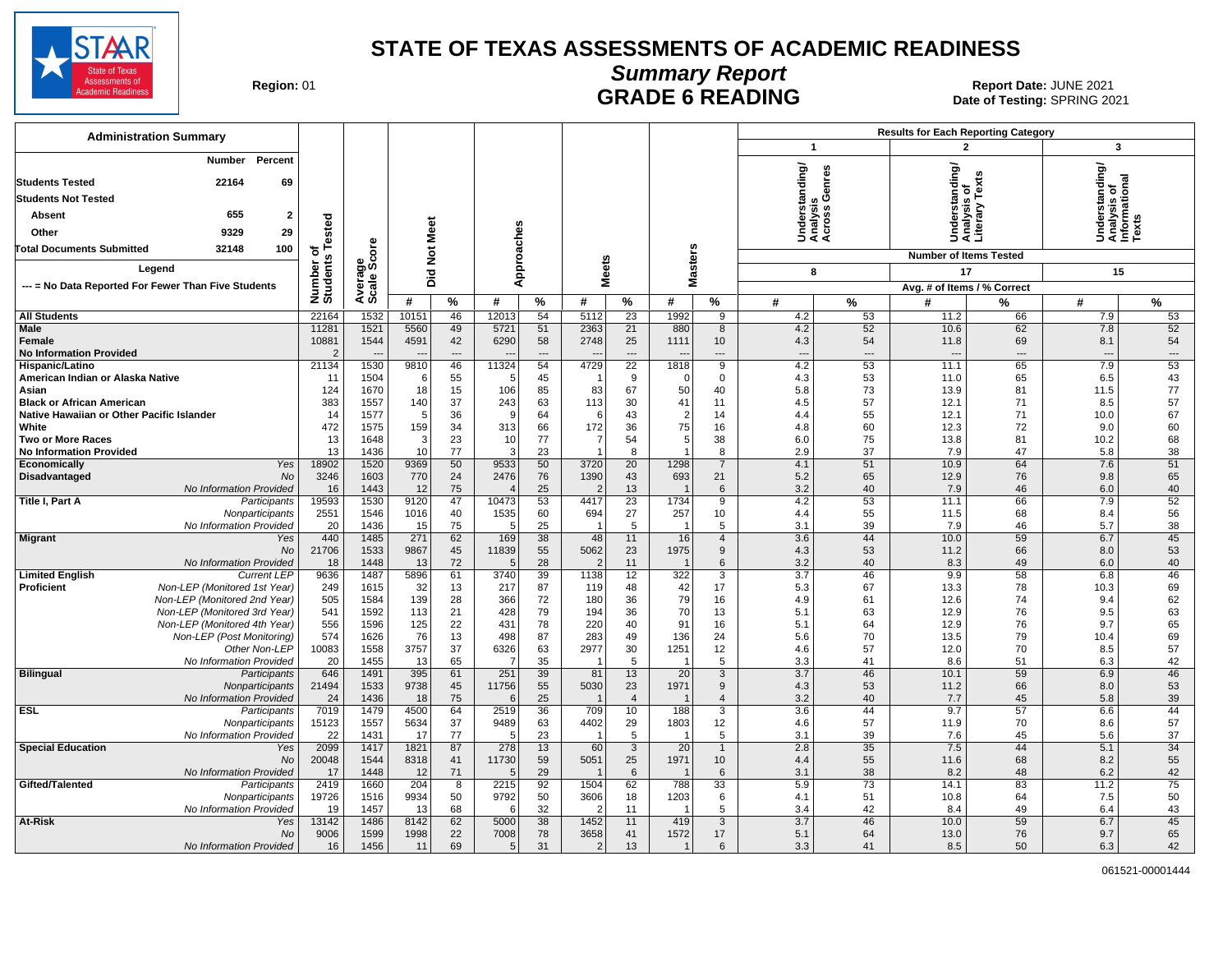

**Summary Report**

Region: 01 **Region: 01 CRADE 6 MATHEMATICS Date: JUNE 2021 Report Date: JUNE 2021** Date of Testing: SPRING 2021

| <b>Administration Summary</b>                                                                                                                    |                                  |                      |                         |                 |                |                            |                |                 |                      |                             |                                                                       |                 |                                                |                 | <b>Results for Each Reporting Category</b> |                            |                                                                           |                                    |
|--------------------------------------------------------------------------------------------------------------------------------------------------|----------------------------------|----------------------|-------------------------|-----------------|----------------|----------------------------|----------------|-----------------|----------------------|-----------------------------|-----------------------------------------------------------------------|-----------------|------------------------------------------------|-----------------|--------------------------------------------|----------------------------|---------------------------------------------------------------------------|------------------------------------|
|                                                                                                                                                  |                                  |                      |                         |                 |                |                            |                |                 |                      |                             | $\mathbf{1}$                                                          |                 | $\mathbf{2}$                                   |                 | 3                                          |                            | $\boldsymbol{4}$                                                          |                                    |
| Number<br>Percent<br>22261<br>69<br><b>Students Tested</b><br><b>Students Not Tested</b><br>590<br>Absent<br>$\mathbf{2}$<br>9387<br>29<br>Other | ested                            |                      | Meet                    |                 | Approaches     |                            |                |                 |                      |                             | epresentations<br>Numerical<br>Representatior<br>and<br>Relationships |                 | Computations<br>and Algebraic<br>Relationships |                 | and<br>eometry<br>leasurem<br>⊙ ≅          | ā                          | rsonal<br>ial<br>a Analysi:<br>Personal<br>Incial<br><u> 호</u><br>o<br>ᄛᄔ | racv                               |
| <b>Total Documents Submitted</b><br>32238<br>100                                                                                                 | ৳                                | ere                  |                         |                 |                |                            |                |                 |                      |                             |                                                                       |                 |                                                |                 | <b>Number of Items Tested</b>              |                            |                                                                           |                                    |
| Legend                                                                                                                                           |                                  |                      | $\overline{\mathbf{z}}$ |                 |                |                            |                |                 |                      |                             |                                                                       |                 |                                                |                 |                                            |                            |                                                                           |                                    |
|                                                                                                                                                  | Number of<br>Students            | Average<br>Scale Sco | Did                     |                 |                |                            | <b>Meets</b>   |                 | <b>Masters</b>       |                             | 10                                                                    |                 | 15                                             |                 | 6                                          |                            | $\overline{7}$                                                            |                                    |
| --- = No Data Reported For Fewer Than Five Students                                                                                              |                                  |                      |                         |                 |                |                            |                |                 |                      |                             |                                                                       |                 |                                                |                 | Avg. # of Items / % Correct                |                            |                                                                           |                                    |
|                                                                                                                                                  |                                  |                      | #                       | $\%$            | #              | %                          | #              | $\%$            | #                    | ℅                           | #                                                                     | %               | #                                              | %               | #                                          | %                          | #                                                                         | $\%$                               |
| <b>All Students</b>                                                                                                                              | 22261                            | 1555                 | 10586                   | 48              | 11675          | 52                         | 4156           | 19              | 1176                 | $\overline{5}$              | 4.2                                                                   | 42              | 6.2                                            | 41              | 2.8                                        | 46                         | 3.1                                                                       | 44                                 |
| Male<br>Female<br><b>No Information Provided</b>                                                                                                 | 11343<br>10916<br>$\overline{2}$ | 1560<br>1550         | 5188<br>5397            | 46<br>49<br>--- | 6155<br>5519   | 54<br>51<br>$\overline{a}$ | 2287<br>1868   | 20<br>17<br>--- | 664<br>512           | 6<br>$5\phantom{.0}$<br>--- | 4.4<br>4.0<br>$\overline{\phantom{a}}$                                | 44<br>40<br>--- | 6.3<br>6.0<br>$\overline{\phantom{a}}$         | 42<br>40<br>--- | 2.8<br>2.7<br>$\overline{\phantom{a}}$     | 47<br>46<br>$\overline{a}$ | 3.0<br>3.1<br>$\overline{\phantom{a}}$                                    | 43<br>44<br>$\qquad \qquad \cdots$ |
| Hispanic/Latino                                                                                                                                  | 21267                            | 1553                 | 10261                   | 48              | 11006          | 52                         | 3814           | 18              | 1043                 | $\overline{5}$              | 4.2                                                                   | 42              | 6.1                                            | 41              | 2.8                                        | 46                         | 3.0                                                                       | 43                                 |
| American Indian or Alaska Native                                                                                                                 | 10                               | 1543                 | -6                      | 60              |                | 40                         | $\overline{2}$ | 20              | -1                   | 10                          | 3.2                                                                   | 32              | 5.8                                            | 39              | 3.0                                        | 50                         | 3.3                                                                       | 47                                 |
| Asian                                                                                                                                            | 114                              | 1716                 | 13                      | 11              | 101            | 89                         | 79             | 69              | 40                   | 35                          | 6.8                                                                   | 68              | 9.9                                            | 66              | 4.4                                        | 74                         | 4.5                                                                       | 64                                 |
| <b>Black or African American</b>                                                                                                                 | 371                              | 1587                 | 137                     | 37              | 234            | 63                         | 104            | 28              | 32                   | 9                           | 4.7                                                                   | 47              | 6.9                                            | 46              | 3.1                                        | 52                         | 3.6                                                                       | 51                                 |
| Native Hawaiian or Other Pacific Islander                                                                                                        | 14                               | 1521                 | <sub>9</sub>            | 64              | 5              | 36                         | -1             | $\overline{7}$  | $\mathbf 0$          | $\mathbf 0$                 | 3.8                                                                   | 38              | 4.4                                            | 29              | 2.6                                        | 44                         | 3.1                                                                       | 45                                 |
| White<br><b>Two or More Races</b>                                                                                                                | 454<br>16                        | 1600<br>1652         | 146<br>3                | 32<br>19        | 308<br>13      | 68<br>81                   | 149            | 33<br>38        | 56<br>$\overline{4}$ | 12<br>25                    | 4.9<br>5.8                                                            | 49<br>58        | 7.3                                            | 48<br>55        | 3.2<br>4.3                                 | 54<br>71                   | 3.7<br>3.9                                                                | 53<br>55                           |
| <b>No Information Provided</b>                                                                                                                   | 15                               | 1484                 | 11                      | 73              | $\overline{4}$ | 27                         | 6              | $\overline{7}$  | $\Omega$             | $\mathbf 0$                 | 2.8                                                                   | 28              | 8.3<br>4.8                                     | 32              | 2.3                                        | 38                         | 1.9                                                                       | 27                                 |
| Economically<br>Yes                                                                                                                              | 19037                            | 1545                 | 9724                    | 51              | 9313           | 49                         | 2971           | 16              | 758                  | $\overline{4}$              | 4.0                                                                   | 40              | 5.9                                            | 39              | 2.7                                        | 44                         | 2.9                                                                       | 42                                 |
| Disadvantaged<br>No                                                                                                                              | 3207                             | 1617                 | 850                     | 27              | 2357           | 73                         | 1184           | 37              | 418                  | 13                          | 5.2                                                                   | 52              | 7.6                                            | 51              | 3.5                                        | 58                         | 3.8                                                                       | 55                                 |
| No Information Provided                                                                                                                          | 17                               | 1484                 | 12                      | 71              | 5              | 29                         |                | 6               | $\Omega$             | $\overline{0}$              | 2.9                                                                   | 29              | 4.8                                            | 32              | 2.1                                        | 35                         | 1.9                                                                       | 28                                 |
| Title I, Part A<br>Participants                                                                                                                  | 19682                            | 1550                 | 9668                    | 49              | 10014          | 51                         | 3339           | 17              | 891                  | $\overline{5}$              | 4.1                                                                   | 41              | 6.0                                            | 40              | 2.7                                        | 45                         | 3.0                                                                       | 43                                 |
| Nonparticipants                                                                                                                                  | 2558                             | 1594                 | 902                     | 35              | 1656           | 65                         | 816            | 32              | 285                  | 11                          | 4.8                                                                   | 48              | 7.1                                            | 47              | 3.2                                        | 54                         | 3.5                                                                       | 51                                 |
| No Information Provided                                                                                                                          | 21                               | 1485                 | 16                      | 76              | 5              | 24                         |                | 5               | 0<br>$\overline{7}$  | $\mathbf 0$                 | 2.8                                                                   | 28              | 4.3                                            | 29              | 2.3                                        | 38                         | 2.4                                                                       | 34                                 |
| <b>Migrant</b><br>Yes<br>No                                                                                                                      | 449<br>21793                     | 1509<br>1556         | 305<br>10268            | 68<br>47        | 144<br>11525   | 32<br>53                   | 28<br>4127     | 6<br>19         | 1169                 | $\overline{2}$<br>5         | 3.5<br>4.2                                                            | 35<br>42        | 5.0<br>6.2                                     | 33<br>41        | 2.2<br>2.8                                 | $\overline{37}$<br>47      | 2.5<br>3.1                                                                | 36<br>44                           |
| No Information Provided                                                                                                                          | 19                               | 1488                 | 13                      | 68              | 6              | 32                         |                | 5               | $\Omega$             | $\mathbf 0$                 | 2.8                                                                   | 28              | 4.7                                            | 32              | 2.3                                        | 39                         | 2.1                                                                       | 30                                 |
| <b>Limited English</b><br><b>Current LEP</b>                                                                                                     | 9673                             | 1524                 | 5819                    | 60              | 3854           | 40                         | 1057           | 11              | 242                  | 3                           | 3.7                                                                   | 37              | 5.4                                            | 36              | 2.5                                        | 41                         | 2.6                                                                       | 37                                 |
| Proficient<br>Non-LEP (Monitored 1st Year)                                                                                                       | 254                              | 1609                 | 53                      | 21              | 201            | 79                         | 78             | 31              | 25                   | 10                          | 5.3                                                                   | 53              | 7.5                                            | 50              | 3.3                                        | 55                         | 3.7                                                                       | 52                                 |
| Non-LEP (Monitored 2nd Year)                                                                                                                     | 508                              | 1593                 | 178                     | 35              | 330            | 65                         | 154            | 30              | 44                   | 9                           | 4.8                                                                   | 48              | 7.0                                            | 47              | 3.3                                        | 54                         | 3.5                                                                       | 50                                 |
| Non-LEP (Monitored 3rd Year)                                                                                                                     | 550                              | 1601                 | 152                     | 28              | 398            | 72                         | 158            | 29              | 47                   | 9                           | 4.9                                                                   | 49              | 7.3                                            | 49              | 3.3                                        | 55                         | 3.7                                                                       | 53                                 |
| Non-LEP (Monitored 4th Year)                                                                                                                     | 565                              | 1597                 | 158                     | 28              | 407            | 72                         | 169            | 30              | 45                   | 8                           | 4.9                                                                   | 49              | 7.2                                            | 48              | 3.3                                        | 56                         | 3.6                                                                       | 52                                 |
| Non-LEP (Post Monitoring)                                                                                                                        | 590                              | 1619                 | 120                     | 20              | 470            | 80                         | 222            | 38              | 66                   | 11                          | 5.1                                                                   | 51              | 7.8                                            | 52              | 3.5                                        | 59                         | 4.0                                                                       | 57                                 |
| Other Non-LEP                                                                                                                                    | 10100<br>21                      | 1573<br>1498         | 4091                    | 41<br>71        | 6009<br>6      | 59<br>29                   | 2317<br>-1     | 23<br>5         | 707<br>$\mathbf 0$   | $\overline{7}$              | 4.5                                                                   | 45<br>29        | 6.6                                            | 44<br>32        | 3.0                                        | 49                         | 3.3<br>2.5                                                                | 48<br>35                           |
| No Information Provided<br><b>Bilingual</b><br>Participants                                                                                      | 637                              | 1526                 | 15<br>371               | 58              | 266            | 42                         | 59             | 9               | 14                   | 0<br>$\overline{2}$         | 2.9<br>3.8                                                            | 38              | 4.8<br>5.4                                     | 36              | 2.4<br>2.4                                 | 40<br>41                   | 2.7                                                                       | 38                                 |
| Nonparticipants                                                                                                                                  | 21599                            | 1556                 | 10196                   | 47              | 11403          | 53                         | 4096           | 19              | 1162                 | 5                           | 4.2                                                                   | 42              | 6.2                                            | 41              | 2.8                                        | 47                         | 3.1                                                                       | 44                                 |
| No Information Provided                                                                                                                          | 25                               | 1484                 | 19                      | 76              | 6              | 24                         |                | $\overline{4}$  | $\Omega$             | $\Omega$                    | 2.8                                                                   | 28              | 4.6                                            | 31              | 2.2                                        | 36                         | 2.1                                                                       | 30                                 |
| <b>ESL</b><br>Participants                                                                                                                       | 7063                             | 1515                 | 4517                    | 64              | 2546           | 36                         | 577            | 8               | 114                  | $\overline{2}$              | 3.6                                                                   | 36              | 5.2                                            | 35              | 2.3                                        | 39                         | 2.5                                                                       | 36                                 |
| Nonparticipants                                                                                                                                  | 15175                            | 1574                 | 6051                    | 40              | 9124           | 60                         | 3578           | 24              | 1062                 | $\overline{7}$              | 4.5                                                                   | 45              | 6.6                                            | 44              | 3.0                                        | 50                         | 3.3                                                                       | 48                                 |
| No Information Provided                                                                                                                          | 23                               | 1477                 | 18                      | 78              | 5              | 22                         |                | $\overline{4}$  | $\Omega$             | $\mathbf 0$                 | 2.5                                                                   | 25              | 4.5                                            | 30              | 2.2                                        | 36                         | 2.0                                                                       | 29                                 |
| <b>Special Education</b><br>Yes                                                                                                                  | 2114                             | 1487                 | 1670                    | 79              | 444            | 21                         | 93             | $\overline{4}$  | 14                   | $\mathbf{1}$                | 3.3                                                                   | 33              | 4.4                                            | 30              | 2.0                                        | 34                         | 2.1                                                                       | 29                                 |
| No                                                                                                                                               | 20129<br>18                      | 1562<br>1491         | 8903<br>13              | 44<br>72        | 11226<br>5     | 56<br>28                   | 4062           | 20<br>6         | 1162<br>$\Omega$     | 6<br>$\mathbf 0$            | 4.3<br>2.8                                                            | 43<br>28        | 6.3<br>4.7                                     | 42<br>31        | 2.9<br>2.4                                 | 48<br>40                   | 3.2<br>2.2                                                                | 45<br>32                           |
| No Information Provided<br>Gifted/Talented<br>Participants                                                                                       | 2336                             | 1660                 | 251                     | 11              | 2085           | 89                         | 1195           | 51              | 440                  | 19                          | 5.9                                                                   | 59              | 8.8                                            | 58              | 4.0                                        | 66                         | 4.3                                                                       | 62                                 |
| Nonparticipants                                                                                                                                  | 19904                            | 1543                 | 10320                   | 52              | 9584           | 48                         | 2960           | 15              | 736                  | 4                           | 4.0                                                                   | 40              | 5.9                                            | 39              | 2.6                                        | 44                         | 2.9                                                                       | 42                                 |
| No Information Provided                                                                                                                          | 21                               | 1488                 | 15                      | 71              | 6              | 29                         |                | 5               | $\mathbf 0$          | $\mathbf 0$                 | 3.0                                                                   | 30              | 4.5                                            | 30              | 2.1                                        | 35                         | 2.3                                                                       | 33                                 |
| At-Risk<br>Yes                                                                                                                                   | 13237                            | 1521                 | 8175                    | 62              | 5062           | 38                         | 1272           | 10 <sup>1</sup> | 287                  | $\overline{2}$              | 3.7                                                                   | 37              | 5.3                                            | 35              | 2.4                                        | 40                         | 2.6                                                                       | $\overline{37}$                    |
| No                                                                                                                                               | 9007                             | 1605                 | 2399                    | 27              | 6608           | 73                         | 2883           | 32              | 889                  | 10 <sup>1</sup>             | 5.0                                                                   | 50              | 7.4                                            | 49              | 3.4                                        | 56                         | 3.7                                                                       | 53                                 |
| No Information Provided                                                                                                                          | 17                               | 1493                 | 12                      | 71              | 5              | 29                         | $\mathbf{1}$   | 6               | $\overline{0}$       | $\overline{0}$              | 3.0                                                                   | 30              | 4.9                                            | 33              | 2.1                                        | 34                         | 2.2                                                                       | 31                                 |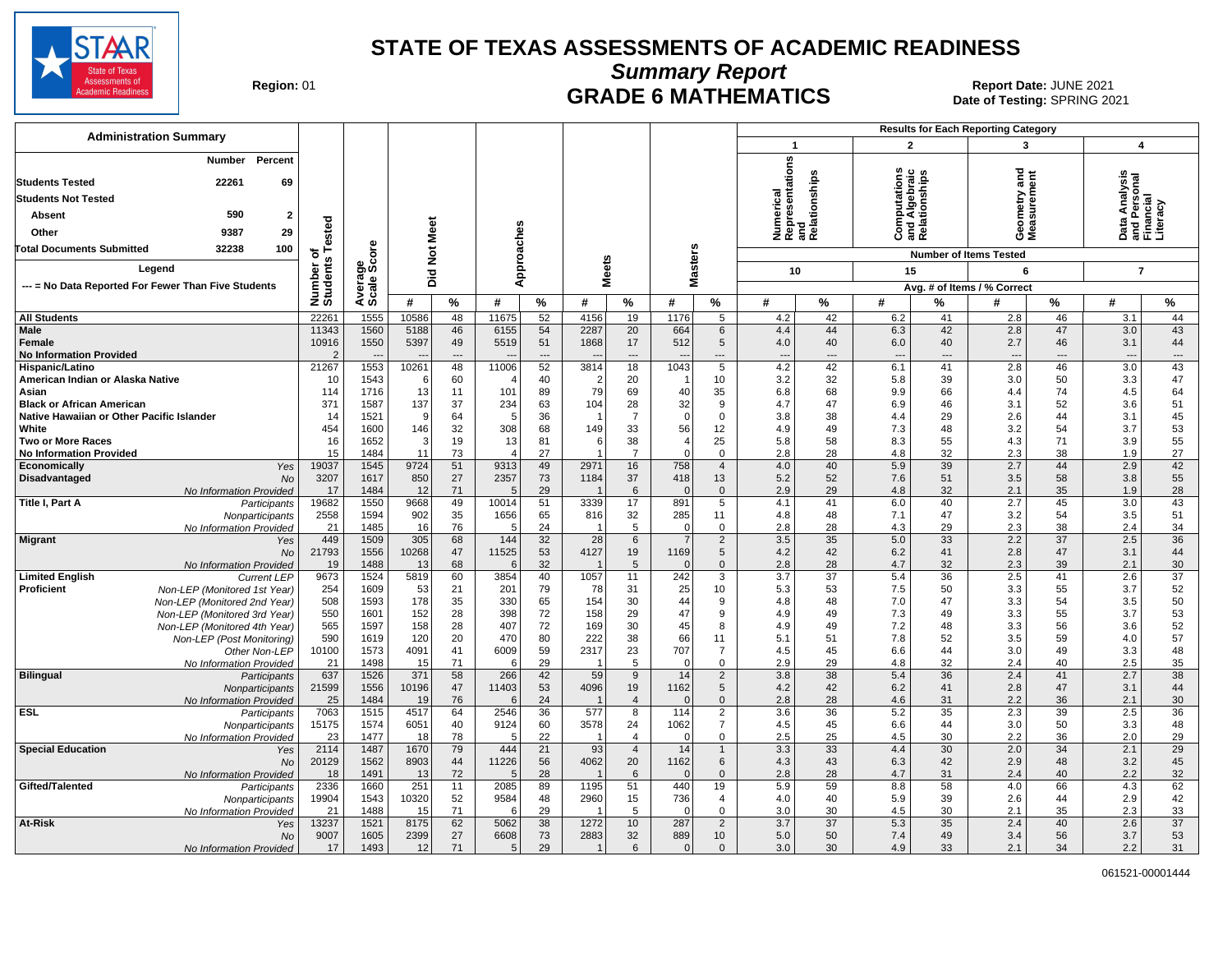

## **Summary Report**

Region: 01 **Region: 01 CALL CONSISTS AND CONTROLL TO READING Date: JUNE 2021 Report Date: JUNE 2021** Date of Testing: SPRING 2021

| <b>Administration Summary</b>                                                            |                              |                        |                         |                 |                  |                       |                                 |                       |                      |                               |                                             |                | <b>Results for Each Reporting Category</b> |                                  |                                                         |                |
|------------------------------------------------------------------------------------------|------------------------------|------------------------|-------------------------|-----------------|------------------|-----------------------|---------------------------------|-----------------------|----------------------|-------------------------------|---------------------------------------------|----------------|--------------------------------------------|----------------------------------|---------------------------------------------------------|----------------|
|                                                                                          |                              |                        |                         |                 |                  |                       |                                 |                       |                      |                               | $\mathbf{1}$                                |                | $\overline{2}$                             |                                  | $\overline{\mathbf{3}}$                                 |                |
| Percent<br>Number<br>65<br><b>Students Tested</b><br>21397<br><b>Students Not Tested</b> |                              |                        |                         |                 |                  |                       |                                 |                       |                      |                               | Understanding/<br>Analysis<br>Across Genres |                | standing/<br>৳                             |                                  | Understanding/<br>Analysis of<br>Informational<br>Texts |                |
| 674<br>$\overline{2}$<br>Absent                                                          |                              |                        |                         |                 |                  |                       |                                 |                       |                      |                               |                                             |                | sis                                        | Understa<br>Analysis<br>Literary |                                                         |                |
|                                                                                          |                              |                        |                         |                 |                  |                       |                                 |                       |                      |                               |                                             |                |                                            |                                  |                                                         |                |
| 33<br>Other<br>11018                                                                     |                              |                        |                         |                 |                  |                       |                                 |                       |                      |                               |                                             |                |                                            |                                  |                                                         |                |
| <b>Total Documents Submitted</b><br>33089<br>100                                         |                              |                        | Not Meet                |                 |                  |                       |                                 |                       |                      |                               |                                             |                | <b>Number of Items Tested</b>              |                                  |                                                         |                |
| Legend                                                                                   |                              |                        |                         |                 |                  | Approaches            | <b>Meets</b>                    |                       | <b>Masters</b>       |                               | 8                                           |                | 18                                         |                                  | 16                                                      |                |
| --- = No Data Reported For Fewer Than Five Students                                      |                              |                        | Did                     |                 |                  |                       |                                 |                       |                      |                               |                                             |                | Avg. # of Items / % Correct                |                                  |                                                         |                |
|                                                                                          | Number of<br>Students Tested | Average<br>Scale Score | #                       | %               | #                | $\frac{9}{6}$         | #                               | $\%$                  | #                    | %                             | #                                           | $\%$           | #                                          | %                                | #                                                       | %              |
| <b>All Students</b>                                                                      | 21397                        | 1607                   | 7986                    | 37              | 13411            | 63                    | 7918                            | 37                    | 4079                 | 19                            | 5.1                                         | 64             | 11.0                                       | 61                               | 10.0                                                    | 63             |
| Male                                                                                     | 11008                        | 1589                   | 4722                    | 43              | 6286             | 57                    | 3625                            | 33                    | 1825                 | 17                            | 4.9                                         | 62             | 10.3                                       | 57                               | 9.6                                                     | 60             |
| Female                                                                                   | 10388                        | 1627                   | 3264                    | 31              | 7124             | 69                    | 4292                            | 41                    | 2254                 | 22                            | 5.4                                         | 67             | 11.6                                       | 65                               | 10.5                                                    | 65             |
| <b>No Information Provided</b>                                                           | $\overline{\mathbf{1}}$      |                        |                         | $\overline{a}$  |                  |                       |                                 | ---                   |                      | $\overline{a}$                |                                             | $\overline{a}$ |                                            | ---                              | $\sim$                                                  | $\overline{a}$ |
| Hispanic/Latino                                                                          | 20504                        | 1605                   | 7780                    | $\overline{38}$ | 12724            | 62                    | 7435                            | 36                    | 3799                 | 19                            | 5.1                                         | 64             | 10.9                                       | 61                               | 10.0                                                    | 62             |
| American Indian or Alaska Native                                                         | 12                           | 1586                   | -6                      | 50              | -6               | 50                    |                                 | 42                    |                      | 8                             | 4.7                                         | 58             | 10.2                                       | 56                               | 10.1                                                    | 63             |
| Asian<br><b>Black or African American</b>                                                | 130<br>256                   | 1723<br>1631           | 13<br>74                | 10<br>29        | 117<br>182       | 90<br>71              | 91<br>116                       | 70<br>45              | 62<br>59             | 48<br>23                      | 6.6<br>5.4                                  | 83<br>67       | 13.5<br>11.8                               | 75<br>66                         | 12.8<br>10.7                                            | 80<br>67       |
| Native Hawaiian or Other Pacific Islander                                                | 5                            | 1650                   | $\overline{\mathbf{1}}$ | 20              | $\Delta$         | 80                    | 2                               | 40                    | 2                    | 40                            | 6.0                                         | 75             | 12.6                                       | 70                               | 10.8                                                    | 68             |
| White                                                                                    | 455                          | 1666                   | 105                     | 23              | 350              | 77                    | 250                             | 55                    | 144                  | 32                            | 6.0                                         | 74             | 12.5                                       | 70                               | 11.3                                                    | 71             |
| <b>Two or More Races</b>                                                                 | 28                           | 1695                   | 5                       | 18              | 23               | 82                    | 16                              | 57                    | 12                   | 43                            | 6.4                                         | 80             | 12.8                                       | 71                               | 11.9                                                    | 75             |
| <b>No Information Provided</b>                                                           | $\overline{7}$               | 1580                   | $\overline{2}$          | 29              | 5 <sup>5</sup>   | 71                    | 3                               | 43                    | $\Omega$             | $\Omega$                      | 4.6                                         | 57             | 10.9                                       | 60                               | 9.4                                                     | 59             |
| Economically<br>Yes                                                                      | 18073                        | 1595                   | 7332                    | 41              | 10741            | 59                    | 6010                            | 33                    | 2926                 | 16                            | 5.0                                         | 62             | 10.6                                       | 59                               | 9.7                                                     | 61             |
| Disadvantaged<br>No<br>No Information Provided                                           | 3312<br>12                   | 1677<br>1570           | 650<br>$\overline{4}$   | 20<br>33        | 2662             | 80<br>67              | 1904                            | 57<br>33              | 1153<br>$\Omega$     | 35<br>$\mathbf{0}$            | 6.1<br>4.3                                  | 76<br>54       | 12.7<br>10.6                               | 71<br>59                         | 11.7<br>9.3                                             | 73<br>58       |
| Title I, Part A<br>Participants                                                          | 20693                        | 1608                   | 7728                    | 37              | 12965            | 63                    | 7659                            | 37                    | 3951                 | 19                            | 5.2                                         | 64             | 11.0                                       | 61                               | 10.0                                                    | 63             |
| Nonparticipants                                                                          | 691                          | 1606                   | 253                     | 37              | 438              | 63                    | 255                             | 37                    | 128                  | 19                            | 5.1                                         | 64             | 11.0                                       | 61                               | 10.1                                                    | 63             |
| No Information Provided                                                                  | 13                           | 1562                   | 5                       | 38              | 8                | 62                    | $\overline{4}$                  | 31                    | $\mathbf 0$          | $\mathbf 0$                   | 4.4                                         | 55             | 10.2                                       | 56                               | 9.0                                                     | 56             |
| <b>Migrant</b><br>Yes                                                                    | 418                          | 1547                   | 227                     | 54              | 191              | 46                    | 85                              | 20                    | 39                   | $\overline{9}$                | 4.2                                         | 53             | 9.3                                        | 52                               | 8.6                                                     | 54             |
| No                                                                                       | 20963                        | 1609                   | 7750<br><b>9</b>        | 37              | 13213            | 63                    | 7830                            | 37                    | 4040                 | 19                            | 5.2                                         | 65             | 11.0                                       | 61                               | 10.1                                                    | 63             |
| No Information Provided<br><b>Limited English</b><br><b>Current LEP</b>                  | 16<br>8210                   | 1524<br>1546           | 4518                    | 56<br>55        | 7<br>3692        | 44<br>45              | 3<br>1620                       | 19<br>$\overline{20}$ | $\mathbf{0}$<br>676  | $\mathbf 0$<br>$\overline{8}$ | 3.9<br>4.3                                  | 48<br>53       | 8.8<br>9.3                                 | 49<br>52                         | 7.9<br>8.5                                              | 49<br>53       |
| Proficient<br>Non-LEP (Monitored 1st Year)                                               | 213                          | 1684                   | 28                      | 13              | 185              | 87                    | 125                             | 59                    | 67                   | 31                            | 6.4                                         | 80             | 13.0                                       | 72                               | 12.1                                                    | 76             |
| Non-LEP (Monitored 2nd Year)                                                             | 750                          | 1647                   | 183                     | 24              | 567              | 76                    | 342                             | 46                    | 171                  | 23                            | 5.7                                         | 72             | 12.1                                       | 67                               | 11.0                                                    | 69             |
| Non-LEP (Monitored 3rd Year)                                                             | 561                          | 1657                   | 114                     | 20              | 447              | 80                    | 282                             | 50                    | 139                  | 25                            | 5.9                                         | 74             | 12.4                                       | 69                               | 11.4                                                    | 71             |
| Non-LEP (Monitored 4th Year)                                                             | 812                          | 1683                   | 118                     | 15              | 694              | 85                    | 487                             | 60                    | 266                  | 33                            | 6.3                                         | 79             | 12.9                                       | 72                               | 12.0                                                    | 75             |
| Non-LEP (Post Monitoring)                                                                | 888                          | 1687                   | 133                     | 15              | 755              | 85                    | 531                             | 60                    | 298                  | 34                            | 6.3                                         | 79             | 13.1                                       | 73                               | 12.0                                                    | 75             |
| Other Non-LEP<br>No Information Provided                                                 | 9951<br>12                   | 1637<br>1564           | 2887<br>-5              | 29<br>42        | 7064<br>7        | 71<br>58              | 4527<br>$\overline{\mathbf{4}}$ | 45<br>33              | 2462<br>$\mathbf 0$  | 25<br>$\mathbf 0$             | 5.6<br>4.6                                  | 70<br>57       | 11.8<br>10.2                               | 66<br>56                         | 10.7<br>8.9                                             | 67<br>56       |
| <b>Bilingual</b><br>Participants                                                         | 333                          | 1577                   | 151                     | 45              | 182              | 55                    | 90                              | $\overline{27}$       | 41                   | 12                            | 4.7                                         | 59             | 10.1                                       | 56                               | 9.4                                                     | 59             |
| Nonparticipants                                                                          | 21045                        | 1608                   | 7824                    | 37              | 13221            | 63                    | 7824                            | 37                    | 4038                 | 19                            | 5.2                                         | 64             | 11.0                                       | 61                               | 10.0                                                    | 63             |
| No Information Provided                                                                  | 19                           | 1520                   | 11                      | 58              |                  | 42                    |                                 | 21                    | $\Omega$             | $\mathbf{0}$                  | 3.8                                         | 47             | 8.6                                        | 48                               | 7.9                                                     | 50             |
| <b>ESL</b><br>Participants                                                               | 6196                         | 1536                   | 3608                    | 58              | 2588             | 42                    | 1049                            | 17                    | 431                  | $\overline{7}$                | 4.1                                         | 51             | 9.0                                        | 50                               | 8.2                                                     | 52             |
| Nonparticipants                                                                          | 15185                        | 1637                   | 4370                    | 29              | 10815            | 71                    | 6865                            | 45                    | 3648                 | 24                            | 5.6                                         | 70             | 11.8                                       | 65                               | 10.8                                                    | 67             |
| No Information Provided<br><b>Special Education</b>                                      | 16<br>1903                   | 1532<br>1475           | -8<br>1516              | 50<br>80        | 8<br>387         | 50<br>$\overline{20}$ | $\Delta$<br>134                 | 25                    | $\mathbf 0$<br>45    | $\mathbf 0$<br>$\overline{2}$ | 3.8<br>3.1                                  | 48<br>38       | 9.6<br>7.3                                 | 53<br>40                         | 7.9<br>6.4                                              | 50<br>40       |
| Yes<br>No                                                                                | 19478                        | 1620                   | 6462                    | 33              | 13016            | 67                    | 7780                            | $\overline{7}$<br>40  | 4034                 | 21                            | 5.4                                         | 67             | 11.3                                       | 63                               | 10.4                                                    | 65             |
| No Information Provided                                                                  | 16                           | 1541                   | 8                       | 50              |                  | 50                    |                                 | 25                    | $\overline{0}$       | $\mathbf{0}$                  | 4.0                                         | 50             | 9.7                                        | 54                               | 8.2                                                     | 51             |
| Gifted/Talented<br>Participants                                                          | 2361                         | 1738                   | 148                     | 6               | 2213             | 94                    | 1837                            | 78                    | 1243                 | 53                            | 6.9                                         | 86             | 14.2                                       | 79                               | 13.2                                                    | 83             |
| Nonparticipants                                                                          | 19018                        | 1591                   | 7828                    | 41              | 11190            | 59                    | 6077                            | 32                    | 2836                 | 15                            | 4.9                                         | 62             | 10.6                                       | 59                               | 9.6                                                     | 60             |
| No Information Provided                                                                  | 18                           | 1526                   | 10                      | 56              | 8                | 44                    |                                 | 22                    | $\Omega$             | $\mathbf 0$                   | 3.8                                         | 48             | 8.8                                        | 49                               | 8.1                                                     | 50             |
| <b>At-Risk</b><br>Yes                                                                    | 12365                        | 1551                   | 6656                    | 54              | 5709             | 46                    | 2485                            | 20                    | 1011                 | 8                             | 4.3                                         | 54             | 9.5                                        | 53                               | 8.6                                                     | 54             |
| No<br>No Information Provided                                                            | 9023<br>9                    | 1685<br>1565           | 1327<br>3               | 15<br>33        | 7696<br>$6 \mid$ | 85<br>67              | 5430<br>3                       | 60<br>33              | 3068<br>$\mathbf{0}$ | 34<br>$\mathbf{0}$            | 6.3<br>4.3                                  | 78<br>54       | 13.0<br>10.3                               | 72<br>57                         | 12.0<br>9.1                                             | 75<br>57       |
|                                                                                          |                              |                        |                         |                 |                  |                       |                                 |                       |                      |                               |                                             |                |                                            |                                  |                                                         |                |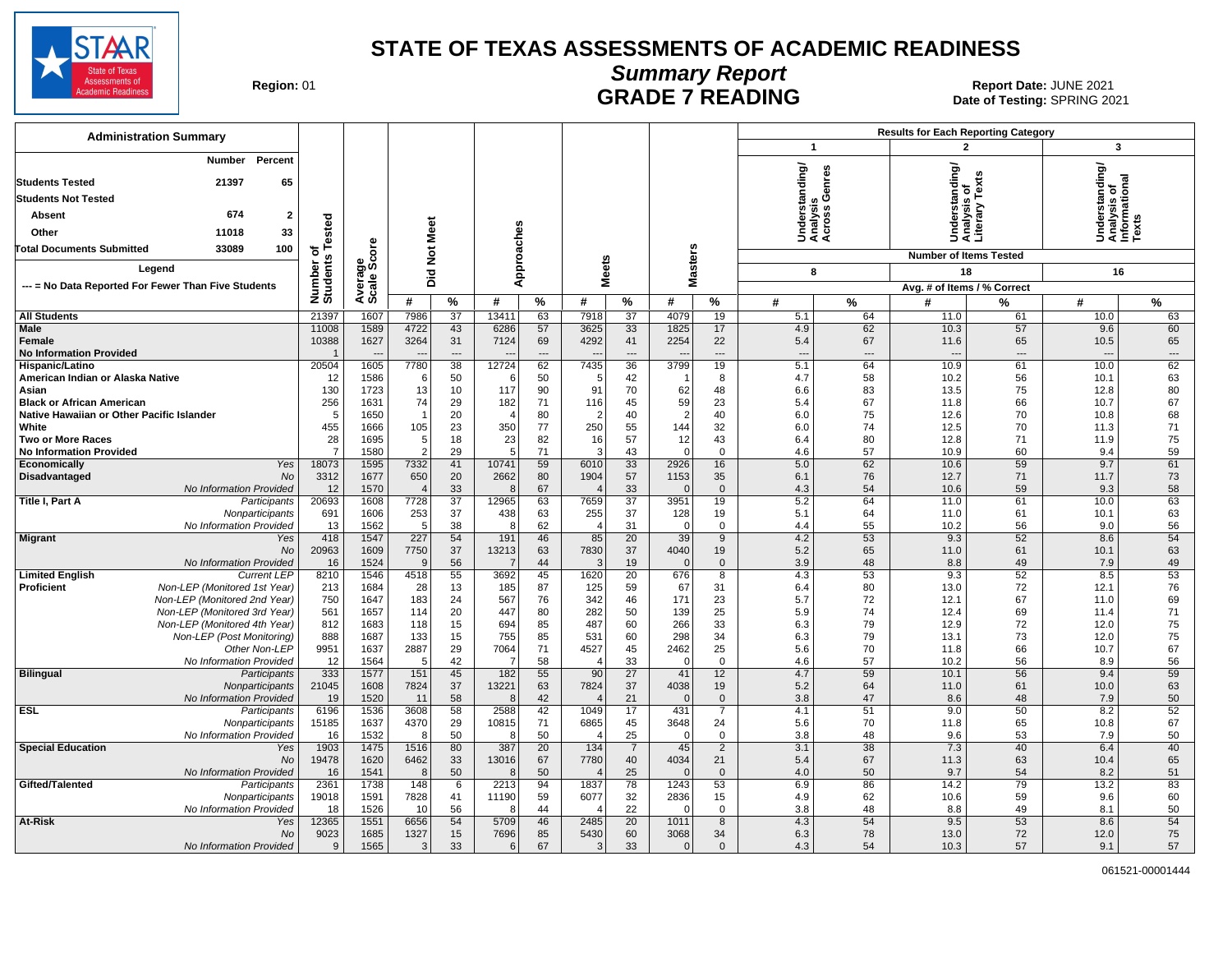

**Summary Report**

Region: 01 **Region: 01 CRADE 7 MATHEMATICS Date: JUNE 2021 Date: JUNE 2021 Report Date: JUNE 2021** Date of Testing: SPRING 2021

| <b>Administration Summary</b>                                     |                    |                        |                |             |                        |                 |              |                        |                   |                                  |               |                       |                                                |                 | Results for Each Reporting Category* |             |                                 |                 |
|-------------------------------------------------------------------|--------------------|------------------------|----------------|-------------|------------------------|-----------------|--------------|------------------------|-------------------|----------------------------------|---------------|-----------------------|------------------------------------------------|-----------------|--------------------------------------|-------------|---------------------------------|-----------------|
|                                                                   |                    |                        |                |             |                        |                 |              |                        |                   |                                  | $\mathbf{1}$  |                       | $\overline{2}$                                 |                 | 3                                    |             | $\boldsymbol{4}$                |                 |
| <b>Number</b><br>Percent<br>19946<br><b>Students Tested</b><br>64 |                    |                        |                |             |                        |                 |              |                        |                   |                                  | and           | entations             | Computations<br>Ind Algebraic<br>Relationships |                 | ਠ<br>Ĕ                               | ā           |                                 |                 |
| <b>Students Not Tested</b>                                        |                    |                        |                |             |                        |                 |              |                        |                   |                                  | ී             |                       |                                                |                 |                                      |             | nalysi                          |                 |
| 572                                                               |                    |                        |                |             |                        |                 |              |                        |                   |                                  | bability      |                       |                                                |                 | ieometry<br>leasurem                 |             | a Analy<br>Persoi<br>Incial     |                 |
| Absent<br>$\overline{2}$                                          | ested              |                        |                |             |                        |                 |              |                        |                   |                                  | 5             | umerie<br>eprese      |                                                |                 |                                      |             |                                 |                 |
| 10410<br>34<br>Other                                              |                    |                        | Meet           |             |                        |                 |              |                        |                   |                                  | āzě           |                       | ن ≌ ھ                                          |                 | oΣ                                   |             | ◠<br>கட்                        |                 |
| 100<br>Total Documents Submitted<br>30928                         | 하<br>s             | δő                     | $\frac{5}{2}$  |             |                        |                 |              |                        |                   |                                  |               |                       |                                                |                 | <b>Number of Items Tested</b>        |             |                                 |                 |
| Legend                                                            |                    | န္တပ္ကိ                |                |             | Approaches             |                 | <b>Meets</b> |                        | <b>Masters</b>    |                                  | 6             |                       | 15                                             |                 | 12                                   |             | $\overline{7}$                  |                 |
| --- = No Data Reported For Fewer Than Five Students               |                    |                        | Did            |             |                        |                 |              |                        |                   |                                  |               |                       |                                                |                 | Avg. # of Items / % Correct          |             |                                 |                 |
|                                                                   | Number<br>Students | Avera<br>Scale         | #              | $\%$        | #                      | $\frac{0}{0}$   | #            | %                      | #                 | $\%$                             | #             | %                     | #                                              | ℅               | #                                    | %           | #                               | $\frac{9}{6}$   |
| <b>All Students</b>                                               | 19946              | 1582                   | 11383          | 57          | 8563                   | 43              | 3320         | 17                     | 1163              | 6                                | 2.4           | 40                    | 6.7                                            | 45              | 4.3                                  | 36          | 2.8                             | 41              |
| <b>Male</b>                                                       | 10380              | 1580                   | 5979           | 58          | 4401                   | 42              | 1698         | 16                     | 584               | 6                                | 2.3           | 39                    | 6.7                                            | 44              | 4.3                                  | 36          | 2.9                             | 41              |
| Female                                                            | 9566               | 1584                   | 5404           | 56          | 4162                   | 44              | 1622         | 17                     | 579               | 6                                | 2.4           | 40                    | 6.8                                            | 45              | 4.4                                  | 37          | 2.8                             | 40              |
| <b>No Information Provided</b><br>Hispanic/Latino                 | $\Omega$<br>19152  | $\overline{a}$<br>1580 | 11071          | $---$<br>58 | 8081                   | $---$<br>42     | 3059         | ---<br>16              | 1056              | ---<br>6                         | $\sim$<br>2.4 | ---<br>39             | $\overline{\phantom{a}}$<br>6.7                | $---$<br>44     | $\overline{\phantom{a}}$<br>4.3      | $---$<br>36 | $\overline{\phantom{a}}$<br>2.8 | $---$<br>40     |
| American Indian or Alaska Native                                  | 11                 | 1596                   | -7             | 64          |                        | 36              | 3            | 27                     | $\overline{2}$    | 18                               | 2.7           | 45                    | 6.9                                            | 46              | 4.7                                  | 39          | 2.8                             | 40              |
| Asian                                                             | 92                 | 1725                   | 16             | 17          | 76                     | 83              | 57           | 62                     | 26                | 28                               | 3.8           | 63                    | 10.2                                           | 68              | 7.2                                  | 60          | 4.4                             | 62              |
| <b>Black or African American</b>                                  | 246                | 1605                   | 116            | 47          | 130                    | 53              | 52           | 21                     | 26                | 11                               | 2.8           | 46                    | 7.5                                            | 50              | 4.7                                  | 39          | 2.9                             | 42              |
| Native Hawaiian or Other Pacific Islander                         | 5                  | 1608                   | $\overline{2}$ | 40          | 3                      | 60              |              | 20                     | $\mathbf 0$       | $\mathbf 0$                      | 3.6           | 60                    | 7.2                                            | 48              | 3.8                                  | 32          | 3.6                             | 51              |
| White                                                             | 410                | 1630                   | 162            | 40          | 248                    | 60              | 134          | 33                     | 45                | 11                               | 2.9           | 48                    | 8.1                                            | 54              | 5.4                                  | 45          | 3.4                             | 48              |
| <b>Two or More Races</b><br><b>No Information Provided</b>        | 24<br>6            | 1710<br>1504           | 4<br>5         | 17<br>83    | 20<br>-1               | 83<br>17        | 14<br>O      | 58<br>$\Omega$         | 8<br>$\Omega$     | 33<br>$\mathbf 0$                | 4.0<br>1.2    | 67<br>19              | 10.5<br>5.7                                    | 70<br>38        | 6.7<br>1.8                           | 56<br>15    | 4.0<br>2.3                      | 58<br>33        |
| Economically<br>Yes                                               | 17134              | 1572                   | 10315          | 60          | 6819                   | 40              | 2393         | 14                     | 753               | $\overline{4}$                   | 2.3           | 38                    | 6.5                                            | 43              | 4.2                                  | 35          | 2.7                             | 39              |
| Disadvantaged<br><b>No</b>                                        | 2799               | 1639                   | 1058           | 38          | 1741                   | 62              | 926          | 33                     | 410               | 15                               | 3.0           | 50                    | 8.3                                            | 55              | 5.5                                  | 45          | 3.5                             | 50              |
| No Information Provided                                           | 13                 | 1524                   | 10             | 77          | 3                      | 23              |              | 8                      | $\Omega$          | $\mathbf{0}$                     | 1.7           | 28                    | 5.2                                            | 35              | 3.0                                  | 25          | 2.5                             | 36              |
| Title I, Part A<br>Participants                                   | 19236              | 1582                   | 11001          | 57          | 8235                   | 43              | 3185         | 17                     | 1119              | 6                                | 2.4           | 40                    | 6.7                                            | 45              | 4.3                                  | 36          | 2.8                             | 41              |
| Nonparticipants                                                   | 697<br>13          | 1588<br>1538           | 372<br>10      | 53<br>77    | 325<br>3               | 47<br>23        | 134          | 19<br>8                | 44<br>$\mathbf 0$ | 6<br>$\mathsf 0$                 | 2.5<br>1.8    | 41<br>29              | 7.0<br>5.4                                     | 47<br>36        | 4.5<br>3.4                           | 38<br>28    | 2.8<br>2.7                      | 40<br>38        |
| No Information Provided<br><b>Migrant</b><br>Yes                  | 425                | 1540                   | 308            | 72          | 117                    | 28              | 25           | $6\phantom{.}6$        | $\overline{7}$    | $\sqrt{2}$                       | 1.9           | 31                    | 5.5                                            | 36              | 3.6                                  | 30          | 2.3                             | $\overline{33}$ |
| <b>No</b>                                                         | 19503              | 1583                   | 11059          | 57          | 8444                   | 43              | 3294         | 17                     | 1156              | 6                                | 2.4           | 40                    | 6.7                                            | 45              | 4.4                                  | 36          | 2.9                             | 41              |
| No Information Provided                                           | 18                 | 1512                   | 16             | 89          |                        | 11              |              | 6                      | $\mathbf{0}$      | $\mathbf 0$                      | 1.5           | 25                    | 4.4                                            | 29              | 3.4                                  | 28          | 2.2                             | 32              |
| <b>Limited English</b><br><b>Current LEP</b>                      | 8095               | 1552                   | 5647           | 70          | 2448                   | 30              | 745          | 9                      | 220               | 3                                | 2.0           | 34                    | 5.8                                            | 39              | 3.8                                  | 32          | 2.5                             | 35              |
| Proficient<br>Non-LEP (Monitored 1st Year)                        | 197                | 1620<br>1603           | 78             | 40          | 119                    | 60              | 49           | 25                     | 17<br>44          | 9                                | 2.7           | 44<br>43              | 7.9                                            | 53<br>49        | 5.2                                  | 43<br>40    | 3.3                             | 47<br>43        |
| Non-LEP (Monitored 2nd Year)<br>Non-LEP (Monitored 3rd Year)      | 692<br>504         | 1612                   | 331<br>205     | 48<br>41    | 361<br>299             | 52<br>59        | 151<br>108   | 22<br>21               | 32                | 6<br>6                           | 2.6<br>2.7    | 46                    | 7.4<br>7.7                                     | 51              | 4.8<br>4.9                           | 41          | 3.0<br>3.2                      | 46              |
| Non-LEP (Monitored 4th Year)                                      | 727                | 1632                   | 271            | 37          | 456                    | 63              | 221          | 30                     | 91                | 13                               | 3.0           | 49                    | 8.1                                            | 54              | 5.3                                  | 45          | 3.5                             | 51              |
| Non-LEP (Post Monitoring)                                         | 746                | 1636                   | 261            | 35          | 485                    | 65              | 235          | 32                     | 91                | 12                               | 3.0           | 50                    | 8.3                                            | 56              | 5.4                                  | 45          | 3.5                             | 50              |
| Other Non-LEP                                                     | 8972               | 1596                   | 4578           | 51          | 4394                   | 49              | 1811         | 20                     | 668               | $\overline{7}$                   | 2.6           | 43                    | 7.2                                            | 48              | 4.6                                  | 38          | 3.0                             | 43              |
| No Information Provided                                           | 13                 | 1496                   | 12             | 92          |                        | 8               | O            | $\Omega$               | $\Omega$          | $\mathbf{0}$                     | 1.2           | 19                    | 4.7                                            | 31              | 2.2                                  | 19          | 2.3                             | 33              |
| <b>Bilingual</b><br>Participants                                  | 327<br>19599       | 1555<br>1582           | 217<br>11149   | 66<br>57    | 110<br>8450            | 34<br>43        | 25<br>3294   | 8<br>17                | 6<br>1157         | $\overline{2}$<br>$6\phantom{1}$ | 2.1<br>2.4    | 35<br>40              | 5.9<br>6.7                                     | 39<br>45        | 3.9<br>4.3                           | 33<br>36    | 2.5<br>2.8                      | 35<br>41        |
| Nonparticipants<br>No Information Provided                        | 20                 | 1521                   | 17             | 85          | 3                      | 15              |              | 5                      | $\Omega$          | $\mathbf 0$                      | 1.6           | 26                    | 4.7                                            | 31              | 3.3                                  | 27          | 2.6                             | 37              |
| <b>ESL</b><br>Participants                                        | 6068               | 1541                   | 4485           | 74          | 1583                   | $\overline{26}$ | 395          | $\overline{7}$         | 93                | $\overline{2}$                   | 1.9           | 32                    | 5.5                                            | $\overline{37}$ | 3.6                                  | 30          | 2.4                             | 34              |
| Nonparticipants                                                   | 13860              | 1600                   | 6883           | 50          | 6977                   | 50              | 2924         | 21                     | 1070              | 8                                | 2.6           | 43                    | 7.3                                            | 48              | 4.7                                  | 39          | 3.1                             | 44              |
| No Information Provided                                           | 18                 | 1516                   | 15             | 83          | 3                      | 17              |              | 6                      | $\Omega$          | $\mathbf{0}$                     | 1.7           | 28                    | 4.7                                            | 31              | 2.9                                  | 24          | 2.5                             | 36              |
| <b>Special Education</b><br>Yes                                   | 1904               | 1516                   | 1627<br>9743   | 85<br>54    | 277<br>8283            | 15              | 49<br>3270   | $\mathbf{3}$           | 8<br>1155         | $\mathbf 0$                      | 1.6<br>2.5    | $\overline{27}$<br>41 | 4.7<br>6.9                                     | 32<br>46        | 3.1<br>4.5                           | 26<br>37    | 2.1<br>2.9                      | 30<br>42        |
| <b>No</b><br>No Information Provided                              | 18026<br>16        | 1589<br>1524           | 13             | 81          | $\mathcal{R}$          | 46<br>19        |              | 18<br>6                | $\Omega$          | 6<br>$\mathbf 0$                 | 2.0           | 33                    | 4.5                                            | 30              | 3.3                                  | 27          | 2.6                             | 37              |
| Gifted/Talented<br>Participants                                   | 1858               | 1699                   | 285            | 15          | 1573                   | 85              | 964          | 52                     | 419               | 23                               | 3.7           | 62                    | 10.0                                           | 67              | 6.6                                  | 55          | 4.2                             | 60              |
| Nonparticipants                                                   | 18069              | 1570                   | 11082          | 61          | 6987                   | 39              | 2355         | 13                     | 744               | $\overline{4}$                   | 2.2           | 37                    | 6.4                                            | 43              | 4.1                                  | 34          | 2.7                             | 39              |
| No Information Provided                                           | 19                 | 1523                   | 16             | 84          | 3                      | 16              |              | 5                      | $\Omega$          | $\mathbf 0$                      | 1.8           | 30                    | 4.8                                            | 32              | 3.3                                  | 28          | 2.2                             | 32              |
| At-Risk<br>Yes                                                    | 12115              | 1548                   | 8594           | 71          | 3521                   | 29              | 976          | 8                      | 265               | $\overline{2}$                   | 2.0           | 33                    | 5.7                                            | 38              | 3.7                                  | 31          | 2.5                             | $\overline{35}$ |
| <b>No</b><br>No Information Provided                              | 7821<br>10         | 1634<br>1517           | 2781<br>8      | 36<br>80    | 5040<br>$\overline{2}$ | 64<br>20        | 2343         | 30<br>10 <sup>10</sup> | 898<br>$\Omega$   | 11<br>$\mathbf{0}$               | 3.0<br>1.2    | 50<br>20              | 8.3<br>5.6                                     | 55<br>37        | 5.3<br>2.8                           | 44<br>23    | 3.4<br>2.5                      | 49<br>36        |
|                                                                   |                    |                        |                |             |                        |                 |              |                        |                   |                                  |               |                       |                                                |                 |                                      |             |                                 |                 |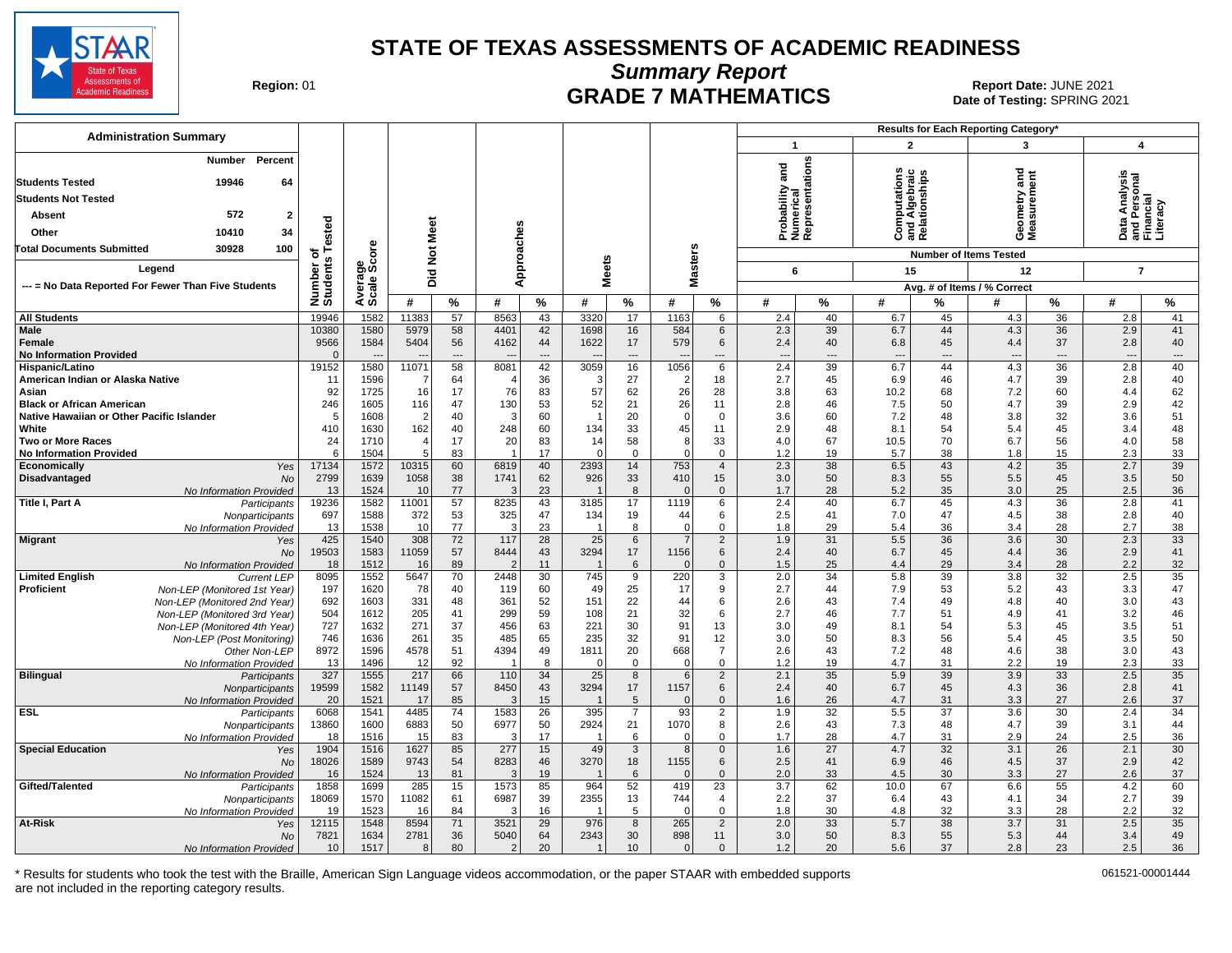

## **Summary Report**

Region: 01 **Region: 01 CALL CONSISTS OF A REGION CONSISTENCE 2021 Report Date: JUNE 2021**<br>Date of Testing: SPRING 20 Date of Testing: SPRING 2021

| <b>Administration Summary</b>                                        |                       |                |                        |                 |              |           |              |                      |                 |                               |            |                                  | <b>Results for Each Reporting Category</b> |                                |                               |           |
|----------------------------------------------------------------------|-----------------------|----------------|------------------------|-----------------|--------------|-----------|--------------|----------------------|-----------------|-------------------------------|------------|----------------------------------|--------------------------------------------|--------------------------------|-------------------------------|-----------|
|                                                                      |                       |                |                        |                 |              |           |              |                      |                 |                               |            | $\mathbf{1}$                     | $\overline{2}$                             |                                | 3                             |           |
| Percent<br>Number                                                    |                       |                |                        |                 |              |           |              |                      |                 |                               |            |                                  |                                            |                                |                               |           |
| 22706<br>70<br><b>Students Tested</b>                                |                       |                |                        |                 |              |           |              |                      |                 |                               |            |                                  |                                            |                                |                               |           |
| <b>Students Not Tested</b>                                           |                       |                |                        |                 |              |           |              |                      |                 |                               |            | Composition                      |                                            |                                |                               |           |
| 236<br>1                                                             |                       |                |                        |                 |              |           |              |                      |                 |                               |            |                                  | Revision                                   |                                | Editing                       |           |
| Absent                                                               | ested                 |                | Meet                   |                 |              |           |              |                      |                 |                               |            |                                  |                                            |                                |                               |           |
| 9340<br>29<br>Other                                                  |                       |                |                        |                 |              |           |              |                      |                 |                               |            |                                  |                                            |                                |                               |           |
| <b>Total Documents Submitted</b><br>32282<br>100                     | ځ م                   | ge<br>Score    | $\frac{5}{2}$          |                 |              |           |              |                      |                 |                               |            | <b>Number of Points Possible</b> |                                            |                                | <b>Number of Items Tested</b> |           |
| Legend                                                               | Number of<br>Students |                | 고                      |                 |              | pproaches | <b>Meets</b> |                      | <b>Masters</b>  |                               |            | 16                               | 13                                         |                                | 17                            |           |
| --- = No Data Reported For Fewer Than Five Students                  |                       | Avera<br>Scale | ō                      |                 |              | ⋖         |              |                      |                 |                               |            | Avg. # of Points / % Scored      |                                            |                                | Avg. # of Items / % Correct   |           |
|                                                                      |                       |                | #                      | %               | #            | %         | #            | %                    | #               | %                             | #          | $\frac{9}{6}$                    | #                                          | %                              | #                             | %         |
| <b>All Students</b>                                                  | 22706                 | 3569           | 10542                  | 46              | 12164        | 54        | 5235         | 23                   | 1197            | 5                             | 6.5        | 40                               | 7.2                                        | 55                             | 10.9                          | 64        |
| <b>Male</b>                                                          | 11701                 | 3466           | 6304                   | 54              | 5397         | 46        | 2080         | 18                   | 396             | 3                             | 5.8        | 36                               | 6.9                                        | 53                             | 10.3                          | 61        |
| Female                                                               | 11005<br>$\Omega$     | 3679           | 4238                   | 39              | 6767         | 61        | 3155         | 29<br>---            | 801             | $\overline{7}$                | 7.2        | 45                               | 7.5                                        | 57                             | 11.5                          | 68        |
| <b>No Information Provided</b><br>Hispanic/Latino                    | 21783                 | 3561           | 10254                  | 47              | 11529        | 53        | 4908         | $\overline{23}$      | 1083            | ---<br>5                      | ---<br>6.4 | 40                               | $\overline{a}$<br>7.2                      | $\overline{\phantom{a}}$<br>55 | 10.9                          | ---<br>64 |
| American Indian or Alaska Native                                     | 13                    | 3545           | 6                      | 46              |              | 54        | 3            | 23                   |                 | $\mathbf{0}$                  | 6.2        | 38                               | 6.6                                        | 51                             | 11.8                          | 70        |
| Asian                                                                | 125                   | 4206           | 20                     | 16              | 105          | 84        | 75           | 60                   | 39              | 31                            | 9.2        | 57                               | 9.4                                        | 73                             | 13.7                          | 81        |
| <b>Black or African American</b>                                     | 262                   | 3582           | 100                    | 38              | 162          | 62        | 74           | 28                   | 20              | 8                             | 7.2        | 45                               | 7.2                                        | 55                             | 10.9                          | 64        |
| Native Hawaiian or Other Pacific Islander                            | 5                     | 3714           |                        | 20              |              | 80        |              | 20                   | $\Omega$        | $\Omega$                      | 6.4        | 40                               | 7.8                                        | 60                             | 12.4                          | 73        |
| White<br><b>Two or More Races</b>                                    | 482<br>30             | 3729<br>4083   | 153<br>5 <sub>5</sub>  | 32<br>17        | 329<br>25    | 68<br>83  | 157<br>17    | 33<br>57             | 49<br>6         | 10<br>20                      | 7.1<br>8.7 | 45<br>54                         | 8.1<br>9.1                                 | 62<br>70                       | 11.8<br>13.7                  | 69<br>81  |
| <b>No Information Provided</b>                                       | 6                     | 3403           | 3                      | 50              | 3            | 50        | $\Omega$     | $\Omega$             | $\Omega$        | $\mathbf 0$                   | 5.3        | 33                               | 6.3                                        | 49                             | 10.7                          | 63        |
| Yes<br>Economically                                                  | 19292                 | 3511           | 9730                   | 50              | 9562         | 50        | 3740         | 19                   | 751             | $\overline{4}$                | 6.2        | 39                               | 7.0                                        | 53                             | 10.6                          | 62        |
| <b>No</b><br>Disadvantaged                                           | 3402                  | 3902           | 806                    | 24              | 2596         | 76        | 1494         | 44                   | 446             | 13                            | 7.9        | 49                               | 8.5                                        | 66                             | 12.9                          | 76        |
| No Information Provided                                              | 12                    | 3179           | 6                      | 50              | 6            | 50        |              | 8                    |                 | $\mathbf 0$                   | 4.5        | 28                               | 5.8                                        | 44                             | 9.9                           | 58        |
| Title I, Part A<br>Participants<br>Nonparticipants                   | 21958<br>737          | 3573<br>3464   | 10185<br>352           | 46<br>48        | 11773<br>385 | 54<br>52  | 5083<br>151  | 23<br>20             | 1177<br>20      | 5<br>3                        | 6.5<br>6.4 | 40<br>40                         | 7.2<br>6.8                                 | 55<br>53                       | 10.9<br>10.2                  | 64<br>60  |
| No Information Provided                                              | 11                    | 3205           | 5 <sup>5</sup>         | 45              | 6            | 55        |              | 9                    | $\Omega$        | $\mathbf 0$                   | 4.9        | 31                               | 5.8                                        | 45                             | 10.1                          | 59        |
| <b>Migrant</b><br>Yes                                                | 488                   | 3304           | 313                    | 64              | 175          | 36        | 43           | 9                    |                 |                               | 5.2        | 32                               | 6.0                                        | 46                             | 9.2                           | 54        |
| <b>No</b>                                                            | 22204                 | 3576           | 10220                  | 46              | 11984        | 54        | 5191         | 23                   | 1190            | 5                             | 6.5        | 41                               | 7.2                                        | 55                             | 11.0                          | 64        |
| No Information Provided<br><b>Current LEP</b>                        | 14<br>8851            | 3085           | 9<br>5936              | 64<br>67        | 2915         | 36<br>33  | 779          | $\overline{7}$<br>9  | 116             | $\mathbf{0}$<br>$\mathbf{1}$  | 3.6<br>5.4 | 22<br>34                         | 5.6<br>6.0                                 | 43<br>46                       | 9.1<br>9.1                    | 53<br>54  |
| <b>Limited English</b><br>Non-LEP (Monitored 1st Year)<br>Proficient | 226                   | 3302<br>3817   | 58                     | 26              | 168          | 74        | 72           | 32                   | 14              | 6                             | 7.4        | 46                               | 8.3                                        | 64                             | 12.7                          | 74        |
| Non-LEP (Monitored 2nd Year)                                         | 756                   | 3740           | 257                    | 34              | 499          | 66        | 211          | 28                   | 46              | 6                             | 7.1        | 44                               | 7.9                                        | 61                             | 12.2                          | 72        |
| Non-LEP (Monitored 3rd Year)                                         | 587                   | 3765           | 182                    | 31              | 405          | 69        | 190          | 32                   | 31              | 5                             | 7.2        | 45                               | 8.2                                        | 63                             | 12.5                          | 73        |
| Non-LEP (Monitored 4th Year)                                         | 850                   | 3912           | 161                    | 19              | 689          | 81        | 359          | 42                   | 92              | 11                            | 7.9        | 49                               | 8.6                                        | 66                             | 13.2                          | 78        |
| Non-LEP (Post Monitoring)<br>Other Non-LEP                           | 944<br>10481          | 3960           | 161                    | 17<br>36        | 783<br>6701  | 83        | 450          | 48<br>30             | 111<br>787      | 12                            | 8.1        | 51                               | 8.7                                        | 67                             | 13.4                          | 79        |
| No Information Provided                                              | 11                    | 3704<br>3104   | 3780<br>$\overline{7}$ | 64              |              | 64<br>36  | 3173         | 9                    | $\Omega$        | 8<br>0                        | 7.0<br>4.0 | 44<br>25                         | 7.8<br>6.0                                 | 60<br>46                       | 11.8<br>9.0                   | 69<br>53  |
| <b>Bilingual</b><br>Participants                                     | 354                   | 3391           | 220                    | 62              | 134          | 38        | 42           | 12                   | 14              | $\overline{4}$                | 6.0        | 37                               | 6.5                                        | 50                             | 9.2                           | 54        |
| Nonparticipants                                                      | 22335                 | 3573           | 10311                  | 46              | 12024        | 54        | 5192         | 23                   | 1183            | 5                             | 6.5        | 41                               | 7.2                                        | 55                             | 10.9                          | 64        |
| No Information Provided                                              | 17                    | 3009           | 11                     | 65              | 6            | 35        |              | 6                    | $\Omega$        | $\mathbf 0$                   | 3.4        | 21                               | 5.3                                        | 41                             | 8.4                           | 49        |
| <b>ESL</b><br>Participants<br>Nonparticipants                        | 6753                  | 3273           | 4692                   | 69              | 2061         | 31        | 479          | $\overline{7}$       | 65              | $\mathbf 1$<br>$\overline{7}$ | 5.2        | 32                               | 5.9<br>7.7                                 | 45<br>59                       | 9.0<br>11.7                   | 53        |
| No Information Provided                                              | 15936<br>17           | 3696<br>3020   | 5839<br>11             | 37<br>65        | 10097<br>6   | 63<br>35  | 4755         | 30<br>6              | 1132<br>0       | $\mathbf 0$                   | 7.0<br>3.6 | 44<br>23                         | 5.4                                        | 41                             | 8.2                           | 69<br>48  |
| <b>Special Education</b><br>Yes                                      | 2070                  | 2986           | 1830                   | $\overline{88}$ | 240          | 12        | 38           | $\overline{2}$       | $\overline{4}$  | $\overline{0}$                | 3.7        | $\overline{23}$                  | 4.7                                        | $\overline{37}$                | 6.9                           | 41        |
| <b>No</b>                                                            | 20623                 | 3628           | 8704                   | 42              | 11919        | 58        | 5197         | 25                   | 1193            | $\,6\,$                       | 6.7        | 42                               | 7.4                                        | 57                             | 11.3                          | 67        |
| No Information Provided                                              | 13                    | 3082           | 8                      | 62              |              | 38        | $\Omega$     | $\mathbf{0}$         |                 | $\mathbf{0}$                  | 4.3        | 27                               | 5.5                                        | 43                             | 8.6                           | 51        |
| Gifted/Talented<br>Participants                                      | 2443                  | 4183           | 166                    | $\overline{7}$  | 2277         | 93        | 1582         | 65                   | 495             | 20                            | 8.8        | 55                               | 9.8                                        | 75                             | 14.4                          | 85        |
| Nonparticipants<br>No Information Provided                           | 20248                 | 3496<br>3124   | 10367<br>-9            | 51<br>60        | 9881<br>6    | 49<br>40  | 3652         | 18<br>$\overline{7}$ | 702<br>$\Omega$ | 3<br>$\mathbf 0$              | 6.2<br>4.1 | 39<br>26                         | 6.9<br>5.7                                 | 53<br>44                       | 10.5<br>9.0                   | 62<br>53  |
| At-Risk<br>Yes                                                       | 15<br>13308           | 3332           | 8634                   | 65              | 4674         | 35        | 1207         | 9                    | 160             | $\mathbf{1}$                  | 5.5        | 34                               | 6.2                                        | 48                             | 9.4                           | 55        |
| <b>No</b>                                                            | 9389                  | 3906           | 1904                   | 20              | 7485         | 80        | 4027         | 43                   | 1037            | 11                            | 7.9        | 49                               | 8.6                                        | 66                             | 13.0                          | 77        |
| No Information Provided                                              | 9                     | 3169           | $\overline{4}$         | 44              | 5            | 56        | $\mathbf 1$  | 11                   | $\Omega$        | $\mathbf{0}$                  | 4.7        | 29                               | 6.0                                        | 46                             | 9.9                           | 58        |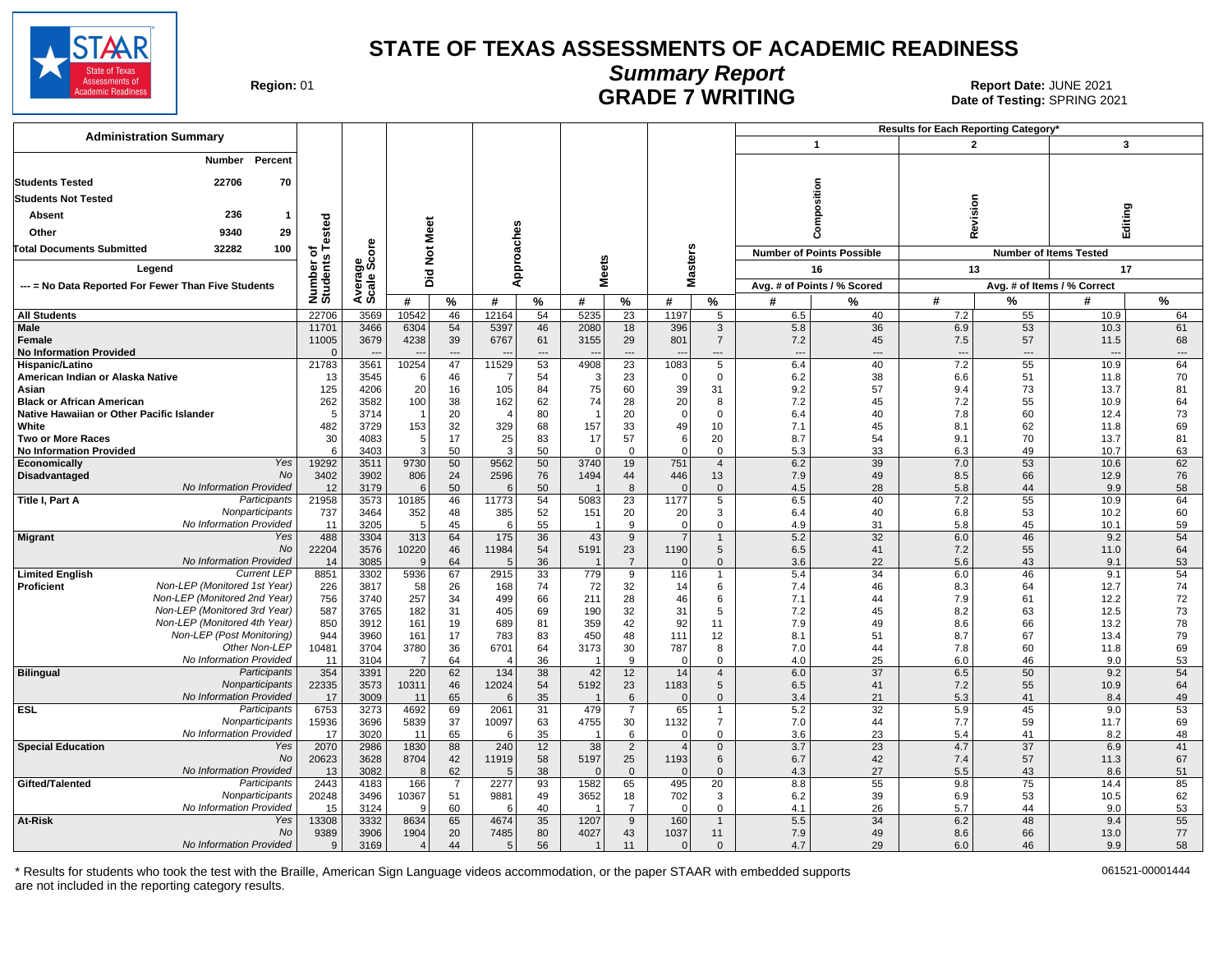

#### **STATE OF TEXAS ASSESSMENTS OF ACADEMIC READINESS Constructed Responses Summary Report GRADE 7 WRITING** Report Date: JUNE 2021

**Region: 01** 

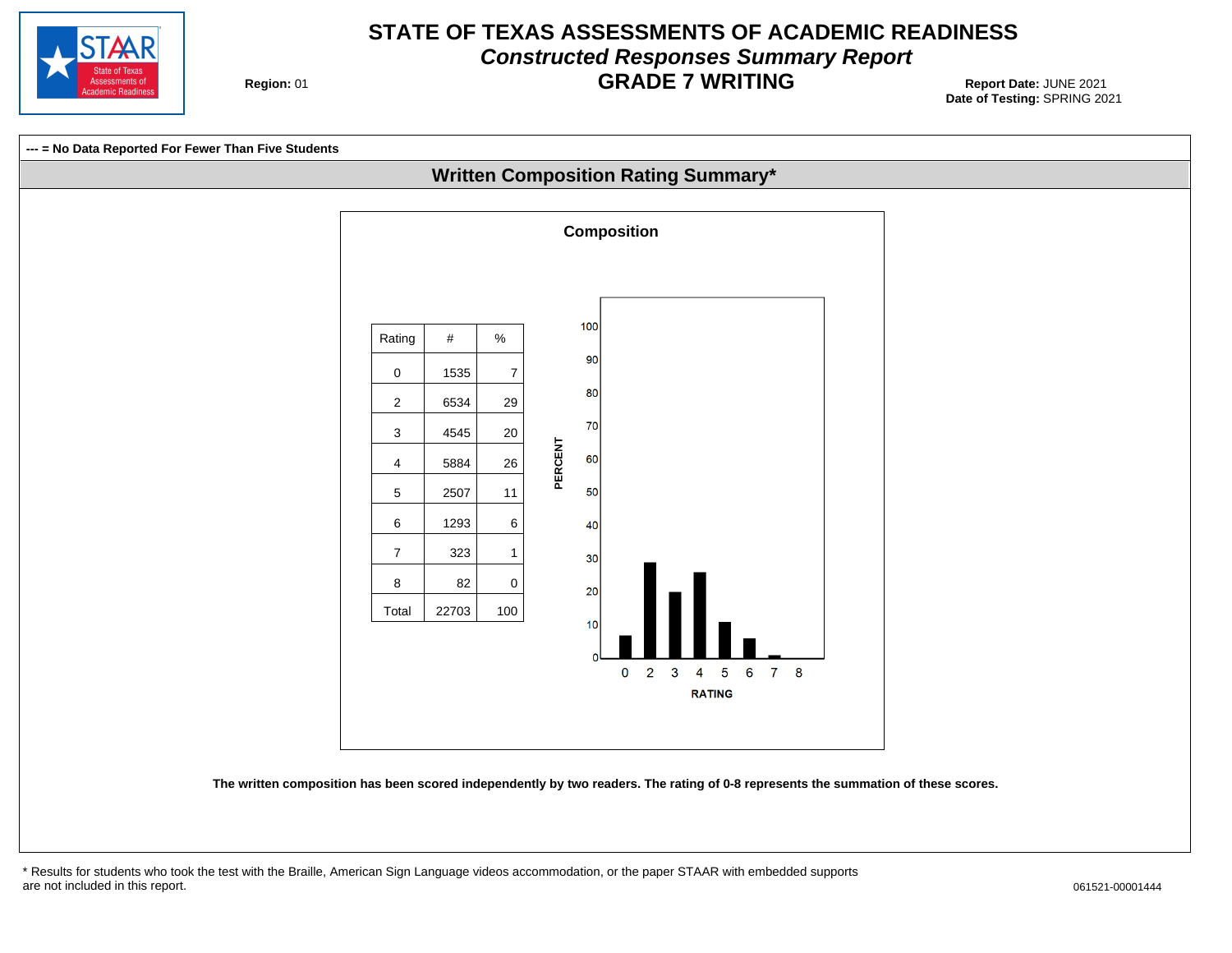

**Summary Report**

Region: 01 **Region: 01 CRADE 8 SOCIAL STUDIES Report Date: JUNE 2021 Report Date: JUNE 2021** Date of Testing: MAY 2021

| <b>Administration Summary</b>                                |                      |                      |               |                 |                          |             |                 |                      |                  |                          |              |                          |                        |             | <b>Results for Each Reporting Category'</b> |           |                                                    |                                |
|--------------------------------------------------------------|----------------------|----------------------|---------------|-----------------|--------------------------|-------------|-----------------|----------------------|------------------|--------------------------|--------------|--------------------------|------------------------|-------------|---------------------------------------------|-----------|----------------------------------------------------|--------------------------------|
|                                                              |                      |                      |               |                 |                          |             |                 |                      |                  |                          | $\mathbf{1}$ |                          | $\overline{2}$         |             | 3                                           |           | $\overline{\mathbf{A}}$                            |                                |
| Percent<br>Number                                            |                      |                      |               |                 |                          |             |                 |                      |                  |                          |              |                          |                        |             | ਛੂ                                          |           |                                                    | and                            |
| <b>Students Tested</b><br>20168<br>63                        |                      |                      |               |                 |                          |             |                 |                      |                  |                          |              |                          | and                    |             |                                             |           |                                                    |                                |
|                                                              |                      |                      |               |                 |                          |             |                 |                      |                  |                          |              |                          |                        |             |                                             |           |                                                    |                                |
| <b>Students Not Tested</b>                                   |                      |                      |               |                 |                          |             |                 |                      |                  |                          |              |                          | ieography ;<br>:ulture |             | iovernment<br>:itizenship                   |           | Economics,<br>Science,<br>Technology, ¿<br>Society |                                |
| 647<br><b>Absent</b><br>$\overline{\mathbf{2}}$              |                      |                      |               |                 |                          |             |                 |                      |                  |                          | History      |                          |                        |             |                                             |           |                                                    |                                |
| 35<br>11446<br>Other                                         | ested                |                      | Meet          |                 |                          |             |                 |                      |                  |                          |              |                          | ဖပ                     |             | ပ ပ                                         |           | ய் ம்ட்ம்                                          |                                |
| 32261<br>100<br>Total Documents Submitted                    | ⊢<br>৽               | e<br>6               |               |                 | Approaches               |             |                 |                      | s                |                          |              |                          |                        |             | <b>Number of Items Tested</b>               |           |                                                    |                                |
| Legend                                                       | Number o<br>Students | Average<br>Scale Scc | $\frac{5}{2}$ |                 |                          |             | <b>Meets</b>    |                      | laster:          |                          |              |                          |                        |             |                                             |           |                                                    |                                |
|                                                              |                      |                      | Did           |                 |                          |             |                 |                      | Σ                |                          | 17           |                          | 10                     |             | 10                                          |           | $\overline{7}$                                     |                                |
| --- = No Data Reported For Fewer Than Five Students          |                      |                      |               |                 |                          |             |                 |                      |                  |                          |              |                          |                        |             | Avg. # of Items / % Correct                 |           |                                                    |                                |
|                                                              |                      |                      | #             | $\frac{9}{6}$   | #                        | %           | #               | %                    | #                | $\%$                     | #            | $\%$                     | #                      | %           | #                                           | %         | #                                                  | $\frac{9}{6}$                  |
| <b>All Students</b>                                          | 20168                | 3495                 | 11623         | 58              | 8545                     | 42          | 3104            | 15                   | 1273             | 6                        | 7.2          | 42                       | 5.7                    | 57          | 4.5                                         | 45        | 3.6                                                | 51                             |
| <b>Male</b>                                                  | 10425                | 3505                 | 5900          | 57              | 4525                     | 43          | 1731            | 17                   | 723              | $\overline{7}$           | 7.3          | 43                       | 5.7                    | 57          | 4.6                                         | 46        | 3.6                                                | 52                             |
| Female<br><b>No Information Provided</b>                     | 9743<br>$\Omega$     | 3484                 | 5723          | 59<br>$---$     | 4020                     | 41<br>$---$ | 1373            | 14<br>$---$          | 550              | 6<br>$---$               | 7.1<br>---   | 42<br>---                | 5.8<br>$--$            | 58<br>$---$ | 4.4<br>$---$                                | 44<br>--- | 3.5<br>$\overline{\phantom{a}}$                    | 50<br>$\overline{\phantom{a}}$ |
| Hispanic/Latino                                              | 19373                | 3483                 | 11374         | 59              | 7999                     | 41          | 2810            | 15                   | 1123             | 6                        | 7.1          | 42                       | 5.7                    | 57          | 4.5                                         | 45        | 3.5                                                | 50                             |
| American Indian or Alaska Native                             | 10                   | 3815                 |               | 30              | -7                       | 70          |                 | 40                   | $\overline{2}$   | 20                       | 9.2          | 54                       | 7.5                    | 75          | 5.7                                         | 57        | 4.5                                                | 64                             |
| Asian                                                        | 142                  | 4152                 | 16            | 11              | 126                      | 89          | 90              | 63                   | 54               | 38                       | 12.0         | 71                       | 7.9                    | 79          | 6.8                                         | 68        | 5.4                                                | 77                             |
| <b>Black or African American</b>                             | 166                  | 3703                 | 59            | 36              | 107                      | 64          | 45              | 27                   | 24               | 14                       | 8.8          | 52                       | 6.5                    | 65          | 5.2                                         | 52        | 4.4                                                | 62                             |
| Native Hawaiian or Other Pacific Islander                    | $\overline{2}$       |                      |               | $\overline{a}$  | $\overline{\phantom{a}}$ | $---$       |                 | ---                  |                  | $\overline{\phantom{a}}$ | ---          | $\overline{\phantom{a}}$ | ---                    | $---$       | ---                                         | ---       | $\overline{\phantom{a}}$                           | $\overline{\phantom{a}}$       |
| White<br><b>Two or More Races</b>                            | 418<br>41            | 3726<br>3825         | 150<br>10     | 36<br>24        | 268<br>31                | 64<br>76    | 136<br>17       | 33<br>41             | 63<br>6          | 15<br>15                 | 9.0<br>9.6   | 53<br>57                 | 6.6<br>7.4             | 66<br>74    | 5.3<br>5.8                                  | 53<br>58  | 4.3<br>4.6                                         | 62<br>66                       |
| <b>No Information Provided</b>                               | 16                   | 3267                 | 11            | 69              | 5                        | 31          |                 | 6                    | $\Omega$         | $\Omega$                 | 6.3          | 37                       | 4.4                    | 44          | 3.7                                         | 37        | 2.4                                                | 34                             |
| Economically<br>Yes                                          | 16895                | 3444                 | 10540         | 62              | 6355                     | 38          | 2049            | 12                   | 769              | 5                        | 6.8          | 40                       | 5.5                    | 55          | 4.3                                         | 43        | 3.4                                                | 49                             |
| Disadvantaged<br><b>No</b>                                   | 3244                 | 3763                 | 1061          | 33              | 2183                     | 67          | 1054            | 32                   | 504              | 16                       | 9.1          | 54                       | 6.8                    | 68          | 5.6                                         | 56        | 4.4                                                | 62                             |
| No Information Provided                                      | 29                   | 3249                 | 22            | 76              | $\overline{7}$           | 24          |                 | 3                    |                  | $\mathbf{0}$             | 5.9          | 35                       | 4.3                    | 43          | 3.8                                         | 38        | 2.4                                                | 34                             |
| Title I, Part A<br>Participants                              | 19576                | 3494                 | 11294         | 58              | 8282                     | 42          | 2999            | 15                   | 1219             | 6                        | 7.2          | 42                       | 5.7<br>5.7             | 57<br>57    | 4.5                                         | 45        | 3.6                                                | 51                             |
| Nonparticipants<br>No Information Provided                   | 570<br>22            | 3531<br>3273         | 314<br>15     | 55<br>68        | 256<br>-7                | 45<br>32    | 104             | 18<br>5              | 54<br>$\Omega$   | 9<br>$\mathbf 0$         | 7.6<br>6.2   | 45<br>36                 | 4.5                    | 45          | 4.5<br>3.9                                  | 45<br>39  | 3.7<br>2.4                                         | 53<br>34                       |
| <b>Migrant</b><br>Yes                                        | 383                  | 3300                 | 289           | 75              | 94                       | 25          | $\overline{24}$ | $6\phantom{1}$       | 9                | $\sqrt{2}$               | 5.8          | $\overline{34}$          | 4.9                    | 49          | 3.8                                         | 38        | 2.9                                                | 42                             |
| No                                                           | 19755                | 3499                 | 11312         | 57              | 8443                     | 43          | 3079            | 16                   | 1264             | 6                        | 7.2          | 43                       | 5.7                    | 57          | 4.5                                         | 45        | 3.6                                                | 51                             |
| No Information Provided                                      | 30                   | 3267                 | 22            | 73              | 8                        | 27          |                 | 3                    |                  | $\mathbf{0}$             | 6.1          | 36                       | 4.5                    | 45          | 3.7                                         | 37        | 2.5                                                | 35                             |
| <b>Limited English</b><br><b>Current LEP</b>                 | 7256                 | 3293                 | 5625          | $\overline{78}$ | 1631                     | 22          | 404             | 6                    | 117              | $\overline{c}$           | 5.9          | 35                       | 4.7                    | 47          | 3.7                                         | 37        | 2.9                                                | 41                             |
| Proficient<br>Non-LEP (Monitored 1st Year)                   | 151                  | 3637                 | 66            | 44              | 85                       | 56          | 27              | 18                   | 13               | 9                        | 8.2          | 48                       | 6.5                    | 65          | 5.0                                         | 50        | 4.0                                                | 58                             |
| Non-LEP (Monitored 2nd Year)<br>Non-LEP (Monitored 3rd Year) | 566<br>742           | 3650<br>3552         | 243<br>404    | 43<br>54        | 323<br>338               | 57<br>46    | 121<br>122      | 21<br>16             | 50<br>43         | 9<br>6                   | 8.1<br>7.4   | 48<br>44                 | 6.5<br>6.1             | 65<br>61    | 5.1<br>4.8                                  | 51<br>48  | 4.2<br>3.8                                         | 60<br>54                       |
| Non-LEP (Monitored 4th Year)                                 | 891                  | 3610                 | 386           | 43              | 505                      | 57          | 158             | 18                   | 61               | $\overline{7}$           | 7.9          | 46                       | 6.4                    | 64          | 5.0                                         | 50        | 4.0                                                | 58                             |
| Non-LEP (Post Monitorina)                                    | 1064                 | 3665                 | 431           | 41              | 633                      | 59          | 243             | 23                   | 96               | 9                        | 8.2          | 49                       | 6.5                    | 65          | 5.3                                         | 53        | 4.1                                                | 59                             |
| Other Non-LEP                                                | 9475                 | 3604                 | 4452          | 47              | 5023                     | 53          | 2028            | 21                   | 893              | 9                        | 7.9          | 47                       | 6.2                    | 62          | 5.0                                         | 50        | 3.9                                                | 56                             |
| No Information Provided                                      | 23                   | 3283                 | 16            | 70              | -7                       | 30          |                 | $\overline{4}$       | $\Omega$         | $\Omega$                 | 6.1          | 36                       | 4.7                    | 47          | 3.7                                         | 37        | 2.6                                                | 37                             |
| <b>Bilingual</b><br>Participants                             | 27                   | 3597                 | 15            | 56              | 12                       | 44          |                 | 26                   | 3                | 11                       | 8.0          | 47                       | 6.3                    | 63          | 4.1                                         | 41        | 4.4                                                | 63                             |
| Nonparticipants<br>No Information Provided                   | 20111<br>30          | 3495<br>3254         | 11586<br>22   | 58<br>73        | 8525<br>8                | 42<br>27    | 3096            | 15<br>3              | 1270<br>$\Omega$ | 6<br>$\mathbf{0}$        | 7.2<br>5.9   | 42<br>35                 | 5.7<br>4.5             | 57<br>45    | 4.5<br>3.7                                  | 45<br>37  | 3.6<br>2.5                                         | 51<br>36                       |
| <b>ESL</b><br>Participants                                   | 5764                 | 3257                 | 4670          | 81              | 1094                     | 19          | 242             | $\overline{4}$       | 62               |                          | 5.7          | $\overline{33}$          | 4.5                    | 45          | 3.6                                         | 36        | 2.7                                                | 39                             |
| Nonparticipants                                              | 14375                | 3591                 | 6932          | 48              | 7443                     | 52          | 2861            | 20                   | 1211             | 8                        | 7.8          | 46                       | 6.2                    | 62          | 4.9                                         | 49        | 3.9                                                | 56                             |
| No Information Provided                                      | 29                   | 3258                 | 21            | 72              | 8                        | 28          |                 | 3                    | $\Omega$         | $\mathbf 0$              | 5.9          | 35                       | 4.6                    | 46          | 3.7                                         | 37        | 2.5                                                | 35                             |
| <b>Special Education</b><br>Yes                              | 1659                 | 3177                 | 1466          | 88              | 193                      | 12          | 50              | $\mathbf{3}$         | 14               | $\mathbf{1}$             | 5.3          | 31                       | 4.0                    | 40          | 3.3                                         | 33        | 2.4                                                | 35                             |
| No                                                           | 18486                | 3524                 | 10141         | 55              | 8345                     | 45          | 3053            | 17                   | 1259             | $\overline{7}$           | 7.4          | 43                       | 5.9                    | 59          | 4.6                                         | 46        | 3.7                                                | 52                             |
| No Information Provided<br>Gifted/Talented                   | 23<br>2215           | 3278<br>3900         | 16<br>455     | 70<br>21        | $\overline{7}$<br>1760   | 30<br>79    | 941             | $\overline{4}$<br>42 | 453              | $\mathbf{0}$<br>20       | 6.2<br>10.1  | 36<br>59                 | 4.7<br>7.3             | 47<br>73    | 3.7<br>6.1                                  | 37<br>61  | 2.4<br>4.9                                         | 35<br>70                       |
| Participants<br>Nonparticipants                              | 17928                | 3445                 | 11151         | 62              | 6777                     | 38          | 2162            | 12                   | 820              | 5                        | 6.9          | 40                       | 5.5                    | 55          | 4.3                                         | 43        | 3.4                                                | 49                             |
| No Information Provided                                      | 25                   | 3285                 | 17            | 68              | 8                        | 32          |                 | $\overline{4}$       |                  | $\Omega$                 | 6.1          | 36                       | 4.7                    | 47          | 3.9                                         | 39        | 2.4                                                | 35                             |
| At-Risk<br>Yes                                               | 12080                | 3320                 | 9084          | 75              | 2996                     | 25          | 680             | 6                    | 197              | $\overline{2}$           | 6.0          | 35                       | 5.0                    | 50          | 3.8                                         | 38        | 3.0                                                | 43                             |
| <b>No</b>                                                    | 8060                 | 3758                 | 2519          | 31              | 5541                     | 69          | 2423            | 30                   | 1076             | 13                       | 9.0          | 53                       | 6.9                    | 69          | 5.6                                         | 56        | 4.5                                                | 64                             |
| No Information Provided                                      | 28                   | 3268                 | 20            | 71              | 8                        | 29          |                 | $\overline{4}$       | $\Omega$         | $\Omega$                 | 6.1          | 36                       | 4.5                    | 45          | 3.8                                         | 38        | 2.4                                                | 34                             |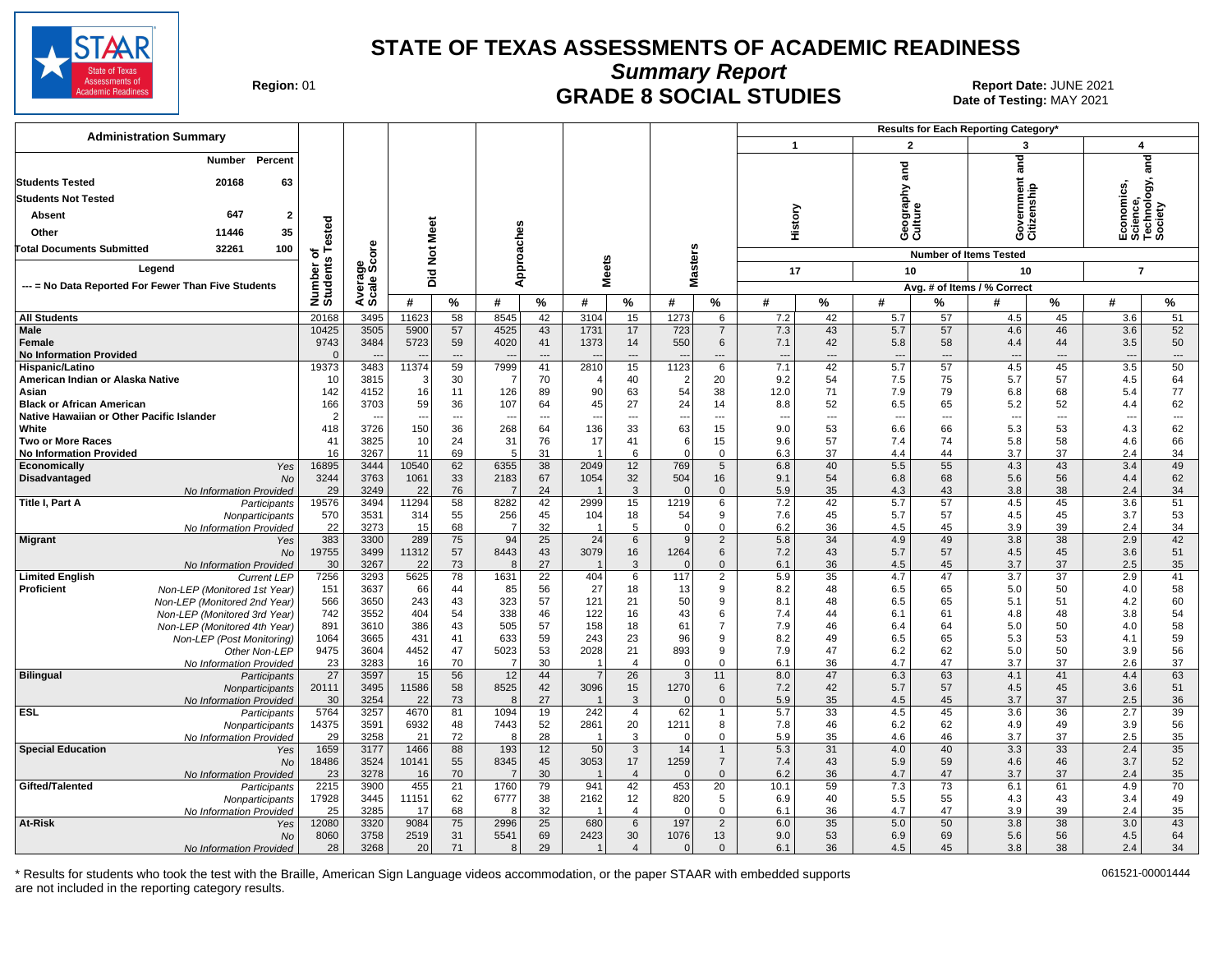

Date of Testing: MAY 2021

| Region: 01 |
|------------|
|------------|

#### **Summary Report** Region: 01 **Region: 01 CRADE 8 SCIENCE Date: JUNE 2021 Report Date: JUNE 2021**

| <b>Administration Summary</b>                                     |                      |                                  |                                |                      |                                  |                      |                |                                |                          |                                |                                 | Results for Each Reporting Category' |                  |                |                                 |                      |                                 |          |
|-------------------------------------------------------------------|----------------------|----------------------------------|--------------------------------|----------------------|----------------------------------|----------------------|----------------|--------------------------------|--------------------------|--------------------------------|---------------------------------|--------------------------------------|------------------|----------------|---------------------------------|----------------------|---------------------------------|----------|
|                                                                   |                      |                                  |                                |                      |                                  |                      |                |                                |                          |                                | $\mathbf{1}$                    |                                      |                  | $\overline{2}$ | 3                               |                      | $\overline{\mathbf{A}}$         |          |
| Percent<br>Number<br>18003<br>59                                  |                      |                                  |                                |                      |                                  |                      |                |                                |                          |                                |                                 |                                      | Motion,          |                | Space                           |                      | 혿                               |          |
| <b>Students Tested</b>                                            |                      |                                  |                                |                      |                                  |                      |                |                                |                          |                                | <u>ក្នុ</u>                     |                                      |                  | ergy           |                                 |                      |                                 |          |
| <b>Students Not Tested</b>                                        |                      |                                  |                                |                      |                                  |                      |                |                                |                          |                                |                                 |                                      |                  |                | 겯<br><b>ro</b>                  |                      | Organisms an<br>Environments    |          |
| 402<br>Absent<br>$\mathbf{1}$                                     |                      |                                  |                                |                      |                                  |                      |                |                                |                          |                                | Matter a<br>Energy              |                                      |                  | g် ⊡็          | arth                            |                      |                                 |          |
| Other<br>12153<br>40                                              |                      |                                  |                                |                      |                                  |                      |                |                                |                          |                                |                                 |                                      |                  | 군<br>이         | шī                              |                      |                                 |          |
| 30558<br>100<br><b>Total Documents Submitted</b>                  | Tested<br>৳          | Φ<br>ă                           | Not Meet                       |                      |                                  |                      |                |                                |                          |                                |                                 |                                      |                  |                | <b>Number of Items Tested</b>   |                      |                                 |          |
| Legend                                                            | Number o<br>Students |                                  |                                |                      | Approaches                       |                      | <b>Meets</b>   |                                | <b>Masters</b>           |                                |                                 |                                      |                  |                |                                 |                      |                                 |          |
|                                                                   |                      | Average<br>Scale Sc              | Did                            |                      |                                  |                      |                |                                |                          |                                | 11                              |                                      | 9                |                | 11                              |                      | 11                              |          |
| --- = No Data Reported For Fewer Than Five Students               |                      |                                  |                                |                      |                                  |                      |                |                                |                          |                                |                                 |                                      |                  |                | Avg. # of Items / % Correct     |                      |                                 |          |
|                                                                   |                      |                                  | #                              | %                    | #                                | $\%$                 | #              | %                              | #                        | %                              | #                               | $\%$                                 | #                | %              | #                               | ℅                    | #                               | $\%$     |
| <b>All Students</b>                                               | 18003                | 3669                             | 8092                           | 45                   | 9911                             | 55                   | 5232           | $\overline{29}$                | 2352                     | 13                             | 6.2                             | 56                                   | 4.5              | 50             | 6.2                             | 56                   | 6.2                             | 56       |
| <b>Male</b>                                                       | 9392<br>8610         | 367'                             | 4194                           | 45                   | 5198                             | 55                   | 2808           | 30                             | 1305                     | 14                             | 6.0                             | 55                                   | 4.5              | 51             | 6.3                             | 57                   | 6.2                             | 56<br>56 |
| Female<br><b>No Information Provided</b>                          |                      | 3667<br>$\overline{\phantom{a}}$ | 3897                           | 45<br>$---$          | 4713<br>$\overline{\phantom{a}}$ | 55<br>$\overline{a}$ | 2424           | 28<br>$\overline{\phantom{a}}$ | 1047                     | 12<br>$\overline{\phantom{a}}$ | 6.4<br>$\overline{\phantom{a}}$ | 58<br>$\overline{a}$                 | 4.4<br>---       | 49<br>---      | 6.0<br>$\overline{\phantom{a}}$ | 55<br>---            | 6.2<br>$\overline{\phantom{a}}$ | $\cdots$ |
| Hispanic/Latino                                                   | 17484                | 3659                             | 7965                           | 46                   | 9519                             | 54                   | 4971           | 28                             | 2192                     | 13                             | 6.2                             | 56                                   | 4.5              | 50             | 6.1                             | 56                   | 6.1                             | 56       |
| American Indian or Alaska Native                                  | 10                   | 3934                             | 3                              | 30                   | -7                               | 70                   |                | 40                             | 3                        | 30                             | 7.4                             | 67                                   | 4.9              | 54             | 7.0                             | 64                   | 7.6                             | 69       |
| Asian                                                             | 71                   | 4577                             | 5                              | $\overline{7}$       | 66                               | 93                   | 59             | 83                             | 47                       | 66                             | 9.5                             | 86                                   | 7.1              | 78             | 8.8                             | 80                   | 8.8                             | 80       |
| <b>Black or African American</b>                                  | 107                  | 3827                             | 32                             | 30                   | 75                               | 70                   | 45             | 42                             | 19                       | 18                             | 6.9                             | 63                                   | 5.0              | 55             | 6.8                             | 62                   | 6.8                             | 62       |
| Native Hawaiian or Other Pacific Islander<br>White                | $\overline{2}$       | --<br>3972                       | $\overline{\phantom{a}}$<br>71 | $\overline{a}$<br>25 | $\overline{\phantom{a}}$         | $-$<br>75            | $\overline{a}$ | $\overline{a}$                 | $\overline{\phantom{a}}$ | $\sim$<br>27                   | $\overline{a}$                  | ---                                  | $\sim$<br>5.3    | ---<br>59      | $\overline{\phantom{a}}$        | $\overline{a}$<br>64 | $\overline{\phantom{a}}$        | $\sim$   |
| <b>Two or More Races</b>                                          | 286<br>27            | 4098                             | 5                              | 19                   | 215<br>22                        | 81                   | 132<br>16      | 46<br>59                       | 78<br>11                 | 41                             | 7.3<br>7.6                      | 66<br>69                             | 5.7              | 64             | 7.1<br>7.7                      | 70                   | 7.4<br>8.4                      | 67<br>76 |
| <b>No Information Provided</b>                                    | 16                   | 3400                             | 11                             | 69                   | 5                                | 31                   | $\overline{4}$ | 25                             |                          | 6                              | 5.4                             | 49                                   | 3.8              | 42             | 5.1                             | 47                   | 4.7                             | 43       |
| Economically<br>Yes                                               | 15249                | 3611                             | 7464                           | 49                   | 7785                             | 51                   | 3829           | 25                             | 1602                     | 11                             | 6.0                             | 54                                   | 4.3              | 48             | 6.0                             | 54                   | 5.9                             | 54       |
| Disadvantaged<br><b>No</b>                                        | 2724                 | 3998                             | 606                            | 22                   | 2118                             | 78                   | 1396           | 51                             | 748                      | 27                             | 7.6                             | 69                                   | 5.4              | 61             | 7.3                             | 66                   | 7.4                             | 68       |
| No Information Provided                                           | 30                   | 3369                             | 22                             | 73                   | -8                               | 27                   |                | 23                             | $\mathcal{P}$            | $\overline{7}$                 | 5.2                             | 48                                   | 3.5              | 39             | 5.1                             | 46                   | 4.7                             | 42       |
| <b>Title I, Part A</b><br>Participants                            | 17684<br>296         | 3672<br>3536                     | 7906<br>170                    | 45<br>57             | 9778<br>126                      | 55<br>43             | 5159<br>67     | 29<br>23                       | 2325<br>26               | 13<br>9                        | 6.2<br>5.6                      | 57<br>51                             | 4.5<br>4.1       | 50<br>45       | 6.2<br>5.7                      | 56<br>52             | 6.2<br>5.7                      | 56<br>52 |
| Nonparticipants<br>No Information Provided                        | 23                   | 3394                             | 16                             | 70                   | - 7                              | 30                   | 6              | 26                             | $\overline{1}$           | $\overline{4}$                 | 5.3                             | 48                                   | 3.6              | 40             | 5.3                             | 48                   | 4.7                             | 43       |
| <b>Migrant</b><br>Yes                                             | 392                  | 3430                             | 241                            | 61                   | 151                              | 39                   | 57             | 15                             | $\overline{21}$          | 5                              | 5.1                             | 46                                   | $\overline{3.7}$ | 41             | 5.4                             | 49                   | 5.2                             | 47       |
| No                                                                | 17580                | 3675                             | 7830                           | 45                   | 9750                             | 55                   | 5168           | 29                             | 2329                     | 13                             | 6.2                             | 57                                   | 4.5              | 50             | 6.2                             | 56                   | 6.2                             | 56       |
| No Information Provided                                           | 31                   | 3387                             | 21                             | 68                   | 10                               | 32                   | $\overline{7}$ | 23                             | $\overline{2}$           | 6                              | 5.3                             | 48                                   | 3.5              | 39             | 5.2                             | 48                   | 4.8                             | 44       |
| <b>Limited English</b><br><b>Current LEP</b><br><b>Proficient</b> | 6577                 | 3401                             | 4314                           | 66<br>27             | 2263                             | 34                   | 824            | 13<br>47                       | 261                      | $\overline{4}$                 | 5.1<br>7.7                      | 46<br>70                             | 3.7              | 41             | 5.2                             | 47                   | 5.0                             | 46<br>67 |
| Non-LEP (Monitored 1st Year)<br>Non-LEP (Monitored 2nd Year)      | 146<br>512           | 3946<br>3903                     | 39<br>126                      | 25                   | 107<br>386                       | 73<br>75             | 68<br>215      | 42                             | 30<br>93                 | 21<br>18                       | 7.4                             | 67                                   | 5.3<br>5.2       | 59<br>58       | 6.9<br>6.9                      | 63<br>63             | 7.3<br>7.1                      | 65       |
| Non-LEP (Monitored 3rd Year)                                      | 691                  | 3785                             | 232                            | 34                   | 459                              | 66                   | 238            | 34                             | 94                       | 14                             | 6.8                             | 62                                   | 4.9              | 54             | 6.6                             | 60                   | 6.7                             | 61       |
| Non-LEP (Monitored 4th Year)                                      | 848                  | 3873                             | 237                            | 28                   | 611                              | 72                   | 346            | 41                             | 164                      | 19                             | 7.1                             | 65                                   | 5.2              | 58             | 6.9                             | 63                   | 7.0                             | 63       |
| Non-LEP (Post Monitoring)                                         | 1079                 | 3964                             | 251                            | 23                   | 828                              | 77                   | 503            | 47                             | 260                      | 24                             | 7.5                             | 68                                   | 5.3              | 59             | 7.2                             | 65                   | 7.4                             | 67       |
| Other Non-LEP                                                     | 8126                 | 3797                             | 2877                           | 35                   | 5249                             | 65                   | 3032           | 37                             | 1448                     | 18                             | 6.7                             | 61                                   | 4.8              | 54             | 6.7                             | 61                   | 6.7                             | 61       |
| No Information Provided                                           | 24                   | 3440                             | 16                             | 67                   | 8                                | 33                   | 6              | 25                             | $\overline{2}$           | 8                              | 5.2                             | 47                                   | 3.8              | 43             | 5.5                             | 50                   | 5.0                             | 45<br>67 |
| <b>Bilingual</b><br>Participants<br>Nonparticipants               | 25<br>17948          | 3859<br>3670                     | 10<br>8060                     | 40<br>45             | 15<br>9888                       | 60<br>55             | 10<br>5216     | 40<br>29                       | 2347                     | 16<br>13                       | 6.7<br>6.2                      | 61<br>56                             | 5.0<br>4.5       | 56<br>50       | 6.6<br>6.2                      | 60<br>56             | 7.4<br>6.2                      | 56       |
| No Information Provided                                           | 30                   | 3375                             | 22                             | 73                   | 8                                | 27                   | 6              | 20                             | $\overline{1}$           | 3                              | 5.2                             | 47                                   | 3.5              | 39             | 5.2                             | 47                   | 4.8                             | 43       |
| <b>ESL</b><br>Participants                                        | 5776                 | 3385                             | 3873                           | 67                   | 1903                             | 33                   | 674            | 12                             | 208                      | $\overline{4}$                 | 5.0                             | 46                                   | 3.6              | 40             | 5.1                             | 46                   | 5.0                             | 45       |
| Nonparticipants                                                   | 12198                | 3805                             | 4198                           | 34                   | 8000                             | 66                   | 4552           | 37                             | 2143                     | 18                             | 6.8                             | 62                                   | 4.9              | 54             | 6.7                             | 61                   | 6.7                             | 61       |
| No Information Provided                                           | 29                   | 3402                             | 21                             | 72                   | -8                               | 28                   | 6              | 21                             |                          | 3                              | 5.3                             | 48                                   | 3.6              | 39             | 5.3                             | 48                   | 4.8                             | 44       |
| <b>Special Education</b><br>Yes                                   | 1576                 | 3189                             | 1310                           | 83                   | 266                              | 17                   | 72             | 5                              | 23                       | $\overline{1}$                 | 4.0                             | 36<br>58                             | 3.0              | 33             | 4.4                             | 40                   | 4.2                             | 38       |
| <b>No</b><br>No Information Provided                              | 16403<br>24          | 3716<br>3435                     | 6766<br>16                     | 41<br>67             | 9637<br>-8                       | 59<br>33             | 5154<br>6      | 31<br>25                       | 2327                     | 14<br>8                        | 6.4<br>5.3                      | 48                                   | 4.6<br>3.8       | 51<br>42       | 6.3<br>5.5                      | 58<br>50             | 6.4<br>4.9                      | 58<br>45 |
| Gifted/Talented<br>Participants                                   | 2131                 | 4288                             | 161                            | 8                    | 1970                             | 92                   | 1528           | 72                             | 957                      | 45                             | 8.6                             | 78                                   | 6.3              | 70             | 8.3                             | 75                   | 8.4                             | 77       |
| Nonparticipants                                                   | 15846                | 3587                             | 7913                           | 50                   | 7933                             | 50                   | 3698           | 23                             | 1394                     | 9                              | 5.9                             | 53                                   | 4.2              | 47             | 5.9                             | 54                   | 5.9                             | 53       |
| No Information Provided                                           | 26                   | 3380                             | 18                             | 69                   | -8                               | 31                   | 6              | 23                             | -1                       | $\overline{4}$                 | 5.2                             | 47                                   | 3.5              | 39             | 5.2                             | 48                   | 4.7                             | 43       |
| At-Risk<br>Yes                                                    | 11122                | 3440                             | 6908                           | 62                   | 4214                             | $\overline{38}$      | 1493           | 13                             | 452                      | $\overline{4}$                 | 5.2                             | 47                                   | $\overline{3.8}$ | 42             | 5.4                             | 49                   | 5.3                             | 48       |
| <b>No</b>                                                         | 6852                 | 4044<br>3345                     | 1163                           | 17<br>72             | 5689<br>8                        | 83<br>28             | 3733<br>6      | 54<br>21                       | 1899<br>$\overline{1}$   | 28<br>3                        | 7.8<br>5.2                      | 71<br>47                             | 5.6              | 62<br>37       | 7.5                             | 68<br>46             | 7.7<br>4.6                      | 70<br>41 |
| No Information Provided                                           | 29                   |                                  | 21                             |                      |                                  |                      |                |                                |                          |                                |                                 |                                      | 3.3              |                | 5.1                             |                      |                                 |          |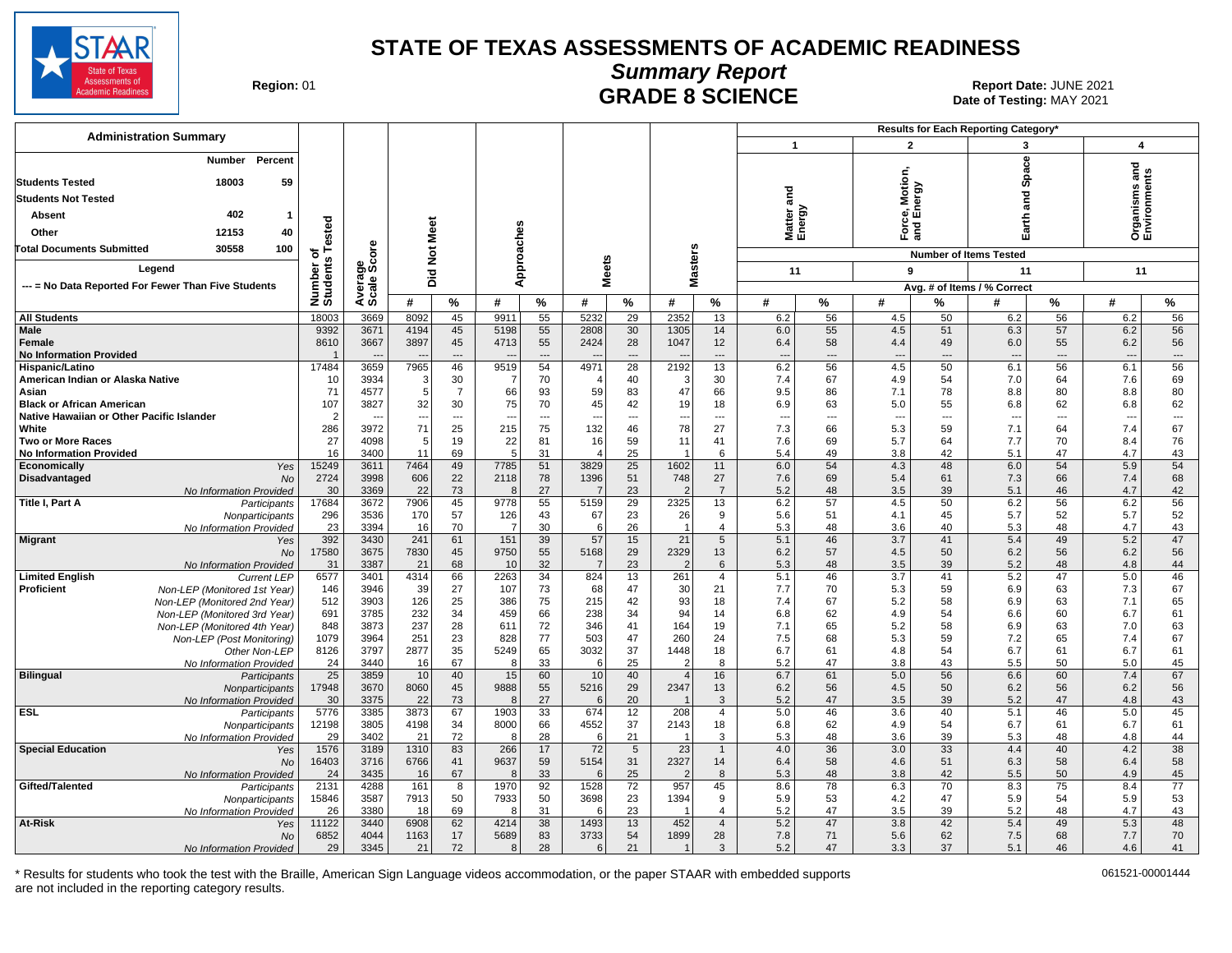

### **STATE OF TEXAS ASSESSMENTS OF ACADEMIC READINESS Combined Summary Report**

**Region: 01** 

**GRADE 3 READING** Report Date: JUNE 2021

| Legend<br>--- = No Data Reported For Fewer Than Five Students |                              | <b>STAAR</b>   |            |                              | <b>STAAR Spanish</b>  |                          |                              | <b>TOTAL</b>   |                 |
|---------------------------------------------------------------|------------------------------|----------------|------------|------------------------------|-----------------------|--------------------------|------------------------------|----------------|-----------------|
|                                                               | Number of<br>Students Tested |                | Approaches | Number of<br>Students Tested | Approaches            |                          | Number of<br>Students Tested |                | Approaches      |
|                                                               |                              | #              | %          |                              | #                     | %                        |                              | #              | %               |
| <b>All Students</b>                                           | 19719                        | 11287          | 57         | 1898                         | 778                   | 41                       | 21617                        | 12065          | 56              |
| <b>Male</b>                                                   | 10040                        | 5430           | 54         | 981                          | 354                   | $\overline{36}$          | 11021                        | 5784           | 52              |
| Female                                                        | 9676                         | 5855           | 61         | 917                          | 424                   | 46                       | 10593                        | 6279           | 59              |
| <b>No Information Provided</b>                                | 3                            |                |            | $\mathbf 0$                  |                       |                          | 3                            |                |                 |
| Hispanic/Latino                                               | 18827                        | 10672          | 57         | 1891                         | 774                   | 41                       | 20718                        | 11446          | 55              |
| American Indian or Alaska Native                              | 10                           | 4              | 40         | 0                            | ---                   | ---                      | 10                           | 4              | 40              |
| Asian                                                         | 104                          | 83             | 80         | 0                            | $\overline{a}$        | $\overline{a}$           | 104                          | 83             | 80              |
| <b>Black or African American</b>                              | 279                          | 161            | 58         | $\mathbf 0$                  | ---                   | $\overline{a}$           | 279                          | 161            | 58              |
| Native Hawaiian or Other Pacific Islander                     | 6                            | 5              | 83         | 0                            | $\sim$                | $\overline{a}$           | 6                            | 5              | 83              |
| White                                                         | 434                          | 313            | 72         | 6                            | 4                     | 67                       | 440                          | 317            | 72              |
| <b>Two or More Races</b>                                      | 48                           | 43             | 90         | $\Omega$                     | $\overline{a}$        | $\overline{a}$           | 48                           | 43             | 90              |
| <b>No Information Provided</b>                                | 11                           | 6              | 55         | 1                            |                       |                          | 12                           | 6              | 50              |
| Economically<br>Yes                                           | 16710                        | 8856           | 53         | 1832                         | 748                   | 41                       | 18542                        | 9604           | 52              |
| <b>Disadvantaged</b><br><b>No</b>                             | 2995                         | 2424           | 81         | 64                           | 29                    | 45                       | 3059                         | 2453           | 80              |
| No Information Provided<br>Title I, Part A                    | 14<br>18973                  | 7<br>10838     | 50<br>57   | 2<br>1868                    | $\overline{a}$<br>763 | $\overline{a}$<br>41     | 16<br>20841                  | 8<br>11601     | 50<br>56        |
| Participants<br>Nonparticipants                               | 732                          | 442            | 60         | 28                           | 14                    | 50                       | 760                          | 456            | 60              |
|                                                               | 14                           | 7              | 50         | 2                            | $\overline{a}$        | $\overline{a}$           | 16                           | 8              | 50              |
| No Information Provided<br><b>Migrant</b><br>Yes              | 364                          | 141            | 39         | 44                           | $\overline{15}$       | $\overline{34}$          | 408                          | 156            | $\overline{38}$ |
| No                                                            | 19334                        | 11138          | 58         | 1852                         | 762                   | 41                       | 21186                        | 11900          | 56              |
| No Information Provided                                       | 21                           | 8              | 38         | 2                            |                       |                          | 23                           | 9              | 39              |
| <b>Limited English</b><br><b>Current LEP</b>                  | 8550                         | 4029           | 47         | 1880                         | 766                   | 41                       | 10430                        | 4795           | 46              |
| Proficient<br>Non-LEP (Monitored 1st Year)                    | 116                          | 106            | 91         | 2                            | ---                   | $\overline{a}$           | 118                          | 107            | 91              |
| Non-LEP (Monitored 2nd Year)                                  | 690                          | 596            | 86         | 1                            | $\overline{a}$        | $\overline{a}$           | 691                          | 597            | 86              |
| Non-LEP (Monitored 3rd Year)                                  | 6                            | 2              | 33         | $\mathbf 0$                  | $\overline{a}$        | $\sim$                   | 6                            | 2              | 33              |
| Non-LEP (Monitored 4th Year)                                  | 0                            | ---            | ---        | $\mathbf 0$                  | $\overline{a}$        | $\overline{a}$           | 0                            | …              | $\overline{a}$  |
| Non-LEP (Post Monitoring)                                     | 0                            | ---            | ---        | 0                            | $\overline{a}$        | $\overline{a}$           | 0                            | ---            | ---             |
| Other Non-LEP                                                 | 10336                        | 6547           | 63         | 14                           | 10                    | 71                       | 10350                        | 6557           | 63              |
| No Information Provided                                       | 21                           | $\overline{7}$ | 33         | 1                            |                       |                          | 22                           | $\overline{7}$ | 32              |
| <b>Bilingual</b><br>Participants                              | 6890                         | 3252           | 47         | 1863                         | 761                   | 41                       | 8753                         | 4013           | 46              |
| Nonparticipants                                               | 12807                        | 8026           | 63         | 32                           | 16                    | 50                       | 12839                        | 8042           | 63              |
| No Information Provided                                       | 22                           | 9              | 41         | 3                            | $\overline{a}$        | $\overline{\phantom{a}}$ | 25                           | 10             | 40              |
| ESL<br>Participants                                           | 136                          | 67             | 49         | 1                            | $\sim$                | $\overline{a}$           | 137                          | 68             | 50              |
| Nonparticipants                                               | 19557                        | 11210          | 57         | 1893                         | 776                   | 41                       | 21450                        | 11986          | 56              |
| No Information Provided                                       | 26                           | 10             | 38         | 4                            | $\overline{a}$        |                          | 30                           | 11             | 37              |
| <b>Special Education</b><br>Yes                               | 1991                         | 462            | 23         | 145                          | 25                    | 17                       | 2136                         | 487            | $\overline{23}$ |
| No                                                            | 17710                        | 10818          | 61         | 1750                         | 752                   | 43                       | 19460                        | 11570          | 59              |
| No Information Provided                                       | 18                           | $\overline{7}$ | 39         | 3                            | $\overline{a}$        | $\overline{a}$           | 21                           | 8              | 38              |
| Gifted/Talented<br>Participants                               | 1850                         | 1698           | 92         | 86                           | 73                    | 85                       | 1936                         | 1771           | 91              |
| Nonparticipants                                               | 17849                        | 9581           | 54         | 1810                         | 704                   | 39                       | 19659                        | 10285          | 52              |
| No Information Provided                                       | 20                           | 8              | 40         | 2                            | $\sim$                | $\overline{a}$           | 22                           | 9              | 41              |
| At-Risk<br>Yes                                                | 13411                        | 6393           | 48         | 1880                         | 769                   | 41                       | 15291                        | 7162           | 47              |
| No                                                            | 6289                         | 4886           | 78         | 17                           | 9                     | 53                       | 6306                         | 4895           | 78              |
| No Information Provided                                       | 19                           | 8              | 42         | $\mathbf{1}$                 | $\sim$                |                          | 20                           | 8              | 40              |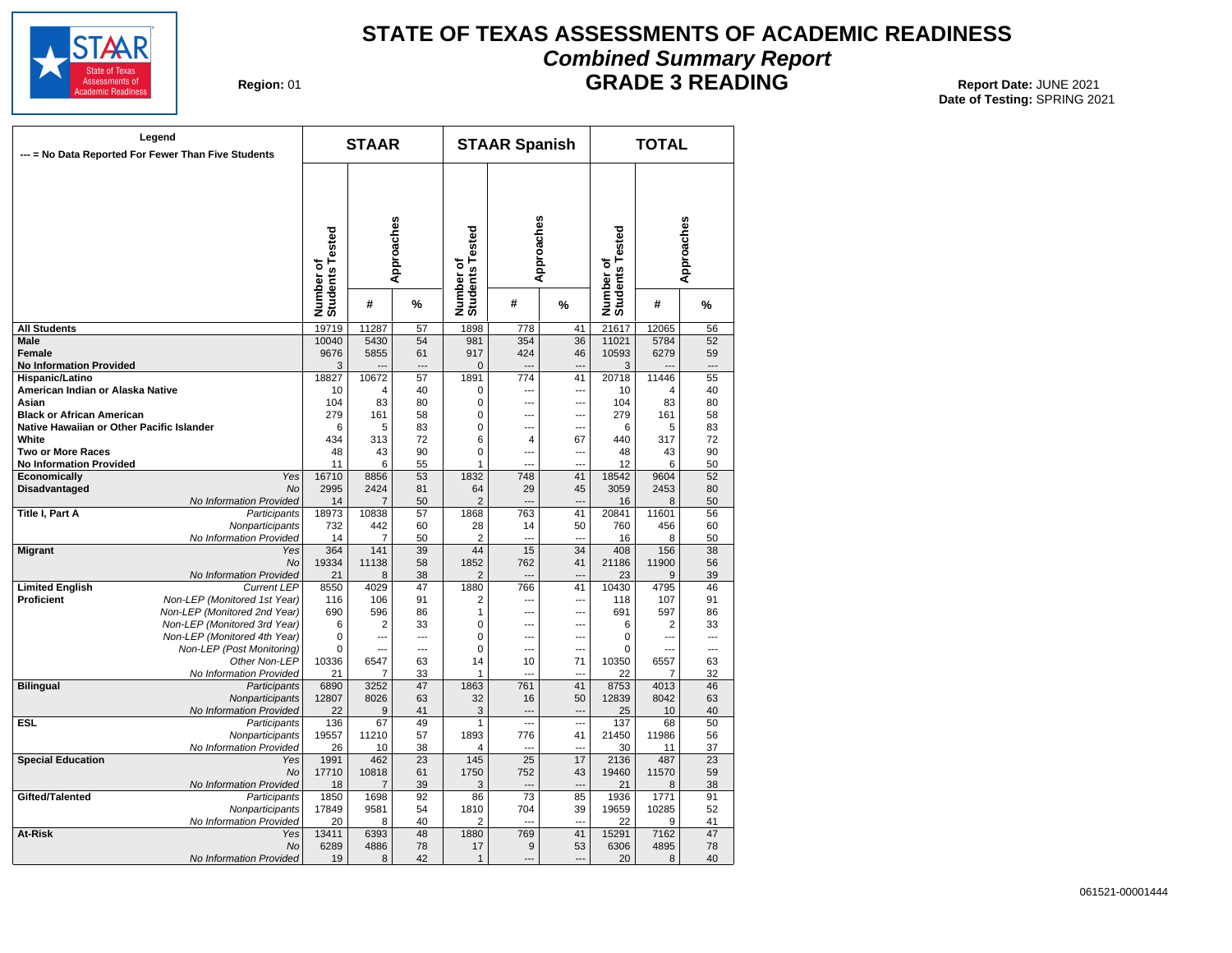

#### **STATE OF TEXAS ASSESSMENTS OF ACADEMIC READINESS Combined Summary Report GRADE 3 MATHEMATICS** Report Date: JUNE 2021

**Region: 01** 

|                                           | Legend<br>--- = No Data Reported For Fewer Than Five Students |                              | <b>STAAR</b>           |                |                              | <b>STAAR Spanish</b> |                          |                              | <b>TOTAL</b> |                |
|-------------------------------------------|---------------------------------------------------------------|------------------------------|------------------------|----------------|------------------------------|----------------------|--------------------------|------------------------------|--------------|----------------|
|                                           |                                                               | Number of<br>Students Tested |                        | Approaches     | Number of<br>Students Tested | Approaches           |                          | Number of<br>Students Tested |              | Approaches     |
|                                           |                                                               |                              | #                      | %              |                              | #                    | %                        |                              | #            | %              |
| <b>All Students</b>                       |                                                               | 21391                        | 9324                   | 44             | 337                          | 65                   | 19                       | 21728                        | 9389         | 43             |
| Male                                      |                                                               | 10897                        | 4937                   | 45             | 174                          | 35                   | $\overline{20}$          | 11071                        | 4972         | 45             |
| <b>Female</b>                             |                                                               | 10491                        | 4387                   | 42             | 163                          | 30                   | 18                       | 10654                        | 4417         | 41             |
| <b>No Information Provided</b>            |                                                               | 3                            |                        | $---$          | $\mathbf{0}$                 | $\overline{a}$       |                          | 3                            |              | ---            |
| Hispanic/Latino                           |                                                               | 20495                        | 8804                   | 43             | 333                          | 65                   | 20                       | 20828                        | 8869         | 43             |
| American Indian or Alaska Native          |                                                               | 10                           | 6                      | 60             | 0                            | $\overline{a}$       | ---                      | 10                           | 6            | 60             |
| Asian                                     |                                                               | 103                          | 85                     | 83             | 0                            | ---                  | ---                      | 103                          | 85           | 83             |
| <b>Black or African American</b>          |                                                               | 280                          | 114                    | 41             | $\mathbf 0$                  | $\sim$               | $\sim$                   | 280                          | 114          | 41             |
| Native Hawaiian or Other Pacific Islander |                                                               | 6                            | 5                      | 83             | $\mathbf 0$                  | $\overline{a}$       | ---                      | 6                            | 5            | 83             |
| White                                     |                                                               | 436                          | 271                    | 62             | 3                            | $\overline{a}$       | ---                      | 439                          | 271          | 62             |
| <b>Two or More Races</b>                  |                                                               | 49                           | 35                     | 71             | $\mathbf 0$                  | $\overline{a}$       | ---                      | 49                           | 35           | 71             |
| <b>No Information Provided</b>            |                                                               | 12                           | 4                      | 33             | 1                            | $\sim$               | $\sim$                   | 13                           | 4            | 31             |
| Economically                              | Yes                                                           | 18338                        | 7249                   | 40             | 304                          | 52                   | 17                       | 18642                        | 7301         | 39             |
| <b>Disadvantaged</b>                      | No                                                            | 3038<br>15                   | 2071<br>$\overline{4}$ | 68<br>27       | 31<br>$\overline{2}$         | 12<br>$\overline{a}$ | 39                       | 3069<br>17                   | 2083<br>5    | 68<br>29       |
| Title I, Part A                           | No Information Provided<br>Participants                       | 20641                        | 8978                   | 43             | 313                          | 56                   | 18                       | 20954                        | 9034         | 43             |
|                                           | Nonparticipants                                               | 735                          | 342                    | 47             | 22                           | 8                    | 36                       | 757                          | 350          | 46             |
|                                           | No Information Provided                                       | 15                           | 4                      | 27             | $\overline{2}$               | ---                  | $\overline{\phantom{a}}$ | 17                           | 5            | 29             |
| <b>Migrant</b>                            | Yes                                                           | 409                          | 121                    | 30             | $\overline{4}$               | $\overline{a}$       | $\overline{\phantom{a}}$ | 413                          | 122          | 30             |
|                                           | <b>No</b>                                                     | 20960                        | 9197                   | 44             | 331                          | 63                   | 19                       | 21291                        | 9260         | 43             |
|                                           | No Information Provided                                       | 22                           | 6                      | 27             | $\overline{2}$               | $\sim$               |                          | 24                           | 7            | 29             |
| <b>Limited English</b>                    | <b>Current LEP</b>                                            | 10154                        | 3611                   | 36             | 329                          | 63                   | 19                       | 10483                        | 3674         | 35             |
| <b>Proficient</b>                         | Non-LEP (Monitored 1st Year)                                  | 116                          | 92                     | 79             | $\overline{2}$               | $\overline{a}$       | $\overline{a}$           | 118                          | 92           | 78             |
|                                           | Non-LEP (Monitored 2nd Year)                                  | 692                          | 499                    | 72             | 0                            | $\overline{a}$       | $\overline{a}$           | 692                          | 499          | 72             |
|                                           | Non-LEP (Monitored 3rd Year)                                  | 5                            | 1                      | 20             | 0                            | $\overline{a}$       | ---                      | 5                            | 1            | 20             |
|                                           | Non-LEP (Monitored 4th Year)                                  | 0                            | ---                    | ---            | $\mathbf 0$                  | ---                  | $\overline{a}$           | 0                            | ---          | ---            |
|                                           | Non-LEP (Post Monitoring)                                     | 0                            | ---                    | $\overline{a}$ | 0                            | ---                  | ---                      | 0                            | ---          | $\overline{a}$ |
|                                           | Other Non-LEP                                                 | 10401                        | 5116                   | 49             | 5                            | $\overline{2}$       | 40                       | 10406                        | 5118         | 49             |
|                                           | No Information Provided                                       | 23                           | 5                      | 22             | 1                            | ---                  |                          | 24                           | 5            | 21             |
| <b>Bilingual</b>                          | Participants                                                  | 8481                         | 3017                   | 36             | 311                          | 58                   | 19                       | 8792                         | 3075         | 35             |
|                                           | Nonparticipants                                               | 12886                        | 6302                   | 49             | 24                           | 6                    | 25                       | 12910                        | 6308         | 49             |
|                                           | No Information Provided                                       | 24                           | 5                      | 21             | $\overline{2}$               | $\overline{a}$       | $\overline{a}$           | 26                           | 6            | 23             |
| <b>ESL</b>                                | Participants                                                  | 138                          | 62                     | 45             | $\mathbf{1}$                 | $\overline{a}$       | $\overline{a}$           | 139                          | 62           | 45             |
|                                           | Nonparticipants                                               | 21224                        | 9254                   | 44             | 333                          | 64                   | 19                       | 21557                        | 9318         | 43             |
|                                           | No Information Provided                                       | 29                           | 8                      | 28             | 3                            | $\overline{a}$       | ---                      | 32                           | 9            | 28             |
| <b>Special Education</b>                  | Yes                                                           | 2137                         | 388                    | 18             | 18                           | $\overline{1}$       | 6                        | 2155                         | 389          | 18             |
|                                           | No                                                            | 19234                        | 8931                   | 46             | 317                          | 63                   | 20                       | 19551                        | 8994         | 46             |
| Gifted/Talented                           | No Information Provided                                       | 20                           | 5<br>1626              | 25             | $\overline{\mathbf{c}}$      | ---<br>3             |                          | 22                           | 6<br>1629    | 27             |
|                                           | Participants<br>Nonparticipants                               | 1933<br>19437                | 7692                   | 84<br>40       | 6<br>329                     | 61                   | 50<br>19                 | 1939<br>19766                | 7753         | 84<br>39       |
|                                           | No Information Provided                                       | 21                           | 6                      | 29             | 2                            | $\overline{a}$       | ---                      | 23                           | 7            | 30             |
| At-Risk                                   | Yes                                                           | 15073                        | 5375                   | 36             | 324                          | 63                   | 19                       | 15397                        | 5438         | 35             |
|                                           | No                                                            | 6298                         | 3944                   | 63             | 12                           | $\overline{2}$       | 17                       | 6310                         | 3946         | 63             |
|                                           | No Information Provided                                       | 20                           | 5                      | 25             | $\mathbf{1}$                 | ---                  | $\overline{a}$           | 21                           | 5            | 24             |
|                                           |                                                               |                              |                        |                |                              |                      |                          |                              |              |                |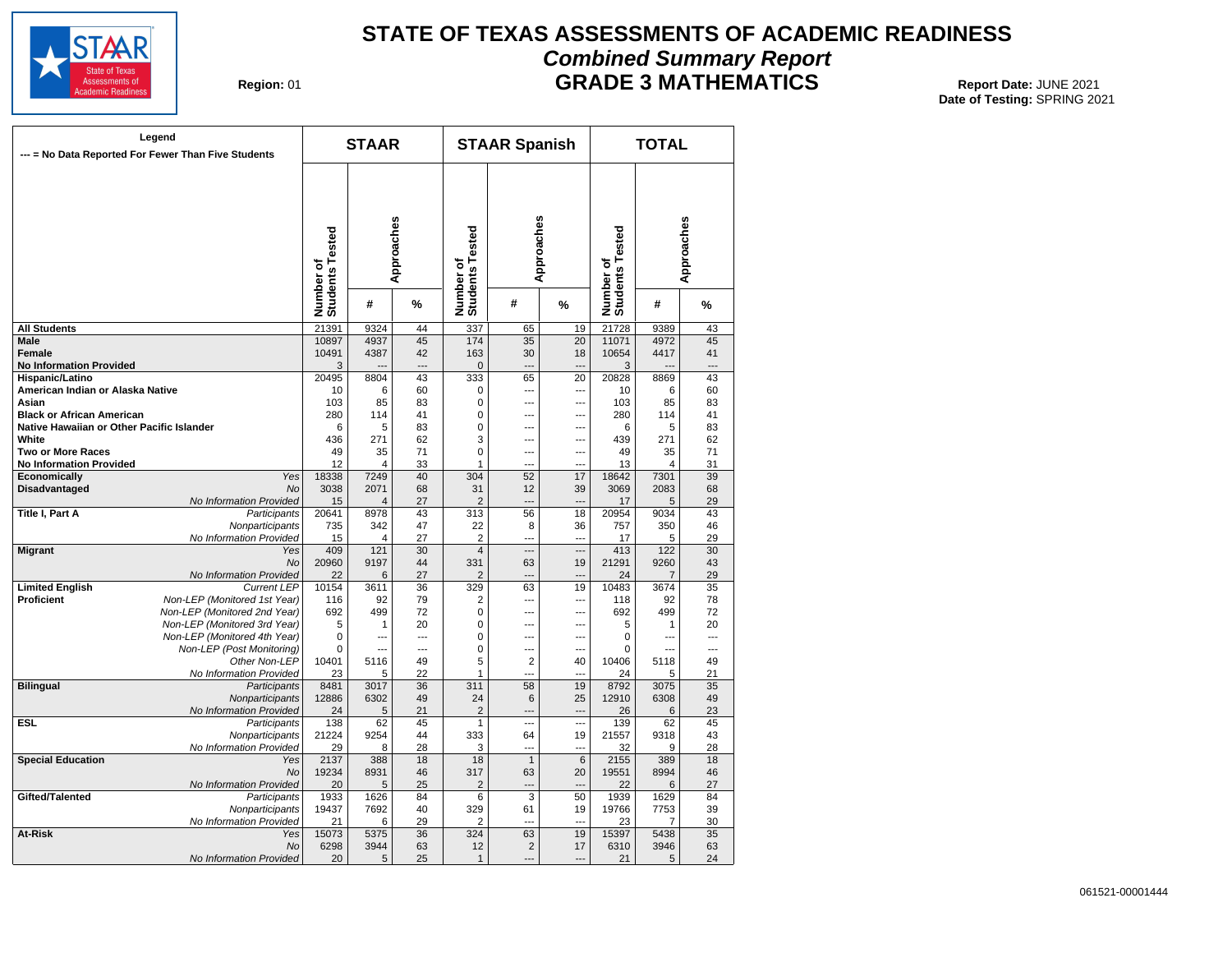

#### **STATE OF TEXAS ASSESSMENTS OF ACADEMIC READINESS Combined Summary Report**

**Region: 01** 

**GRADE 4 READING** Report Date: JUNE 2021

|                                             | Legend<br>--- = No Data Reported For Fewer Than Five Students |                              | <b>STAAR</b>           |                 |                              | <b>STAAR Spanish</b>  |                                  |                              | <b>TOTAL</b>   |             |
|---------------------------------------------|---------------------------------------------------------------|------------------------------|------------------------|-----------------|------------------------------|-----------------------|----------------------------------|------------------------------|----------------|-------------|
|                                             |                                                               | Number of<br>Students Tested |                        | Approaches      | Number of<br>Students Tested |                       | Approaches                       | Number of<br>Students Tested |                | Approaches  |
|                                             |                                                               |                              | #                      | %               |                              | #                     | %                                |                              | #              | %           |
| <b>All Students</b>                         |                                                               | 19099                        | 10675                  | 56              | 1663                         | 618                   | 37                               | 20762                        | 11293          | 54          |
| Male                                        |                                                               | 9756                         | 5085                   | 52              | 857                          | 294                   | 34                               | 10613                        | 5379           | 51          |
| <b>Female</b>                               |                                                               | 9343                         | 5590                   | 60              | 806                          | 324                   | 40                               | 10149                        | 5914           | 58          |
| <b>No Information Provided</b>              |                                                               | $\overline{0}$               |                        | $---$           | $\overline{0}$               | $\overline{a}$        | $\overline{a}$                   | $\mathbf 0$                  |                | ---         |
| Hispanic/Latino                             |                                                               | 18465                        | 10236                  | 55              | 1656                         | 614                   | 37                               | 20121                        | 10850          | 54          |
| American Indian or Alaska Native            |                                                               | 5                            | 0                      | $\mathbf 0$     | 0                            | $\sim$                | ---                              | 5                            | 0              | $\mathbf 0$ |
| Asian<br><b>Black or African American</b>   |                                                               | 100<br>154                   | 85<br>95               | 85<br>62        | 1<br>$\mathbf 0$             | $\overline{a}$<br>--- | $\overline{a}$<br>$\overline{a}$ | 101<br>154                   | 85<br>95       | 84<br>62    |
| Native Hawaiian or Other Pacific Islander   |                                                               | 4                            | $\overline{a}$         | $\overline{a}$  | 0                            | ---                   | $\overline{a}$                   | $\overline{4}$               | $\overline{a}$ | ---         |
| White                                       |                                                               | 342                          | 239                    | 70              | 5                            | 3                     | 60                               | 347                          | 242            | 70          |
| <b>Two or More Races</b>                    |                                                               | 23                           | 18                     | 78              | $\mathbf 0$                  | ---                   | $\overline{a}$                   | 23                           | 18             | 78          |
| <b>No Information Provided</b>              |                                                               | 6                            | 1                      | 17              | 1                            |                       | ---                              | 7                            | 2              | 29          |
| Economically                                | Yes                                                           | 16258                        | 8483                   | 52              | 1615                         | 592                   | 37                               | 17873                        | 9075           | 51          |
| <b>Disadvantaged</b>                        | No                                                            | 2835                         | 2191                   | 77              | 47                           | 25                    | 53                               | 2882                         | 2216           | 77          |
|                                             | No Information Provided                                       | 6                            | $\overline{1}$         | 17              | $\mathbf{1}$                 | $\overline{a}$        | $\overline{a}$                   | $\overline{7}$               | $\overline{2}$ | 29          |
| Title I, Part A                             | Participants                                                  | 18466                        | 10321                  | 56              | 1648                         | 613                   | 37                               | 20114                        | 10934          | 54          |
|                                             | Nonparticipants                                               | 627                          | 353                    | 56              | 15                           | 5                     | 33                               | 642                          | 358            | 56          |
|                                             | No Information Provided                                       | 6                            | 1                      | 17              | 0                            | ---                   | $\overline{a}$                   | 6                            | 1              | 17          |
| <b>Migrant</b>                              | Yes                                                           | 414                          | 150                    | $\overline{36}$ | 43                           | $\overline{9}$        | $\overline{21}$                  | 457                          | 159            | 35          |
|                                             | <b>No</b>                                                     | 18673                        | 10523                  | 56              | 1619                         | 608                   | 38                               | 20292                        | 11131          | 55          |
|                                             | No Information Provided                                       | 12<br>8263                   | $\overline{2}$<br>3650 | 17<br>44        | $\mathbf{1}$<br>1652         | $\overline{a}$<br>613 | ---<br>$\overline{37}$           | 13<br>9915                   | 3<br>4263      | 23<br>43    |
| <b>Limited English</b><br><b>Proficient</b> | <b>Current LEP</b><br>Non-LEP (Monitored 1st Year)            | 285                          | 251                    | 88              | 1                            | $\overline{a}$        | ---                              | 286                          | 252            | 88          |
|                                             | Non-LEP (Monitored 2nd Year)                                  | 404                          | 336                    | 83              | 0                            | $\overline{a}$        | $\overline{a}$                   | 404                          | 336            | 83          |
|                                             | Non-LEP (Monitored 3rd Year)                                  | 624                          | 534                    | 86              | $\mathbf 0$                  | $\overline{a}$        | ---                              | 624                          | 534            | 86          |
|                                             | Non-LEP (Monitored 4th Year)                                  | 8                            | 4                      | 50              | $\overline{0}$               | ---                   | ---                              | 8                            | 4              | 50          |
|                                             | Non-LEP (Post Monitoring)                                     | 0                            | $\sim$                 | $\sim$          | 0                            | $\sim$                | $\overline{a}$                   | $\mathbf 0$                  | $\overline{a}$ | ---         |
|                                             | Other Non-LEP                                                 | 9505                         | 5898                   | 62              | 9                            | 3                     | 33                               | 9514                         | 5901           | 62          |
|                                             | No Information Provided                                       | 10                           | 2                      | 20              | 1                            | $\overline{a}$        | ---                              | 11                           | 3              | 27          |
| <b>Bilingual</b>                            | Participants                                                  | 6654                         | 2961                   | 44              | 1633                         | 610                   | 37                               | 8287                         | 3571           | 43          |
|                                             | Nonparticipants                                               | 12432                        | 7712                   | 62              | 29                           | 7                     | 24                               | 12461                        | 7719           | 62          |
|                                             | No Information Provided                                       | 13                           | $\overline{2}$         | 15              | $\mathbf{1}$                 | $\overline{a}$        | $\sim$                           | 14                           | 3              | 21          |
| <b>ESL</b>                                  | Participants                                                  | 116                          | 66                     | 57              | 0                            | $\overline{a}$        | $\overline{a}$                   | 116                          | 66             | 57          |
|                                             | Nonparticipants                                               | 18971                        | 10607                  | 56<br>17        | 1662<br>1                    | 617<br>$\overline{a}$ | 37<br>---                        | 20633<br>13                  | 11224<br>3     | 54          |
| <b>Special Education</b>                    | No Information Provided<br>Yes                                | 12<br>1995                   | 2<br>389               | 19              | 123                          | $\overline{9}$        | $\overline{7}$                   | 2118                         | 398            | 23<br>19    |
|                                             | No                                                            | 17096                        | 10284                  | 60              | 1539                         | 608                   | 40                               | 18635                        | 10892          | 58          |
|                                             | No Information Provided                                       | 8                            | $\overline{2}$         | 25              | $\mathbf{1}$                 |                       | $\overline{a}$                   | 9                            | 3              | 33          |
| Gifted/Talented                             | Participants                                                  | 2088                         | 1935                   | 93              | 77                           | 73                    | 95                               | 2165                         | 2008           | 93          |
|                                             | Nonparticipants                                               | 17003                        | 8739                   | 51              | 1585                         | 544                   | 34                               | 18588                        | 9283           | 50          |
|                                             | No Information Provided                                       | 8                            | 1                      | 13              | 1                            | $\sim$                | ---                              | 9                            | 2              | 22          |
| <b>At-Risk</b>                              | Yes                                                           | 13098                        | 6081                   | 46              | 1651                         | 612                   | $\overline{37}$                  | 14749                        | 6693           | 45          |
|                                             | <b>No</b>                                                     | 5995                         | 4593                   | 77              | 11                           | 5                     | 45                               | 6006                         | 4598           | 77          |
|                                             | No Information Provided                                       | 6                            | $\mathbf{1}$           | 17              | $\mathbf{1}$                 | $\sim$                | $\sim$                           | $\overline{7}$               | 2              | 29          |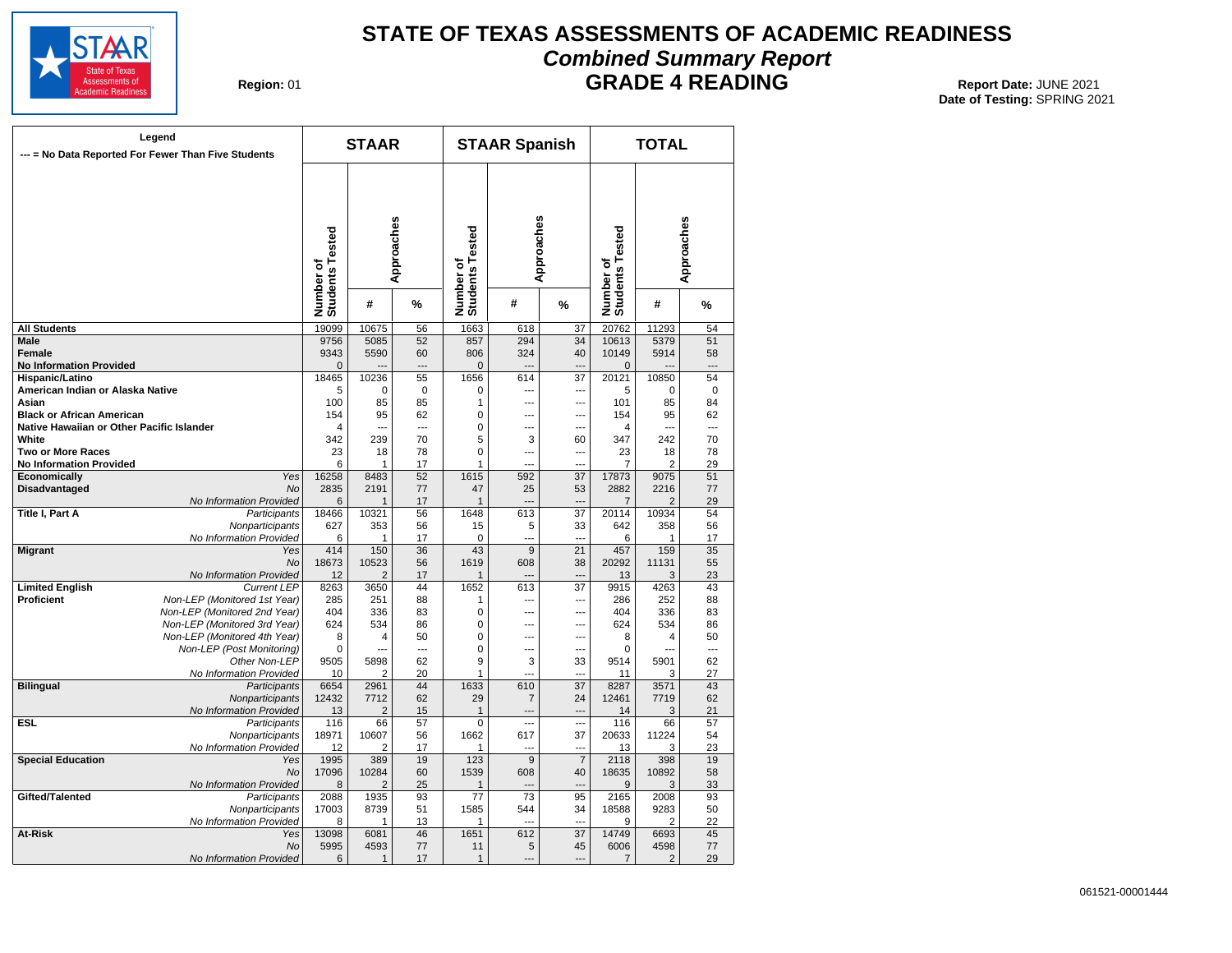

#### **STATE OF TEXAS ASSESSMENTS OF ACADEMIC READINESS Combined Summary Report GRADE 4 MATHEMATICS** Report Date: JUNE 2021

**Region: 01** 

| Legend<br>--- = No Data Reported For Fewer Than Five Students |                                            | <b>STAAR</b>                 |                |                          | <b>STAAR Spanish</b>         |                          |                          | <b>TOTAL</b>                 |                      |          |
|---------------------------------------------------------------|--------------------------------------------|------------------------------|----------------|--------------------------|------------------------------|--------------------------|--------------------------|------------------------------|----------------------|----------|
|                                                               |                                            | Number of<br>Students Tested | Approaches     |                          | Number of<br>Students Tested | Approaches               |                          | Number of<br>Students Tested | Approaches           |          |
|                                                               |                                            |                              | #              | %                        |                              | #                        | %                        |                              | #                    | %        |
| <b>All Students</b>                                           |                                            | 20662                        | 8799           | 43                       | 223                          | 51                       | 23                       | 20885                        | 8850                 | 42       |
| Male                                                          |                                            | 10540                        | 4737           | 45                       | 124                          | 30                       | 24                       | 10664                        | 4767                 | 45       |
| <b>Female</b>                                                 |                                            | 10122                        | 4062           | 40                       | 99                           | 21                       | 21                       | 10221                        | 4083                 | 40       |
| <b>No Information Provided</b>                                |                                            | $\overline{0}$               |                | $\overline{\phantom{a}}$ | $\mathbf 0$                  | $\overline{a}$           | ---                      | $\overline{0}$               |                      | ---      |
| Hispanic/Latino                                               |                                            | 20025                        | 8412           | 42                       | 219                          | 48                       | $\overline{22}$          | 20244                        | 8460                 | 42       |
| American Indian or Alaska Native                              |                                            | 5                            | 1              | 20                       | 0                            | $\overline{a}$           | $\overline{a}$           | 5                            | 1                    | 20       |
| Asian                                                         |                                            | 101                          | 87             | 86                       | 0                            | $\overline{a}$           | ---                      | 101                          | 87                   | 86       |
| <b>Black or African American</b>                              |                                            | 154                          | 67             | 44                       | $\mathbf 0$                  | $\overline{a}$           | ---                      | 154                          | 67                   | 44       |
| Native Hawaiian or Other Pacific Islander                     |                                            | 4                            | ---            | ---                      | 0                            | $\overline{a}$<br>$\sim$ | ---                      | 4                            | ---                  | ---      |
| White                                                         |                                            | 343                          | 214            | 62                       | 3                            | $\overline{a}$           | ---<br>---               | 346                          | 216                  | 62       |
| <b>Two or More Races</b>                                      |                                            | 24<br>6                      | 15<br>1        | 63<br>17                 | 0<br>1                       | $\overline{a}$           | ---                      | 24<br>7                      | 15<br>$\overline{2}$ | 63<br>29 |
| <b>No Information Provided</b><br>Economically                | Yes                                        | 17785                        | 6871           | 39                       | 201                          | 44                       | 22                       | 17986                        | 6915                 | 38       |
| Disadvantaged                                                 | No                                         | 2871                         | 1927           | 67                       | 21                           | 6                        | 29                       | 2892                         | 1933                 | 67       |
|                                                               | No Information Provided                    | 6                            | $\mathbf{1}$   | 17                       | $\mathbf{1}$                 | $-$                      |                          | $\overline{7}$               | $\overline{2}$       | 29       |
| <b>Title I, Part A</b>                                        | Participants                               | 20023                        | 8489           | 42                       | 213                          | 50                       | 23                       | 20236                        | 8539                 | 42       |
|                                                               | Nonparticipants                            | 633                          | 309            | 49                       | 10                           | $\mathbf{1}$             | 10                       | 643                          | 310                  | 48       |
|                                                               | No Information Provided                    | 6                            | 1              | 17                       | 0                            | $\overline{a}$           | $\overline{a}$           | 6                            | 1                    | 17       |
| <b>Migrant</b>                                                | Yes                                        | 462                          | 124            | 27                       | $\overline{2}$               | ---                      | ---                      | 464                          | 126                  | 27       |
|                                                               | <b>No</b>                                  | 20188                        | 8673           | 43                       | 220                          | 48                       | 22                       | 20408                        | 8721                 | 43       |
|                                                               | No Information Provided                    | 12                           | $\overline{2}$ | 17                       | 1                            |                          |                          | 13                           | 3                    | 23       |
| <b>Limited English</b>                                        | <b>Current LEP</b>                         | 9763                         | 3227           | 33                       | 218                          | 50                       | 23                       | 9981                         | 3277                 | 33       |
| Proficient                                                    | Non-LEP (Monitored 1st Year)               | 289                          | 202            | 70                       | 0                            | ---                      | $\overline{a}$           | 289                          | 202                  | 70       |
|                                                               | Non-LEP (Monitored 2nd Year)               | 404                          | 287            | 71                       | $\mathbf 0$                  | ---                      | ---                      | 404                          | 287                  | 71       |
|                                                               | Non-LEP (Monitored 3rd Year)               | 633                          | 438            | 69                       | $\mathbf 0$                  | ---                      | ---                      | 633                          | 438                  | 69       |
|                                                               | Non-LEP (Monitored 4th Year)               | 8                            | 3              | 38                       | $\Omega$                     | ---                      | ---                      | 8                            | 3                    | 38       |
|                                                               | Non-LEP (Post Monitoring)                  | 0                            | …              | ---                      | 0                            | ---                      | ---                      | 0                            | ---                  | ---      |
|                                                               | Other Non-LEP                              | 9555                         | 4640           | 49                       | $\overline{4}$               | ---                      | ---                      | 9559                         | 4640                 | 49       |
|                                                               | No Information Provided                    | 10                           | 2              | 20                       | 1                            | $\overline{a}$           |                          | 11                           | 3                    | 27       |
| <b>Bilingual</b>                                              | Participants                               | 8141                         | 2705           | 33                       | 202                          | 48                       | 24                       | 8343                         | 2753                 | 33       |
|                                                               | Nonparticipants<br>No Information Provided | 12508                        | 6093<br>1      | 49<br>8                  | 20<br>$\mathbf{1}$           | $\overline{2}$<br>---    | 10                       | 12528<br>14                  | 6095<br>2            | 49<br>14 |
| <b>ESL</b>                                                    | Participants                               | 13<br>118                    | 59             | 50                       | $\overline{0}$               | $\overline{a}$           | ---                      | 118                          | 59                   | 50       |
|                                                               | Nonparticipants                            | 20532                        | 8739           | 43                       | 222                          | 50                       | 23                       | 20754                        | 8789                 | 42       |
|                                                               | No Information Provided                    | 12                           | 1              | 8                        | 1                            | $\overline{a}$           | $\overline{\phantom{a}}$ | 13                           | 2                    | 15       |
| <b>Special Education</b>                                      | Yes                                        | 2131                         | 335            | 16                       | $\overline{7}$               | $\overline{0}$           | $\overline{0}$           | 2138                         | 335                  | 16       |
|                                                               | No                                         | 18523                        | 8462           | 46                       | 215                          | 50                       | 23                       | 18738                        | 8512                 | 45       |
|                                                               | No Information Provided                    | 8                            | 2              | 25                       | 1                            | ---                      | ---                      | 9                            | 3                    | 33       |
| Gifted/Talented                                               | Participants                               | 2173                         | 1837           | 85                       | 3                            |                          |                          | 2176                         | 1840                 | 85       |
|                                                               | Nonparticipants                            | 18481                        | 6961           | 38                       | 219                          | 47                       | 21                       | 18700                        | 7008                 | 37       |
|                                                               | No Information Provided                    | 8                            | 1              | 13                       | 1                            | $\overline{a}$           | $\overline{\phantom{a}}$ | 9                            | 2                    | 22       |
| <b>At-Risk</b>                                                | Yes                                        | 14637                        | 5068           | 35                       | 214                          | 49                       | $\overline{23}$          | 14851                        | 5117                 | 34       |
|                                                               | No                                         | 6019                         | 3730           | 62                       | 8                            | $\mathbf{1}$             | 13                       | 6027                         | 3731                 | 62       |
|                                                               | No Information Provided                    | 6                            | 1              | 17                       | $\mathbf{1}$                 | $-$                      | $\overline{a}$           | $\overline{7}$               | $\overline{2}$       | 29       |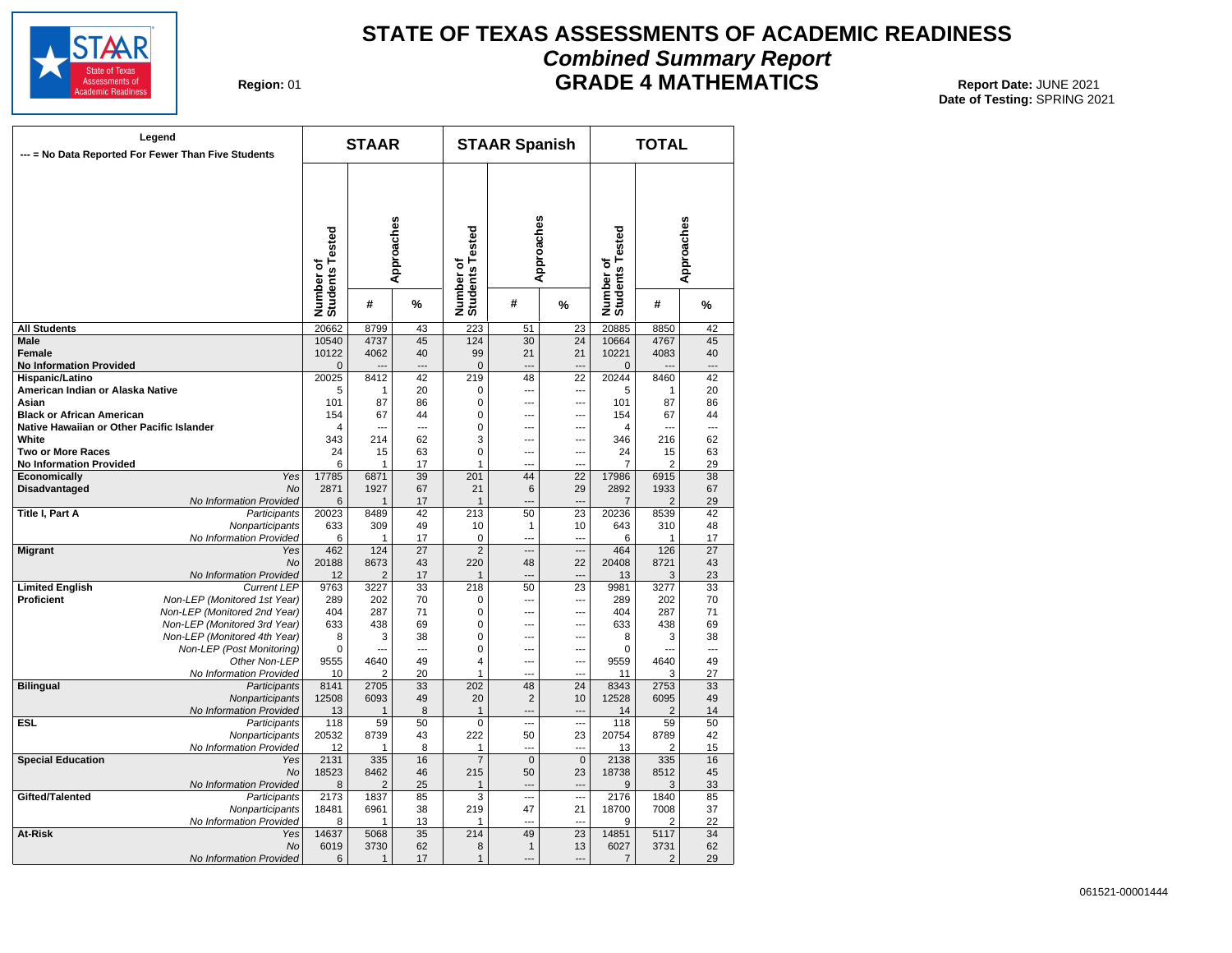

#### **STATE OF TEXAS ASSESSMENTS OF ACADEMIC READINESS Combined Summary Report GRADE 4 WRITING** Report Date: JUNE 2021

**Region: 01** 

| Legend<br>--- = No Data Reported For Fewer Than Five Students |                                               | <b>STAAR</b>                 |           |                 | <b>STAAR Spanish</b>                      |                       |                | <b>TOTAL</b>                 |            |                 |
|---------------------------------------------------------------|-----------------------------------------------|------------------------------|-----------|-----------------|-------------------------------------------|-----------------------|----------------|------------------------------|------------|-----------------|
|                                                               |                                               | Number of<br>Students Tested |           | w<br>Approache  | <b>Tested</b><br>Number of<br>Students Te | Approaches            |                | Number of<br>Students Tested | Approaches |                 |
|                                                               |                                               |                              | #         | %               |                                           | #                     | %              |                              | #          | %               |
| <b>All Students</b>                                           |                                               | 19070                        | 8494      | 45              | 1692                                      | 455                   | 27             | 20762                        | 8949       | 43              |
| <b>Male</b>                                                   |                                               | 9684                         | 3833      | 40              | 873                                       | 185                   | 21             | 10557                        | 4018       | 38              |
| <b>Female</b>                                                 |                                               | 9386                         | 4661      | 50              | 817                                       | 270                   | 33             | 10203                        | 4931       | 48              |
| <b>No Information Provided</b>                                |                                               | $\mathbf 0$                  |           | $\overline{a}$  | $\overline{2}$                            | $\overline{a}$        | $\overline{a}$ | 2                            |            | ---             |
| Hispanic/Latino                                               |                                               | 18436                        | 8115      | 44              | 1686                                      | 452                   | 27             | 20122                        | 8567       | 43              |
| American Indian or Alaska Native                              |                                               | 6                            | $\Omega$  | $\mathbf 0$     | $\Omega$                                  | ---                   | ---            | 6                            | 0          | $\mathbf 0$     |
| Asian<br><b>Black or African American</b>                     |                                               | 102<br>160                   | 85<br>77  | 83<br>48        | $\mathbf 0$<br>$\Omega$                   | $\sim$                | ---            | 102<br>160                   | 85<br>77   | 83<br>48        |
|                                                               |                                               | 3                            | ---       | ---             | $\Omega$                                  | ---<br>---            | ---<br>---     | 3                            |            | ---             |
| Native Hawaiian or Other Pacific Islander<br>White            |                                               | 337                          | 204       | 61              | 5                                         | 3                     | 60             | 342                          | 207        | 61              |
| <b>Two or More Races</b>                                      |                                               | 23                           | 12        | 52              | $\mathbf 0$                               | ---                   | ---            | 23                           | 12         | 52              |
| <b>No Information Provided</b>                                |                                               | 3                            |           |                 | 1                                         |                       |                | $\overline{\mathcal{A}}$     |            |                 |
| Economically                                                  | Yes                                           | 16277                        | 6568      | 40              | 1651                                      | 442                   | 27             | 17928                        | 7010       | 39              |
| <b>Disadvantaged</b>                                          | <b>No</b>                                     | 2789                         | 1925      | 69              | 40                                        | 13                    | 33             | 2829                         | 1938       | 69              |
|                                                               | No Information Provided                       | $\overline{4}$               |           | ---             | $\mathbf{1}$                              | $---$                 | ---            | 5                            | 1          | 20              |
| <b>Title I, Part A</b>                                        | Participants                                  | 18439                        | 8228      | 45              | 1678                                      | 451                   | 27             | 20117                        | 8679       | 43              |
|                                                               | Nonparticipants                               | 628                          | 265       | 42              | 13                                        | $\overline{4}$        | 31             | 641                          | 269        | 42              |
|                                                               | No Information Provided                       | 3                            |           | $\sim$          | $\mathbf{1}$                              | ---                   | $\sim$         | 4                            |            |                 |
| <b>Migrant</b>                                                | Yes                                           | 426                          | 100       | $\overline{23}$ | 47                                        | $\overline{8}$        | 17             | 473                          | 108        | $\overline{23}$ |
|                                                               | No                                            | 18635                        | 8393      | 45              | 1644                                      | 447                   | 27             | 20279                        | 8840       | 44              |
| <b>Limited English</b>                                        | No Information Provided<br><b>Current LEP</b> | 9<br>8293                    | 1<br>2748 | 11<br>33        | 1<br>1682                                 | $\overline{a}$<br>455 | ---<br>27      | 10<br>9975                   | 1<br>3203  | 10<br>32        |
| <b>Proficient</b>                                             | Non-LEP (Monitored 1st Year)                  | 280                          | 227       | 81              | 1                                         | $\overline{a}$        | ---            | 281                          | 227        | 81              |
|                                                               | Non-LEP (Monitored 2nd Year)                  | 406                          | 323       | 80              | $\mathbf 0$                               | ---                   | ---            | 406                          | 323        | 80              |
|                                                               | Non-LEP (Monitored 3rd Year)                  | 622                          | 504       | 81              | $\Omega$                                  | ---                   | ---            | 622                          | 504        | 81              |
|                                                               | Non-LEP (Monitored 4th Year)                  | 8                            | 4         | 50              | 0                                         | ---                   | ---            | 8                            | 4          | 50              |
|                                                               | Non-LEP (Post Monitoring)                     | 0                            | ---       | ---             | $\mathbf 0$                               | ---                   | ---            | 0                            | ---        | ---             |
|                                                               | Other Non-LEP                                 | 9454                         | 4686      | 50              | 8                                         | $\mathbf 0$           | $\mathbf 0$    | 9462                         | 4686       | 50              |
|                                                               | No Information Provided                       | $\overline{7}$               | 2         | 29              | $\mathbf{1}$                              | ---                   | ---            | 8                            | 2          | 25              |
| <b>Bilingual</b>                                              | Participants                                  | 6613                         | 2219      | 34              | 1663                                      | 452                   | 27             | 8276                         | 2671       | 32              |
|                                                               | Nonparticipants                               | 12445                        | 6274      | 50              | 28                                        | 3                     | 11             | 12473                        | 6277       | 50              |
|                                                               | No Information Provided                       | 12                           | 1         | 8               | $\mathbf{1}$                              | $---$                 | $\overline{a}$ | 13                           | 1          | 8               |
| ESL.                                                          | Participants                                  | 113                          | 49        | 43              | $\overline{0}$                            | $\overline{a}$        |                | 113                          | 49         | 43              |
|                                                               | Nonparticipants<br>No Information Provided    | 18946<br>11                  | 8444<br>1 | 45<br>9         | 1691<br>1                                 | 455<br>---            | 27<br>---      | 20637<br>12                  | 8899<br>1  | 43<br>8         |
| <b>Special Education</b>                                      | Yes                                           | 2022                         | 243       | 12              | 124                                       | $\overline{5}$        | $\overline{4}$ | 2146                         | 248        | $\overline{12}$ |
|                                                               | No                                            | 17043                        | 8250      | 48              | 1567                                      | 450                   | 29             | 18610                        | 8700       | 47              |
|                                                               | No Information Provided                       | 5                            | 1         | 20              | $\mathbf{1}$                              | ---                   | ---            | 6                            | 1          | 17              |
| Gifted/Talented                                               | Participants                                  | 2048                         | 1813      | 89              | 81                                        | 64                    | 79             | 2129                         | 1877       | 88              |
|                                                               | Nonparticipants                               | 17016                        | 6680      | 39              | 1610                                      | 391                   | 24             | 18626                        | 7071       | 38              |
|                                                               | No Information Provided                       | 6                            | 1         | 17              | $\mathbf{1}$                              |                       |                | 7                            | 1          | 14              |
| At-Risk                                                       | Yes                                           | 13122                        | 4551      | $\overline{35}$ | 1680                                      | 454                   | 27             | 14802                        | 5005       | 34              |
|                                                               | <b>No</b>                                     | 5945                         | 3942      | 66              | 11                                        | $\mathbf{1}$          | 9              | 5956                         | 3943       | 66              |
|                                                               | No Information Provided                       | 3                            |           | ---             | $\mathbf{1}$                              |                       | ---            | 4                            |            |                 |